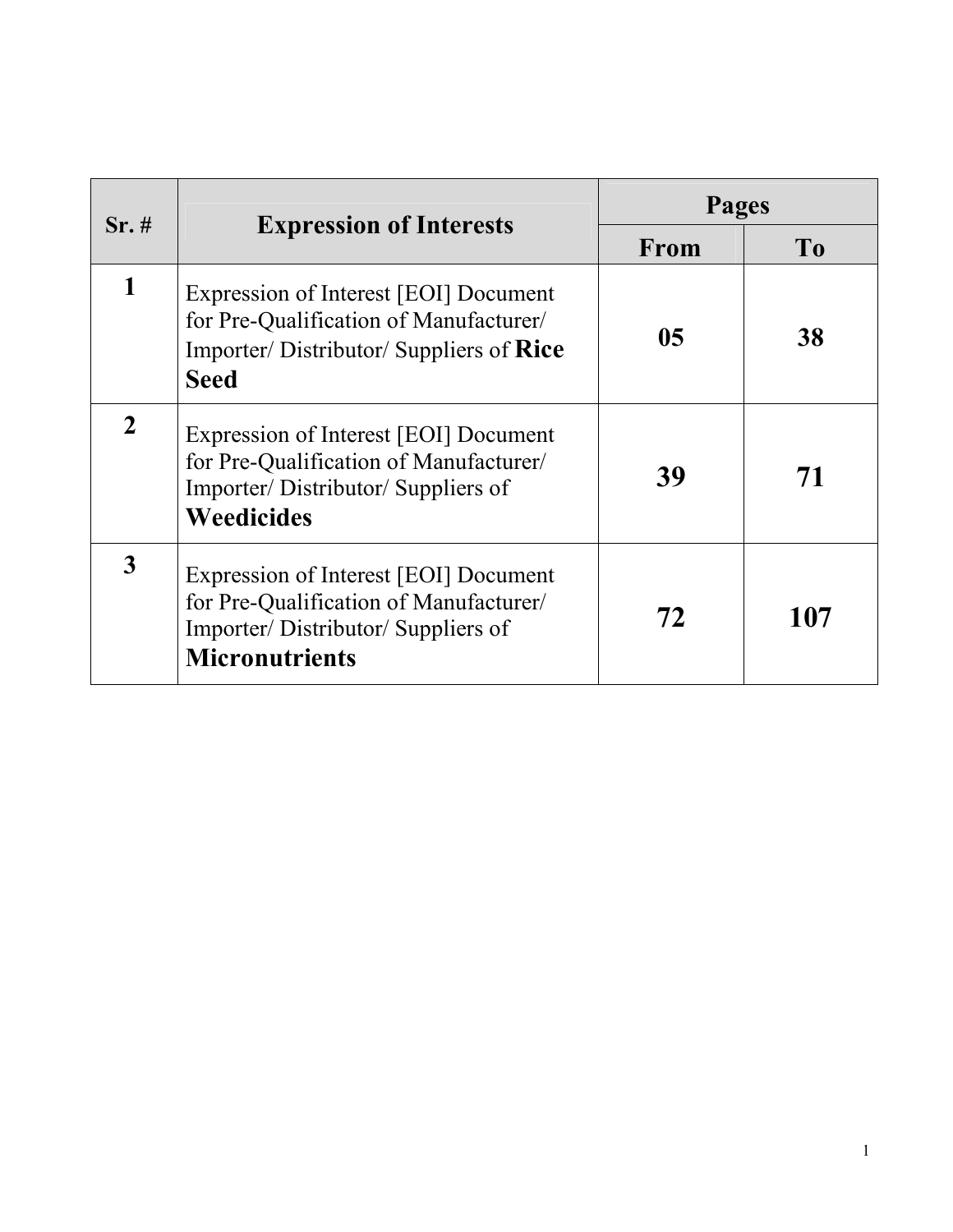**Ref:** 





# **Expression of Interest [EOI] Document for Prequalification of Seed Manufacturer/ Importer/Distributor/Suppliers**

# **"Inclusion of Certified Seed Suppliers for Pasting of E- vouchers on Rice Seed Bags"**

Under

**National Program for Enhancing Profitability through Increasing Productivity of Rice** 

> **(MUHAMMAD ANJUM ALI) DIRECTOR GENERAL AGRICULTURE (EXT. & AR) 21 DAVIS ROAD, LAHORE Contact No. 042-99200732 E-mail: dgaextarpb@gmail.com**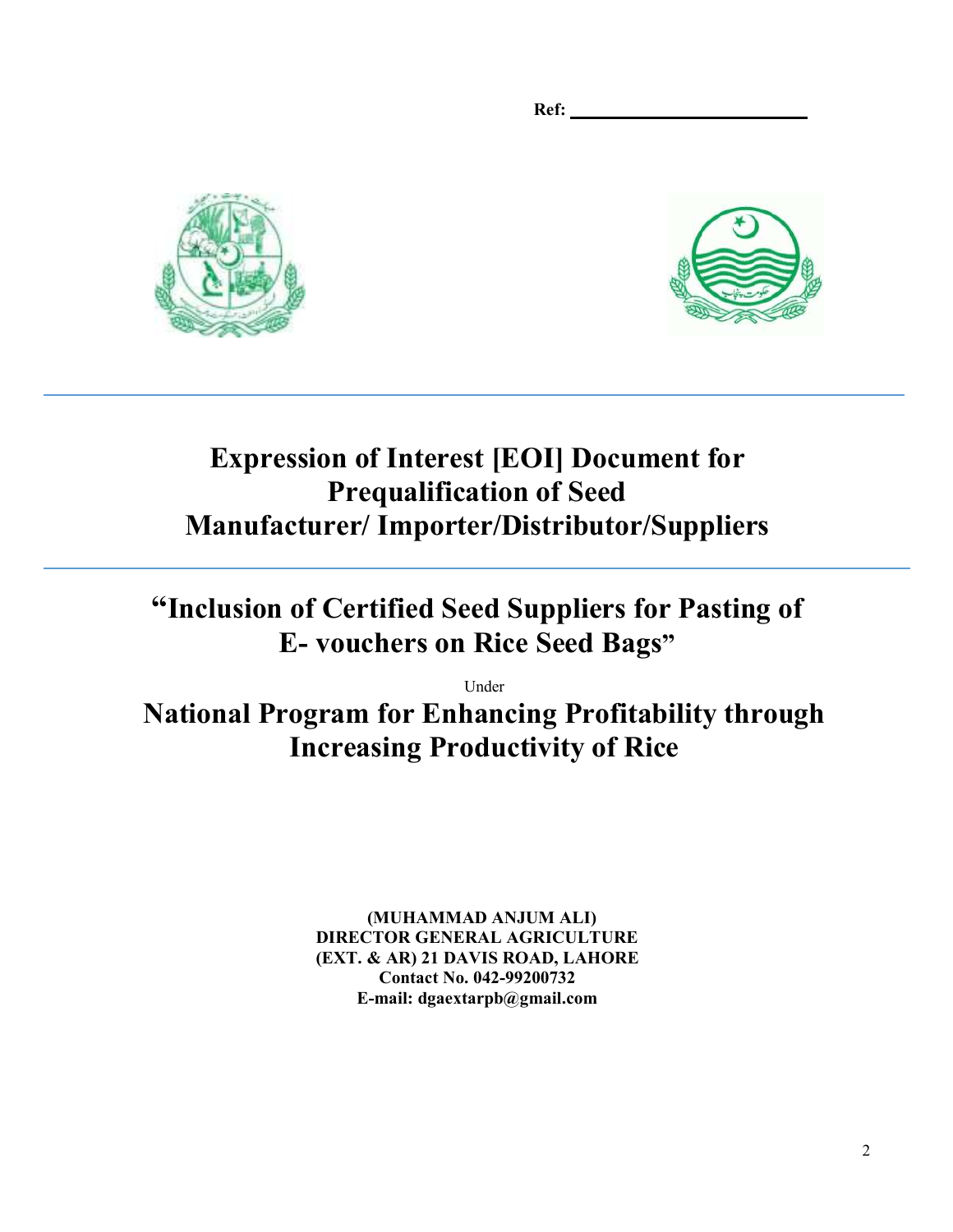# **Table of Contents**

| a)              |                                                                 |  |
|-----------------|-----------------------------------------------------------------|--|
| b)              |                                                                 |  |
| c)              |                                                                 |  |
|                 |                                                                 |  |
| $\mathcal{C}$ . |                                                                 |  |
| d.              | Punjab Information Technology Board (PITB)/Technology Partner13 |  |
| e.              |                                                                 |  |
| f.              |                                                                 |  |
| g.              |                                                                 |  |
| h.              |                                                                 |  |
|                 |                                                                 |  |
|                 |                                                                 |  |
|                 |                                                                 |  |
|                 |                                                                 |  |
|                 |                                                                 |  |
|                 |                                                                 |  |
|                 |                                                                 |  |
|                 |                                                                 |  |
|                 | CHANGE IN INFORMATION PROVIDED TO PROCURING AGENCY 17           |  |
|                 |                                                                 |  |
|                 | DOCUMENTS ESTABLISHING THE ELIGIBILITY OF APPLICANT17           |  |
|                 | DOCUMENTS ESTABLISHING THE QUALIFICATIONS OF APPLICANT17        |  |
|                 |                                                                 |  |
|                 |                                                                 |  |
|                 |                                                                 |  |
|                 |                                                                 |  |
|                 |                                                                 |  |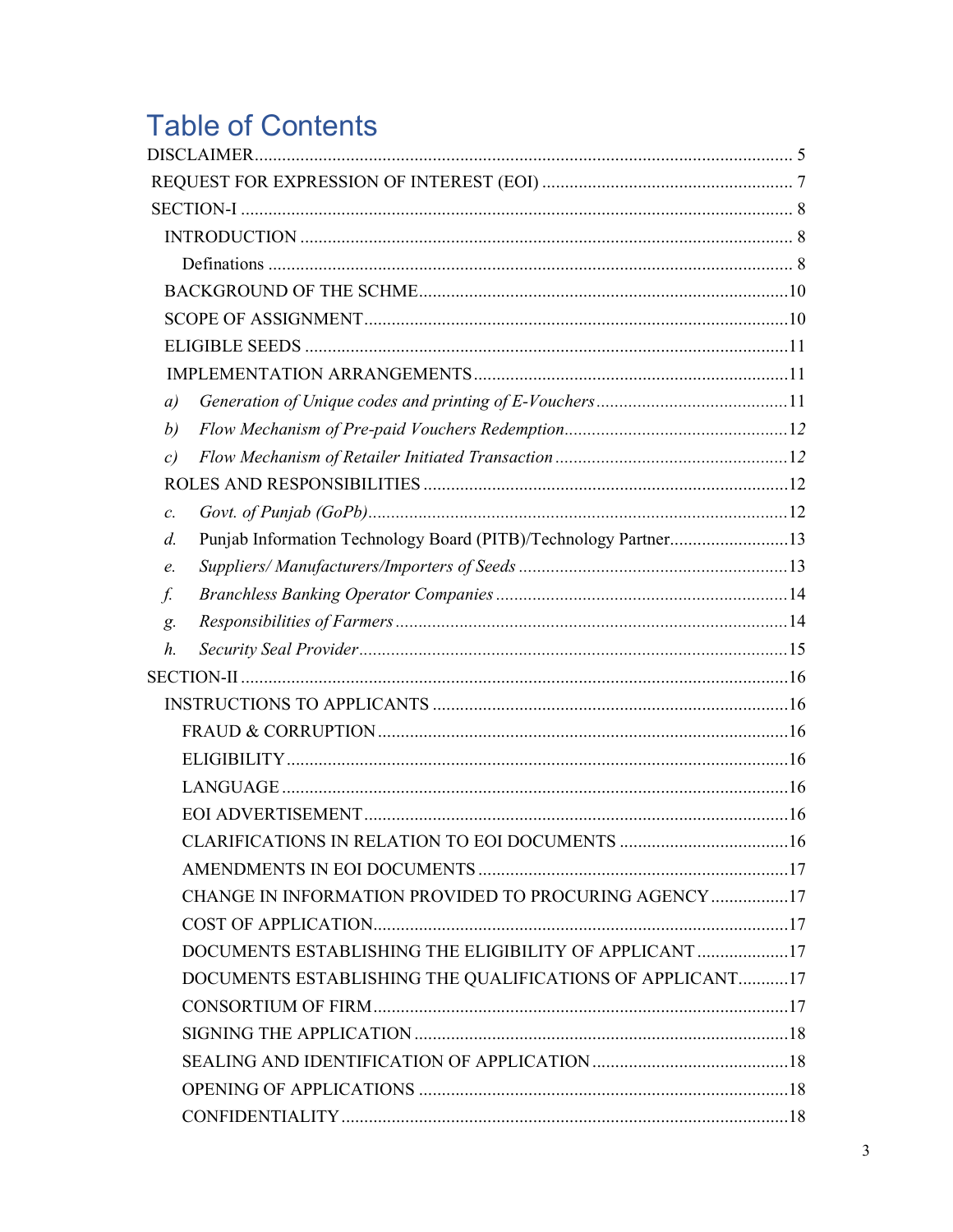| EXPRESSION OF INTEREST (EOI) FOR SUPPLIER/ MANUFACTURER/ IMPORTER                |
|----------------------------------------------------------------------------------|
|                                                                                  |
| ANNEXURE I-Power of Attorney (for Lead Member of Consortium)25                   |
| ANNEXURE-II- Power of Attorney (for Signatory of Application) 27                 |
| ANNEXURE-III- Power of Attorney (Authorized Rep of Each Member of Consortium).29 |
|                                                                                  |
|                                                                                  |
|                                                                                  |
|                                                                                  |
| ANNEXURE VIII- Detail of Dealers in 15 Project Districts of Punjab35             |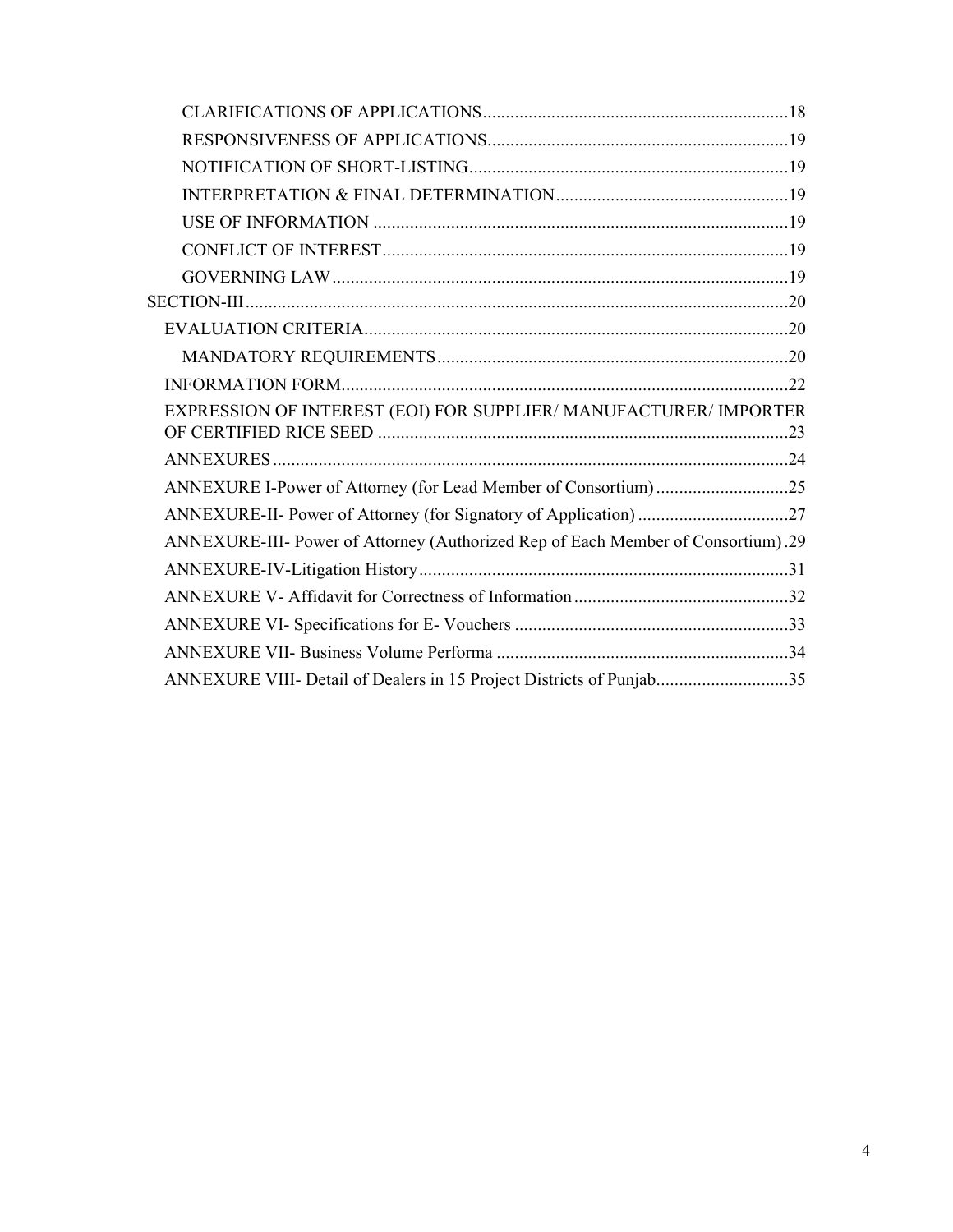#### **DISCLAIMER**

This Expression of Interest (EOI) Document is provided to the recipient solely for use in preparing and submitting applications for short-listing for engagement in supplying the seed bag and Firm to carry out the Assignment as further detailed in this EOI Document. This EOI Document is being issued by Director General agriculture (Ext. & AR) **"Subsidy on Certified Rice Seed" Agriculture Department, Government of Punjab, Pakistan** (hereinafter referred as the "Procuring Agency" where relevant the term includes its employees, personnel, affiliated entities, consultants, advisors, agents and contractors etc.), solely for the use of the Applicant(s) interested in the Assignments enumerated hereunder.

Unless expressly specified otherwise, all capitalized terms used herein shall bear the meaning as ascribed in this EOI Document.

This EOI is not an agreement and is neither an offer nor invitation by the Procuring Agency to the prospective Applicant(s) or any other person. The purpose of this EOI is to provide interested parties with information that may be useful to them in the formulation of their application for qualification pursuant to this EOI (the "Application"). This EOI includes statements, which reflect various assumptions and assessments arrived at by the Procuring Agency in relation to the Scheme. Such assumptions, assessments and statements do not purport to contain all the information that each Applicant(s) may require. This EOI may not be appropriate for all persons, and it is not possible for the Procuring Agency, its employees or advisors to consider the investment objectives, financial situation and particular needs of each party who reads or uses this EOI. The assumptions, assessments, statements and information contained in this EOI may not be complete, accurate, adequate or correct. Each Applicant should therefore, conduct its own investigations and analysis and should check the accuracy, adequacy, correctness, reliability and completeness of the assumptions, assessments, statements and information contained in this EOI and obtain independent advice from appropriate sources.

Information provided in this EOI to the Applicant(s) is on a wide range of matters, some of which depends upon interpretation of law. The information given is not an exhaustive account of statutory requirements and should not be regarded as a complete or authoritative statement of law. The Procuring Agency accepts no responsibility of the accuracy or otherwise for any interpretation or opinion on law expressed herein.

The evaluation criteria have been laid down for the purpose of short-listing of the Applicant(s). The Procuring Agency or its affiliated entities including its consultants, advisors, employees, personnel, agents, make no representation or warranty and shall have no liability to any person, including any Applicant or Bidder, under any law, statute, rules or regulations or tort, principles of restitution or unjust enrichment or otherwise for any loss, damages, cost or expense which may arise from or be incurred or suffered on account of anything contained in this EOI or otherwise, including the accuracy, adequacy, correctness, completeness or reliability of the EOI or in any other Document made available to a person in connection with the tendering process for the Assignment(s) or for any other written or oral communication transmitted to the recipient in the course of the recipient's evaluation and any assessment, assumption, statement or information contained therein or deemed to form part of this EOI or arising in any way with short-listing of Applicant(s) for participation in the Bidding Process.

The EOI submitted by any Applicant shall be upon the full understanding and agreement of any and all terms of this EOI Document and such submission shall be deemed as an acceptance to all the terms and conditions stated in this EOI Document. Any EOI submitted by any Applicant shall be construed based on the understanding that the Applicant has done a complete and careful examination of this EOI Document and has independently verified all the information received from the Procuring Agency.

This EOI Document shall neither constitute a solicitation to invest, or otherwise participate,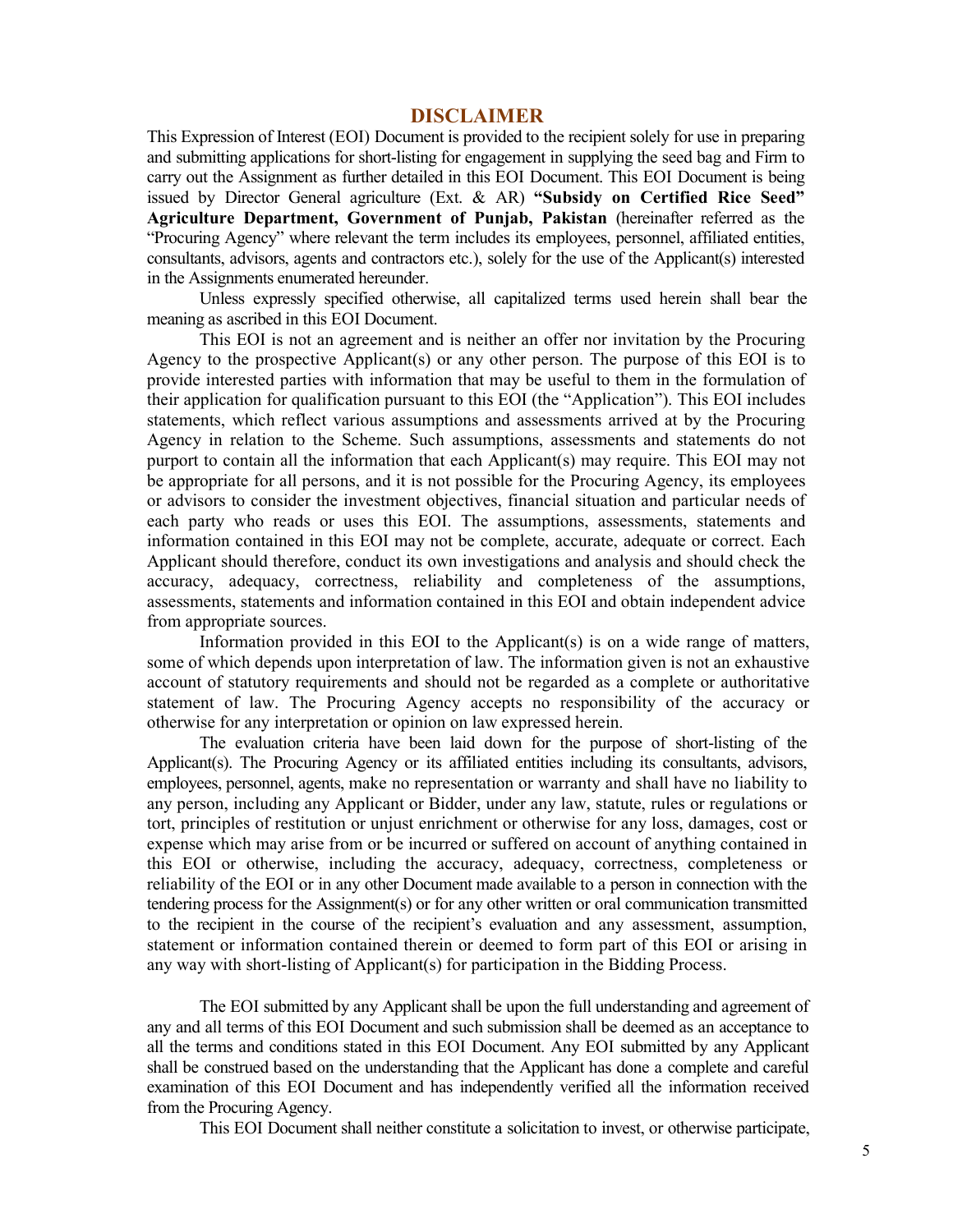in the Assignment, nor shall it constitute a guarantee or commitment of any manner on the part of The Procuring Agency that the Assignment will be awarded. The Procuring Agency reserves its right, in its full discretion, to modify the EOI Document and/or the Assignment at any stage during the procurement process to the fullest extent permitted by law, and shall not be liable to reimburse or compensate the bidder for any costs, taxes, expenses or damages incurred by the Applicant in such an event. Similarly, The Procuring Agency reserves the right, in its full discretion, to cancel the EOI Document and/or Assignment at any stage of the procurement process and shall not be liable to reimburse or compensate the Applicant for any costs, taxes, expenses or damages incurred by the Applicant(s) in such an event.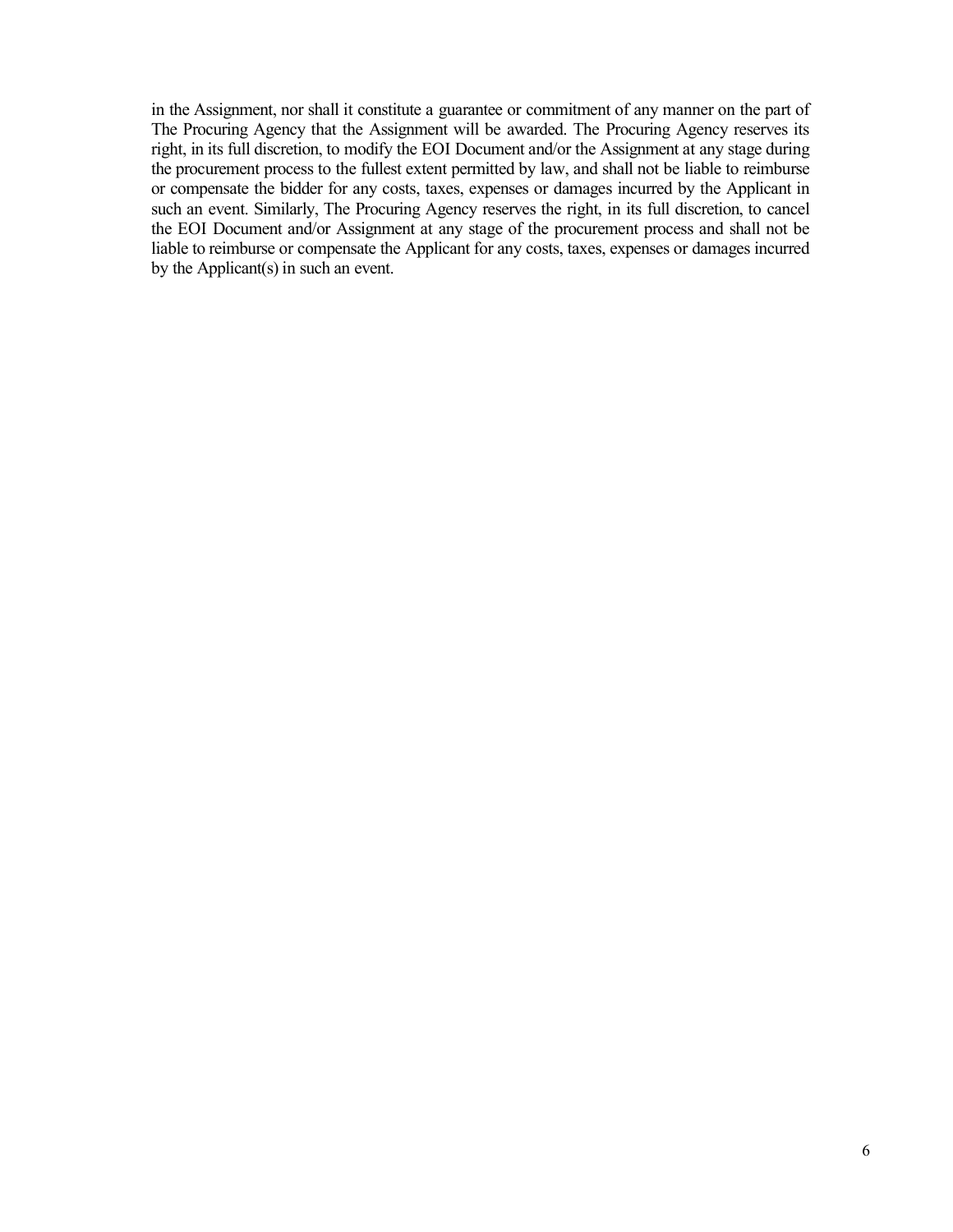## **REQUEST FOR EXPRESSION OF INTEREST (EOI)**

## **Inclusion of Agricultural Input Suppliers for Pasting of E-Vouchers on Certified Rice Seed, Weedicides and Micro-nutrient (Zinc Sulphate) Bags**

Directorate General Agriculture (Extension & AR) Punjab, a wing of Agriculture Department, Government of the Punjab, invites Expression of Interest (EOI) for Inclusion of Certified Seeds, Weedicides and Micro-nutrient (Zinc Sulphate) from Importers/Suppliers and Producers/Manufacturers. The applicants should be on active taxpayers list of the Federal Board of Revenue (FBR) and should be authorized by concerned authority(ies) in Pakistan for import / supply of certified seed, weedicides and micro-nutrient. The selected applicants shall work with Punjab Agriculture Department for disbursement of financial support to farmers by pasting of E-Voucher on their respective input bags/packings of certified seed, weedicides and micro-nutrient (Zinc Sulphate) in 15 districts of Punjab province (Lahore, Sheikhupura, Kasur, Nankana Sahib, Gujranwala, Gujrat, Hafizabad, M.B.Din, Sialkot, Narowal, Faisalabad, Jhang, Chiniot, Okara, and Bahawalnagar).

2. Expression of Interest (EOI) documents related to certified seed, weedicides and micronutrient separately (containing detailed terms and conditions.) are available *in the office of Director General Agriculture (Extension & AR) Punjab, 21-Davis Road, Lahore, Phone # 042-99200732*. EOI documents can also be downloaded from www.agripunjab.gov.pk and www.ppra.punjab.gov.pk free of cost.

3. The already pre-qualified suppliers/ firms are not needed to apply for pre-qualification. They require only request for contract extension and will be granted on the basis of their satisfactory performance

4. The Expression of Interest (EOI), prepared separately for certified seed, weedicides and micro-nutrient (ZnsO4), in accordance with the instructions in the EOI documents, must reach the *office of Director General Agriculture (Extension & AR) Punjab, 21-Davis Road, Lahore,* on or before *30-03-* 2022 (11 AM). There will be no deadline for participating in the scheme however; preference will be given on first come first serve basis. This advertisement is also available on the websites at www.agripunjab.gov.pk and www.ppra.punjab.gov.pk

> **(Muhammad Anjum Ali) Director General Agriculture (Extension & AR) Punjab First Floor, Agriculture House, 21-Davis Road, Lahore 042-99200732**  dgaextarpb@gmail.com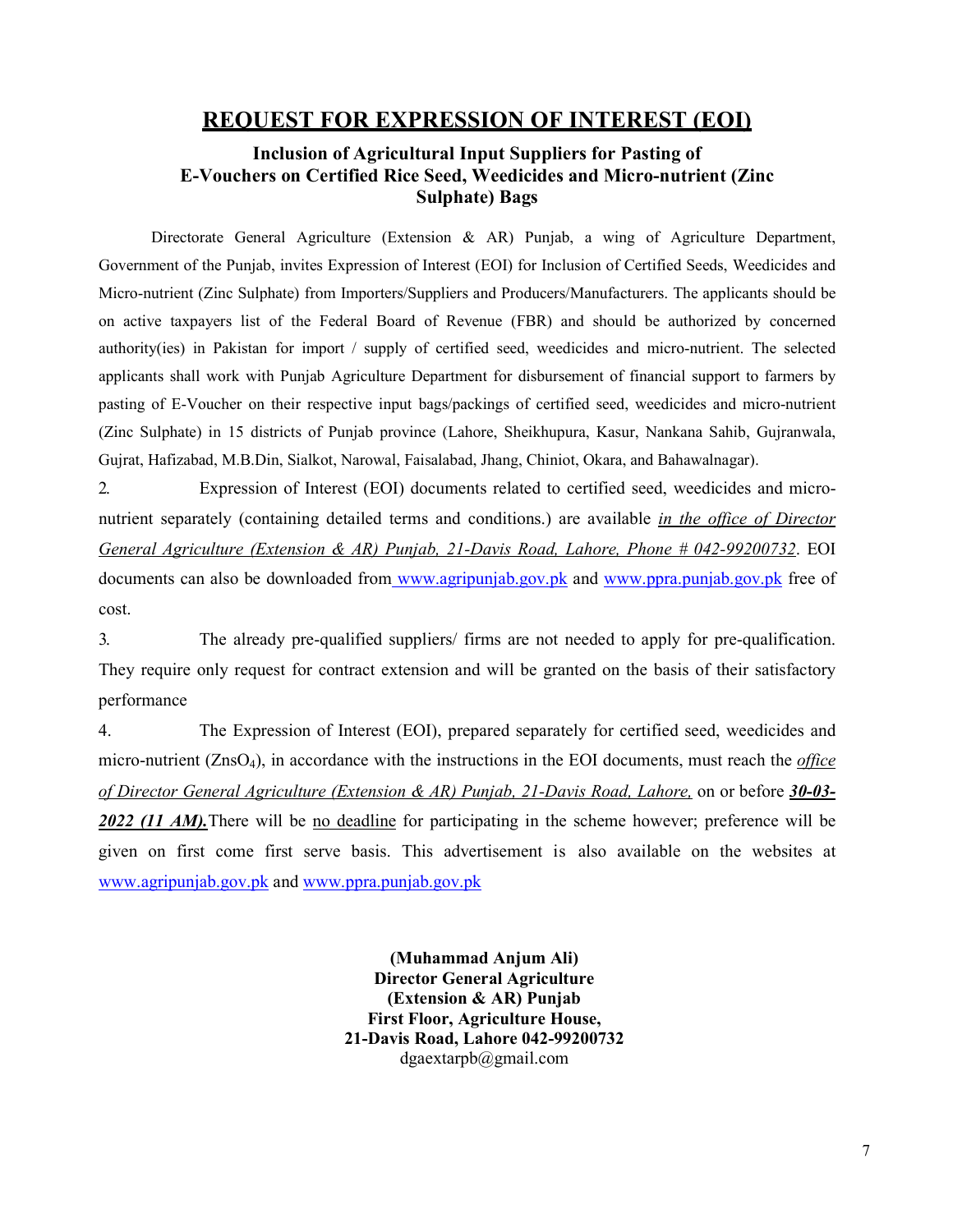## **SECTION-I**

## **A- INTRODUCTION**

## **DEFINITIONS**

In this document, the following terms shall be interpreted as defined below: -

| <b>Procuring Agency:</b>                   | Director General Agriculture (Extension & AR) Punjab, for the "Inclusion of<br>certified seed suppliers for pasting of E-vouchers on seed bags" Agriculture<br>Department, Government of the Punjab, Lahore, Pakistan                                                                                                                                                                                          |
|--------------------------------------------|----------------------------------------------------------------------------------------------------------------------------------------------------------------------------------------------------------------------------------------------------------------------------------------------------------------------------------------------------------------------------------------------------------------|
| <b>Applicant</b>                           | Means any corporation, company, partnership, firm, public or private entity or a<br>Consortium, that is eligible, has the expertise and ability to undertake the<br>Assignment as per the requirements of this EoI Document and has not been<br>blacklisted/debarred by any public sector organization or department<br>anywhere.                                                                              |
| <b>Assignment/Scope of</b><br>Work         | Means provision of certified rice seeds to the farmers by the applicant in<br>accordance with this EoI Document upon being selected as a successful<br>bidder after the bidding process to be conducted post-short-listing                                                                                                                                                                                     |
| <b>Partner Firm</b>                        | Means a partner firm in a Consortium.                                                                                                                                                                                                                                                                                                                                                                          |
| Consortium                                 | Where the Applicant is comprised of a group of Partnership Firms or<br>Corporations or Limited Companies etc. who have submitted an EoI as per the<br>requirements of this EoI Documents, all members, if awarded the contract,<br>shall individually sign and be jointly and severally liable for the entire<br>Assignment and such an association may be known as a Consortium for<br>submission of the EoI. |
| <b>Lead Firm</b>                           | If the Applicant is a Consortium, one of the entities of such a Consortium<br>shall be designated as the Lead Firm in the EoI to perform a lead role. The<br>Lead firm should be duly appointed by all Consortium members to submit and<br>sign on their behalf all documents required hereunder to bind the entire<br>Consortium to the contents, thereof.<br>(Annexure-III)                                  |
| <b>Due Date</b>                            | The date mentioned in advertisement as deadline for submission of EoI<br>application. However, the participation of new firms / Manufacturer will<br>remain open till Scheme Closer.                                                                                                                                                                                                                           |
| <b>EOI</b>                                 | Expression of Interest to be submitted by the Applicants containing the<br>information as set out and required under this EoI Document.                                                                                                                                                                                                                                                                        |
| <b>Power of Attorney</b>                   | The Power of Attorney to be provided by the Applicant(s) in the form<br>appended to this EoI Document.                                                                                                                                                                                                                                                                                                         |
| <b>Signatory of</b><br><b>Application:</b> | Means the person duly authorized by the Applicant through Power of<br>Attorney placed at Annexure II to sign the application for EOI/ Tender /Bid<br>on its behalf.                                                                                                                                                                                                                                            |
| <b>RFP</b>                                 | <b>Request for Proposals</b>                                                                                                                                                                                                                                                                                                                                                                                   |
| <b>CNIC</b>                                | Mean Computerized National Identity card issued by NADRA (National<br>Database & Registration Authority).                                                                                                                                                                                                                                                                                                      |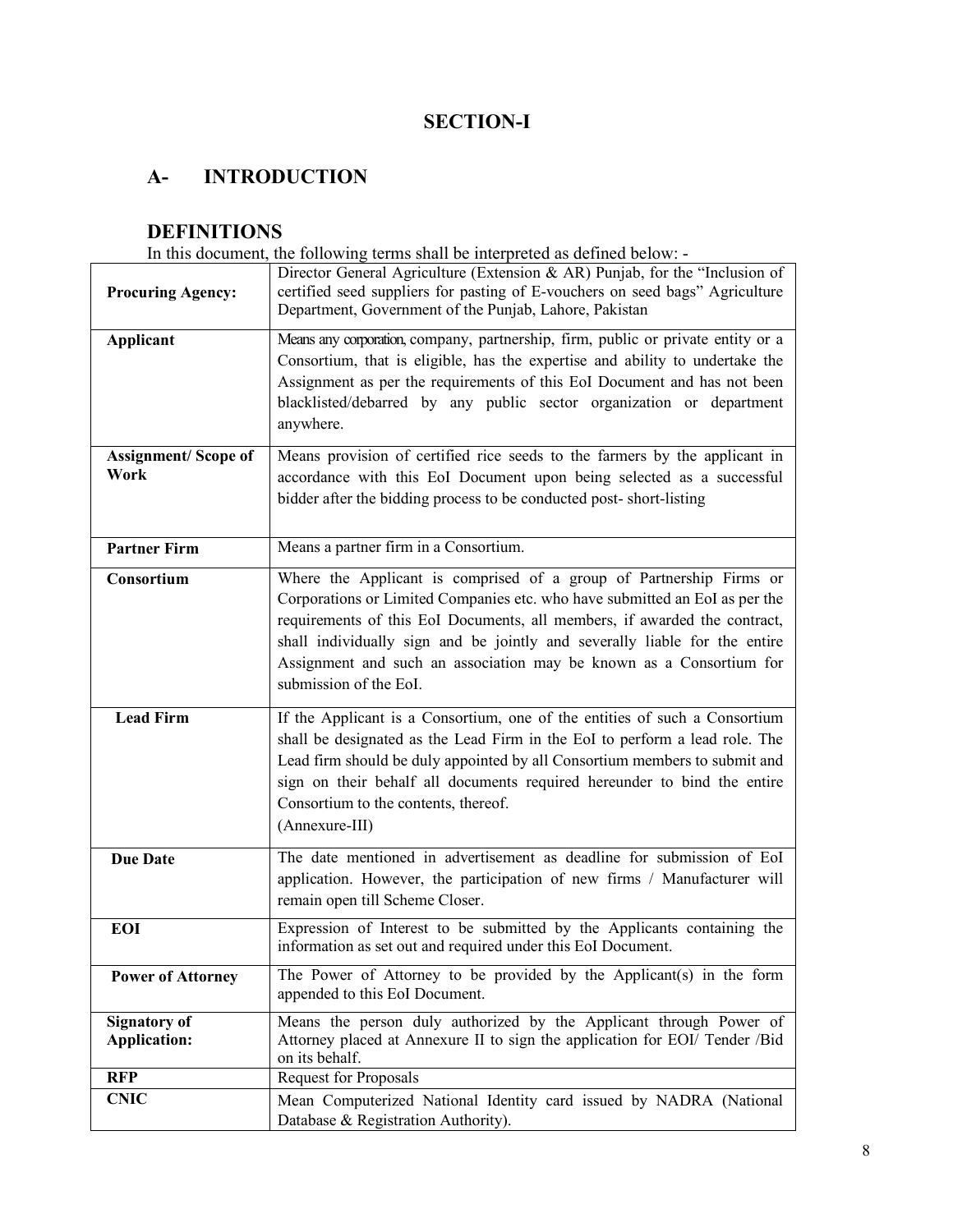| <b>Details</b>                         | Shall mean Quantity of Certified Seed of selected varieties in bags as well as                                                                                                                                                                                                                                                                                                                                                                                                                                                                                                                                                                     |  |  |
|----------------------------------------|----------------------------------------------------------------------------------------------------------------------------------------------------------------------------------------------------------------------------------------------------------------------------------------------------------------------------------------------------------------------------------------------------------------------------------------------------------------------------------------------------------------------------------------------------------------------------------------------------------------------------------------------------|--|--|
|                                        | in Metric Tons which are already in Stock either in warehouses or in                                                                                                                                                                                                                                                                                                                                                                                                                                                                                                                                                                               |  |  |
|                                        | transition from importing country to port or Stock at port.                                                                                                                                                                                                                                                                                                                                                                                                                                                                                                                                                                                        |  |  |
| "GoPb"                                 | shall mean Agriculture Department, Government of the Punjab                                                                                                                                                                                                                                                                                                                                                                                                                                                                                                                                                                                        |  |  |
| $\text{Seed}(s)$                       | Certified Rice Seeds of selected varieties                                                                                                                                                                                                                                                                                                                                                                                                                                                                                                                                                                                                         |  |  |
| <b>Rice Seed Varieties</b>             | Selected varieties of certified Rice seed (mentioned under Section-I, Part D                                                                                                                                                                                                                                                                                                                                                                                                                                                                                                                                                                       |  |  |
|                                        | "Eligible Seeds")                                                                                                                                                                                                                                                                                                                                                                                                                                                                                                                                                                                                                                  |  |  |
| <b>Subsidy Rate</b>                    | Subsidy on Basmati varieties will be Rs. 1200/- per 20 kg bag and for non-                                                                                                                                                                                                                                                                                                                                                                                                                                                                                                                                                                         |  |  |
|                                        | basmati varieties will be Rs. 800 per 20 kg bag.                                                                                                                                                                                                                                                                                                                                                                                                                                                                                                                                                                                                   |  |  |
| <b>Subsidy Limit</b>                   | A registered farmer can get subsidy maximum to 5 acres on rice seed bag                                                                                                                                                                                                                                                                                                                                                                                                                                                                                                                                                                            |  |  |
| <b>Pack Size of Seed bags</b>          | 20 kgs for both basmati and non-basmati of selected varieties.                                                                                                                                                                                                                                                                                                                                                                                                                                                                                                                                                                                     |  |  |
| <b>Registered Farmer</b>               | shall mean Farmers already registered under cash compensation scheme of<br>Prime Minister Kissan Package during 2015 and being registered under<br>different schemes of Agriculture department which include but not limited to<br>Empowerment of Kissan through Financial & Digital Inclusion, Applicant of<br>Rust Free Wheat Seed Distribution Program, Applicant of laser leveler<br>Scheme, Applicant of the Scheme "Promotion of Mechanization in Punjab,<br>farmers registered for support price on seed cotton & oilseed schemes (2017-<br>18). All farmers whose bio data is being maintained with Agriculture<br>Department, PLRA & PITB |  |  |
| <b>Security Seal Provider</b><br>(SSP) | shall mean the company responsible for printing subsidy voucher with all<br>features recommended by GoPb.                                                                                                                                                                                                                                                                                                                                                                                                                                                                                                                                          |  |  |
| <b>E-Voucher</b>                       | shall mean the voucher recommended by GoPb with specifications having<br>subsidy number printed on it                                                                                                                                                                                                                                                                                                                                                                                                                                                                                                                                              |  |  |
| <b>MW</b>                              | MW Disbursement" means the disbursement of the funds to the Beneficiaries<br>at their Mobile Wallet/ Mobile Account                                                                                                                                                                                                                                                                                                                                                                                                                                                                                                                                |  |  |
| <b>PITB</b>                            | Shall mean the Punjab Information Technology Board who will provide the<br>technical services for smooth implementation of the project.                                                                                                                                                                                                                                                                                                                                                                                                                                                                                                            |  |  |
| <b>Kissan Card</b>                     | It is co-branded debit card issued to the farmers after successful registration                                                                                                                                                                                                                                                                                                                                                                                                                                                                                                                                                                    |  |  |
|                                        | with Agriculture Extension & AR Department.                                                                                                                                                                                                                                                                                                                                                                                                                                                                                                                                                                                                        |  |  |
| Retailer Initiated                     | Vouchers redemption at Dealer's Shop                                                                                                                                                                                                                                                                                                                                                                                                                                                                                                                                                                                                               |  |  |
| <b>Transaction</b>                     |                                                                                                                                                                                                                                                                                                                                                                                                                                                                                                                                                                                                                                                    |  |  |
| <b>Input Retailer</b>                  | Any Agri. Input (Seed, Fertilizer, Pesticides) dealer/shop keeper having HBL<br>Konnect device with agree rights to facilitate the farmers for instant discount<br>at his shop.                                                                                                                                                                                                                                                                                                                                                                                                                                                                    |  |  |
| <b>Project Districts</b>               | Farmers may avail the subsidy in following districts of Punjab<br>Lahore, Sheikhupura, Kasur, Nankana Sahib, Gujranwala, Gujrat, Hafizabad,<br>M.B. Din, Sialkot, Narowal, Okara, Jhang, Chiniot, Faisalabad and<br>Bahawalnagar                                                                                                                                                                                                                                                                                                                                                                                                                   |  |  |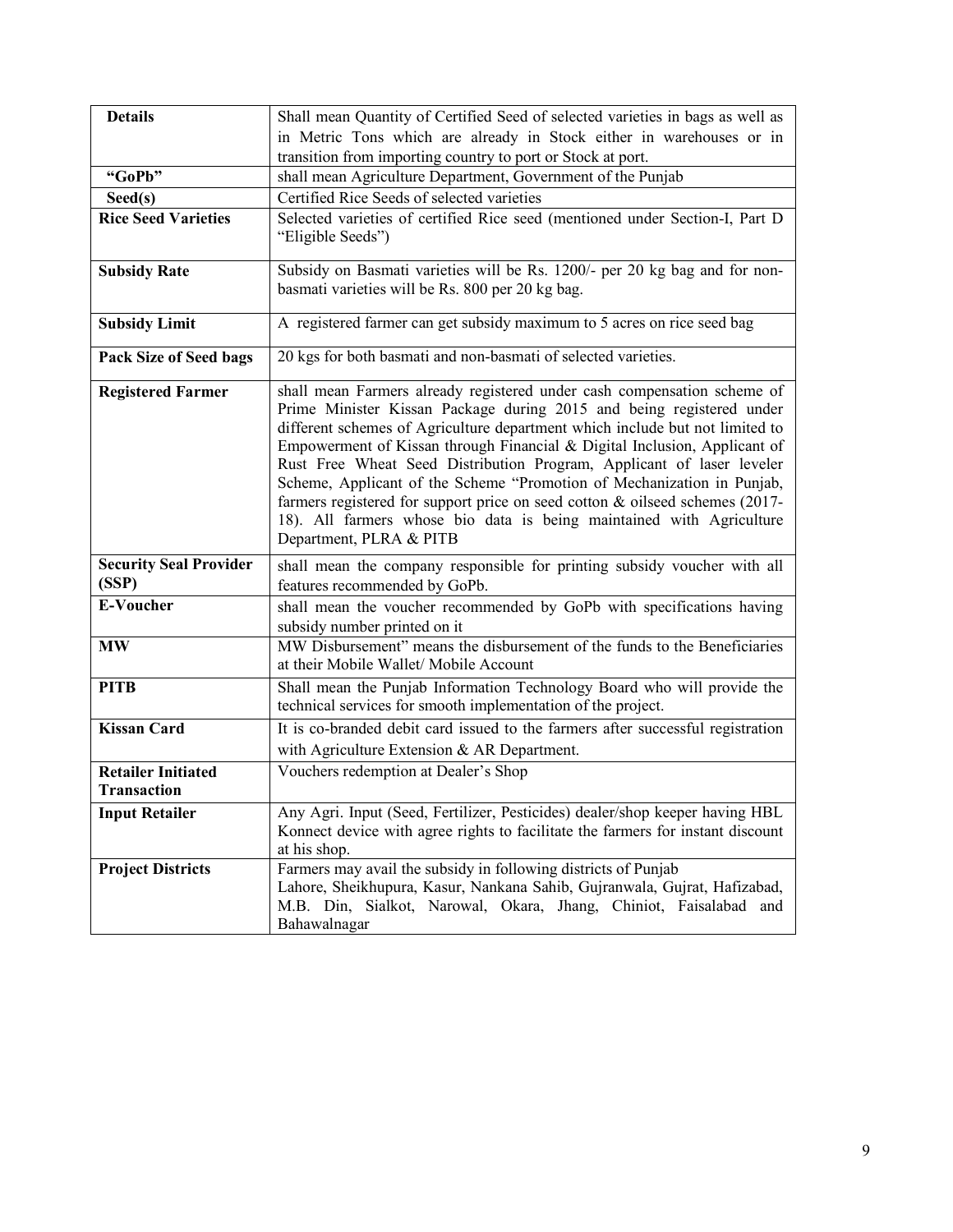## **B- BACKGROUND OF THE SCHEME**

Keeping in view the importance of agriculture sector in the economy the government has launched Prime Minster's National Agriculture Emergency Program. Objective of the program is to increase agriculture productivity significantly over the next five years to around the sector. Pakistan has potential to drastically increase aggregate production of major crops but the gap in the yield per acre between progressive and ordinary farmers is double due to lack of application of certified seed and other factors.

Quality and certification of seed has a direct and significant bearing on productivity. An improved variety or hybrid can make a difference to production to the extent of 45%.

The application for certified seed has not, however, been easily adopted/ accepted by farmers because of intricacies of technology and practices connected with it.

In order to raise productivity of crops on a sustainable basis, it is necessary to promote production and use of certified/ hybrid seeds. Therefore, it is absolutely essential to promote use of certified seed by farmers.

Government of Punjab in collaboration with Federal government will give direct subsidies through Evoucher system. This direct subsidy will be provided on the purchase of certified seeds from dealers of prequalified suppliers.

## **C- SCOPE OF ASSIGNMENT**

Importer/ Manufacturer/ Suppliers/distributor provide following services in Punjab.

| <b>Service Name</b>                                                                                                                                                        | * *<br><b>Description</b>                                                                                                                                                                                                                                                                                                                                                                                                                                                           |
|----------------------------------------------------------------------------------------------------------------------------------------------------------------------------|-------------------------------------------------------------------------------------------------------------------------------------------------------------------------------------------------------------------------------------------------------------------------------------------------------------------------------------------------------------------------------------------------------------------------------------------------------------------------------------|
| Inclusion of Certified Seed<br>Suppliers for Pasting of E-<br>vouchers on Seed Bags under<br>Schemes National Emergency<br>Programs and world bank<br>funded SMART Program | • Printing of E-vouchers for pasting on certified neered Bags as per<br>specifications approved by Government of Punjab through<br>Agriculture Department<br>• Pasting of subsidy vouchers on each bag of certified ne seed bag<br>being sold in selected 15 districts of Punjab<br>• Presenting record of production/import of certified seed to Agriculture<br>Department for verification of record<br>Helping in media/awareness campaign of scheme across the<br>٠<br>province |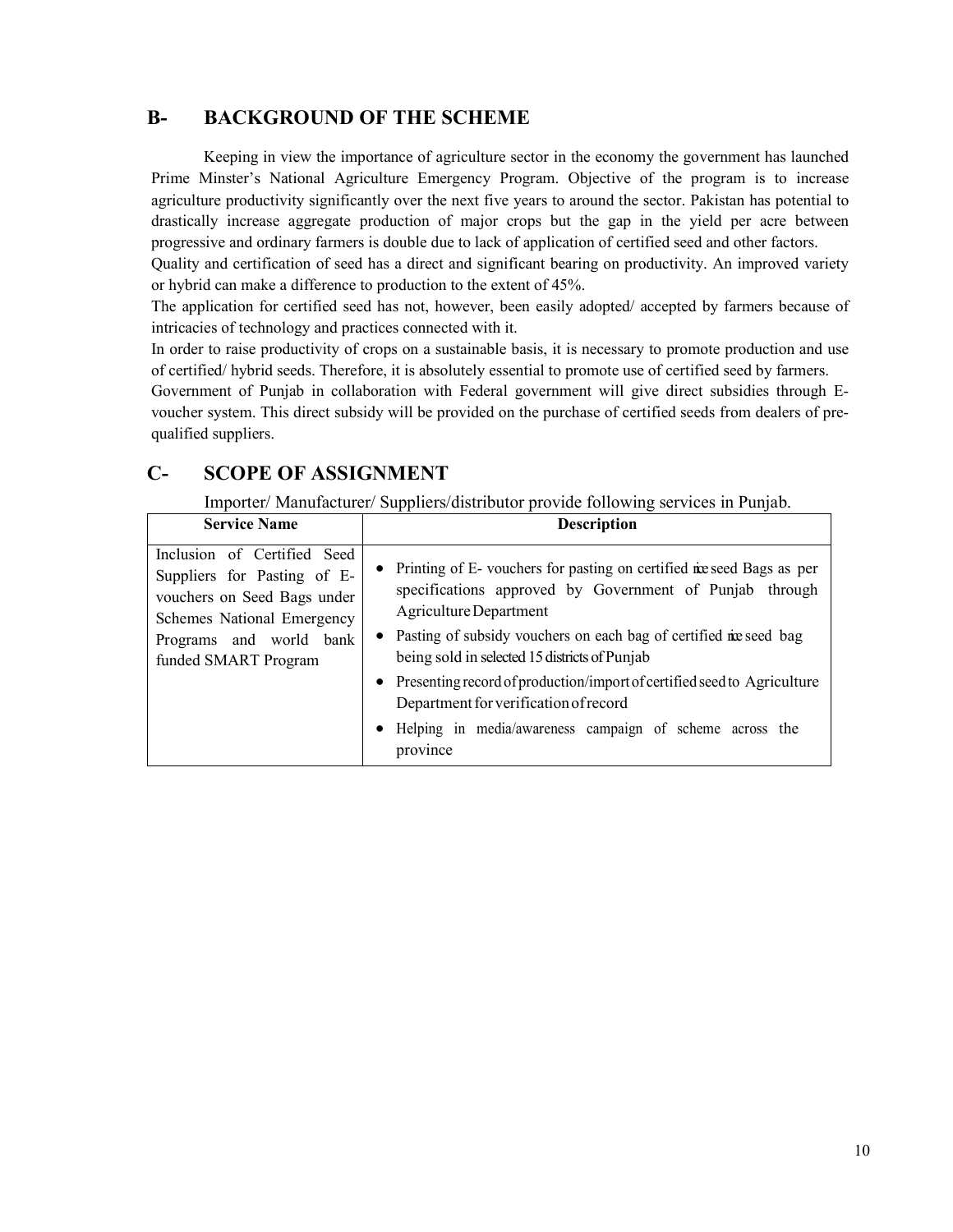## **D- ELIGIBLE SEEDS**

Following are the recommended varieties of rice seed selected by the Selection Committee for Rice for year 2021-22.

Applicant may offer any of the following varieties mentioned below. So it is requested to please select the varieties offered by your company/firm

| <b>Certified Rice Seeds</b> |                          |                                  |                    |        |  |
|-----------------------------|--------------------------|----------------------------------|--------------------|--------|--|
| $Sr. \#$                    | <b>Type</b>              | <b>Required Packing</b><br>(Kgs) | <b>Varieties</b>   | Yes/No |  |
|                             |                          |                                  | Super Basmati      |        |  |
| $\overline{2}$              |                          |                                  | Basmati-515        |        |  |
| 3                           | <b>Basmati Varieties</b> |                                  | Kissan Basmati     |        |  |
| 4                           |                          |                                  | PK-1121 (Aromatic) |        |  |
| 5                           |                          |                                  | Super Basmati-2019 |        |  |
| 6                           |                          | $20\text{kg}$                    | Super Gold         |        |  |
| 7                           |                          |                                  | <b>KSK-282</b>     |        |  |
| 8                           | Non-Basmati<br>Varieties |                                  | PK-386             |        |  |
| 9                           |                          |                                  | NIAB-IRRI-9        |        |  |
| 10                          |                          |                                  | <b>KSK-133</b>     |        |  |
| 11                          |                          |                                  | IRRI-6             |        |  |

#### **Note:**

An applicant can apply for pre-qualification of all types of certified rice seed or any one of them which was selected by the *Seed Selection Committee.*

## **E- IMPLEMENTATION ARRANGEMENTS**

#### *a) Generation of Unique codes and printing of E-Vouchers*

- **i.** PITB/technology partner will develop an online portal for generating unique codes for seed Supplier/distributor/ Importer/companies.
- **ii.** Seed companies shall place request for generating unique codes for each bag before Agriculture Department (GoPb) along with mandatory documents required by the department for permitting generation of unique codes in accordance to quantity of seeds imported/produced.
- **iii.** GoPb will add capping of Seed Company limit on online portal for generating unique codes and will inform the Seed Company.
- **iv.** Seed Company, then, will generate unique codes from online portal but will not have access to view the codes' list in order to minimize human intervention.
- **v.** Seed Companies will have an agreement with a Security Label Supplier Company for printing unique codes.
- **vi.** Security Label Supplier shall have access for downloading unique codes generated by the Seed Company.
- **vii.** Seed suppliers shall place Purchase order to Security Label Supplier.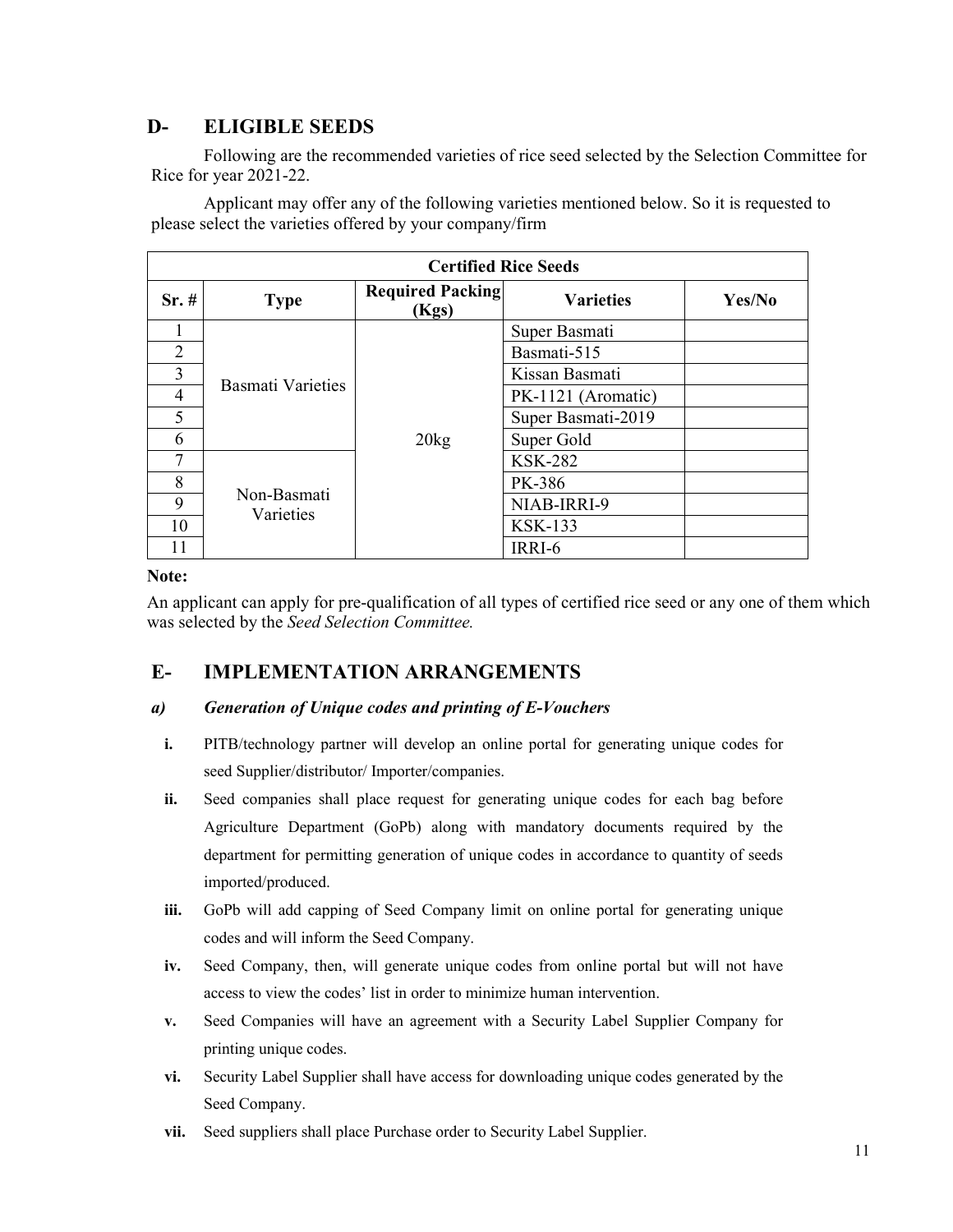- **viii.** Security label supplier will prepare the security labels with unique codes according to the given specifications and deliver to the Seed Company.
- **ix.** Seed supplier will durably affix the security label on the inside of the bag before filling seed so that part of it is visible above the seam after stitching

#### *b) Flow Mechanism of Pre-paid Vouchers Redemption*

- **i.** Registered farmer will get the seed bag after full payment from the dealer/supplier
- **ii.** Farmer will scratch the code and send secret code with CNIC on a short code dedicated for GoPb to PITB/technology partner
- **iii.** PITB/technology partner will verify the secret code and CNIC of the farmer.
- **iv.** CNIC of verified farmer will be shared with Branchless Banking Operator by PITB/technology partner
- **v.** The farmer will receive instructions by SMS about subsidy amount and instructions to visit Branchless Banking Operator's agent for payment
- **vi.** A significant amount of support price will be disbursed to beneficiary in real time after redemption of voucher.
- **vii.** Non-registered farmer will receive instructions to get himself registered through a local agriculture office or through Agri. help line and follow step I to V.
- *c) Flow Mechanism of Retailer Initiated Transaction*
- **i.** Registered farmer will apply for Kissan Card and get their card through Branchless Banking Operator (BBO).
- **ii.** Farmer will visit the input retailer shop with Kissan Card.
- **iii.** Retailer will enter the Kissan Card number or CNIC of Kissan card holder in their tab/device.
- **iv.** Retailer will also enter the voucher's number of rice seed bag.
- **v.** PITB/technology partner will verify the secret code and CNIC of the farmer.
- **vi.** Farmer will be informed about the verification of their vouchers and CNIC.
- **vii.** Farmer will verify their thumb impression/BVS through retailer tab/device.
- **viii.** After verification of their thumb impression farmers will get the subsidized product from the retailer.

#### **F- ROLES AND RESPONSIBILITIES**

#### **a. Govt. of Punjab (GoPb)**

- **i.** Agriculture Department, government of Punjab through Director General Extension will be the implementing agency for the scheme.
- **ii.** Agriculture Department, Government of Punjab through Agri. Research wing will select the seed varieties according to the climatic condition of the Punjab.
- **iii.** Provide guidance to the farmers regarding the usage of vouchers through field staff and agriculture helpline.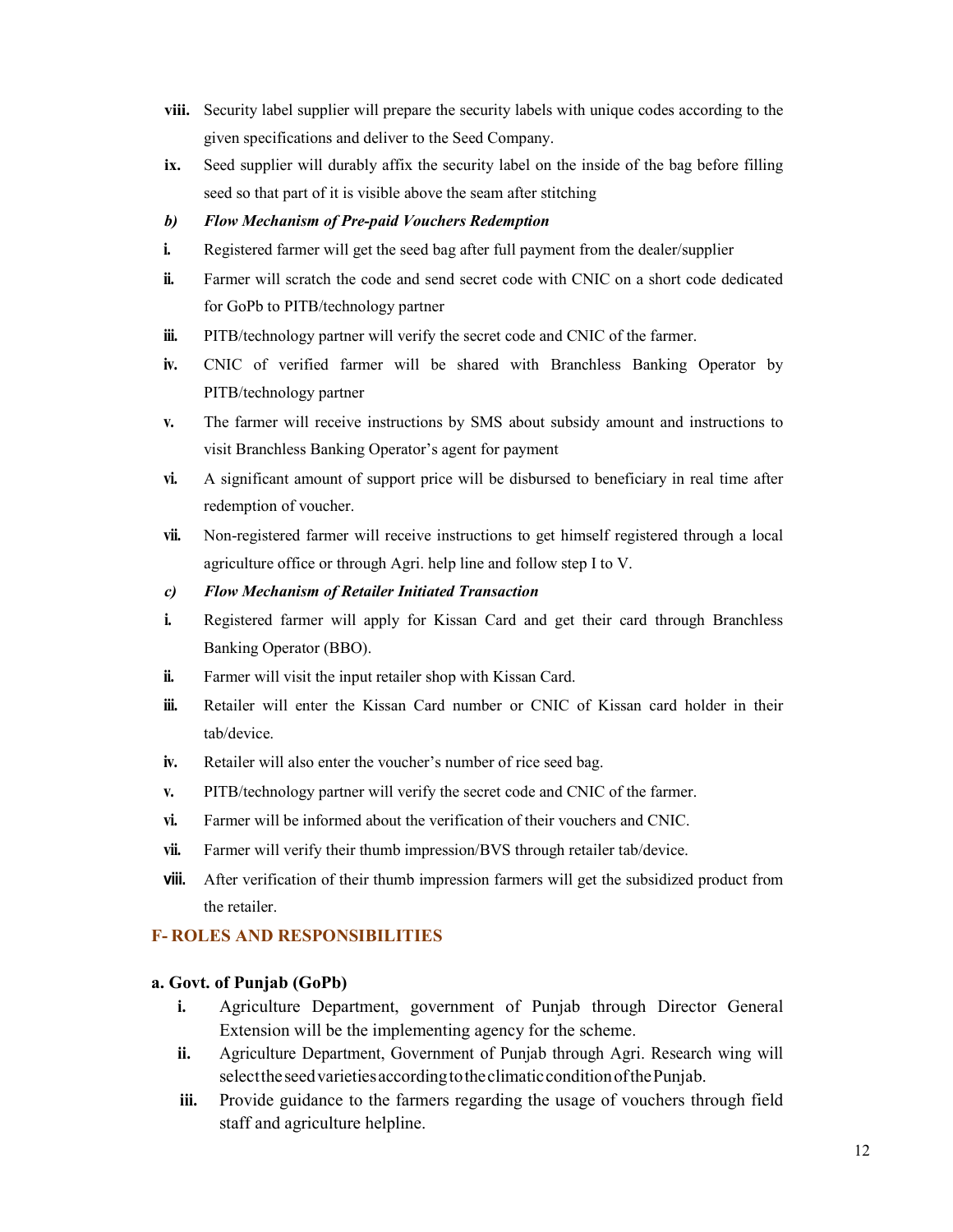- **iv.** Directorate of Information shall formally announce the scheme with its salient features as a window for guidance to farmers through print and electronic media.
- **v.** Agriculture department will hire the Branchless Banking Operator for Voucer redemption.
- **vi.** Agriculture Department with the help of PITB/ technology partner will generate the Unique Secret codes for each Certified Seed Bag on the request of Producers/Importers/suppliers of Seeds.
- **vii.** Price Monitoring and ensure that price of product is same before and after subsidy announcement.
- **viii.** Consultation with Suppliers if price change is required
- **ix.** Agriculture department through BBO will onboard the supplier/retailers for instant discount/ retailer initiated transaction.
- **x.** Agriculture department will also extend their corporation for preparing the Kissan Card.
- **xi.** Payment of Pre-Paid vouchers to farmers through Branchless Banking Operator and retailer shops.
- **xii.** The Agriculture Department will give access to the seed companies for generation of their own E-voucher codes.

## **b. Punjab Information Technology Board (PITB)/ Technology Partner:**

- **i.** Generation of unique secret codes for each bag of subsidized Certified Rice Seed.
- **ii.** PITB/ technology partner will Validate the Secret scratched codes after matching the CNIC from their Database.
- **iii.** PITB/ technology partner will transmit valid Vouchers to Branchless Banking Operator for redemption and further Processing.
- **iv.** PITB/ technology partner will keep Tracking of each bag when it was scratched and redeemed
- **v.** Communicate CNIC/MW and voucher details to Branchless Banking Operator
- **vi.** Trouble shooting of system

## **c. Suppliers/ Manufacturers/Importers of Seeds:**

- **i.** The firms that agree to the given design / mechanism in the EOI will have to request the Agriculture Department to get them registered with the scheme.
- **ii.** Seed Suppliers will share the details of their existing stock as well in coming product with Agriculture department.
- **iii.** Suppliers will print the Security seals as per Specification Mentioned in Annexure VI.
- **iv.** Suppliers will ensure the pasting of Security Seals on each certified seed bag either in existing stock or incoming product
- **v.** Suppliers will paste the Security seals on their product in a following manner;
	- a. Security Seals will be pasted inside the Bag around 5-7 inches from Horizontal edges and 3-4 inches from top vertical edges
	- b. Stitching of bag should be done in a way that Half of Seals should be above the stitched portion and half below the Stitched Portion or any other method notified by the department
	- c. Ensure the stitching of bag in way that Scratch Portion will be below the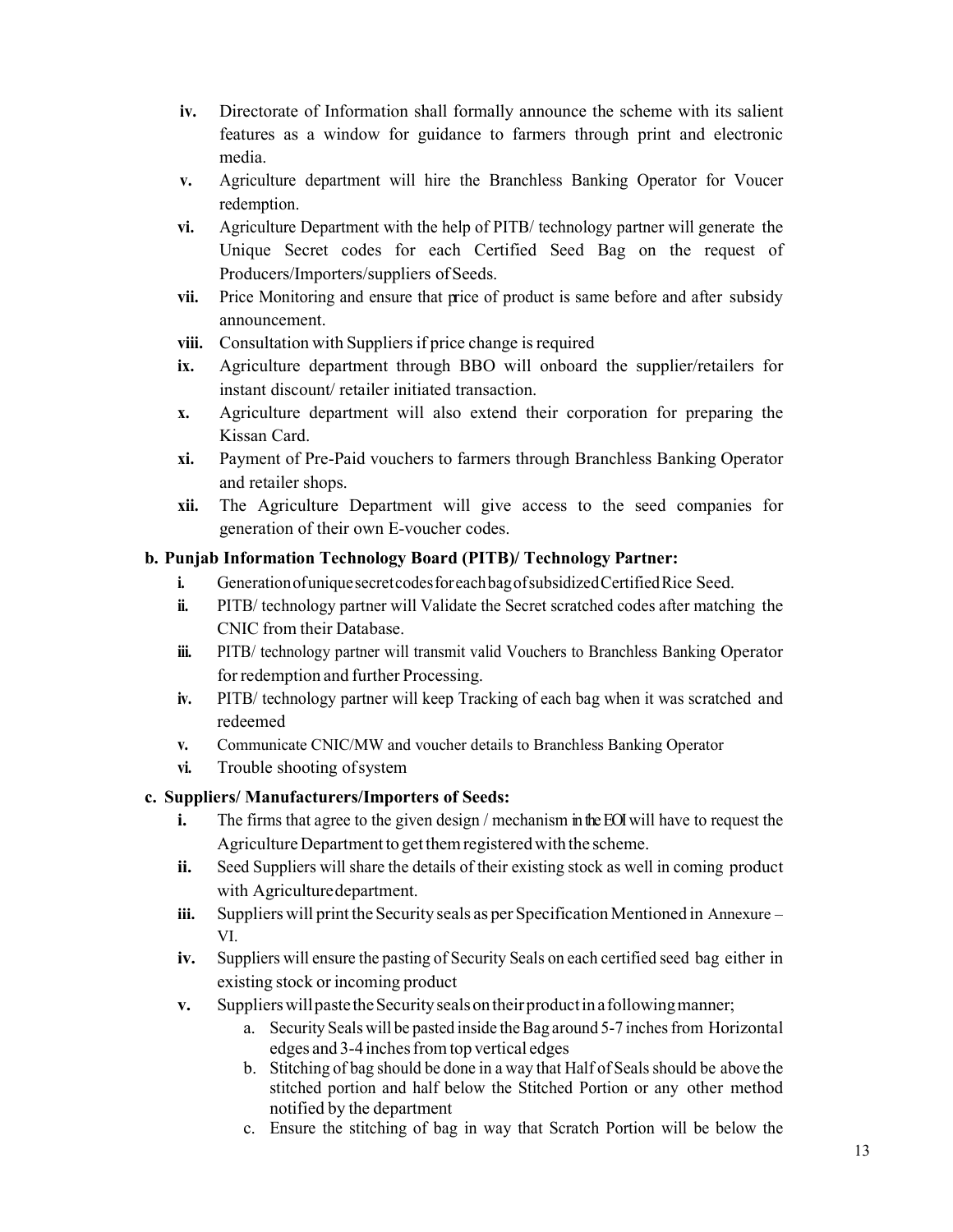stitching portion of seed bag.

- d. /Security Seal should be pasted in such a way that it can't be removed as a whole without opening of Bag
- **vi.** Physical verification of voucher pasting will be made by the department.
- **vii.** Supplier will intimate the department for receiving of the voucher from the printer through online portal
- **viii.** Supplier will intimate the daily base pasting of the vouchers on the bags of certified seed of selected varieties through online portal.
- **ix.** Supplier will add detail of their retailers and dispatched their tagged seed bags to the selected retailers through online portal.
- **x.** Ensure that no bag will be delivered to the market without dispatching to the dealer on the online portal
- **xi.** Supplier will bear the subsidized amount (in the form of plenty) if any bag redeem by the farmer without dispatching through online portal.
- **xii.** Ensure that **"No"** certified seed bag of selected varieties is without Security Seals in Punjab.
- **xiii.** Ensure the availability of Instructions' Brochures at prominent place of each sale point.
- **xiv.** Consultation with Agriculture Department for any price change if required.
- **xv.** Only those suppliers/ manufacturers/ importers/distributors will be eligible for this scheme who register and sign contract for this scheme and undertake in writing to develop their in-house capacity and systems/ mechanisms to fully implement this scheme in its true spirit.
- **xvi.** Qualified firm will facilitate the Branchless banking operator for on-boarding of Firm's Dealer as HBL's Konnect Retailers.
- **xvii.** The qualified firm will be responsible for any misuse of HBL's Konnect devices and will be accountable for any misconduct.
- **xviii.** The dealers of the qualified suppliers/manufacturers/ importer/distributor will be responsible for displaying the flexes, broachers etc. representing that the facility of Kissan card for the provision of subsidies, is available at each sale point.
- **xix.** The dealers' of qualified suppliers/ manufacturers/ importer/ distributor will be responsible for accepting the farmer's requests for the generation/issuance of Kissan Card at their sale point.

## **d. Branchless Banking Operator Companies:**

- **i.** Process the Valid Vouchers details along with CNIC & Mobile Number of Farmers received from PITB/ technology partner.
- **ii.** Inform all eligible Farmers about voucher redemption process through SMS or robo calls.
- **iii.** Ensure that only Genuine Farmers claim the voucher redemption.
- **iv.** Location and district-wise daily, weekly and monthly scheme-wise disbursement reporting to PITB/ technology partner, Agriculture Department & Seed Suppliers.
- **v.** Provide Point of Sale (POS) machine to the input retailers with active agree rights.
- **vi.** Responsible for any Fraud importation with consumer at agent shop.

#### **e. Responsibilities of Farmers:**

**i.** Famer will be registered farmer in Agriculture Department of the Punjab.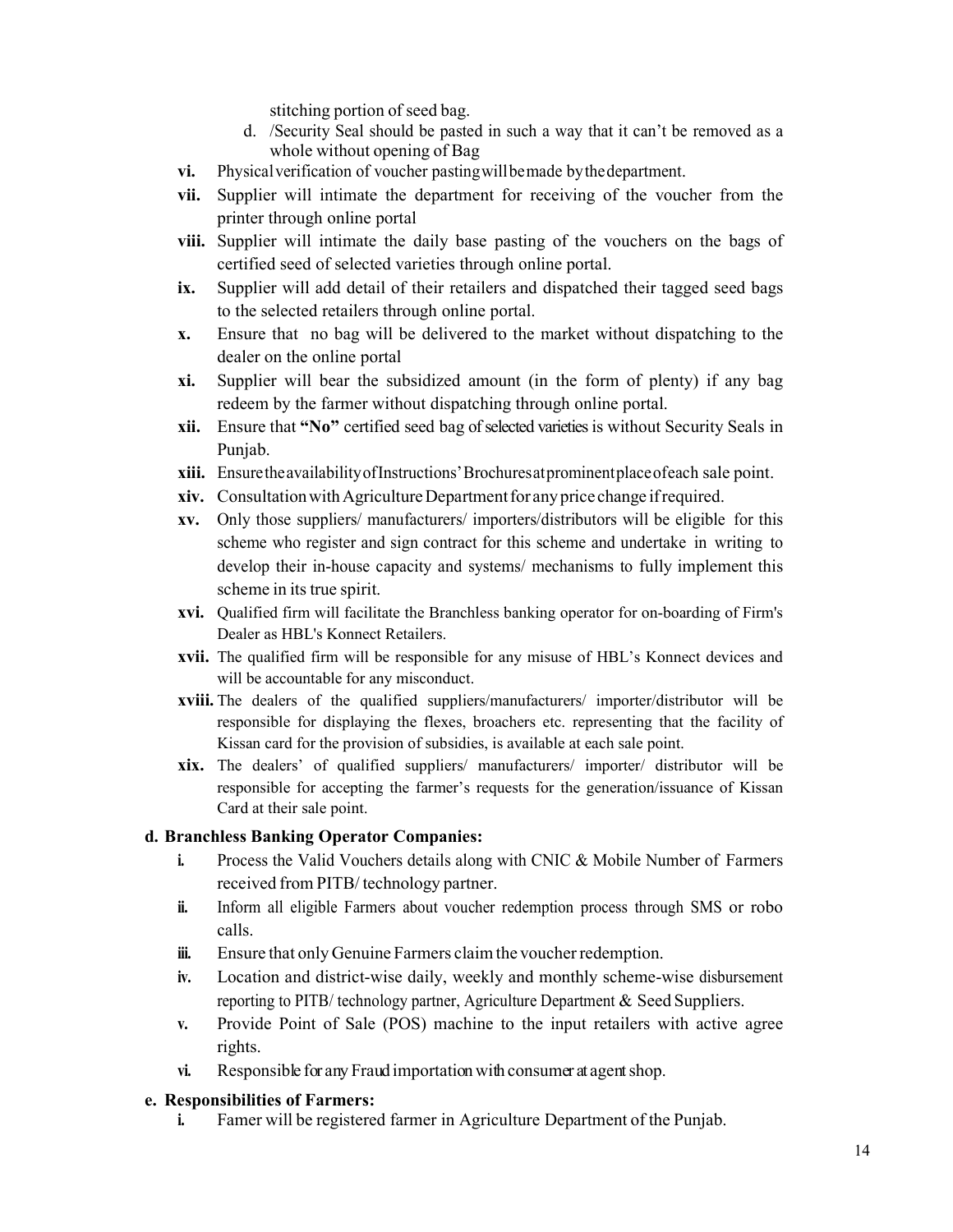- ii. Farmers will Purchase certified seed bags having E-voucher from Seed sale points.
- **iii.** Open the bag and scratch the Voucher.
- **iv.** Send the scratched voucher code along with CNIC to short code given by GoPb for redemption.
- **v.** Kissan card holder farmer can avail the subsidy instantly at designated retailer's shops.
- **vi.** Farmer will verify their thumb impression/BVS for getting the subsidy amount of certified seed bags.
- **vii.** Farmer will get subsidy up to 5 acres.
- **viii.** Get himself registered if not already registered

## **f. Security Seal Provider:**

- i. Security Seal Provider (SSP) will print the subsidy voucher of size 70-75 mm (length) x 40-45mm (width) or as per agreed design with durable adhesive and security features
- ii. SSP will be responsible for any Misuse of Code before and/ or during Printing Process
- iii. SSP will ensure Timely Delivery of Security Stickers/seals to Seed Suppliers under intimation to Govt. of the Punjab.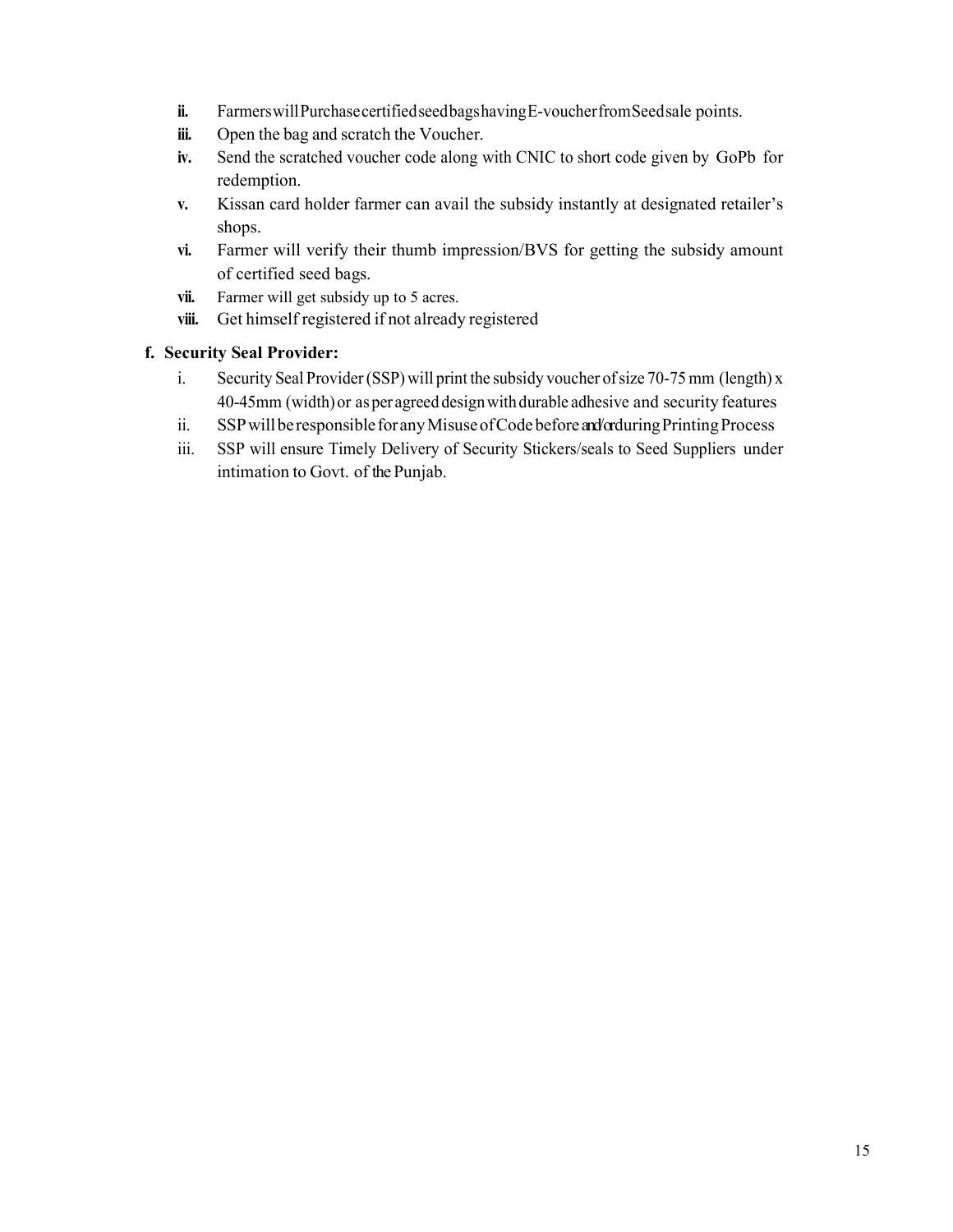## **SECTION-II**

#### **INSTRUCTIONS TO APPLICANTS**

#### **FRAUD & CORRUPTION:**

- **i.** The Procuring Agency requires that the Applicant observes the highest standard of ethics in relation to submission of EOI for short-listing and further documents required for short-listing and thereafter.
- **ii.** The Procuring Agency will reject a proposal for short-listing if it determines that the Applicant has directly or through an agent, engaged in corrupt, fraudulent, collusive, coercive or obstructive practices in competing for the contract in question and will declare the applicant ineligible, either indefinitely or for a stated period of time.
- **iii.** Any misinformation, forged / fake documents / statements etc. will lead to disqualification at short listing stage in addition to any other action as per law.

#### **ELIGIBILITY:**

- **i.** The scheme is open for certifiedseed suppliers/producer/Importer/Distributor
- **ii.** Firms who agree with the mechanism will be eligible.
- **iii.** Physical verification of all the provided documents provided for qualifying for eligibility will be mandatory.
- **iv.** There is no deadline / due date for joining the scheme but, there will be a date for full implementation of the scheme and stoppage of interim/transition arrangement.
- **v.** Undertaking on Judicial Paper that the firm is not insolvent, not blacklisted and not involved in litigation or arbitration with any of provincial or Federal Government Department of Pakistan, any Agency of United nations, World Bank and Asian Development Bank. In case the firm was involved in any litigation or arbitration process, proof of dispute resolution along with history for last three years in accordance of **Annexure-IV** is required.
- **vi.** An Applicant or any of its Members, declared Insolvent/blacklisted / debarred by any publicsector organization or department in Pakistan shall be ineligible for short-listing.
- **vii.** The applicants should belong to eligible countries as per current policies of the Federal Government of Pakistan.

#### **LANGUAGE:**

Language of this EoI and subsequent all processes and correspondences shall be English.

#### **EOI ADVERTISEMENT:**

The EoI advertisement shall form an integral part of the EoI Document.

#### **CLARIFICATIONS IN RELATION TO EOI DOCUMENTS:**

- i. An Applicant requiring any clarification in relation to the EoI Document shall contact the Procuring Agency in writing at the address indicated in this EoI Document.
- ii. The Procuring Agency will respond in writing to any request for clarification provided that such request is received.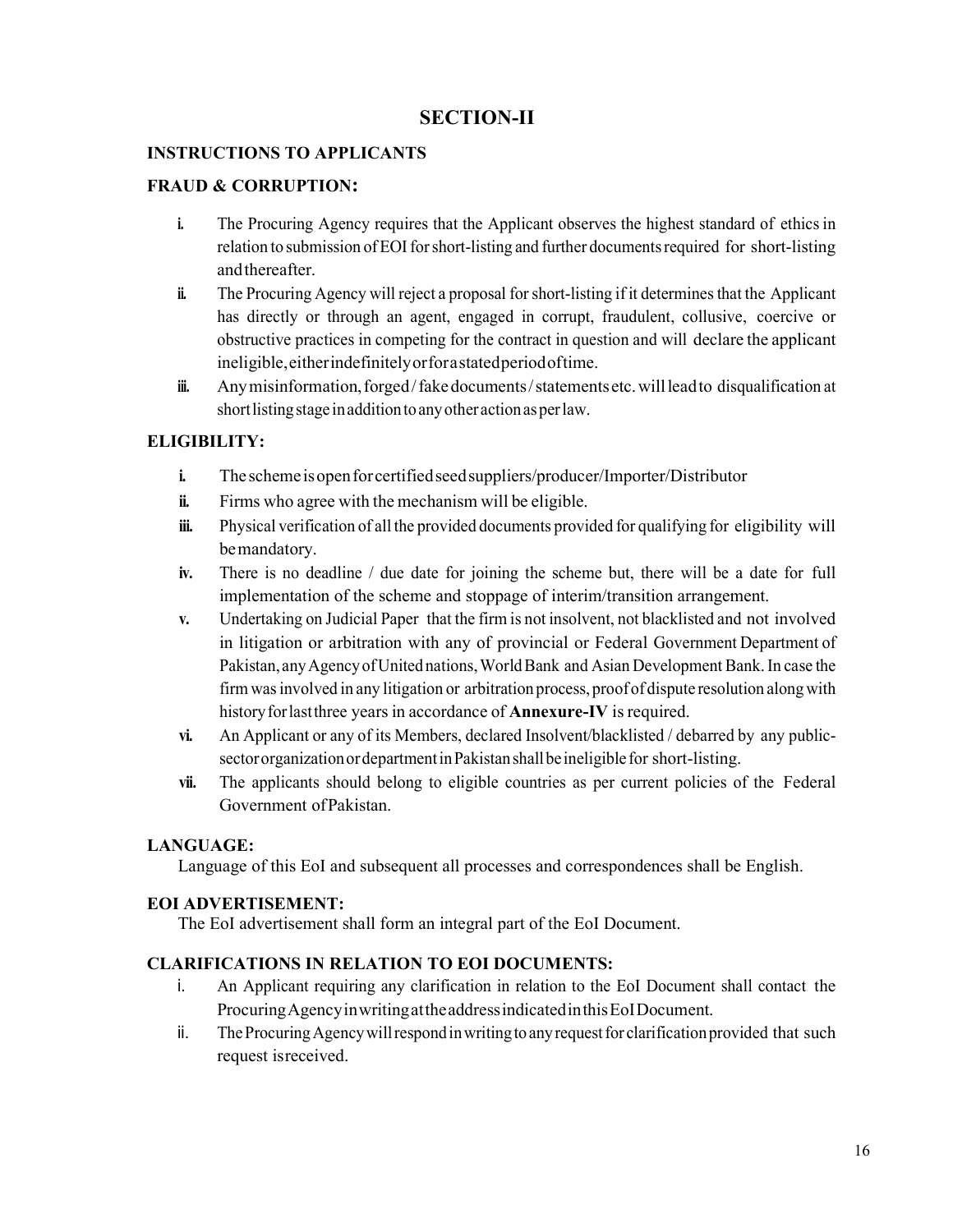#### **AMENDMENTS IN EOI DOCUMENTS:**

- i. At any time prior to the deadline for submission of EoI, the Procuring Agency may amend the EoI Document by issuing an addendum.
- ii. Any addendum issued shall be part of EoI Document.
- iii. To give Applicants reasonable time to take an addendum into account in preparing their applications, the Procuring Agency may, at its discretion, extend the deadline for the submission of applications.
- iv. No objection shall be entertained regarding the terms & conditions of this EoI Document after deadline for submission of EoI.

#### **CHANGE IN INFORMATION PROVIDED TO PROCURING AGENCY:**

The Applicant shall immediately report to the Procuring Agency in writing any change in the information provided in its EoI (including any information relevant to any Consortium). The determination of whether the change is material shall be in Procuring Agency's sole and exclusive discretion and any material change could also lead to disqualification of such Applicant. Any failure to report change by the Applicant shall constitute grounds for disqualification.

#### **COST OF APPLICATION:**

- i. The Applicant shall bear all costs associated with the preparation and submission of EoI. The Procuring Agency will in no case be responsible or liable for those costs, regardless of the conduct or outcome of the short-listing process.
- ii. The Procuring Agency will not be responsible for any costs or expenses incurred by the Applicant in connection with the preparation or delivery of proposals or visits to any office or site.
- iii. The Procuring Agency shall be under no obligation to return any EOI or supporting materials submitted by the Applicant.

#### **DOCUMENTS ESTABLISHING THE ELIGIBILITY OF APPLICANT:**

 To establish its eligibility, the Applicants shall complete all eligibility requirements as set out in this document supported by verifiable documentary evidence. Applications without complete supporting documentary evidence, as required under this EoI, shall be considered nonresponsive and shall be rejected.

#### **DOCUMENTS ESTABLISHING THE QUALIFICATIONS OF APPLICANT:**

To establish its qualifications, the Applicant shall provide the information requested in the corresponding sheets, evaluation criteria etc. in the form of verifiable documentary evidence.

#### **CONSORTIUM OF FIRM:**

- i. If Applicant is a Consortium, there must be a Lead Firm appointed through a Power of Attorney executed by all Consortium members individually, authorizing the Lead Firm to act on their behalf and to enter into legally binding obligations.
- ii. Power of Attorneys shall be prepared as instructed in Annexure I, II & III
- iii. In the event the Applicant is a Consortium, all communications and correspondence shall be routed through the Lead firm. The Procuring Agency shall only correspond with the Lead Firm and as such delivery of any notice, information or other correspondence to the Lead Firm shall be deemed delivered to all the members of Consortium.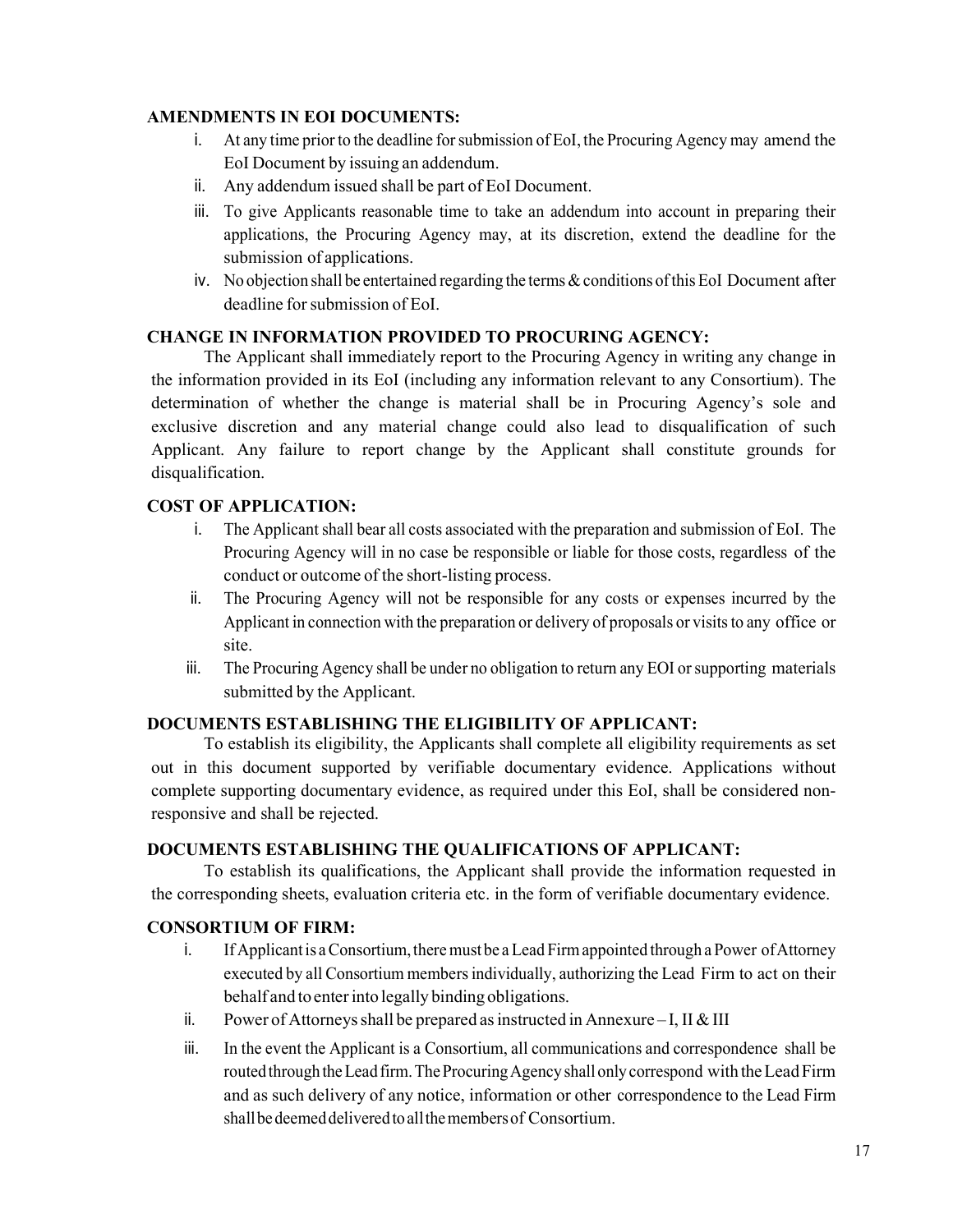iv. One member of Consortium may participate in only one EoI and if one member participates in more than one EoI's, The Procuring Agency shall reject all such EoIs;

## **SIGNING THE APPLICATION:**

- i. The Applicant shall prepare and submit the EoI as described in this document. The EoI shall be signed by a person duly authorized on behalf of the Applicant through Power of Attorney.
- ii. Original written Power of Attorney authorizing the signatory of the Application to act for and on behalf of the Applicant shall be attached with the application according to the given Annexure-II.
- iii. Every page and every form of EOI shall be signed and stamped by the Signatory of the Application.

#### **SEALING AND IDENTIFICATION OF APPLICATION:**

The Applicant shall enclose ONE Original and one copy of its EoI in a sealed envelope that shall:

- i. Bear the name and address of the Applicant,
- ii. Be addressed to the Director General Agriculture (Ext & AR) Punjab, 21 Davis Road, Lahore.
- iii. Bear the specific identification of this short-listing process indicated in the EOI Document and shall be clearly marked the subject title.
- iv. Each EOI shall be in English accompanied by all the supporting documents. If any original supporting document is not in English, a certified translation of the same in English shall be provided by the Applicant.
- v. Applicants are also required to state, in their proposals, the name, title, phone  $\&$  fax numbers, emails, and addresses of their Primary Contact and Secondary Contact, through whom all communications shall be directed until the procurement process has been completed or terminated.
- vi. The Procuring Agency will accept no responsibility for not processing any envelope that was not identified as required.

## **OPENING OF APPLICATIONS:**

The Procuring Agency shall open (all) application(s) on the time indicated in EoI advertisement.

## **CONFIDENTIALITY:**

Information relating to the evaluation of Applications, and recommendation for shortlisting, shall not be disclosed to the Applicants or any other persons not officially concerned with such process until the notification of short-listing is made to all Applicants.

## **CLARIFICATIONS OF APPLICATIONS:**

- i. To assist in the evaluation of applications, the Procuring Agency may, at its discretion, ask any Applicant for a clarification of its application which shall be submitted within a stated reasonable period of time. Any request for clarification and all clarifications shall be in writing.
- ii. If an Applicant does not provide clarifications of the information requested by the deadline, the application shall be evaluated based on the information and documents available at the time of evaluation of the application. Failing to provide requisite information may lead to rejection /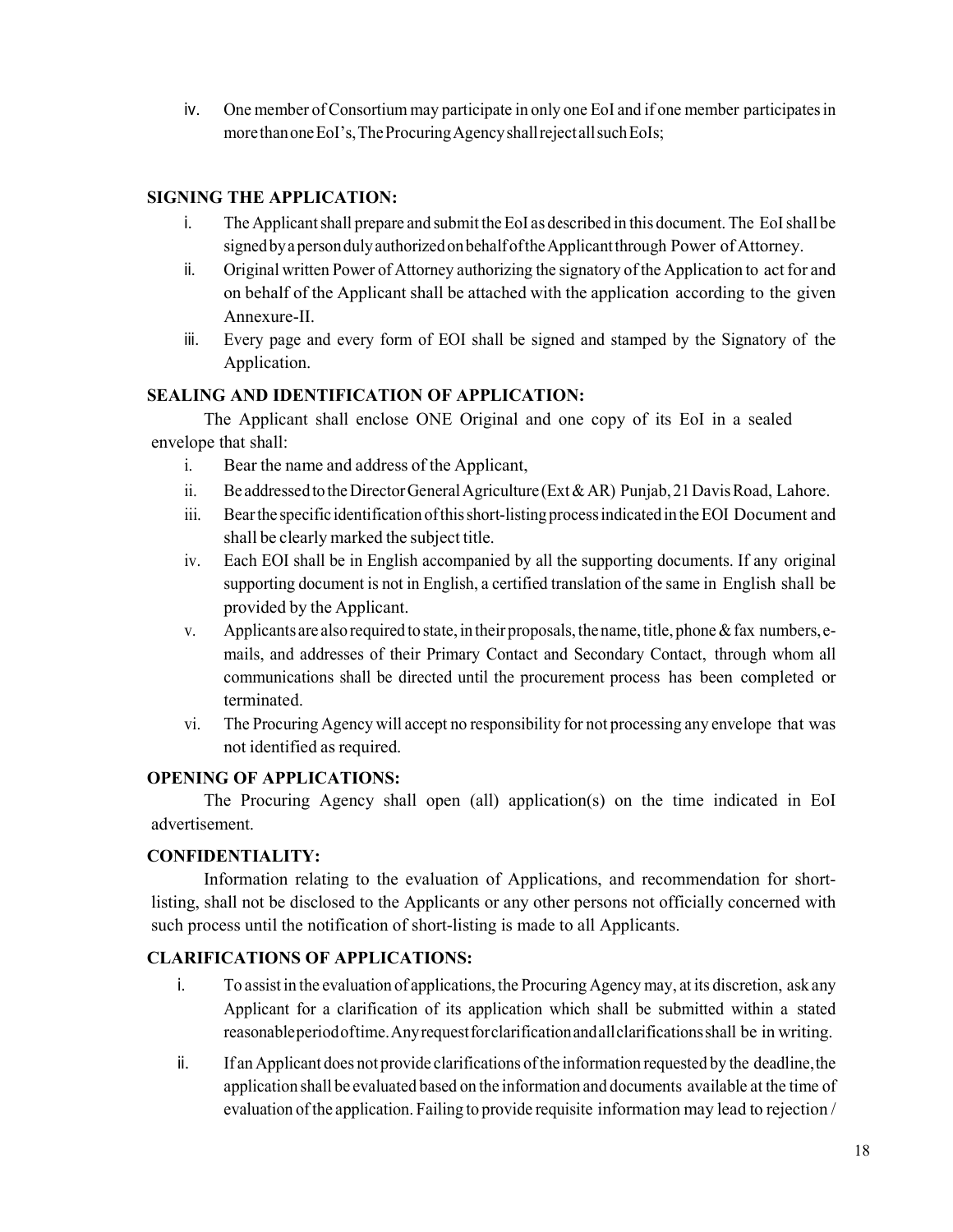disqualification of application.

#### **RESPONSIVENESS OF APPLICATIONS:**

All applications not responsive to the requirements of the EoI Documents shall be rejected.

#### **NOTIFICATION OF SHORT-LISTING:**

The purpose of this EoI Document / Advertisement is to pre-qualify firms. The Procuring Agency shall promptly notify each Applicant as to whether or not it has been shortlisted after completing the process and procedure of short-listing.

#### **INTERPRETATION & FINAL DETERMINATION:**

The interpretation and final determination of any matter relating to the EoI Document, all enclosed documents, sections, compliance documents etc. as well as any additional or supplementary information required by The Procuring Agency will be at Procuring Agency's sole discretion which shall be final and binding on the Applicants.

#### **USE OF INFORMATION:**

Permission for disclosure of information submitted by an Applicant as part of the EoI is not required for the release of information to the Procuring Agency, its governing bodies/departments, its consultants, advisors and personnel for the purpose of evaluation of application and short-listing.

#### **CONFLICT OF INTEREST:**

The Procuring Agency may confirm the status of the Applicant for the sake of conflict of interest before completion of the short-listing process. For this purpose, the Applicant shall be required to provide this information in specific terms and any misrepresentation shall be made a ground for rejection. Applicants shall note that in case of their selection, any such links, if detected during the course of their contract, would be reported by The Procuring Agency to selection committee for cancellation of its registration/license leading to their blacklisting.

#### **GOVERNING LAW:**

The governing laws of the Scheme and the contract thereto shall be laws of Pakistan (where Federal laws are applicable) and laws of Punjab (where provincial laws are applicable).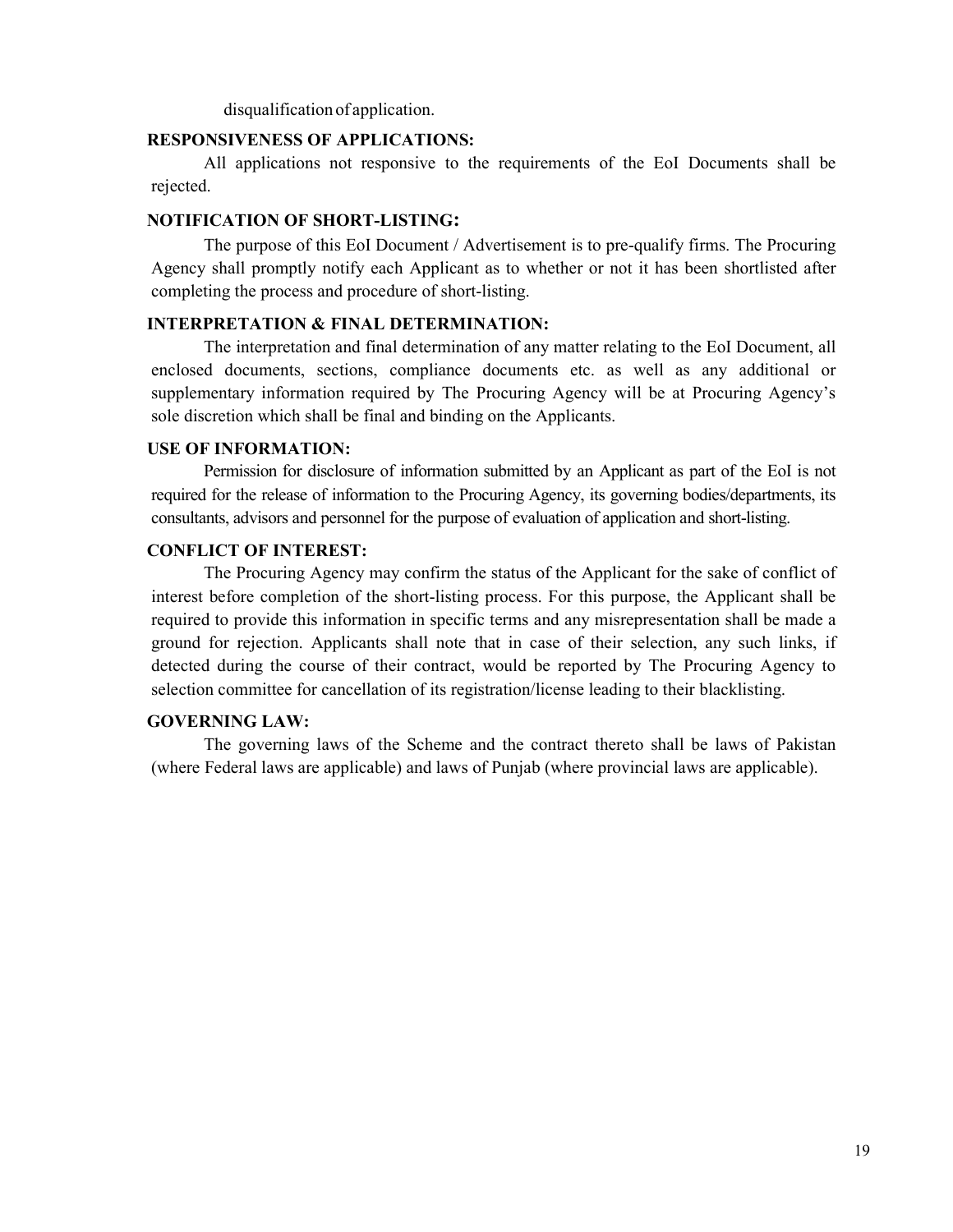## **SECTION-III**

## **EVALUATION CRITERIA MANDATORY REQUIREMENTS**

| Sr.#           | <b>Documents</b>                                                                      |                      |        |                           | <b>LEAD</b><br><b>FIRM</b> | <b>ASSOCI</b><br><b>ATE</b><br><b>FIRM</b> |
|----------------|---------------------------------------------------------------------------------------|----------------------|--------|---------------------------|----------------------------|--------------------------------------------|
| 1              | Legal Status of Firm (Registration with any of the following)                         |                      |        |                           | ✓                          | $\checkmark$                               |
|                | <b>SECP OR</b>                                                                        |                      |        |                           |                            |                                            |
|                | Registrar of Firms OR                                                                 |                      |        | Registrati                |                            |                                            |
|                | FSCRD or                                                                              |                      |        | on<br>certificate         |                            |                                            |
|                | Recognized by Govt. of Pakistan or                                                    |                      |        |                           |                            |                                            |
|                | Relevant registration forum (In case of international firms)                          |                      |        |                           |                            |                                            |
| $\overline{2}$ | Valid NTN/FTN (In case of International Firm Local Partner should                     |                      |        | <b>FBR</b>                | $\checkmark$               | $\checkmark$                               |
|                | be registered with Federal Board of Revenue in Pakistan)                              |                      |        | Certificate               |                            |                                            |
| 3              | Valid Sale Tax Registration Certificate                                               |                      |        | <b>FBR</b><br>Certificate | ✓                          |                                            |
| $\overline{4}$ | All Requirements of Section II "Eligibility" of Instructions to the                   |                      |        |                           | $\checkmark$               | ✓                                          |
|                | Applicant has been met.                                                               |                      |        | Affidavit                 |                            |                                            |
| 5.             | Complete Literature, Broachers etc. of the proposed Type of<br>$seed(s)$ .            |                      |        | <b>Broachers</b>          | $\checkmark$               |                                            |
| 6              |                                                                                       |                      |        | List of                   | ✓                          |                                            |
|                | Sales & Dealer Distribution network (Minimum Requirement)<br><b>Project districts</b> | <b>No. of Dealer</b> |        | dealers                   |                            |                                            |
|                | Lahore, Sheikhupura, Kasur,                                                           | 200 dealers in       |        | with Ph#                  |                            |                                            |
|                | Nankana Sahib, Gujranwala,                                                            | following            |        | and                       |                            |                                            |
|                | Gujrat, Hafizabad, M.B. Din,                                                          | districts            |        | complete                  |                            |                                            |
|                | Sialkot, Narowal, Okara,<br>Jhang, Chiniot, Faisalabad                                |                      |        | address                   |                            |                                            |
|                | and Bahawalnagar                                                                      |                      |        |                           |                            |                                            |
|                | Detail of dealers should be given on table shared as Annexure-VIII                    |                      |        |                           |                            |                                            |
| $\overline{7}$ | <b>Business Volume Performa</b>                                                       |                      |        | Annexure<br>(vii)         | ✓                          |                                            |
| 8.             | Upon selection and before signing Contract, the successful applicant                  |                      |        |                           | $\checkmark$               |                                            |
|                | shall provide a Performance Guarantee amounting to PKR:                               |                      |        |                           |                            |                                            |
|                | 50,000/- in the shape of CDR having validity of 01 years after                        |                      |        |                           |                            |                                            |
|                | prequalification.                                                                     |                      |        |                           |                            |                                            |
| 9              | Annual turnover in any year from FY 2019-20 to FY 2020-21                             |                      |        | <b>FBR</b>                | $\checkmark$               |                                            |
|                | Rice >PKR 15 Million                                                                  |                      |        | Returns                   |                            |                                            |
| 10             | Annual quantity of seed got certified from FSC & RD in any year from                  |                      |        | <b>FSCRD</b>              |                            |                                            |
|                | 2018-2021 or imported                                                                 |                      |        | reports or<br>import      |                            |                                            |
|                |                                                                                       | Minimum Quantity     |        | documents                 |                            |                                            |
|                | Crop                                                                                  | (Tons)               | Yes/No | (bill of<br>landing       |                            |                                            |
|                | Rice (certified seeds)                                                                | 150                  |        | etc)                      |                            |                                            |
|                |                                                                                       |                      |        |                           |                            |                                            |

 $\frac{1}{\text{NOTE:}}$ <br>i.

Please attach copies of all certificates / relevant Documents.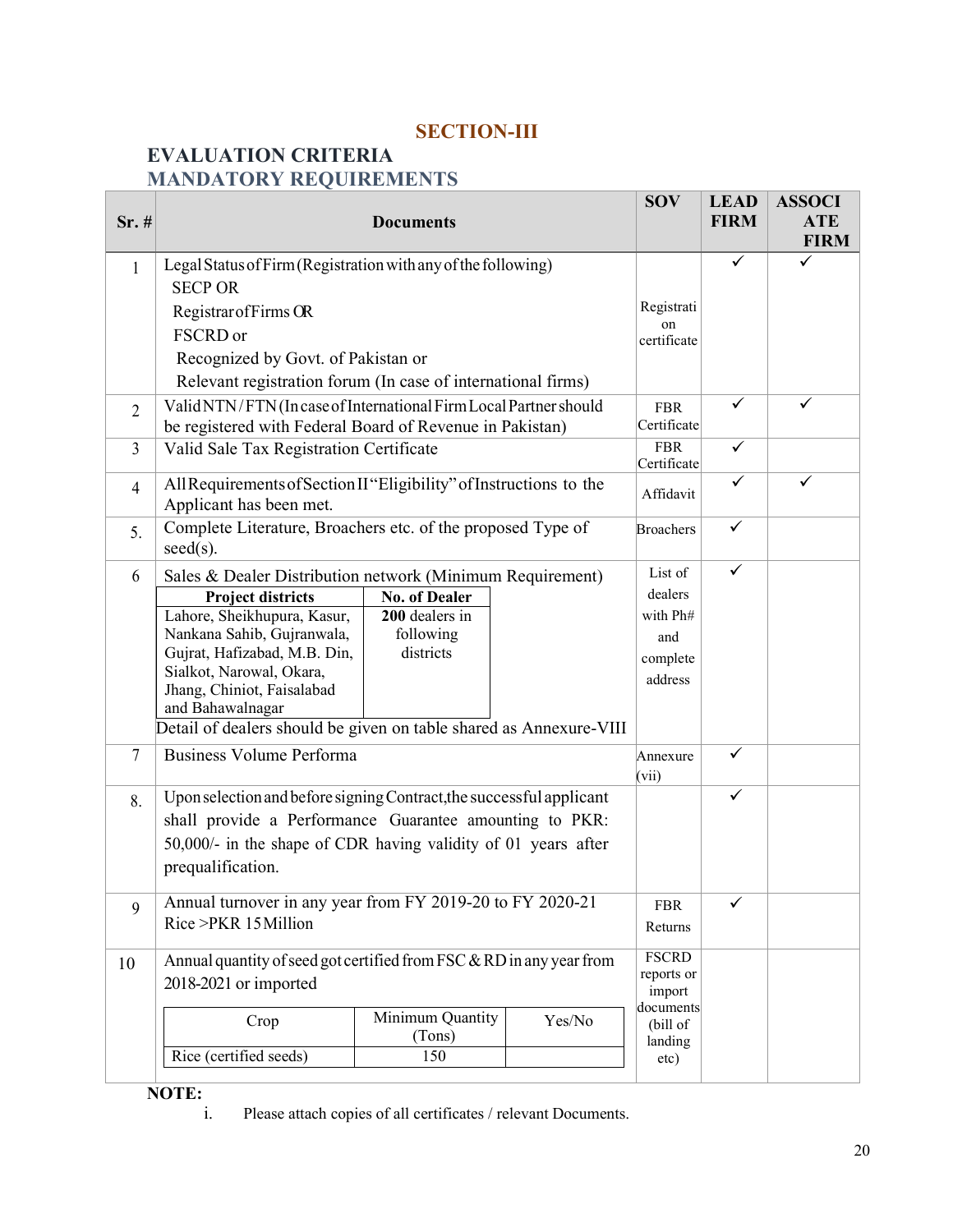- ii. In case the applicant is not a Consortium, all the above-mentioned requirements shall be fulfilled by the single applicant.
- iii. Importer/ Manufacturer/ Suppliers/distributor will be prequalified till 2024 or till the availability of funds (whichever comes first), however for renewal on 1<sup>st</sup> April of each year FBR return for previous year will be required
- iv. The procuring agency may review the performance of each bidder on yearly basis and may extend the contract if deemed necessary.
- v. Public sector organization can directly sign the contract and no evaluation required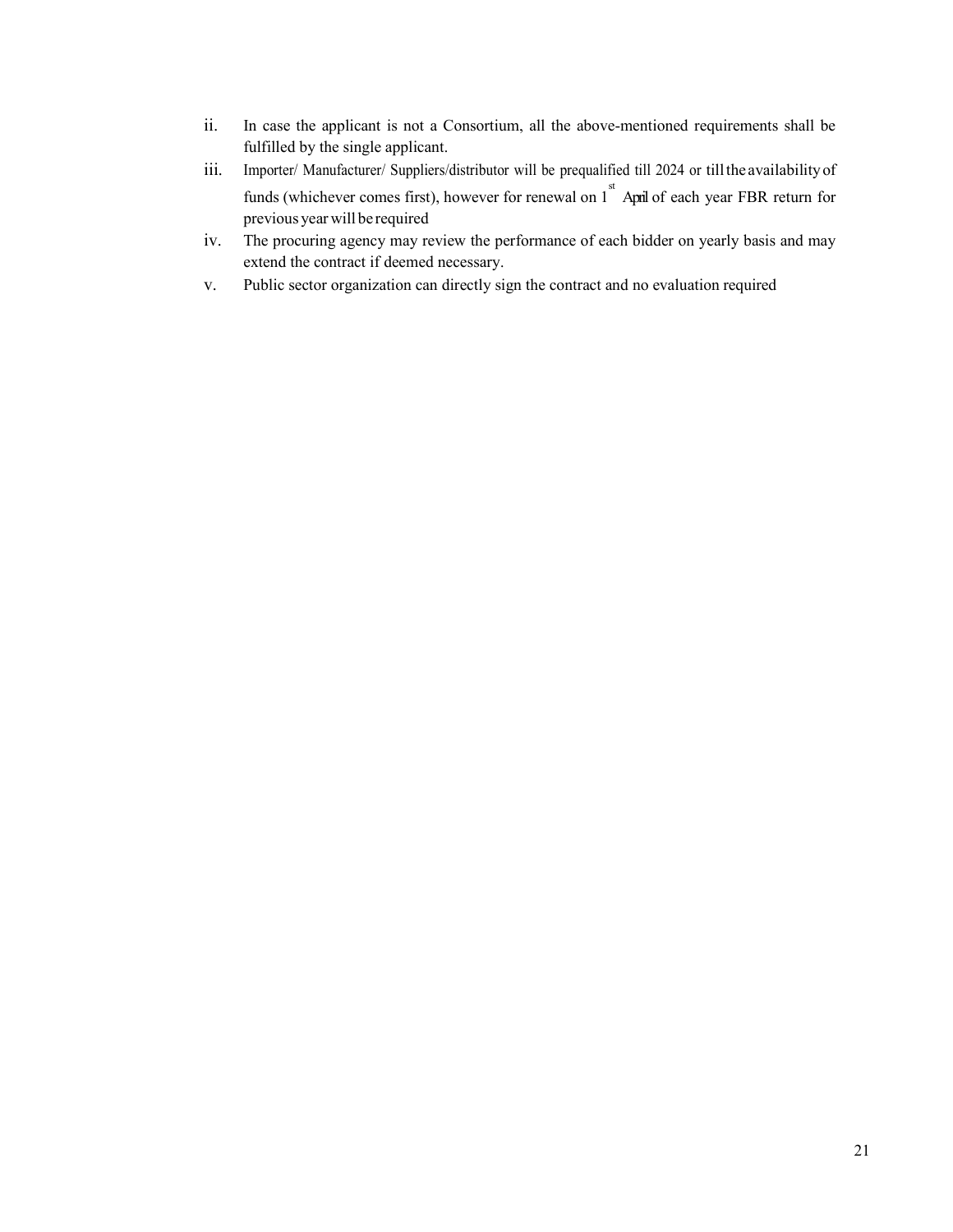## **Information Form**

**Name of Applicant: Firm / Company / Consortium:** 

- **a) Address:**
- **b) Telephone No(s):**
- **c) Fax Number:**
- **d) E-mail Address:**
- **e) Preferred mode of communication**
- **f) Please select and insert the relevant Seed(s)**

| <b>Certified Seed</b> |  |
|-----------------------|--|
|-----------------------|--|

#### **g) In case of Consortium, provide following information:**

| Sr.<br># | Name of<br>Consortium<br>Firms* | <b>Brief</b><br>Description of<br>each<br>Consortium<br>Firm | Role in<br>Consortium | Representative of<br>Each Associate /<br>Consortium Firm in<br>Consortium** | Contact<br>Information |
|----------|---------------------------------|--------------------------------------------------------------|-----------------------|-----------------------------------------------------------------------------|------------------------|
|          |                                 |                                                              |                       |                                                                             |                        |

**\***Start with the Lead Firm in Consortium.

**\*\***To be appointed through Power of Attorney by each Associate / Consortium Firm.

**(To be signed by authorized signatory)**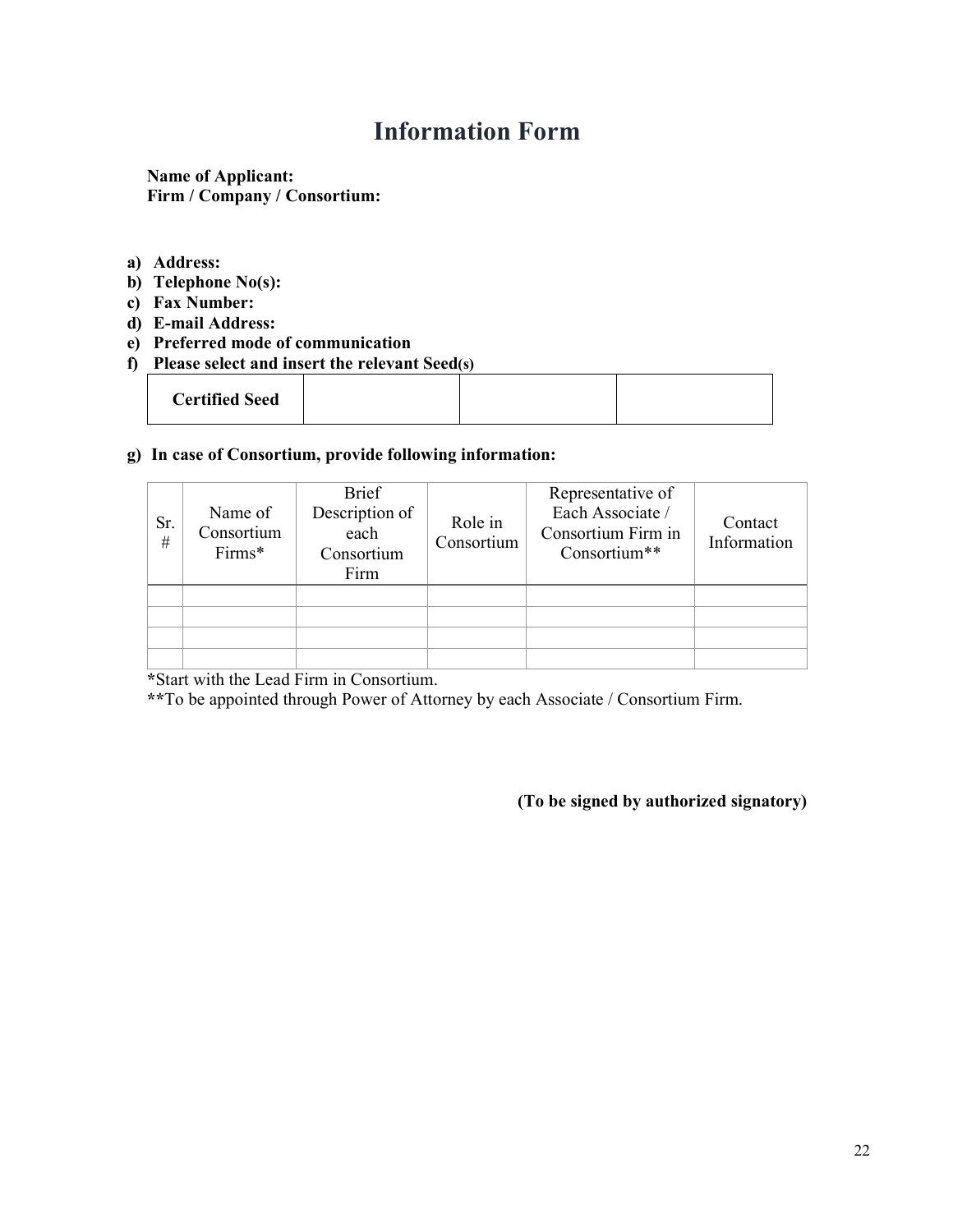## **EXPRESSION OF INTEREST (EOI) FOR SUPPLIER/ MANUFACTURER/ IMPORTER OF CERTIFIED RICE SEED**

To

Director General Agriculture, (EXT. & AR) 21-Davis Road, Lahore.

Subject: **EXPRESSION OF INTEREST (EOI) FOR INCLUSION IN "SEED SUPPLIERS FOR PASTING OF E-VOUCHERS ON CERTIFIED RICE SEEDS BAGS"**

Dear Sir,

This is in response to your EoI advertisement published in the daily newspaper [ on [ -2022] inviting expression of interest for prequalifying for the Scheme **"SEED SUPPLIERS FOR PASTING OF E-VOUCHERS ON CERTIFIED RICE SEEDS BAGS**" We hereby submit our expression of interest:

We have attached all the requisite information according to the given formats. The information furnished by us in this expression of interest is correct to the best of our knowledge and belief. We understand that you will evaluate our application to decide whether or not we are eligible and shortlisted to proceed further in the process. We shall remain obliged.

Dated: / /2022

**Sincerely yours,** 

………………………

#### **Annexures:**

- **I.** Power of Attorney (For signatory of Application)
- **II.** Power of Attorney (To be used in case of Consortium)
- **III.** Power of Attorney (Authorized Representative of each Member of Consortium)
- **IV.** History of litigation
- **V.** Affidavit of correctness of information
- **VI.** Security Seal Specification
- **VII.** Business Volume Performa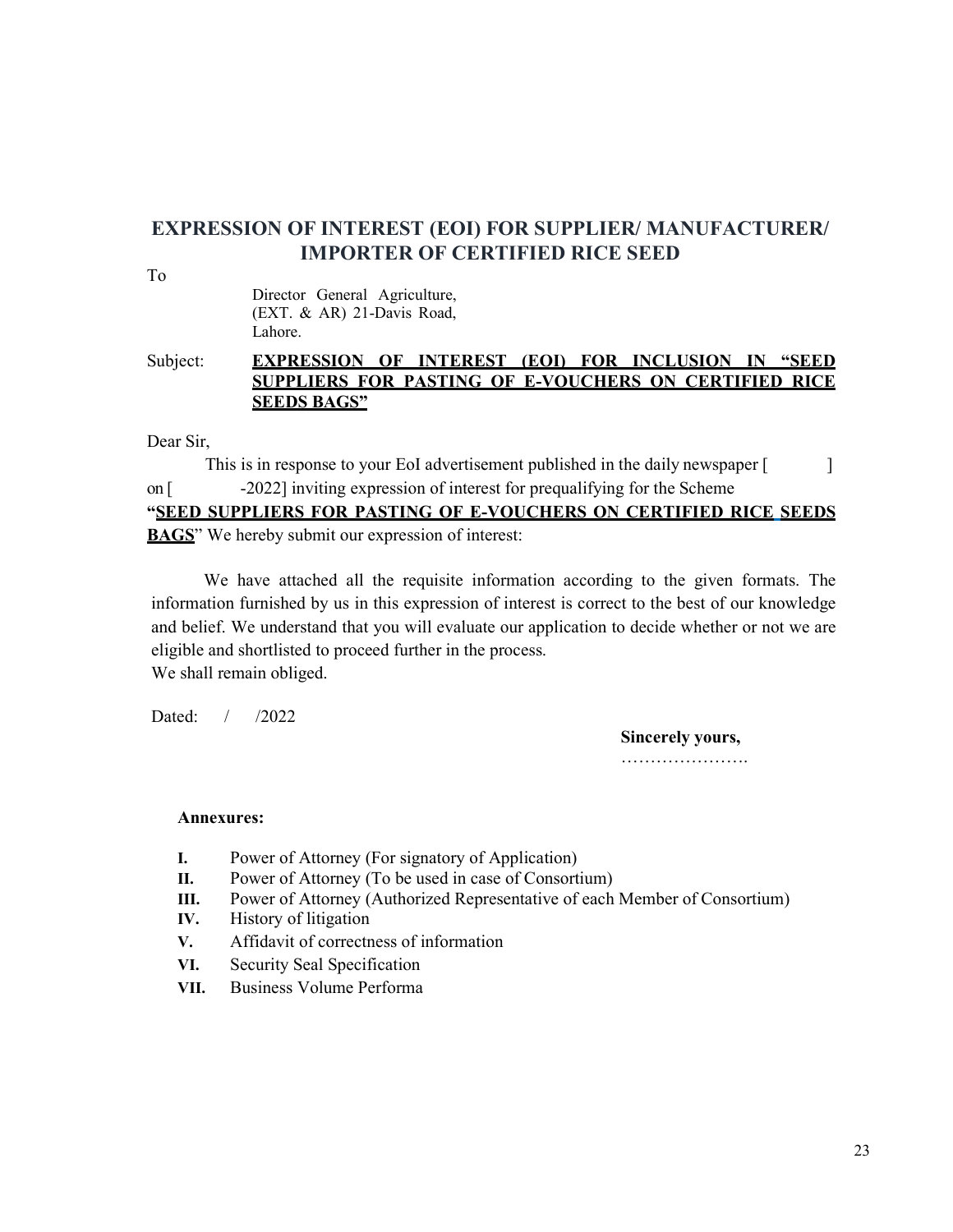## **ANNEXURES**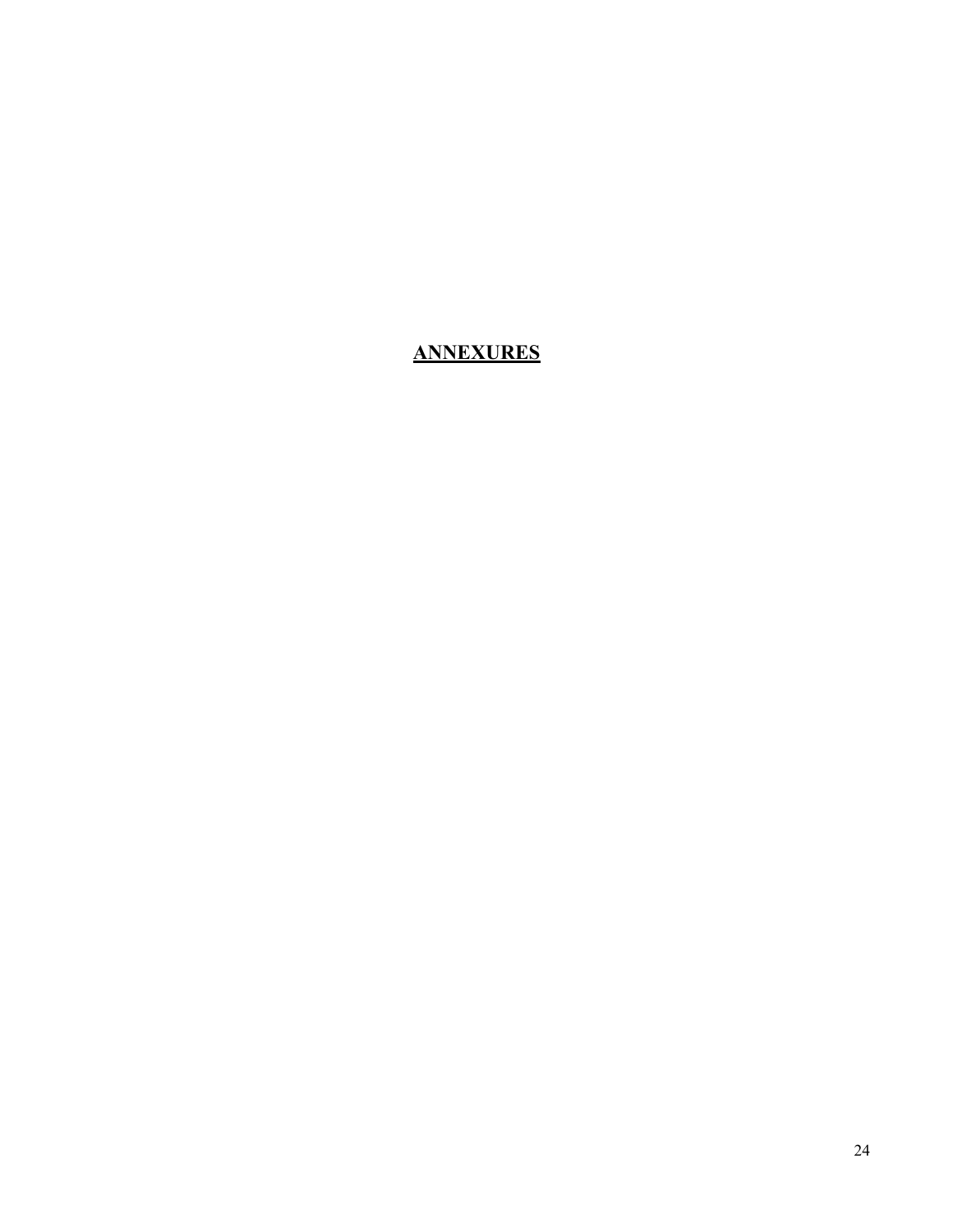## **ANNEXURE I**

## **Power of Attorney (For Lead Member of Consortium)**

[To be printed on a PKR 1000/- stamp paper]

Whereas the **Scheme Coordination Unit for "SEED SUPPLIERS FOR PASTING OF E-VOUCHERS ON CERTIFIED RICE SEEDS BAGS" Agriculture Department (GoPb)**  (hereinafter referred as the "Procuring Agency") has invited EOI for Short listing of Applicant(s) to pre-Qualify for **"Subsidy on Certified Seed"** 

Whereas, and and , (collectively the set of the set of the set of the set of the set of the set of the set of the set of the set of the set of the set of the set of the set of the set of the set of the set of the set of th **"Consortium"** and individually as the **"Member"**) being members of the Consortium are interested in Prequalification for the Scheme in accordance with the terms and conditions of the EOI Document and:

Whereas, it is necessary for the CONSORTIUM to designate one of the CONSORTIUM Member as the Lead Member with all necessary power and authority to do for and on behalf of the CONSORTIUM, all acts, deeds and things as may be necessary in connection with the CONSORTIUM's EOI Application for the Scheme and its execution.

#### NOW THEREFORE KNOW ALL MEN BY THESE PRESENTS

| names and addresses of the registered office] (hereinafter collectively referred to as the           |  |
|------------------------------------------------------------------------------------------------------|--|
| "Principals") do hereby irrevocably designate, nominate, constitute, appoint and authorize M/s       |  |
| having its registered office at _______________, being                                               |  |
| one of the Member of the Consortium, as the Lead Member and true and lawful attorney of the          |  |
| Consortium (hereinafter referred to as the "Attorney") and hereby irrevocably authorize the          |  |
| Attorney (with power to sub-delegate) to conduct all business for and on behalf of the               |  |
| CONSORTIUM and any one of us during the Short listing process and, in the event the Consortium       |  |
| is awarded the Contract, during the execution of the Scheme, and in this regard, to do on our behalf |  |
| and on behalf of the Consortium, all or any of such acts, deeds or things as are necessary or        |  |
| required or incidental to the submission of its bid for the Scheme, including but not limited to     |  |
| signing and submission of all applications, Bids and other documents and writings, participate in    |  |
| bidders' and other conferences, respond to queries, submit information/ documents, sign and          |  |
| execute contracts and undertakings consequent to acceptance of the bid of the CONSORTIUM and         |  |
| generally to represent the CONSORTIUM in all its dealings with the Authority.                        |  |
| AMD housker souss to write and souting and do housker write and souting all sate. deads and thin so  |  |

AND hereby agree to ratify and confirm and do hereby ratify and confirm all acts, deeds and things lawfully done or caused to be done by our said Attorney pursuant to and in exercise of the powers conferred by this Power of Attorney and that all acts, deeds and things done by our said Attorney in exercise of the powers hereby conferred shall and shall always be deemed to have been done by us/ CONSORTIUM.

Furthermore, each provision of this Power of Attorney is severable and distinct from the others.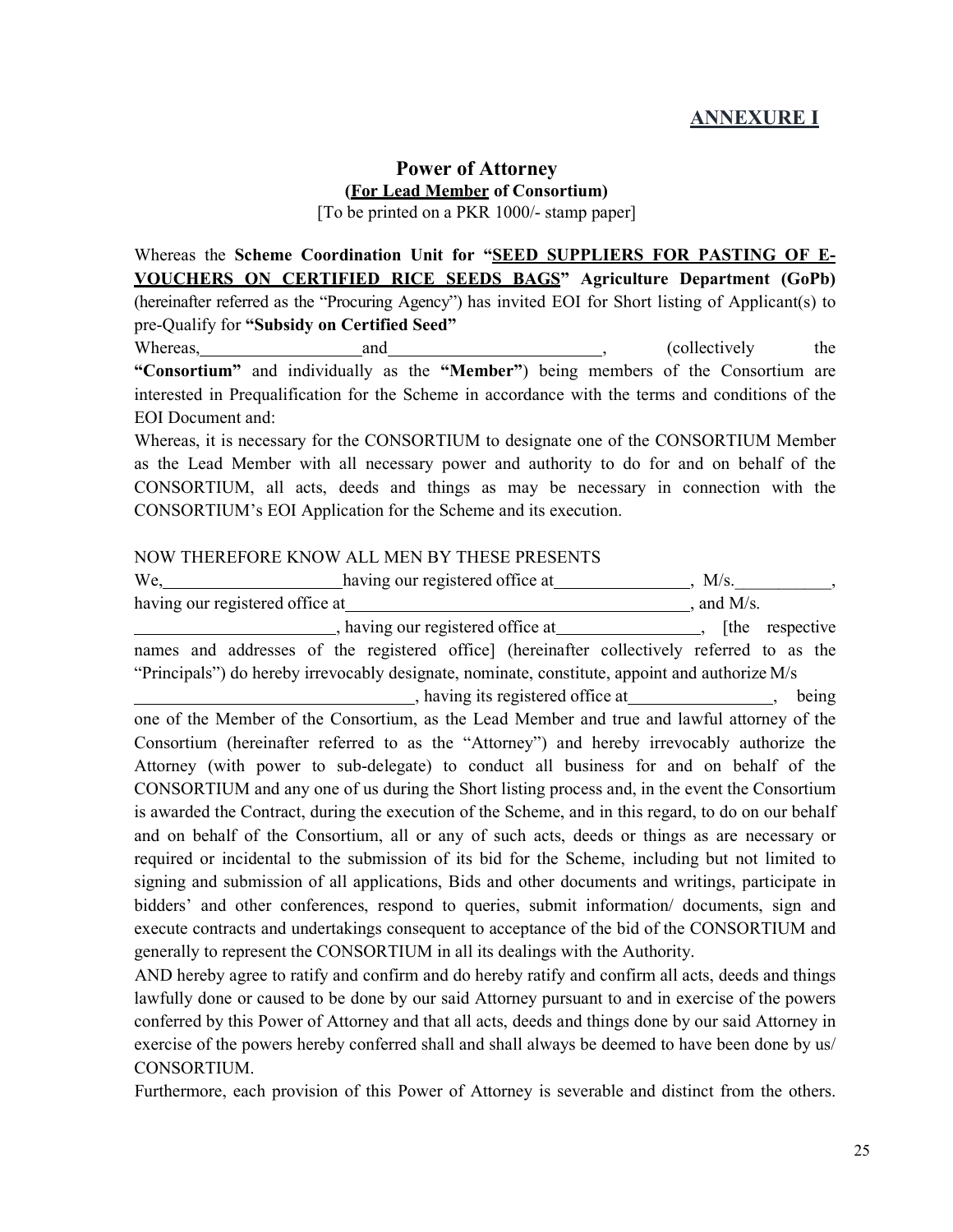The invalidity, illegality or unenforceability of any one or more provisions of this Power of Attorney at any time shall not in any way affect or impair the validity, legality and enforceability of the remaining provisions hereof.

#### **IN WITNESS WHEREOF**, we have executed this **POWER OF ATTORNEY** as of [Date]. For: [Consortium Member-1]

| Signature:       |  |
|------------------|--|
| Name:            |  |
| Title:           |  |
| CNIC/Passport #: |  |

For: [Consortium Member-2]

| Signature:       |  |
|------------------|--|
| Name:            |  |
| Title:           |  |
| CNIC/Passport #: |  |

#### **WITNESSES:**

|                      | NAME:                |
|----------------------|----------------------|
| ADDRESS              | ADDRESS:             |
| NIC OR PASSPORT NO.: | NIC OR PASSPORT NO.: |
| Notes:               |                      |

• To be executed by Authorized Representatives of all the Members of the Consortium

The mode of execution of the Power of Attorney should be in accordance with the procedure, if any, laid down by the Applicable Law and the charter documents of the executant(s) and when it is so required, the same should be under common seal affixed in accordance with the required procedure.

• Also, wherever required, the applicant should submit for verification the extract of the charter documents and documents such as a resolution/power of attorney in favor of the person executing this Power of Attorney for the delegation of power hereunder on behalf of the applicant.

• For a Power of Attorney executed and issued overseas, the document will also have to be legalized by the Pakistani Embassy and notarized in the jurisdiction where the Power of Attorney is being issued. Once the original Power of Attorney has been brought into Pakistan, adhesive stamps are to be affixed on the same.

> **……………………………………………………………………. AS NOTARIZED BY THE NOTARY PUBLIC**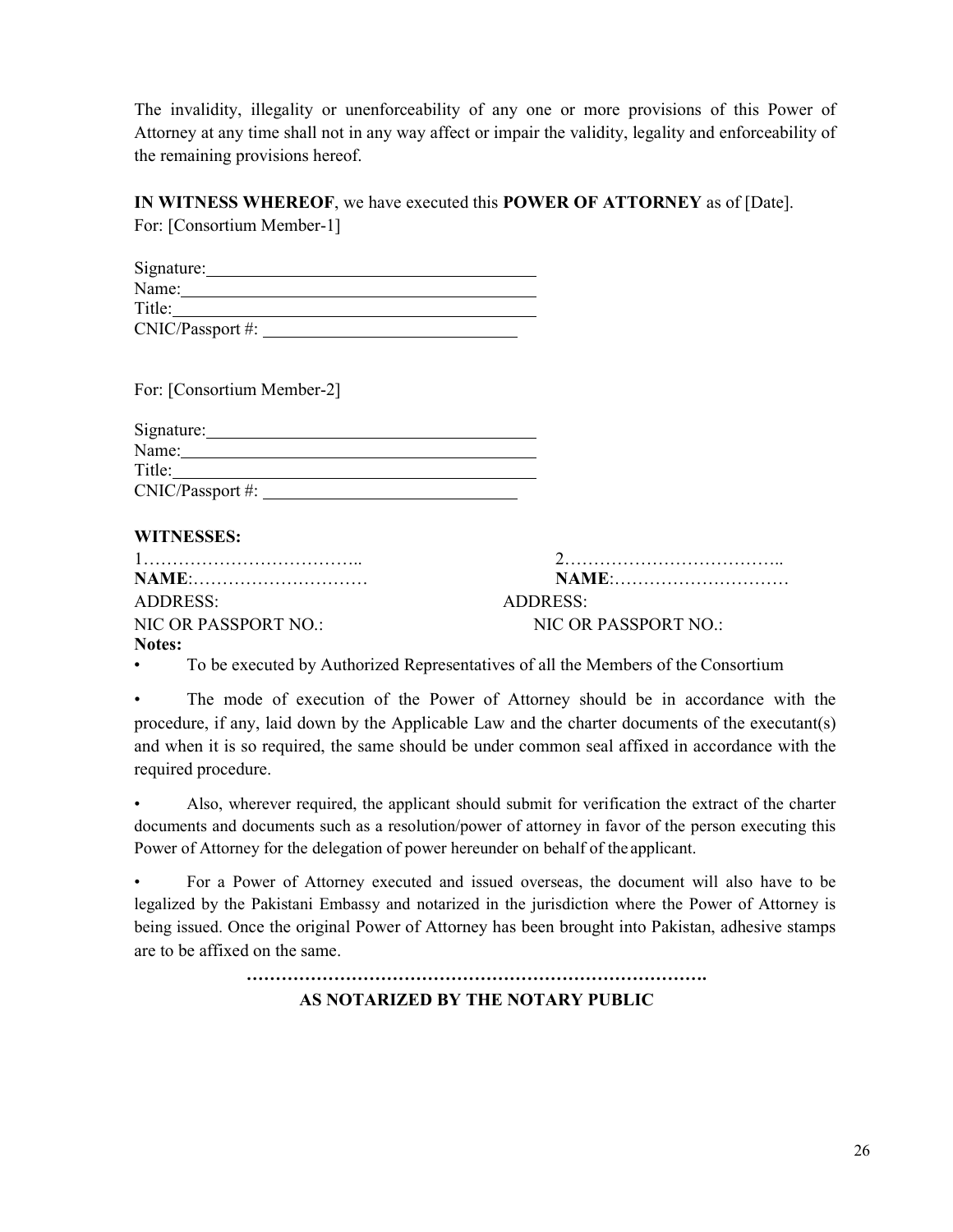## **ANNEXURE-II**

## **Power of Attorney (For signatory of Application)**

[To be printed on a PKR 1000/- stamp paper]

**KNOW ALL MEN BY THESE PRESENTS THAT** by this Power of Attorney (**"Power of**  Attorney having its registered office at [ ], does hereby nominate, appoint and authorize , having CNIC No hereinafter referred to as the **"Signatory of Application"**, to do in our name and on our behalf the following:

- i. Sign and submit to Scheme Coordinator or its authorized nominee, the EOI/Tender/Bid of pre-qualification for "**Distribution of seed bag to farmers"**, in response to the EoI advertisement dated [  $\qquad$  ] issued by The Procuring Agency and all other documents and instruments required to submit the EOI/Tender/Bid.
- ii. execute all such contracts, deeds, documents and instruments as may be considered necessary and expedient in relation to the foregoing; and
- iii. do and carry out all other actions as may be required by the Procuring Agency in connection with the EOI/Tender/Bidding process as a whole;
- **iv.** To immediately notify The Procuring Agency in writing of any impending or actual revocation as well as any change in the terms of this Power of Attorney**.**
- v. To do in our name and on our behalf, all such acts, deeds and things necessary in connection with or incidental to our EOI and/or Bid in response to the above referred tenders including signing and submission of all documents, instruments and deeds (including correcting any deficiencies or mistakes therein), attending any meetings organized by the Procuring Agency (including pre-bid conference meetings and bid opening meetings) and providing information/responses to the Procuring Agency in all matters in connection with our Bid.

We, *[ ], do hereby ratify and confirm whatsoever the Signatory of Application shall do* by virtue of these presents and further agree that whatever the Signatory of Application shall do or cause to be done pursuant to this Power of Attorney shall be binding on us.

Furthermore, each provision of this Power of Attorney is severable and distinct from the others. The invalidity, illegality or unenforceability of any one or more provisions of this Power of Attorney at any time shall not in any way affect or impair the validity, legality and enforceability of the remaining provisions hereof.

#### **IN WITNESS WHEREOF**, we have executed this **POWER OF ATTORNEY** as of [Date] **FOR: [INSERT NAME OF APPLICANT FIRM] FOR SIGNATORY OF THE APPLICATION (Attorney)**

| Signature: | Signature: |
|------------|------------|
| Name:      | Name:      |
| Title:     | Title:     |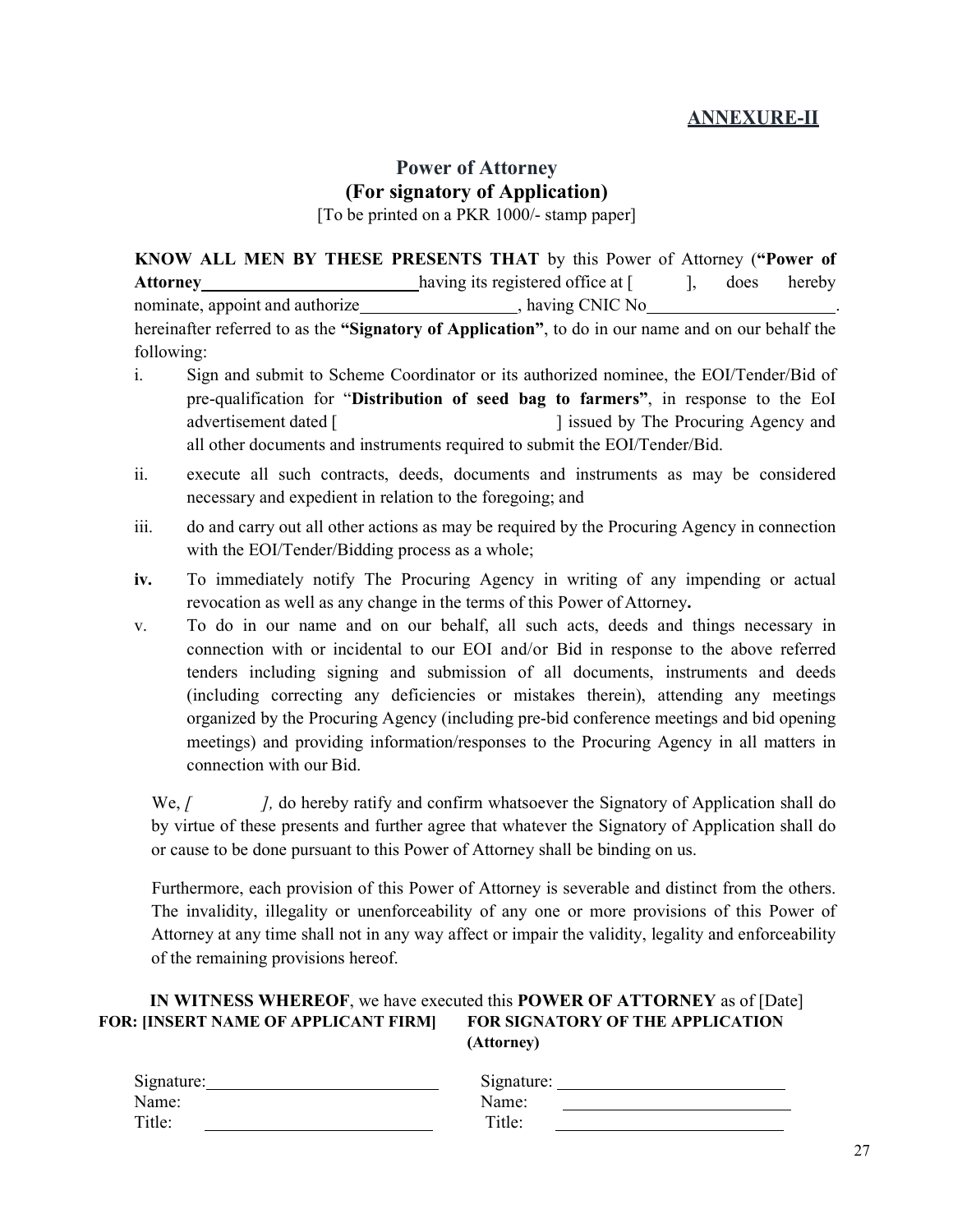| CNIC/Passport No. : |                      |
|---------------------|----------------------|
| <b>WITNESSES:</b>   |                      |
|                     |                      |
|                     | NAME:                |
| ADDRESS:            | ADDRESS:             |
| NIC OR PASSPORT NO. | NIC OR PASSPORT NO.: |

#### **Notes:**

- a) In case of Consortium; To be executed by the Authorized Representative of the Lead Member of the Consortium
- b) In case of Single Applicant Firm; To be executed by:
- i. Partners in case of a Partnership Firm; or
- ii. Chairman Board of Directors in case of a Company.
- c) In the case of a Pakistani Executor or Attorney, a copy of his/her Computerized National Identity Card ("CNIC") should be attached with the Power of Attorney. In the case of a non-Pakistani Executor or Attorney, a copy of his/her passport should be attached.
- d) The mode of execution of the Power of Attorney should be in accordance with the procedure, if any, laid down by the Applicable Law and the charter documents of the executant(s) and when it is so required, the same should be under common seal affixed in accordance with the required procedure.
- e) Also, wherever required, the applicant should submit for verification the extract of the charter documents and documents such as a resolution/power of attorney in favor of the person executing this Power of Attorney for the delegation of power hereunder on behalf of the applicant.
- f) For a Power of Attorney executed and issued overseas, the document will also have to be legalized by the Pakistani Embassy and notarized in the jurisdiction where the Power of Attorney is being issued. Once the original Power of Attorney has been brought into Pakistan, adhesive stamps are to be affixed on the same.

#### **………………………………………………………… AS NOTARIZED BY THE NOTARY PUBLIC**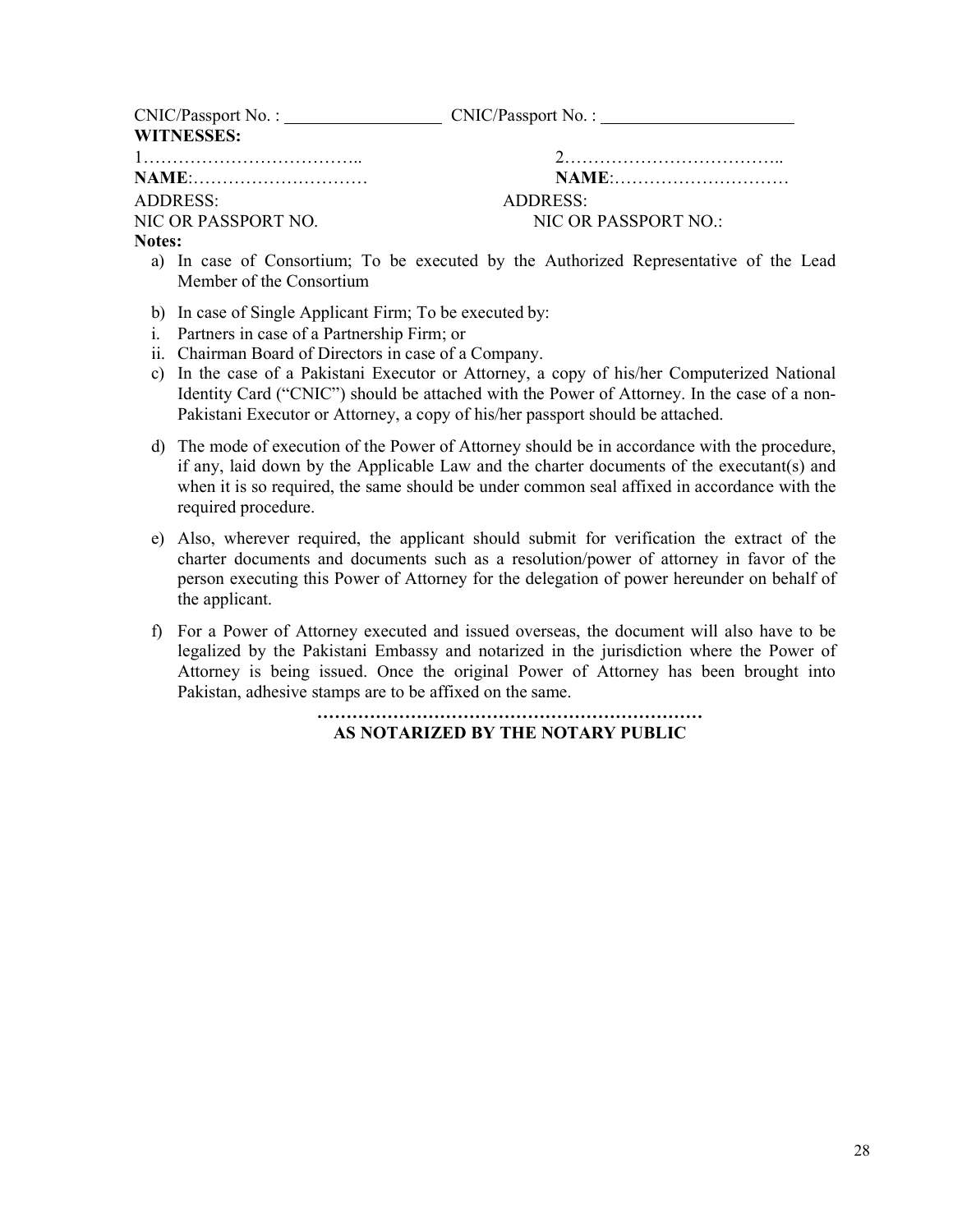## **ANNEXURE-III**

#### **Power of Attorney (Authorized Representative of Each Member of Consortium)** [To be printed on a PKR 1000/- stamp paper]

**KNOW ALL MEN BY THESE PRESENTS THAT** by this Power of Attorney (**"Power of**  Attorney"), [*Insert name of firm*] having its registered office at [ ], does hereby nominate, appoint and authorize Mr.

hereinafter referred to as the hereinafter referred to as the **"Authorized Representative"**, to do in our name and on our behalf the following:

- i. To form a Consortium with other firms to participate in the EOI/Tender/Bid of prequalification for "**SEED SUPPLIERS FOR PASTING OF E-VOUCHERS ON CERTIFIED SEED BAGS**", in response to the EoI advertisement dated also lissued by the Procuring Agency and all other documents and instruments in relation thereto.
- ii. execute all such contracts, deeds, documents and instruments as may be considered necessary and expedient in relation to the foregoing; and
- iii. do and carry out all other actions as may be required by The Procuring Agency in connection with the tender process as a whole (including EOI, RFP, Bid etc.);
- **iv.** to immediately notify The Procuring Agency in writing of any impending or actual revocation as well as any change in the terms of this Power of Attorney**.**
- v. to do in our name and on our behalf, all such acts, deeds and things necessary in connection with or incidental to our EOI and/or Bid in response to the above referred tenders including signing and submission of all documents, instruments and deeds (including correcting any deficiencies or mistakes therein), attending any meetings organized by the Procuring Agency (including pre-bid conference meetings and bid opening meetings) and providing information/responses to the Procuring Agency in all matters in connection with our Bid.

We, *[Insert name of Firm],* do hereby ratify and confirm whatsoever the Signatory of Application shall do by virtue of these presents and further agree that whatever the Signatory of Application shall do or cause to be done pursuant to this Power of Attorney shall be binding on us.

Furthermore, each provision of this Power of Attorney is severable and distinct from the others. The invalidity, illegality or unenforceability of any one or more provisions of this Power of Attorney at any time shall not in any way affect or impair the validity, legality and enforceability of the remaining provisions hereof.

**IN WITNESS WHEREOF**, we have executed this **POWER OF ATTORNEY** as of [Date].

#### **FOR: [INSERT NAME OF APPLICANT FIRM]**

| Signature: |  |
|------------|--|
| Name:      |  |
| Title:     |  |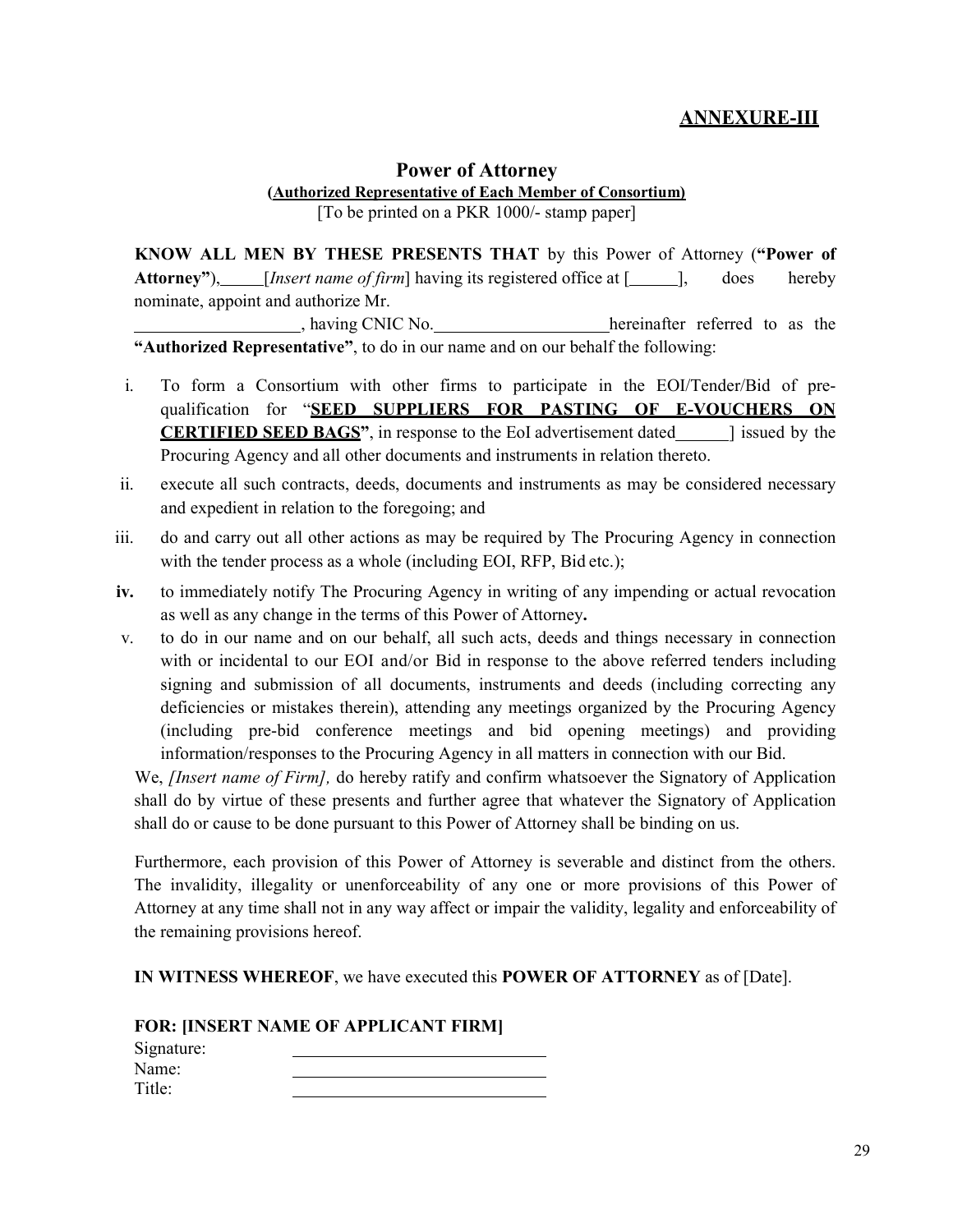| CNIC/Passport No. :                                                                                                             |                 |
|---------------------------------------------------------------------------------------------------------------------------------|-----------------|
| FOR AUTHORIZED REPRESENTATIVE (Attorney)                                                                                        |                 |
| Signature:                                                                                                                      |                 |
| Name:<br><u> 1980 - Johann Stein, marwolaethau a bhann an t-Albann ann an t-Albann an t-Albann an t-Albann an t-Albann an</u>   |                 |
| Title:<br><u> 1989 - Johann Barn, mars and de Branch Barn, mars and de Branch Barn, mars and de Branch Barn, mars and de Br</u> |                 |
| CNIC/Passport No. :                                                                                                             |                 |
| <b>WITNESSES:</b>                                                                                                               |                 |
|                                                                                                                                 |                 |
|                                                                                                                                 | <b>NAME:</b>    |
| <b>ADDRESS:</b>                                                                                                                 | <b>ADDRESS:</b> |

NIC OR PASSPORT NO.: NIC OR PASSPORT NO.:

#### **Notes:**

- i. To be separately executed by every Member of the Consortium
- ii. The Executant(s) shall be:
	- Partners in case of a Partnership Firm; or
	- Chairman Board of Directors in case of a Company.
- iii. In the case of a Pakistani Executor or Attorney, a copy of his/her Computerized National Identity Card ("CNIC") should be attached with the Power of Attorney. In the case of a non- Pakistani Executor or Attorney, a copy of his/her passport should be attached.
- iv. The mode of execution of the Power of Attorney should be in accordance with the procedure, if any, laid down by the Applicable Law and the charter documents of the executant(s) and when it is so required, the same should be under common seal affixed in accordance with the required procedure.
- v. Also, wherever required, the applicant should submit for verification the extract of the charter documents and documents such as a resolution/power of attorney in favor of the person executing this Power of Attorney for the delegation of power hereunder on behalf of the applicant.
- vi. For a Power of Attorney executed and issued overseas, the document will also have to be legalized by the Pakistani Embassy and notarized in the jurisdiction where the Power of Attorney is being issued. Once the original Power of Attorney has been brought into Pakistan, adhesive stamps are to be affixed on the same.

**…………………………………………………………………….** 

**AS NOTARIZED BY THE NOTARY PUBLIC**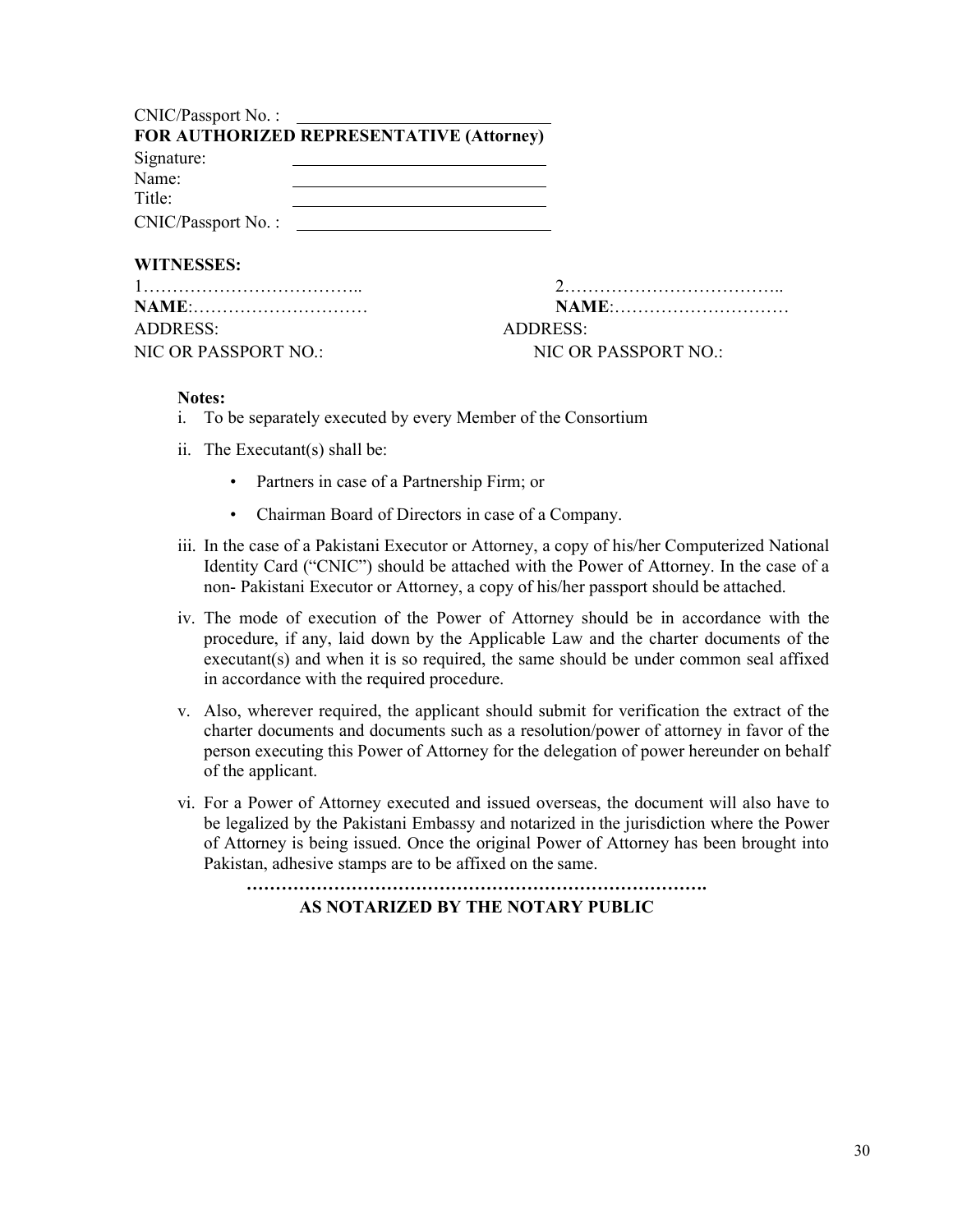## **ANNEXURE IV**

## **Litigation History**

|                                    | NAME: (                                               |                                                                           |                                                                                            |
|------------------------------------|-------------------------------------------------------|---------------------------------------------------------------------------|--------------------------------------------------------------------------------------------|
|                                    |                                                       |                                                                           |                                                                                            |
| Year                               | <b>Award FOR</b><br>or<br><b>Against</b><br>Applicant | Name of Client,<br><b>Cause of litigation</b><br>and matter in<br>dispute | <b>Disputed amount</b><br>(Current value in<br>Pakistani Rs. or<br><b>US\$</b> equivalent) |
|                                    |                                                       |                                                                           |                                                                                            |
|                                    |                                                       |                                                                           |                                                                                            |
|                                    |                                                       |                                                                           |                                                                                            |
|                                    |                                                       |                                                                           |                                                                                            |
|                                    |                                                       |                                                                           |                                                                                            |
| $N_{\alpha\uparrow\alpha\uparrow}$ |                                                       |                                                                           |                                                                                            |

Note:

- i. Attach Affidavit on non-judicial stamp paper that non-performance of a contract did not occur within the last ten years based on information on all settled disputes or litigation.
- ii. Applicants, including each of the partners of a joint venture, should provide information on any history of litigation or arbitration resulting from contracts executed in the last 03 years or currently under execution. A separate sheet should be used for each partner of Consortium.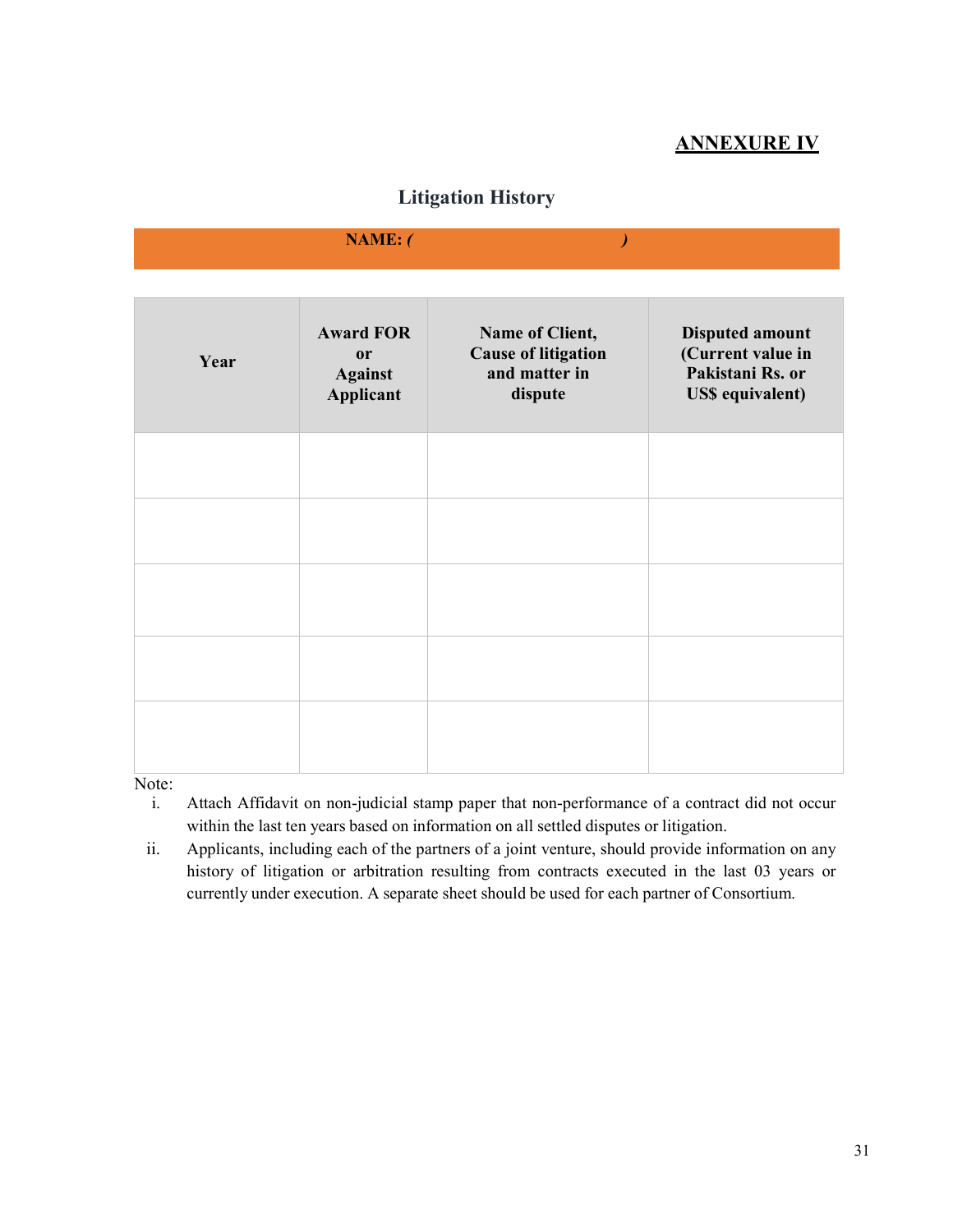## **ANNEXURE V**

#### **Affidavit for Correctness of Information**

**Name:** *( )* 

I, the undersigned, do hereby certify that all the statements made in the EOI and in the supporting documents are true, correct and valid to the best of my knowledge and belief and may be verified by Procuring Agency for "**SEED SUPPLIERS FOR PASTING OF E- VOUCHERS ON CERTIFIED RICE SEED BAGS"**." Agriculture Department (GoPb)), at any time, if deems it necessary.

The undersigned hereby authorize and request the bank, person, firm or corporation to furnish any additional information requested by the Procuring Agency deemed necessary to verify this statement regarding my (our) competence and general reputation.

The undersigned understands and agrees that further qualifying information may be requested and agrees to furnish any such information at the request of the Procuring Agency.

> *Signed by an authorized representative*  Title of Officer Name of Firm: Date: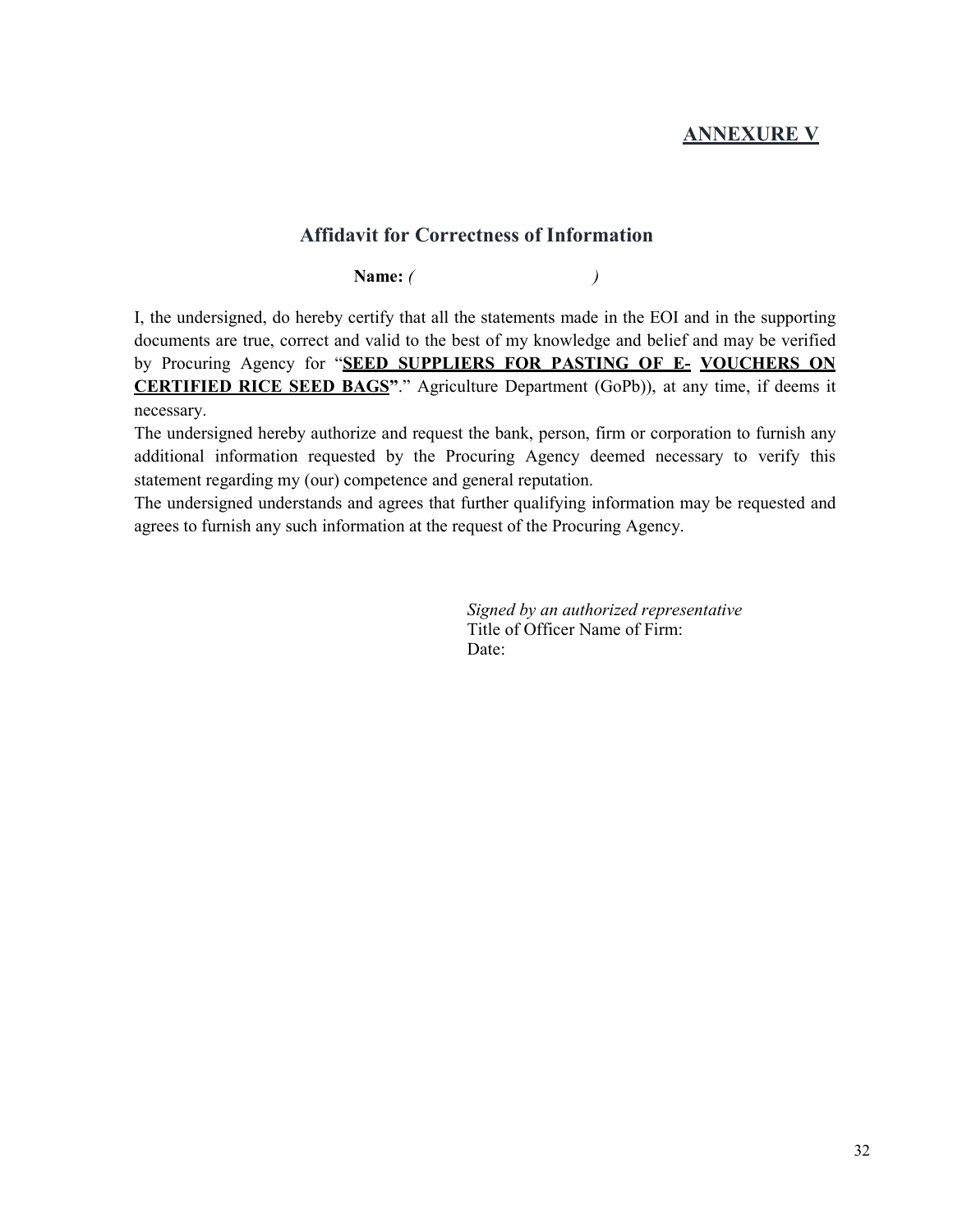## **ANNEXURE VI**

## **Specifications for E- Vouchers**

| <b>SECURITY FEATURES</b>                                             | <b>NATURE</b> |
|----------------------------------------------------------------------|---------------|
| 1. Color shift ink-changes color when viewed at different angles     | Overt         |
| 2. Dual light polarization-seen through validator                    | Semi Covert   |
| 3. Die cut marks-peel off resistant                                  | Overt         |
| 4. Serial numbers                                                    | Overt         |
| 5. Hidden random numbers-visible after scratching (Provided by PITB/ | Covert        |
| <b>TECHNOLOGY PARTNER)</b>                                           |               |
| 6. Short code-for SMS verification                                   | Overt         |
| 7. Size 70-80mm* 40-45mm                                             |               |
| 8. Font Size 12 (Time New Romans)                                    | Covert        |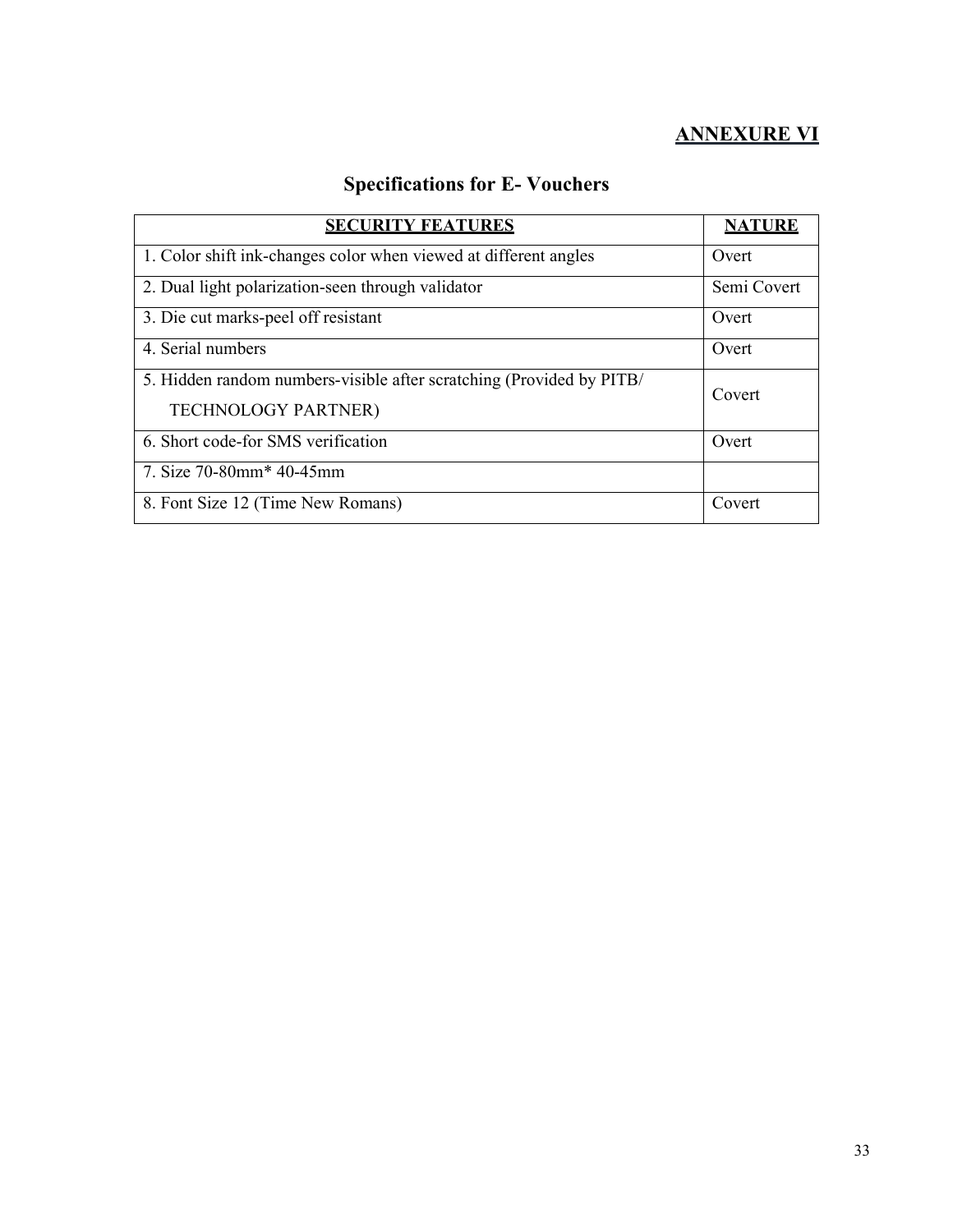## **ANNEXURE VII**

| <b>Business Volume Performa of Rice Seed</b> |  |  |
|----------------------------------------------|--|--|
|----------------------------------------------|--|--|

|               | Previous Off take (Production & import) |                  |  |               |         |               | <b>Estimated Off take (Production &amp;</b><br>import) |               |             | <b>Current Stock</b><br><b>Position</b> |             | <b>Estimated</b><br>Date for<br>Pasting of<br><b>Vouchers</b><br>on<br><b>Existing</b><br><b>Stock</b> | <b>Remarks</b> |             |  |  |
|---------------|-----------------------------------------|------------------|--|---------------|---------|---------------|--------------------------------------------------------|---------------|-------------|-----------------------------------------|-------------|--------------------------------------------------------------------------------------------------------|----------------|-------------|--|--|
|               | <b>Variety</b>                          | Variety-<br>wise |  | Kg/Bag        | 2019-20 |               | 2020-21                                                |               | 2021-22     |                                         | 2022-23     |                                                                                                        | <b>Tonnes</b>  | <b>Bags</b> |  |  |
|               | Name                                    | Price per<br>Bag |  | <b>Tonnes</b> | Bags*   | <b>Tonnes</b> | <b>Bags</b>                                            | <b>Tonnes</b> | <b>Bags</b> | <b>Tonnes</b>                           | <b>Bags</b> |                                                                                                        |                |             |  |  |
|               |                                         |                  |  |               |         |               |                                                        |               |             |                                         |             |                                                                                                        |                |             |  |  |
|               |                                         |                  |  |               |         |               |                                                        |               |             |                                         |             |                                                                                                        |                |             |  |  |
|               |                                         |                  |  |               |         |               |                                                        |               |             |                                         |             |                                                                                                        |                |             |  |  |
| Name of Firm( |                                         |                  |  |               |         |               |                                                        |               |             |                                         |             |                                                                                                        |                |             |  |  |
|               |                                         |                  |  |               |         |               |                                                        |               |             |                                         |             |                                                                                                        |                |             |  |  |
|               |                                         |                  |  |               |         |               |                                                        |               |             |                                         |             |                                                                                                        |                |             |  |  |

Authentication of above information on the basis of tangible records, invoices, dealer's requests through draft number, Sale tax records, movement records from import destination to country and then to stores, SAP record with verification from senior management with right of counter verification

**Note: Bag means certified seed bag of 20 kg** 

(Name of & Signature of Authorized Person with Stamp & Designation)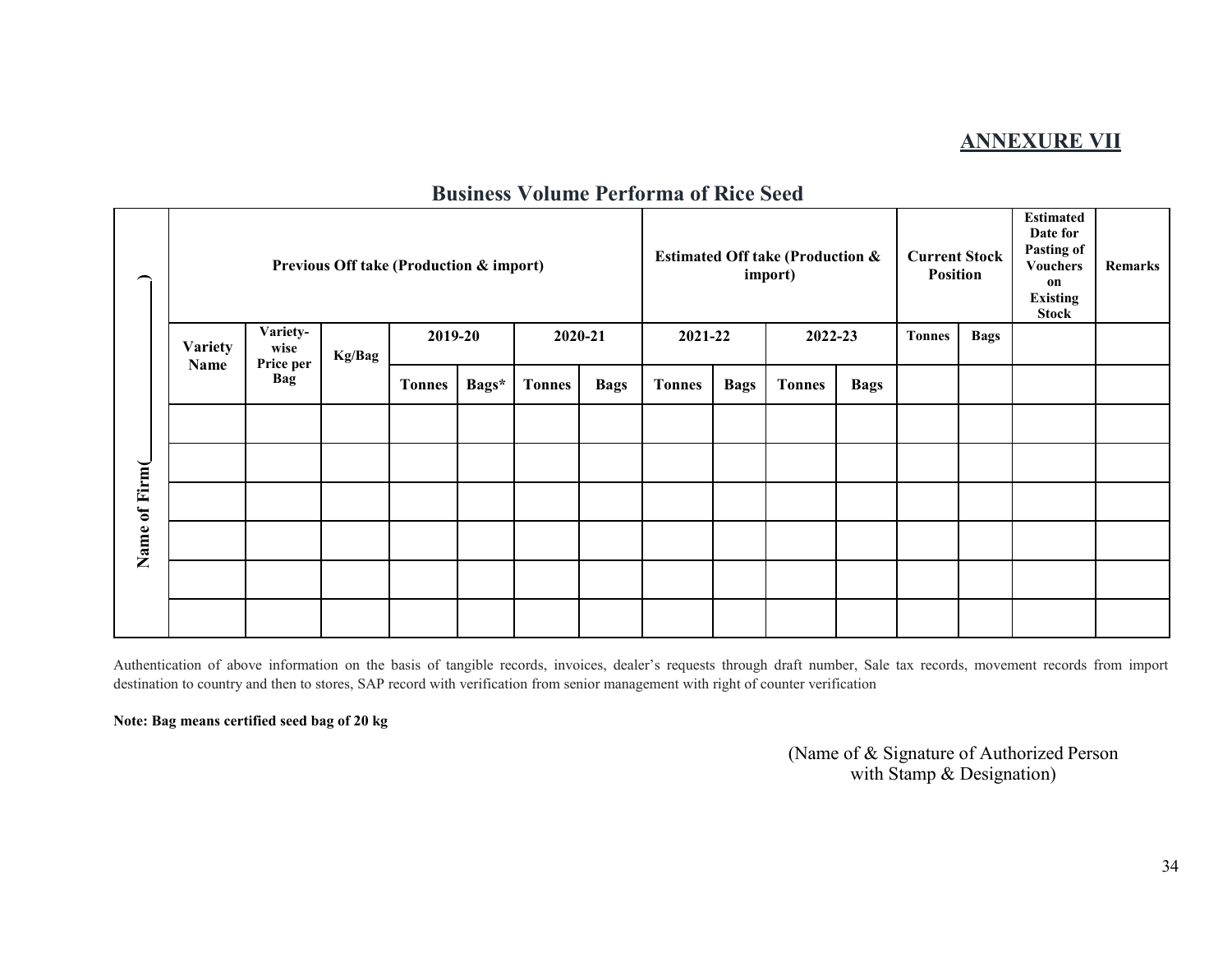## **ANNEXURE VIII**

## **Detail of Dealers in Selected 15 Project Districts of Punjab**

| $Sr.$ # | <b>Division</b> | <b>District</b> | <b>Tehsil</b> | Dealer name | <b>Address</b> | <b>Phone</b><br>number | Whatsapp<br>number | <b>Dealer</b><br>Since |
|---------|-----------------|-----------------|---------------|-------------|----------------|------------------------|--------------------|------------------------|
|         |                 |                 |               |             |                |                        |                    |                        |
|         |                 |                 |               |             |                |                        |                    |                        |
|         |                 |                 |               |             |                |                        |                    |                        |
|         |                 |                 |               |             |                |                        |                    |                        |
|         |                 |                 |               |             |                |                        |                    |                        |
|         |                 |                 |               |             |                |                        |                    |                        |
|         |                 |                 |               |             |                |                        |                    |                        |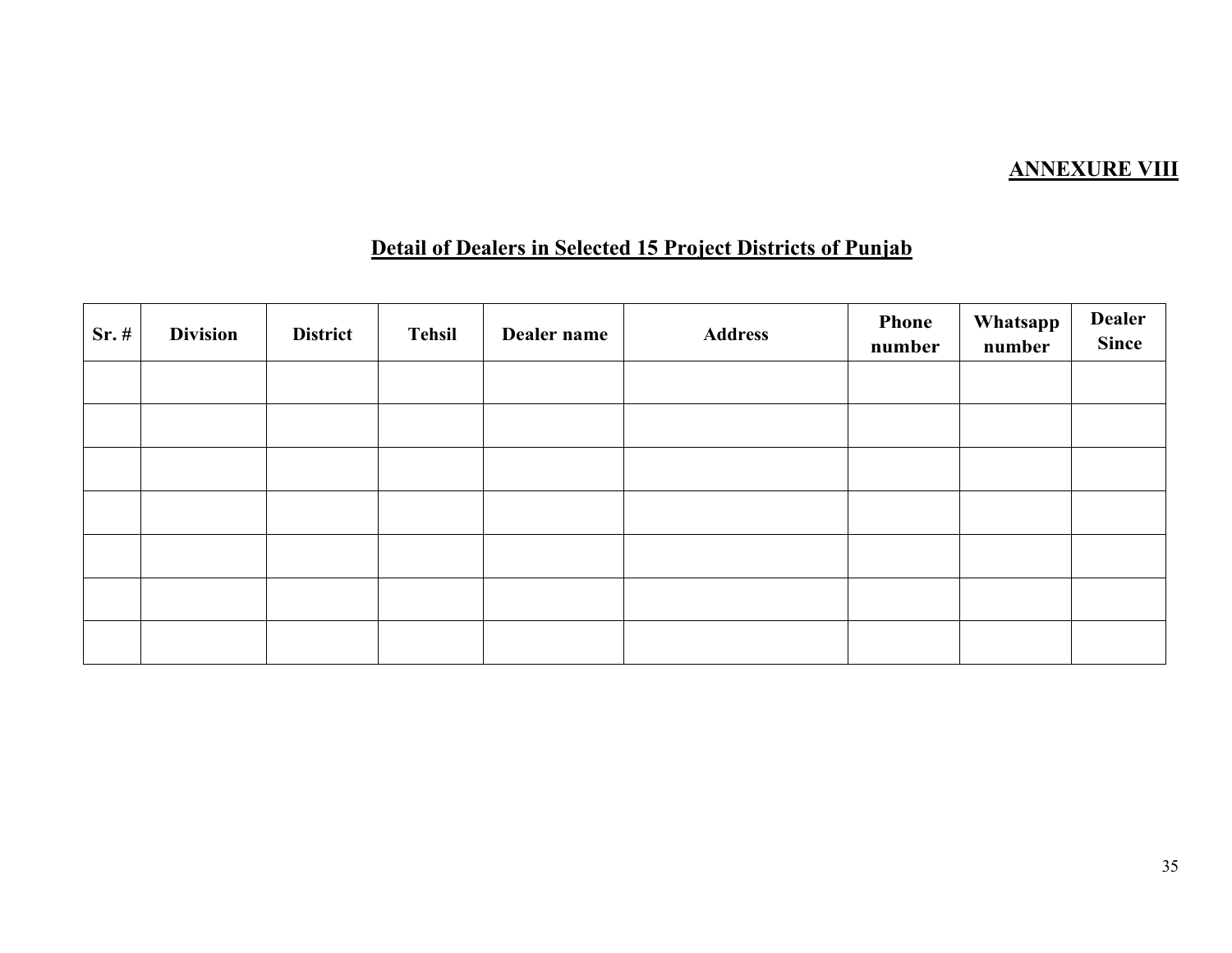**Ref: \_\_\_\_\_\_\_\_\_\_\_\_\_\_\_\_\_\_\_\_\_\_\_\_\_\_\_**





# **Expression of Interest [EOI] Document for Pre-Qualification of Manufacturers/ Importers/Distributors/Suppliers of Weedicides**

Under

# **National Program for Enhancing Profitability through Increasing Productivity of Rice**

**(MUHAMMAD ANJUM ALI) DIRECTOR GENERAL AGRICULTURE (EXT. & AR) 21 DAVIS ROAD, LAHORE Contact No. 042-99200732 E-mail: dgaextarpb@gmail.com**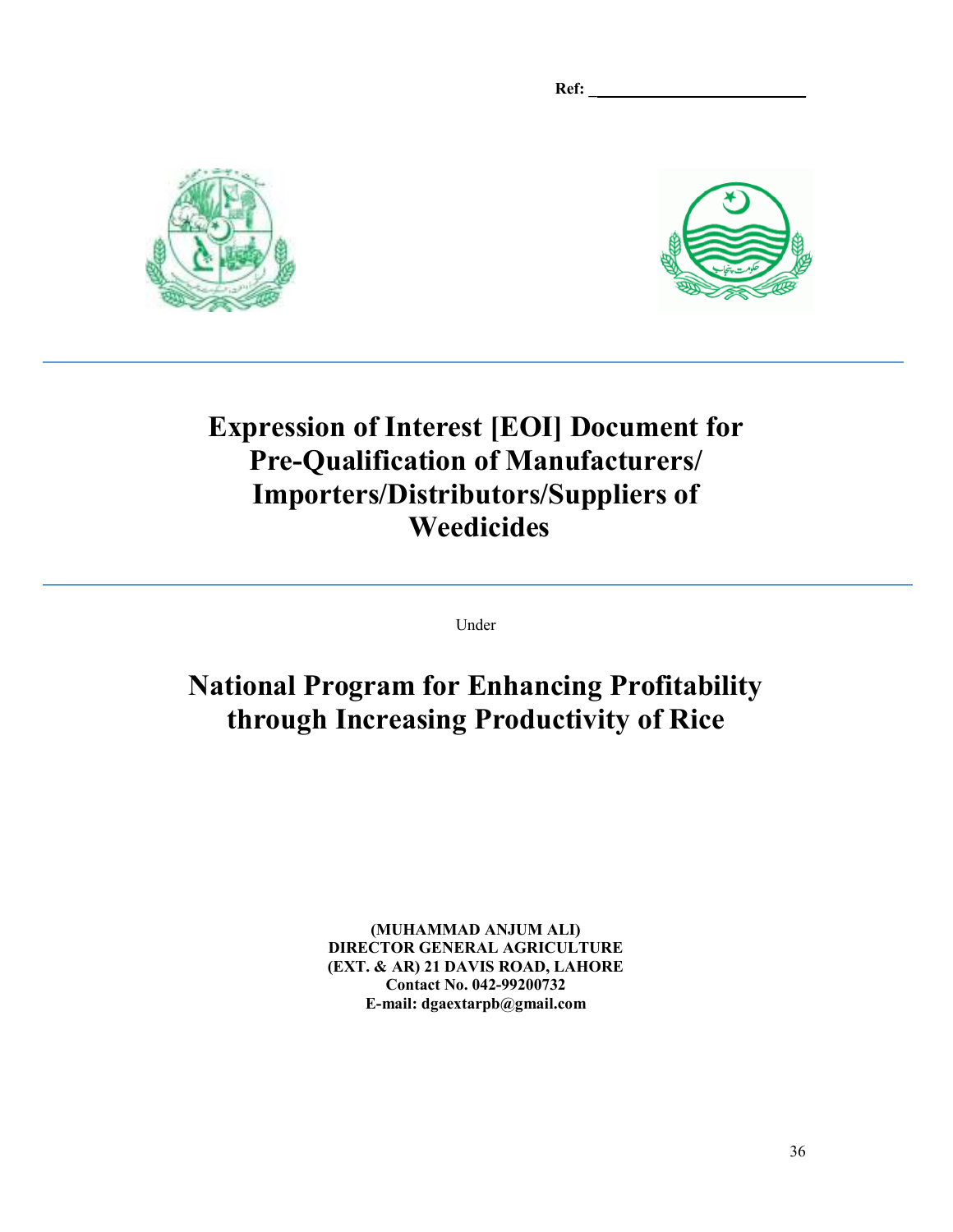# **Table of Contents**

| a) |                                                                 |  |
|----|-----------------------------------------------------------------|--|
| b) |                                                                 |  |
| c) |                                                                 |  |
|    |                                                                 |  |
| i. |                                                                 |  |
| j. | Punjab Information Technology Board (PITB)/Technology Partner47 |  |
| k. |                                                                 |  |
| l. |                                                                 |  |
| m. |                                                                 |  |
| n. |                                                                 |  |
|    |                                                                 |  |
|    |                                                                 |  |
|    |                                                                 |  |
|    |                                                                 |  |
|    |                                                                 |  |
|    |                                                                 |  |
|    |                                                                 |  |
|    |                                                                 |  |
|    | CHANGE IN INFORMATION PROVIDED TO PROCURING AGENCY52            |  |
|    |                                                                 |  |
|    | DOCUMENTS ESTABLISHING THE ELIGIBILITY OF APPLICANT52           |  |
|    | DOCUMENTS ESTABLISHING THE QUALIFICATIONS OF APPLICANT 52       |  |
|    |                                                                 |  |
|    |                                                                 |  |
|    |                                                                 |  |
|    |                                                                 |  |
|    |                                                                 |  |
|    |                                                                 |  |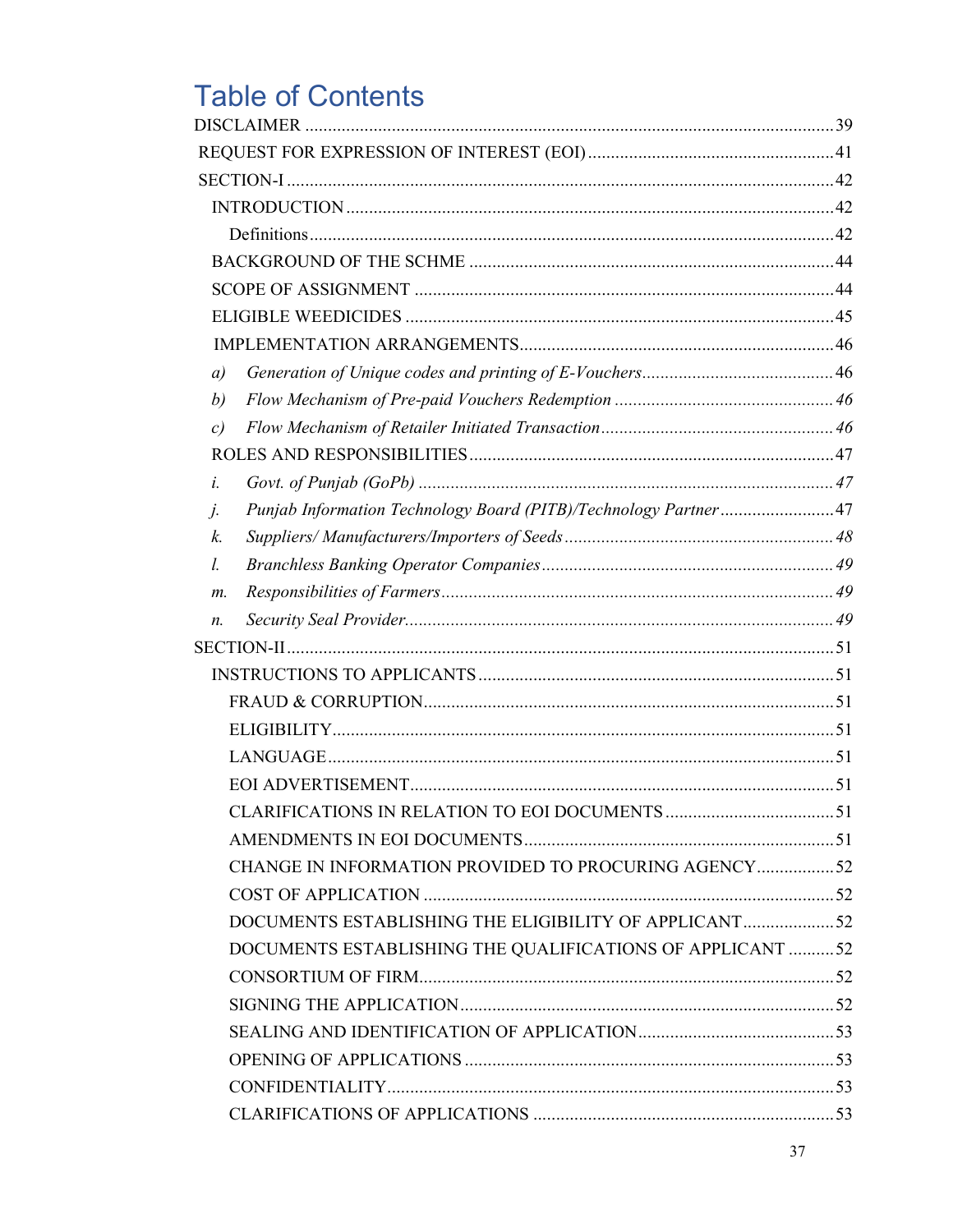| EXPRESSION OF INTEREST (EOI) FOR SUPPLIER/                        |  |
|-------------------------------------------------------------------|--|
|                                                                   |  |
|                                                                   |  |
|                                                                   |  |
|                                                                   |  |
| ANNEXURE-III- Power of Attorney (Authorized Rep of Each Member of |  |
|                                                                   |  |
|                                                                   |  |
|                                                                   |  |
|                                                                   |  |
|                                                                   |  |
|                                                                   |  |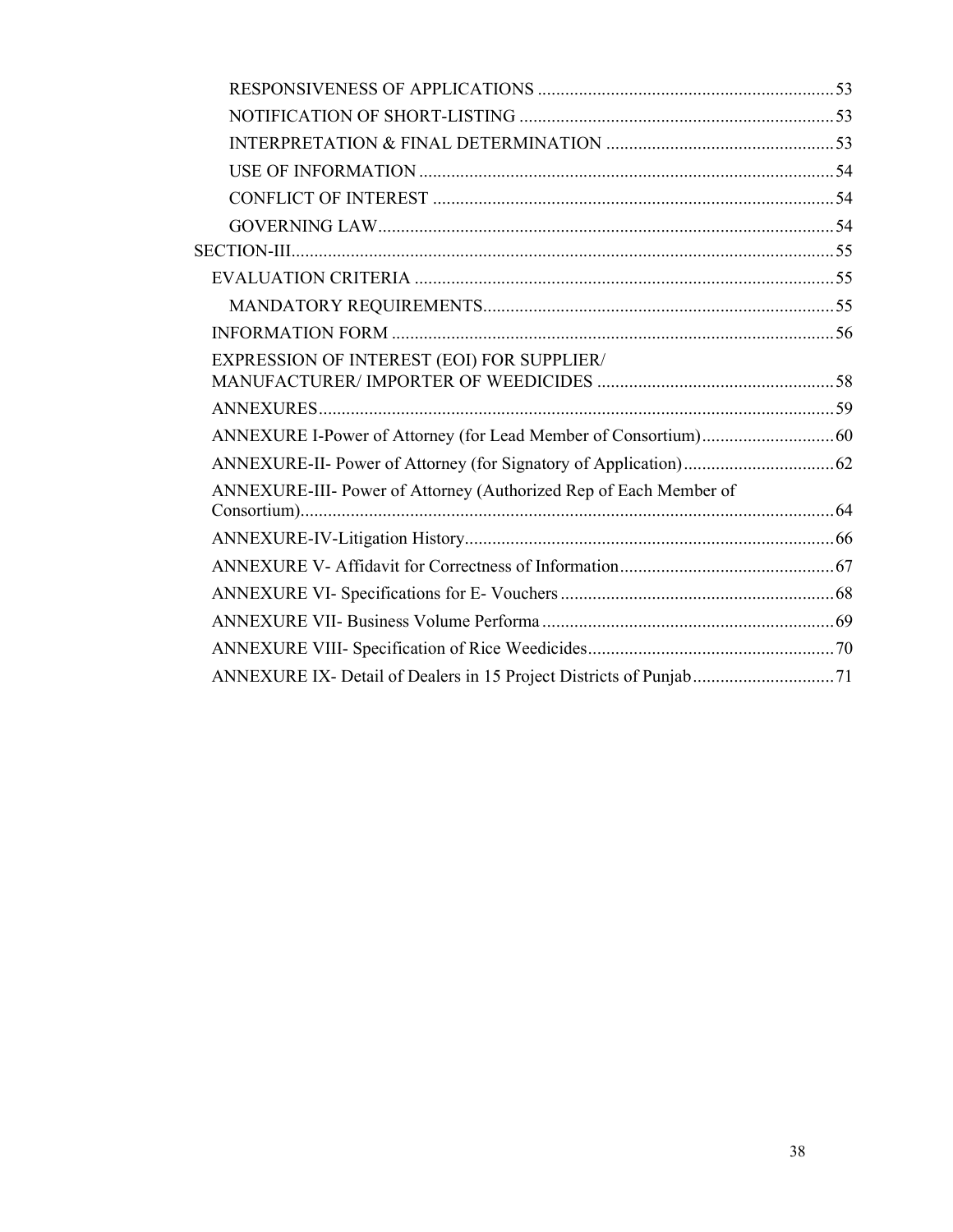#### **DISCLAIMER**

This Expression of Interest (EoI) Document is provided to the recipient solely for use in preparing and submitting applications for short listing for engagement in supplying the Weedicides bag and Firm to carry out the Assignment as further detailed in this EoI Document. This EoI Document is being issued by Director General Agriculture (Ext. & AR) Punjab, **"Subsidy on Weedicides"** under **National Program for Enhancing Profitability through Increasing Productivity of Rice, Government of Punjab, Pakistan** (hereinafter referred as the "Procuring Agency" where relevant the term includes its employees, personnel, affiliated entities, consultants, advisors, agents and contractors etc.), solely for the use of the Applicant(s) interested in the Assignments enumerated hereunder.

Unless expressly specified otherwise, all capitalized terms used herein shall bear the meaning as ascribed in this EoI Document.

This EOI is not an agreement and is neither an offer nor invitation by the Procuring Agency to the prospective Applicant(s) or any other person. The purpose of this EOI is to provide interested parties with information that may be useful to them in the formulation of their application for qualification pursuant to this EOI (the "Application"). This EOI includes statements, which reflect various assumptions and assessments arrived at by the Procuring Agency in relation to the Scheme. Such assumptions, assessments and statements do not purport to contain all the information that each Applicant(s) may require. This EOI may not be appropriate for all persons, and it is not possible for the Procuring Agency, its employees or advisors to consider the investment objectives, financial situation and particular needs of each party who reads or uses this EOI. The assumptions, assessments, statements and information contained in this EOI may not be complete, accurate, adequate or correct. Each Applicant should therefore, conduct its own investigations and analysis and should check the accuracy, adequacy, correctness, reliability and completeness of the assumptions, assessments, statements and information contained in this EOI and obtain independent advice from appropriate sources.

Information provided in this EOI to the Applicant(s) is on a wide range of matters, some of which depends upon interpretation of law. The information given is not an exhaustive account of statutory requirements and should not be regarded as a complete or authoritative statement of law. The Procuring Agency accepts no responsibility of the accuracy or otherwise for any interpretation or opinion on law expressed herein.

The evaluation criteria have been laid down for the purpose of short-listing of the Applicant(s). The Procuring Agency or its affiliated entities including its consultants, advisors, employees, personnel, agents, make no representation or warranty and shall have no liability to any person, including any Applicant or Bidder, under any law, statute, rules or regulations or tort, principles of restitution or unjust enrichment or otherwise for any loss, damages, cost or expense which may arise from or be incurred or suffered on account of anything contained in this EOI or otherwise, including the accuracy, adequacy, correctness, completeness or reliability of the EOI or in any other Document made available to a person in connection with the tendering process for the Assignment(s) or for any other written or oral communication transmitted to the recipient in the course of the recipient's evaluation and any assessment, assumption, statement or information contained therein or deemed to form part of this EOI or arising in any way with short listing of Applicant(s) for participation in the Bidding Process.

The EoI submitted by any Applicant shall be upon the full understanding and agreement of any and all terms of this EoI Document and such submission shall be deemed as an acceptance to all the terms and conditions stated in this EoI Document. Any EoI submitted by any Applicant shall be construed based on the understanding that the Applicant has done a complete and careful examination of this EoI Document and has independently verified all the information received from the Procuring Agency.

This EoI Document shall neither constitute a solicitation to invest, or otherwise participate, in the Assignment, nor shall it constitute a guarantee or commitment of any manner on the part of The Procuring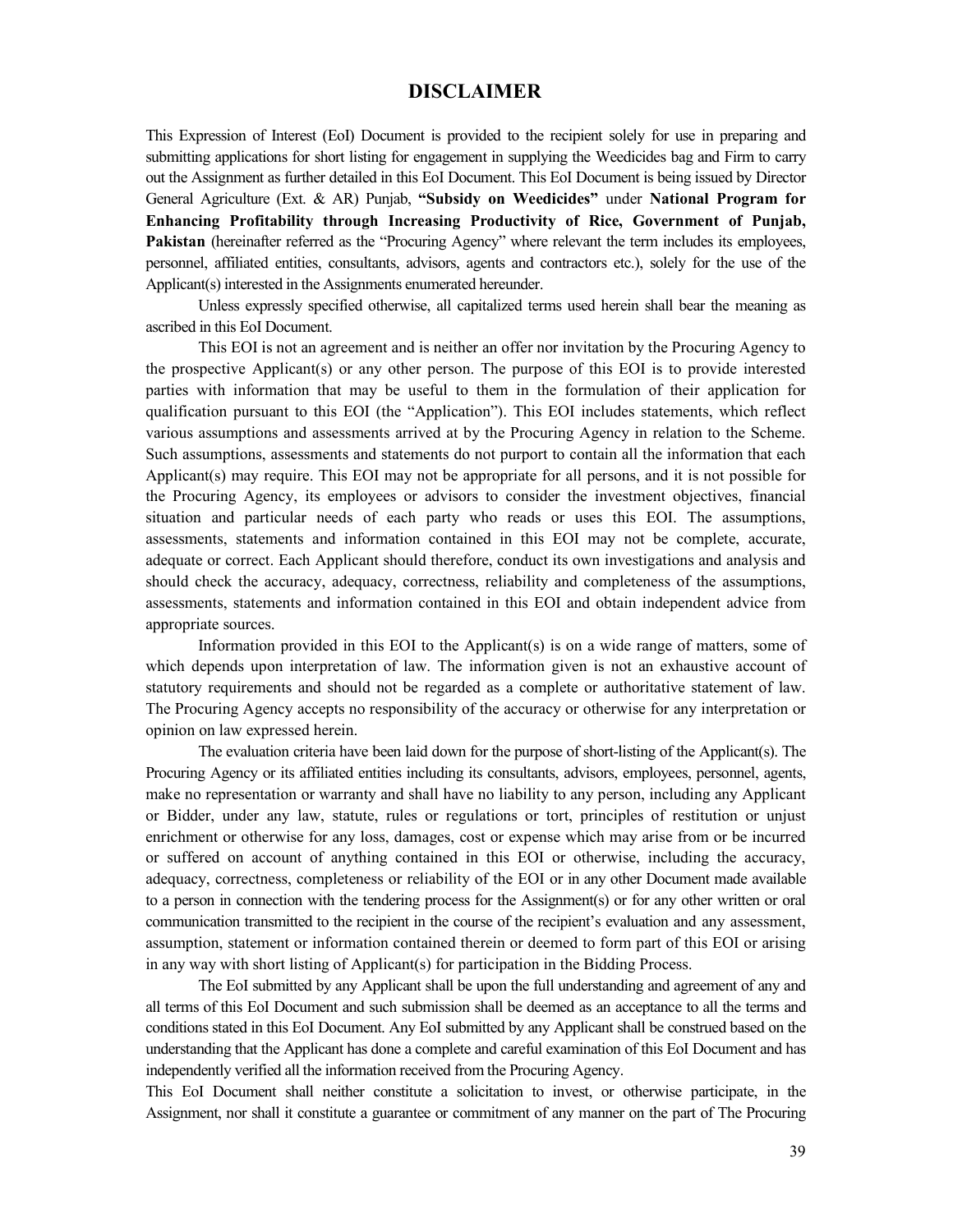Agency that the Assignment will be awarded. The Procuring Agency reserves its right, in its full discretion, to modify the EoI Document and/or the Assignment at any stage during the procurement process to the fullest extent permitted by law, and shall not be liable to reimburse or compensate the bidder for any costs, taxes, expenses or damages incurred by the Applicant in such an event. Similarly, The Procuring Agency reserves the right, in its full discretion, to cancel the EoI Document and/or Assignment at any stage of the prequalification process and shall not be liable to reimburse or compensate the Applicant for any costs, taxes, expenses or damages incurred by the Applicant(s) in such an event.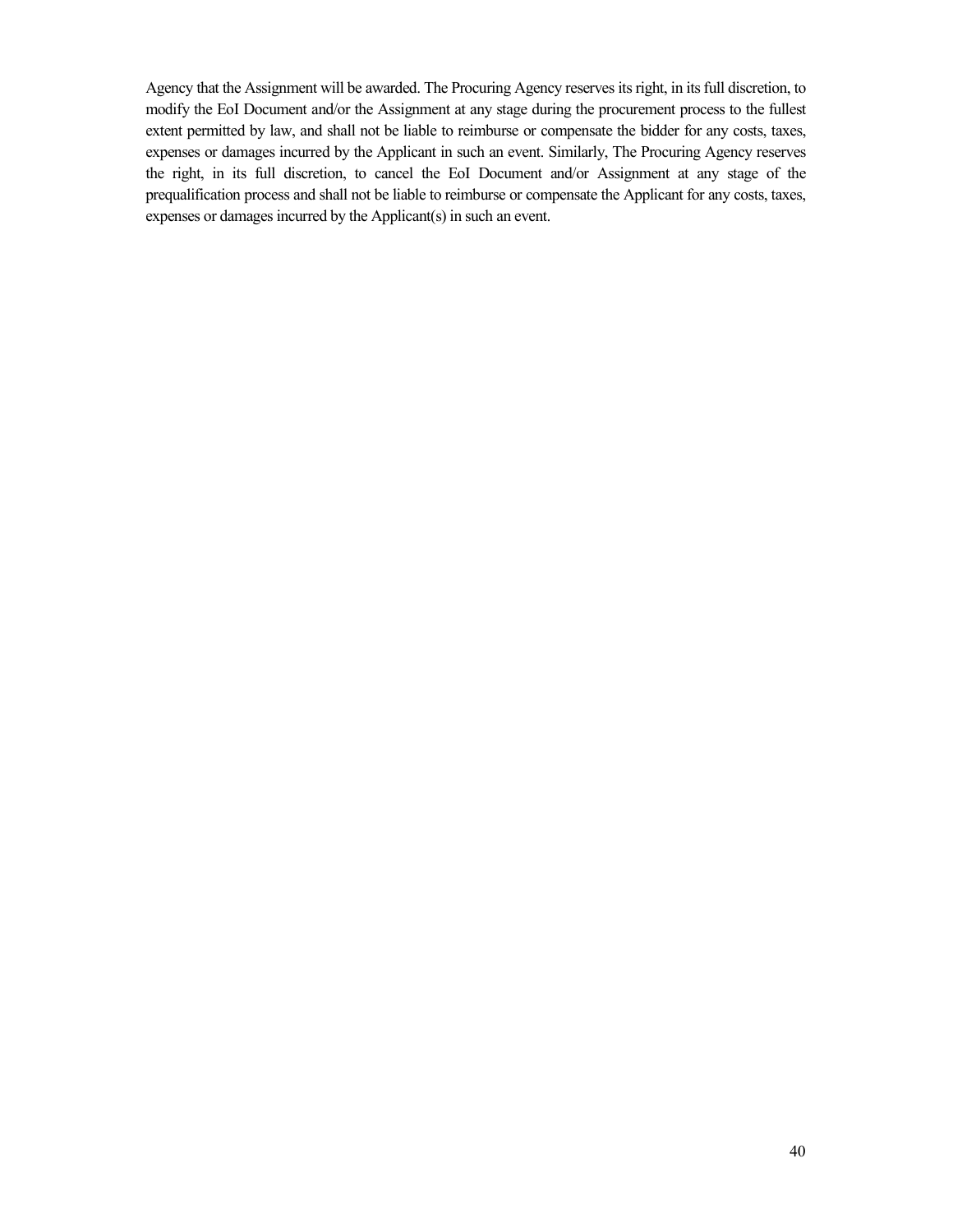## **REQUEST FOR EXPRESSION OF INTEREST (EOI)**

#### **Inclusion of Agricultural Input Suppliers for Pasting of E-Vouchers on Certified Rice Seed, Weedicides and Micro-nutrient (Zinc Sulphate) Bags**

Directorate General Agriculture (Extension & AR) Punjab, a wing of Agriculture Department, Government of the Punjab, invites Expression of Interest (EOI) for Inclusion of Certified Seeds, Weedicides and Micro-nutrient (Zinc Sulphate) from Importers/ Suppliers and Producers/ Manufacturers. The applicants should be on active taxpayers list of the Federal Board of Revenue (FBR) and should be authorized by concerned authority(ies) in Pakistan for import / supply of certified seed, weedicides and micro-nutrient. The selected applicants shall work with Punjab Agriculture Department for disbursement of financial support to farmers by pasting of E-Voucher on their respective input bags/packing of certified seed, weedicides and micro-nutrient (Zinc Sulphate) in 15 districts of Punjab province (Lahore, Sheikhupura, Kasur, Nankana Sahib, Gujranwala, Gujrat, Hafizabad, M.B.Din, Sialkot, Narowal, Faisalabad, Jhang, Chiniot, Okara, and Bahawalnagar).

4. Expression of Interest (EOI) documents related to certified seed, weedicides and micro-nutrient separately (containing detailed terms and conditions.) are available *in the office of Director General Agriculture (Extension & AR) Punjab, 21-Davis Road, Lahore, Phone # 042- 99200732*. EOI documents can also be downloaded from www.agripunjab.gov.pk and www.ppra.punjab.gov.pk free of cost.

5. The already pre-qualified suppliers/ firms are not needed to apply for pre-qualification. They require only request for contract extension and will be granted on the basis of their satisfactory performance

4. The Expression of Interest (EOI), prepared separately for certified seed, weedicides and micro-nutrient (ZnsO4), in accordance with the instructions in the EOI documents, must reach the *office of Director General Agriculture (Extension & AR) Punjab, 21-Davis Road, Lahore,* on or before *30-03-2022 (11 AM*). There will be <u>no deadline</u> for participating in the scheme however; preference will be given on first come first serve basis. This advertisement is also available on the websites at www.agripunjab.gov.pk and www.ppra.punjab.gov.pk

> **(Muhammad Anjum Ali) Director General Agriculture (Extension & AR) Punjab First Floor, Agriculture House, 21-Davis Road, Lahore 042-99200732** dgaextarpb@gmail.com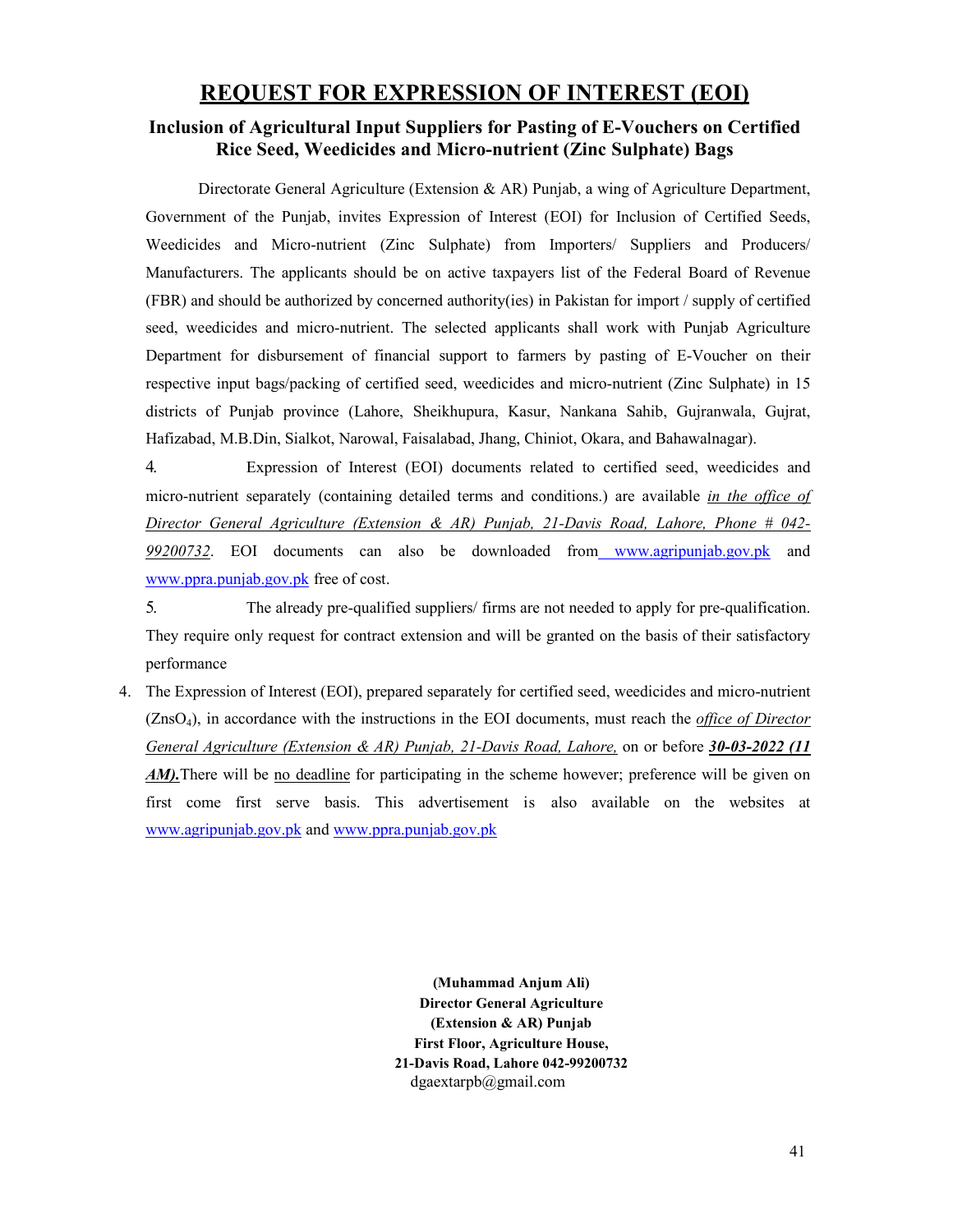## **SECTION-I**

## A- INTRODUCTION

## DEFINITIONS

In this document, the following terms shall be interpreted as defined bellow: -

| <b>Procuring Agency: -</b> | Director General Agriculture (Extension & AR) Punjab, for the                                          |
|----------------------------|--------------------------------------------------------------------------------------------------------|
|                            | inclusion weedicides suppliers for pasting of E-vouchers on                                            |
|                            | weedicides bags/bottles" Agriculture Department, Government of the                                     |
|                            | Punjab, Lahore, Pakistan                                                                               |
| <b>Applicant</b>           | Means any corporation, company, partnership, firm, public or private entity or a                       |
|                            | Consortium, that is eligible, has the expertise and ability to undertake the                           |
|                            | Assignment as per the requirements of this EoI Document and has not been                               |
|                            | blacklisted/debarred by any public sector organization or department                                   |
|                            | anywhere.                                                                                              |
| Assignment/                | Means the works to be undertaken and services to be provided by the                                    |
| <b>Scope of Work</b>       | Applicant in accordance with this EoI Document upon being selected as a                                |
|                            | successful bidder after the bidding process to be conducted post-short listing.                        |
| <b>Partner Firm</b>        | Means a partner firm in a Consortium                                                                   |
|                            |                                                                                                        |
|                            |                                                                                                        |
| Consortium                 | Where the Applicant is comprised of a group of Partnership Firms or                                    |
|                            | Corporations or Limited Companies etc. who have submitted an EoI as per the                            |
|                            | requirements of this EoI Documents, all members, if awarded the contract,                              |
|                            | shall individually sign and be jointly and severally liable for the entire                             |
|                            | Assignment and such an association may be known as a Consortium for                                    |
|                            | submission of the EoI.                                                                                 |
| <b>Lead Firm</b>           | If the Applicant is a Consortium, one of the entities of such a                                        |
|                            |                                                                                                        |
|                            | Consortium shall be designated as the Lead Firm in the EoI to perform                                  |
|                            | a lead role. The Lead firm should be duly appointed by all Consortium                                  |
|                            | members to submit and sign on their behalf all documents required                                      |
|                            | hereunder to bind the entire Consortium to the contents, thereof.                                      |
|                            | (Annexure-III)                                                                                         |
| <b>Power of Attorney</b>   | The Power of Attorney to be provided by the Applicant(s) in the form appended<br>to this EoI Document. |
|                            |                                                                                                        |
| <b>Signatory of</b>        | Means the person duly authorized by the Applicant through Power                                        |
| <b>Application</b>         | of Attorney placed at Annexure II to sign the application for                                          |
|                            | EOI/Tender/Bid on its behalf.                                                                          |
| <b>Due Date</b>            | The date mentioned in advertisement as deadline for submission of EoI                                  |
|                            | application. However, the participation of new firms / Manufacturer will                               |
|                            | remain open till Scheme Closer.                                                                        |
| <b>RFP</b>                 | <b>Request for Proposals</b>                                                                           |
|                            |                                                                                                        |
| <b>CNIC</b>                | Mean Computerized National Identity card issued by NADRA (National Data                                |
|                            | base & Registration Authority.                                                                         |
|                            |                                                                                                        |
| EOI                        | Expression of Interest to be submitted by the Applicants containing the                                |
|                            |                                                                                                        |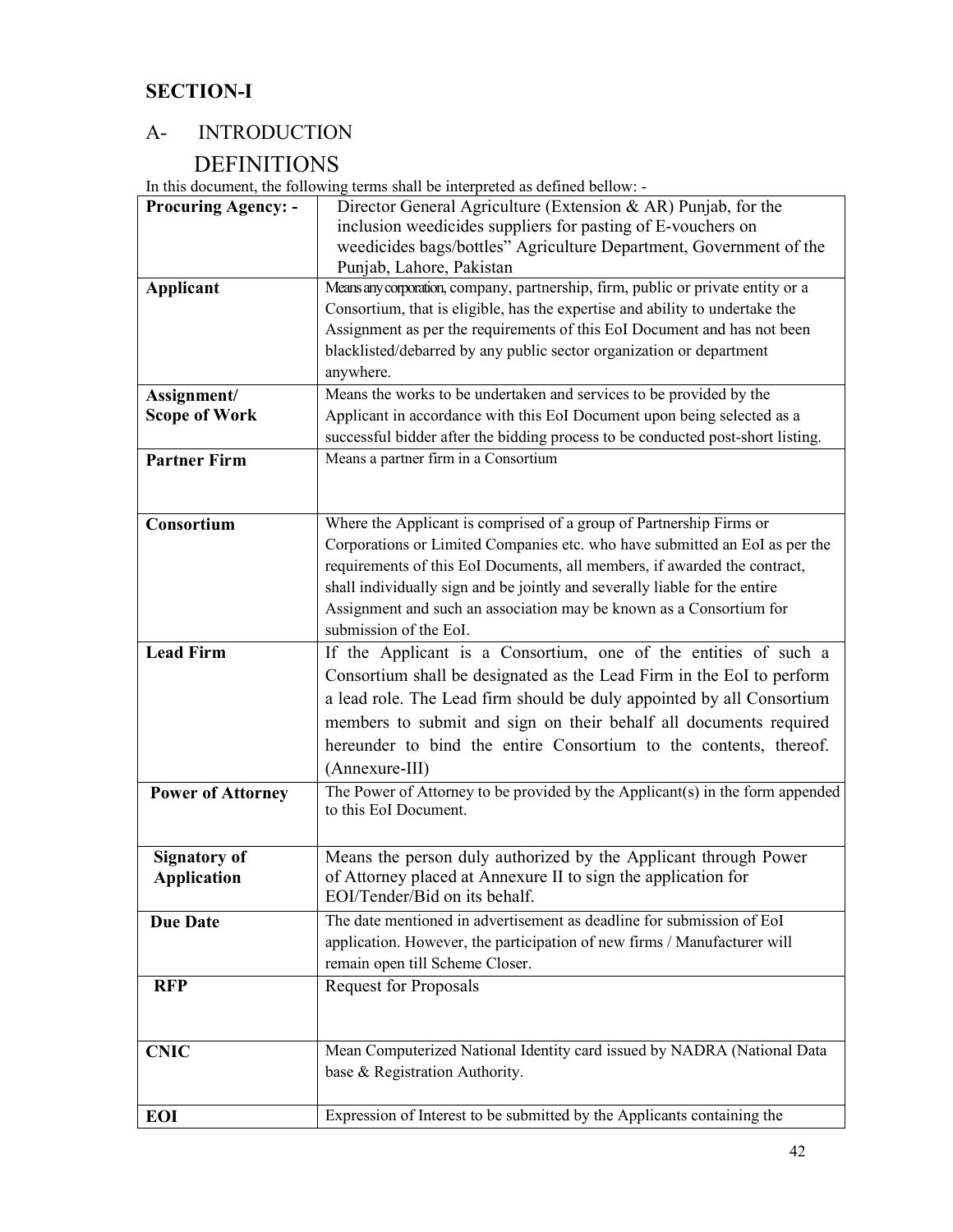|                           | information as set out and required under this EoI Document.                                                                     |
|---------------------------|----------------------------------------------------------------------------------------------------------------------------------|
| <b>E-Voucher</b>          | Shall mean the voucher recommended by GoPb with specifications having                                                            |
|                           | subsidy number printed on it                                                                                                     |
| <b>Details</b>            | Shall mean Quantity of weedicides in bottles/packs which are already in Stock                                                    |
|                           | either in warehouses, dealers shop or in Transition from importing country to                                                    |
|                           | port or Stock at port.                                                                                                           |
| GoPb                      | shall mean Agriculture Department, Government of the Punjab.                                                                     |
| Weedicides                | The weedicides selected by the Selection Committee for the provision of subsidy.                                                 |
|                           | List of which is shared in this document under "Eligible Weedicides" (with Pre-<br>Harvesting Interval (PHI) value less than 60) |
| <b>PHI Value</b>          | Pre- Harvesting Interval value (should be 60 days or less)                                                                       |
| <b>MW</b>                 | MW Disbursement" means the disbursement of the funds to the Beneficiaries at                                                     |
|                           | their Mobile Wallet/ Mobile Account                                                                                              |
| <b>PITB</b>               | means Punjab Information Technology Board. PITB is facilitating GoPb,                                                            |
|                           | Agriculture Department for system connectivity and data portal with regard to                                                    |
|                           | the Subsidy Vouchers                                                                                                             |
| <b>Registered Farmer</b>  | shall mean Farmers already registered under cash compensation scheme of                                                          |
|                           | Prime Minister Kissan Package during 2015 and being registered under                                                             |
|                           | Different schemes of Agriculture department which include but not limited to                                                     |
|                           | Empowerment of Kissan through Financial & Digital Inclusion, Applicant of                                                        |
|                           | Rust Free Wheat Seed Distribution Program, Applicant of laser leveler                                                            |
|                           | Scheme, Applicant of the Scheme "Promotion of Mechanization in Punjab,                                                           |
|                           | farmers registered for support price on Weedicides cotton & oilseed schemes                                                      |
|                           | (2017-18). All farmers whose bio data is being maintained with Agriculture<br>Department, PLRA & PITB/technology partner         |
| <b>Security Seal</b>      | shall mean the company responsible for printing subsidy voucher with all                                                         |
|                           | features recommended by GoPb.                                                                                                    |
| <b>Provider (SSP)</b>     |                                                                                                                                  |
| <b>Rice Weedicides</b>    | Selected weedicides of rice crop (mentioned under Section-I, "Eligible                                                           |
|                           | Weedicides"                                                                                                                      |
| <b>Subsidy Limit</b>      | A registered farmer can get subsidy maximum to 5 acres on rice weedicides                                                        |
| <b>Subsidy Rate</b>       | The rate of subsidy against each weedicide mentioned under Section-I,                                                            |
|                           | "Eligible Weedicides")                                                                                                           |
| <b>Kissan Card</b>        | It is co-branded debit card issued to the farmers after successful registration                                                  |
|                           | with Agriculture Extension & AR Department.                                                                                      |
|                           | Vouchers redemption at Dealer's Shop                                                                                             |
| <b>Retailer Initiated</b> |                                                                                                                                  |
| <b>Transaction</b>        | Any Agri. Input (Seed, Fertilizer, Pesticides) dealer/shop keeper having HBL                                                     |
| <b>Input Retailer</b>     | Konnect device with agree rights to facilitate the farmers for instant discount at                                               |
|                           | his shop.                                                                                                                        |
| <b>Project Districts</b>  | Farmers may avail the subsidy in following districts of Punjab                                                                   |
|                           | Lahore, Sheikhupura, Kasur, Nankana Sahib, Gujranwala, Gujrat, Hafizabad,                                                        |
|                           | M.B. Din, Sialkot, Narowal, Okara, Jhang, Chiniot, Faisalabad and                                                                |
|                           | Bahawalnagar                                                                                                                     |
|                           |                                                                                                                                  |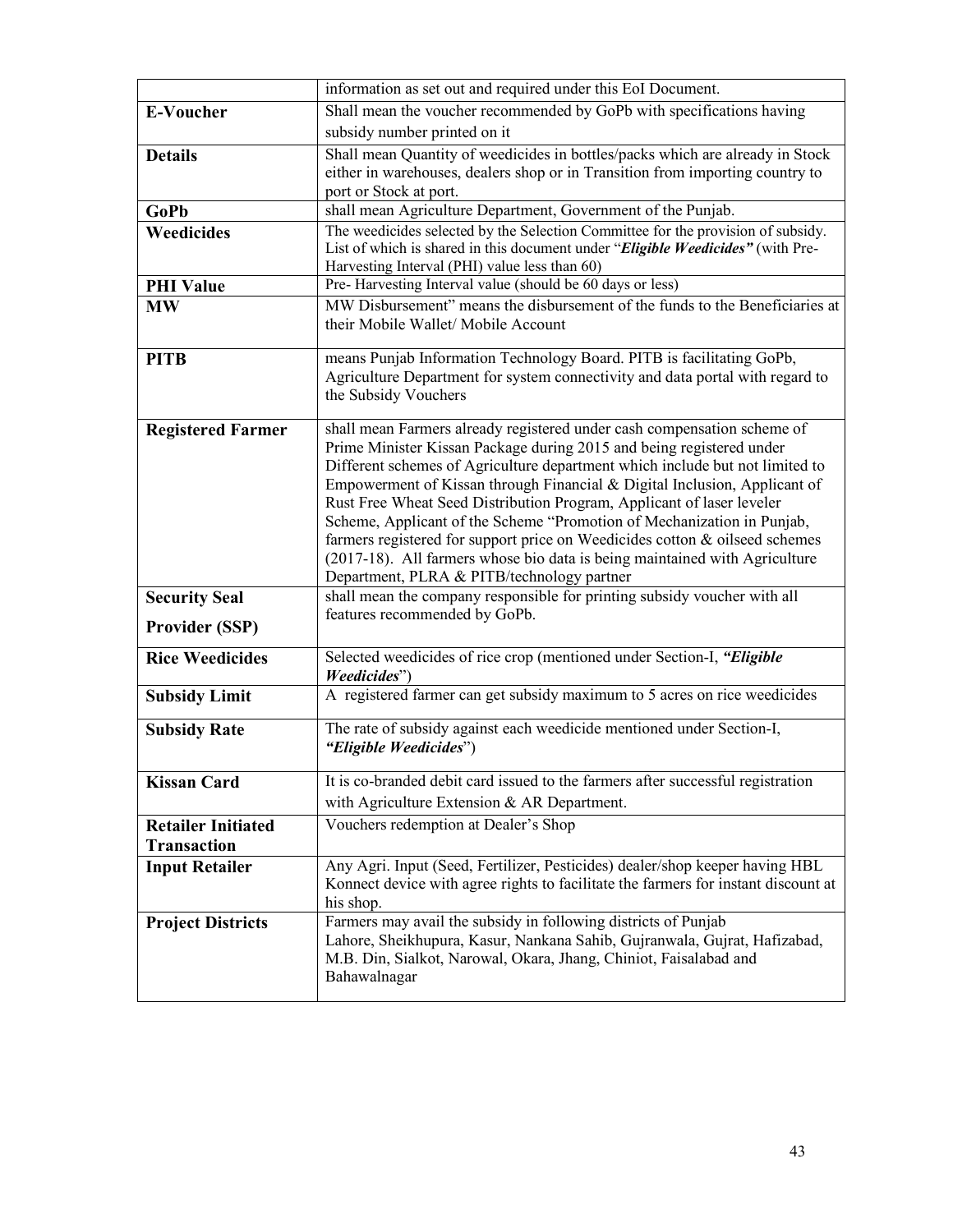### **B- BACKGROUND OF THE** SCHEME

Prime Minister of Pakistan in a meeting on the subject "Enhancing profitability by increasing productivity of crops" held in 30th October 2019, took a briefing on three major crops i.e. Rice, Wheat & Sugarcane.

Ministry of National Food Security & Research (MNFS & R) highlighted the reasons for low productivity of crops and further briefed that Agriculture is back bone of the economy & has huge export potential but its share is declining continuously. There are huge prospects of enhancing profitability of farmers by increasing productivity of major crops.

The prime Minister approved the initiatives of the Ministry of National Food Security & Research regarding increase in yield of major crops & boost adoption of Oilseeds through:

- Productivity Enhancement of Rice
- Productivity Enhancement of Wheat
- Productivity Enhancement of Sugarcane
- National Oil seed Enhancement Program

 These initiatives would supplement the efforts of Government of Pakistan & Government of Punjab to improve productivity of crops including Rice, Wheat, Sugarcane and Oilseeds.

 Fulfillment of food needs of the ever-increasing population of the country at an annual growth rate of 2.4% is also a matter of concern for the sitting government. It is also of worth mentioning that while population density is increasing and land to man ratio is reducing day by day putting huge pressure on agriculture sector. At present, 91% of the farmers of the Punjab province are having land holding <5 ha and practicing subsistence farming, just to maintain their bread butter without any profit.

 Rice is an important cash crop as well as country's main staple food after wheat. Its consumption rate is about 0.99 kg/ person/ month. After Wheat, it is the second main staple food crop and second major exportable commodity after Cotton. In Punjab, Rice is being grown on an area of 1.924 million hectare with production of 3.992 million metric tons and average yield of 2,075 kg / ha of cleaned rice during 2018-19 (Economic Survey of Pakistan 2017-18).

 Weed growth in fields reduces yield from 15-42% in Rice crop. Weeds can be controlled through agronomic practices as well as application of weedicides. Both pre-emergence and post emergence weedicides sprays are necessary for effective weeds control. Moreover, Direct Seeding Technology of rice cultivation is being promoted under the proposed project. In this method of rice cultivation, weeds management is of prime importance. So, project will cover 20% area of rice in the project districts during its implementation and project will bear 30% cost of weedicides for Rice crop. Cost sharing facility to eligible growers will be provided through E-Voucher mode in order to ensure transparency and speedy disbursement of financial assistance.

Thus, weed control will be an integral part of our strategy for rice productivity/production enhancement, and weedicide will be given to farmers on 30% cost sharing basis by through a transparent mechanism for weed management coverage, 20 % coverage of rice area during the project period. Therefore, Govt. of Punjab intends to launch a direct subsidy program in which Subsidy will be given to eligible farmers (up to maximum 5 acre) in selected district of rice through Pre-Paid Vouchers. This subsidy amount will be reviewed from time to time by Agriculture Department's committee constituted under the chairmanship of Secretary Agriculture Punjab.

#### **C- SCOPE OF ASSIGNMENT**

Importer/ Manufacturer/ Suppliers/distributor provide following services in Punjab.

| <b>Service Name</b>       | <b>Description</b>                                           |
|---------------------------|--------------------------------------------------------------|
| Inclusion in "Weedicides" | • Printing of E- vouchers for Weedicides bottles/bags as per |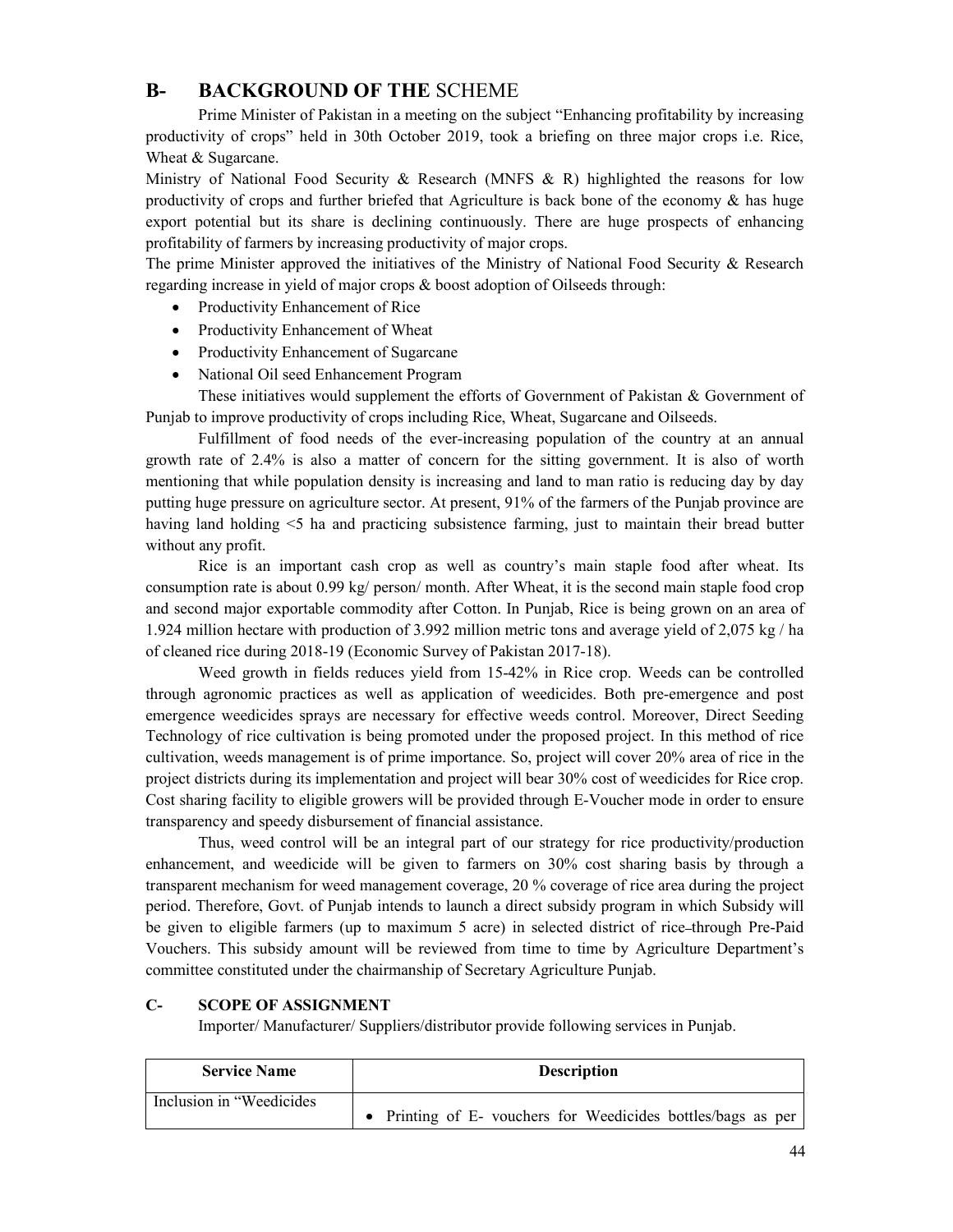| Suppliers for Pasting of E- | specifications approved by Government of Punjab through         |
|-----------------------------|-----------------------------------------------------------------|
| vouchers on rice crop       | <b>Agriculture Department</b>                                   |
| weedicides" for enhancing   | • Pasting of subsidy vouchers on each and every bottle/bag of   |
|                             | prescribed rice weedicides being sold for rice crop in selected |
| the productivity of Rice in | 15 districts of Punjab.                                         |
| Punjab                      | • Presenting record of production/import of Weedicides to       |
|                             | Agriculture Department for verification of record               |
|                             | • Helping in media/awareness campaign of scheme across the      |
|                             | province                                                        |
|                             |                                                                 |

#### **D- ELIGIBLE WEEDICIDES:**

Following are the recommended rice weedicides selected by the Selection Committee for Rice for year 2021-22.

Applicant may offer any of the following weedicides mentioned below. So it is requested to please select the weedicide offered by your company/firm

| Sr. No.         | <b>Active Ingredients</b>                | Formulation    |                 | <b>Subsidy Rates</b><br>(Rs.) |
|-----------------|------------------------------------------|----------------|-----------------|-------------------------------|
| $\mathbf{1}$    | Bensulfuron Methyl + Acetochlor          | 16% KPP        | 7-10 Days       |                               |
| $\overline{2}$  | Bensulfuron methyl + Bispyribac sodium   | 30% WP/WDG     | 7-60 Days       |                               |
| $\overline{3}$  | Bispyribac sodium                        | 10% SC         | 60 Days         |                               |
| $\overline{4}$  | Bispyribac sodium + Pyrazosulfuron ethyl | 30% WP         | 7-10 Days       |                               |
| 5               | Butachlor                                | 60% EC/EW      | 14-60 Days      | 200                           |
| 6               | Ethoxysulfuron                           | 15% WDG/60% WG | 21-60 Days      |                               |
| $7\overline{ }$ | Pretilachlor                             | 500 EC         | 44 days         |                               |
| 8               | Pyrazosulfuron ethyl + Pretilachlor      | 36% WP         | 5-7 Days        |                               |
| 9               | Cyhalofop butyl + Bispyribac Sodium      | 16% OD         | 30 Days         |                               |
| 10              | Acetochlor                               | 50% EC         | 30 Days         |                               |
| 11              | Butachlor + Oxadiazon                    | 40% EC         | 30 Days         |                               |
| 12              | Pretilachlor + Bensulfuron Methyl        | 30% EC         | 2-14 Days       | 400                           |
| 13              | Pyrazosulfuron<br>10% WP/WDG<br>43 Days  |                |                 |                               |
| 14              | Bensulfuron methyl + Mefenacet           | 53% WP         | 14 Days         |                               |
| 15              | Penoxsulum + Pretilachlor                | 40% SE         | 45 Days         | 500                           |
| 16              | Pretilachlor + Bensulfuron Methyl        | 35% WP/30% EC  | 21 Days         |                               |
| 17              | Cyhalofop butyl + Metamifop              | 20% EC         | 52-60 Days      |                               |
| 18              | Cyhalofop-methyl + Metamifop             | 20% EC         | 40-45 Days      |                               |
| 19              | Metamifop                                | 10% EC         | 55 Days         | 800                           |
| 20              | Penoxsulum + cyhalofop                   | 60% OD         | 60 Days         |                               |
| 21              | Fenoxaprop-p-ethyl+ Penoxsulam           | 10% OD         | 40-42 Days      |                               |
| 22              | $Metamifop + Cyhalfop$                   | 25 % EC        | 1000<br>60 Days |                               |

**Note:** 

An applicant can apply for pre-qualification for all types of Weedicides or any one of them.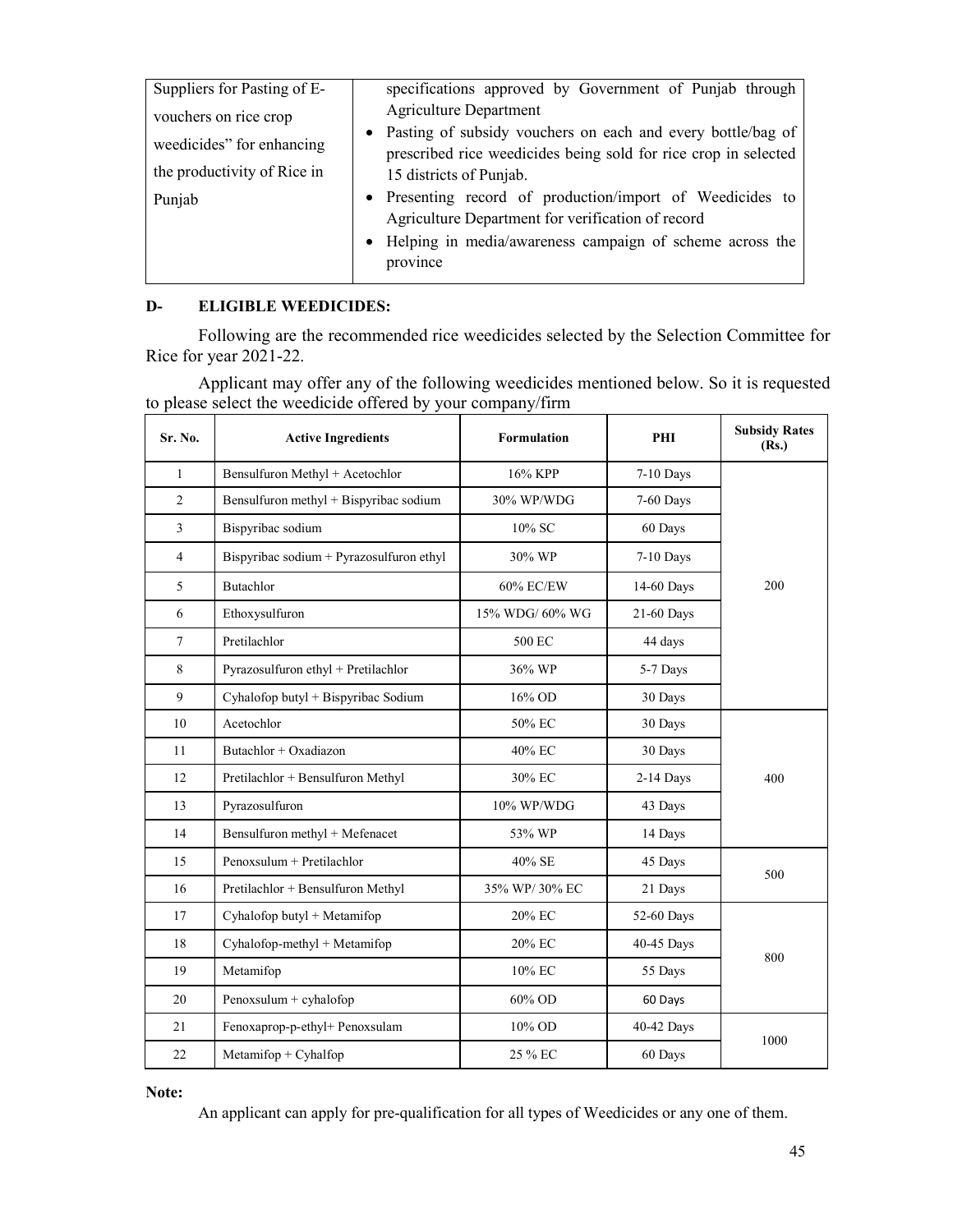#### **E- Implementation Arrangements**

#### *a) Generation of Unique codes and printing of E-Vouchers*

- i. PITB/technology partner will develop an online portal for generating unique codes for weedicides Supplier/distributor/ Importer/companies.
- ii. Weedicides companies shall place request for generating unique codes for each bag/bottle before Agriculture Department (GoPb) along with mandatory documents required by the department for permitting generation of unique codes in accordance to quantity of Weedicides imported/produced.
- iii. GoPb will add capping of Weedicides Company on online portal for generating unique codes and will inform Weedicides Company.
- iv. Weedicides Company, then, will generate unique codes from online portal but will not have access to view the codes' list in order to minimize human intervention.
- v. Weedicides Companies will have an agreement with a Security Label Supplier Company for printing unique codes.
- vi. Security Label Supplier shall have access for downloading unique codes generated by the Weedicides Company.
- vii. Weedicides suppliers shall place Purchase order to Security Label Supplier.
- viii. Security label supplier will prepare the security labels with unique codes according to the given specifications and deliver to the Weedicides company.
- ix. Weedicides supplier will durably affix the security label on the inside of the bag before filling Weedicides so that part of it is visible above the seam after stitching

#### *b) Flow Mechanism of Pre-paid Vouchers Redemption:*

- i. Registered farmer will get the weedicide after full payment from the dealer/supplier
- ii. Farmer will scratch the code and send secret code with CNIC on a short code dedicated for GoPb to PITB/technology partner
- iii. PITB/technology partner will verify the secret code and CNIC of the farmer.
- iv. CNIC of verified farmer will be shared with Branchless Banking Operator by PITB/technology partner
- v. The farmer will receive instructions by SMS about subsidy amount and instructions to visit Branchless Banking Operator's agent for payment
- vi. A significant amount of support price will be disbursed to beneficiary in real time after redemption of voucher.
- vii. Non-registered farmer will receive instructions to get himself registered through a local agriculture office or through Agri. help line and follow step I to V.

#### *c) Flow Mechanism of Retailer Initiated Transaction*

- **ix.** Registered farmer will apply for Kissan Card and get their card through Branchless Banking Operator (BBO).
- **x.** Farmer will visit the input retailer shop with Kissan Card.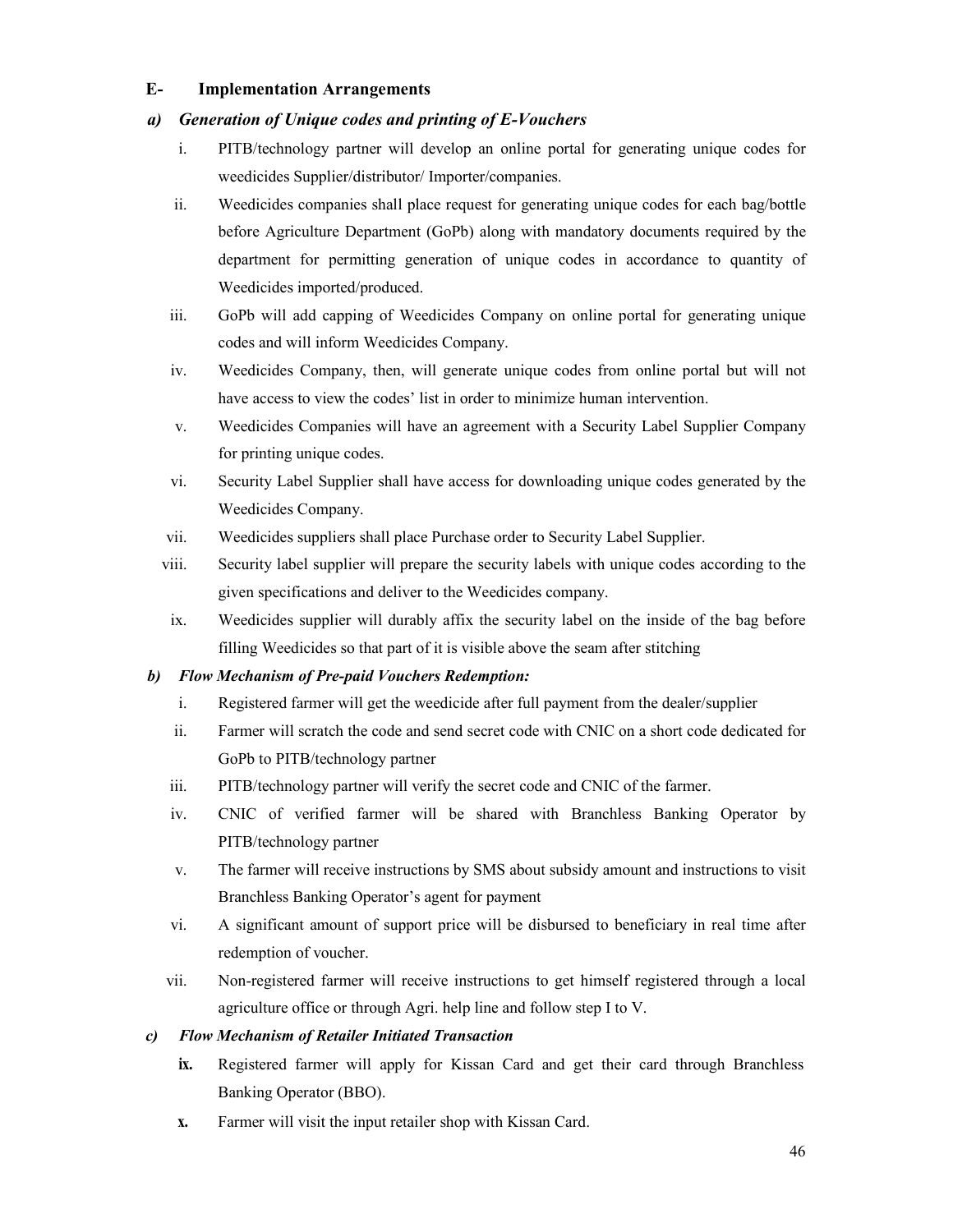- **xi.** Retailer will enter the Kissan Card number or CNIC of Kissan card holder in their tab/device.
- **xii.** Retailer will also enter the voucher's number of weedicide bag/bottle.
- **xiii.** PITB/technology partner will verify the secret code and CNIC of the farmer.
- **xiv.** Farmer will be informed about the verification of their vouchers and CNIC.
- **xv.** Farmer will verify their thumb impression/BVS through retailer tab/device.
- **xvi.** After verification of their thumb impression farmers will get the subsidized product from the retailer.

### **F- Roles and Responsibilities**

#### **a. Govt. of Punjab (GoPb)**

- i. Agriculture Department, government of Punjab through Director General Extension will be the implementing agency for the scheme.
- ii. Agriculture Department, Government of Punjab through Agri. Research wing will select the rice weedicides.
- iii. Provide guidance to the farmers regarding the usage of vouchers through field staff and agriculture helpline.
- iv. Directorate of Information shall formally announce the scheme with its salient features as a window for guidance to farmers through print and electronic media.
- v. Agriculture department will hire the Branchless Banking Operators for voucher redemption
- vi. Agriculture Department with the help of PITB/technology partner will generate the Unique Secret codes for each weedicide Bag/bottle on the request of Producers/Importers/suppliers of Weedicides.
- vii. Price Monitoring and Ensure that Price of Product is same before and after subsidy announcement if international prices are same.
- viii. Consultation with suppliers/Importer if Price change is required.
- ix. Agriculture department through BBO will onboard the supplier/retailers for instant discount/ retailer initiated transaction.
- x. Agriculture department will also extend their corporation for preparing the Kissan Card.
- xi. Payment of Pre-Paid vouchers to farmers through Branchless Banking Operator.
- xii. The Agriculture Department will give access to the weedicides companies for generation of their own E-voucher codes.

#### **b. Punjab Information Technology Board (PITB/technology partner)**

- i. Generation of unique secret codes for each bag/bottle of subsidized Weedicides.
- ii. Validation of code after scratching
- iii. PITB/technology partner will keep track of each bag/bottle when it was scratched and redeemed
- iv. Communicate CNIC/MW and voucher details to Branchless Banking Operator
- v. Trouble shooting of system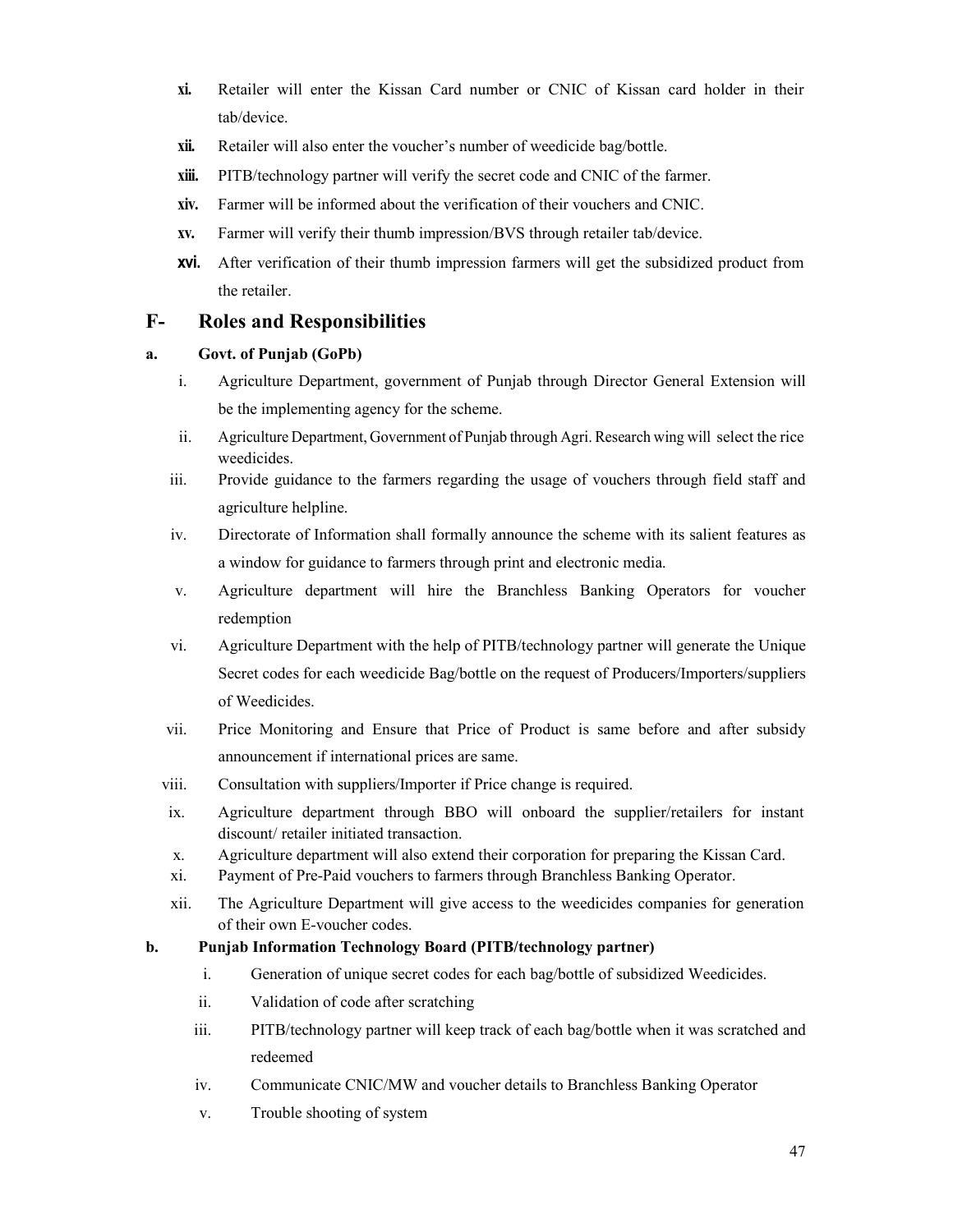vi. A toll-free helpline for guidance of farmers

#### **c. Suppliers/ Manufactures/Importers of Weedicides**

- i. The firms that agree to the given design / mechanism will have to request the Agriculture Department to get them registered/prequalified with the scheme.
- ii. Weedicides Suppliers will share the details of their existing stock as well in coming Product with Agriculture department.
- iii. Suppliers will print the Security seals as per Specification mentioned in **Annexure – VI**.
- iv. Suppliers will ensure the pasting of Security Seals on each bag either in existing stock or incoming product
- v. Suppliers will paste the security seals on a new bag/ bottle product in a following manner
	- a. Security Seals will be pasted inside the bag around 2-3 inches from Horizontal edges and 1-2 inches from top vertical edges
	- b. Stitching of bag should be done in a way that Half of Seals should be above the stitched portion and half Below the Stitched Portion or any other method notified by the department
	- c. Ensure the Stitching of bag in way that Scratch Portion will be below the stitching portion of Weedicides bag
	- d. Security Seals will be pasted on bottle with QR code in such a way 1-2 inch of Security seals past on cap and remaining with Bottle of weedicide
	- e. Security Seal should be pasted in such a way that it can't be removed as a whole without opening of Bag
- vi. Physical verification will be made by the department.
- vii. Supplier will intimate the department for receiving of the voucher from the printer through online portal
- viii. Supplier will intimate the daily base pasting of the vouchers on the bags/bottles of selected weedicides through online portal.
- ix. Supplier will add detail of their retailers and dispatched their tagged weedicides bags/bottles to the selected retailers through online portal.
- x. Ensure that no bag will be delivered to the market without dispatching to the dealer on the online portal
- xi. Supplier will bear the subsidized amount (in the form of plenty) if any bag redeem by the farmer without dispatching through online portal.
- xii. Ensure that **"No"** bag/bottle of prescribed weedicide is without security seals in Punjab.
- xiii. Ensure the availability of instructions broachers at prominent place of each sale point xiv. Provide the Lab report for each batch of weedicide.
- 
- xv. Ensure the Security seals/ E-voucher past prescribed weedicides only.
- xvi. Consultation with Agriculture Department for any price change if required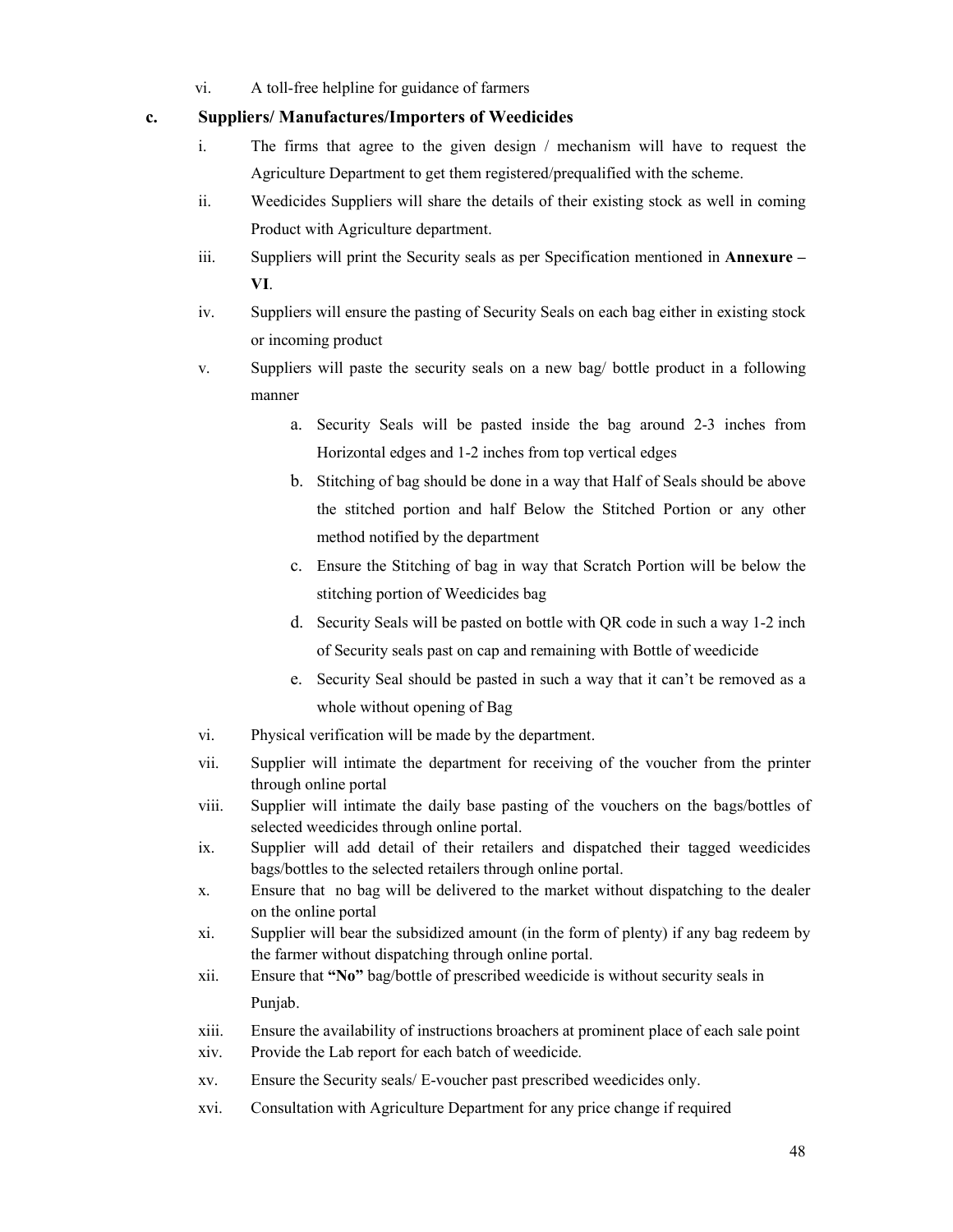- xvii. Only those suppliers/ manufacturers/ importers/Distributors will be eligible for this scheme who register and sign contract for this scheme and undertake in writing to develop their in-house capacity and systems/ mechanisms to fully implement this scheme in its true spirit.
- xviii. Qualified firm will facilitate the Branchless banking operator for on-boarding of Firm's Dealer as BBO/HBL's Konnect Retailers.
- xix. The qualified firm will be responsible for any misuse of HBL's Konnect devices and will be accountable for any misconduct.
- xx. The dealers of the qualified suppliers/manufacturers/ importer/distributor will be responsible for displaying the flexes, broachers etc. representing that the facility of Kissan card is available at each sale point, for the provision of subsidies.
- xxi. The dealers' of qualified suppliers/manufacturers/ importer/distributor will be responsible for accepting the farmer's requests for the generation/issuance of Kissan Card at their sale point.

#### **d. Branchless Banking Operator Companies**

- i. Process the valid vouchers details along with CNIC & Mobile Number of Farmers received from PITB/technology partner
- ii. Inform all eligible Farmers about voucher redemption process through SMS or robo calls
- iii. Ensure that only Genuine Farmers claim the voucher redemption
- iv. Location and also district-wise daily, weekly and monthly scheme-wise disbursement reporting to PITB/technology partner, Agriculture Department &Weedicides Suppliers.
- v. Provide Point of Sale (POS) machine to the input retailers with active agree rights.
- vi. Responsible for any fraud and misappropriation at any level with consumer including agent shop

#### **e. Responsibilities of Farmers**

- i. Famer will be registered farmer in Agriculture Department of the Punjab.
- ii. Farmers will purchase the Weedicides bottles/bags having E-voucher from weedicides/pesticide sale Point
- iii. Open the bag/ bottle and scratch the Voucher
- iv. Send the voucher along with CNIC to short code given by GoPb for redemption.
- v. Kissan card holder farmer can avail the subsidy instantly at designated retailer's shops.
- vi. Farmer will verify their thumb impression/BVS for getting the subsidy amount of weedicide bags/bottles.
- vii. Farmer will get weedicides subsidy up to 5 acres.
- viii. Get himself registered if not already registered.

#### **f. Security Seal Provider**

i. Security Seal Provider (SSP) will print the subsidy voucher of size 70-75 mm (length) x40-45mm(width) as per agreed design with durable adhesive and security features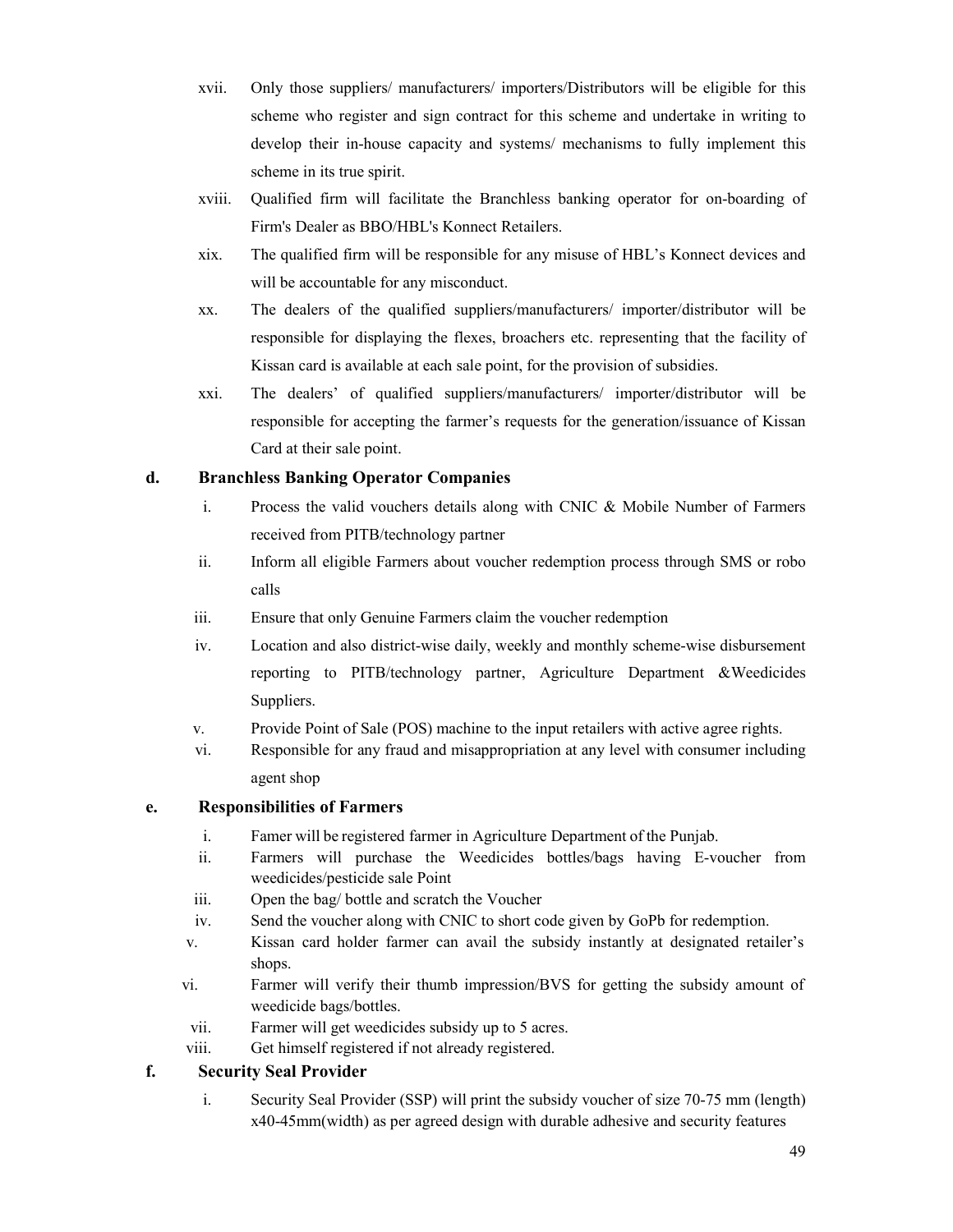- ii. SSP will be responsible for any Misuse of Code before and/or during printing process
- iii. SSP will ensure Timely Delivery of Security Stickers/seals to Weedicides Suppliers under intimation to Govt. of the Punjab.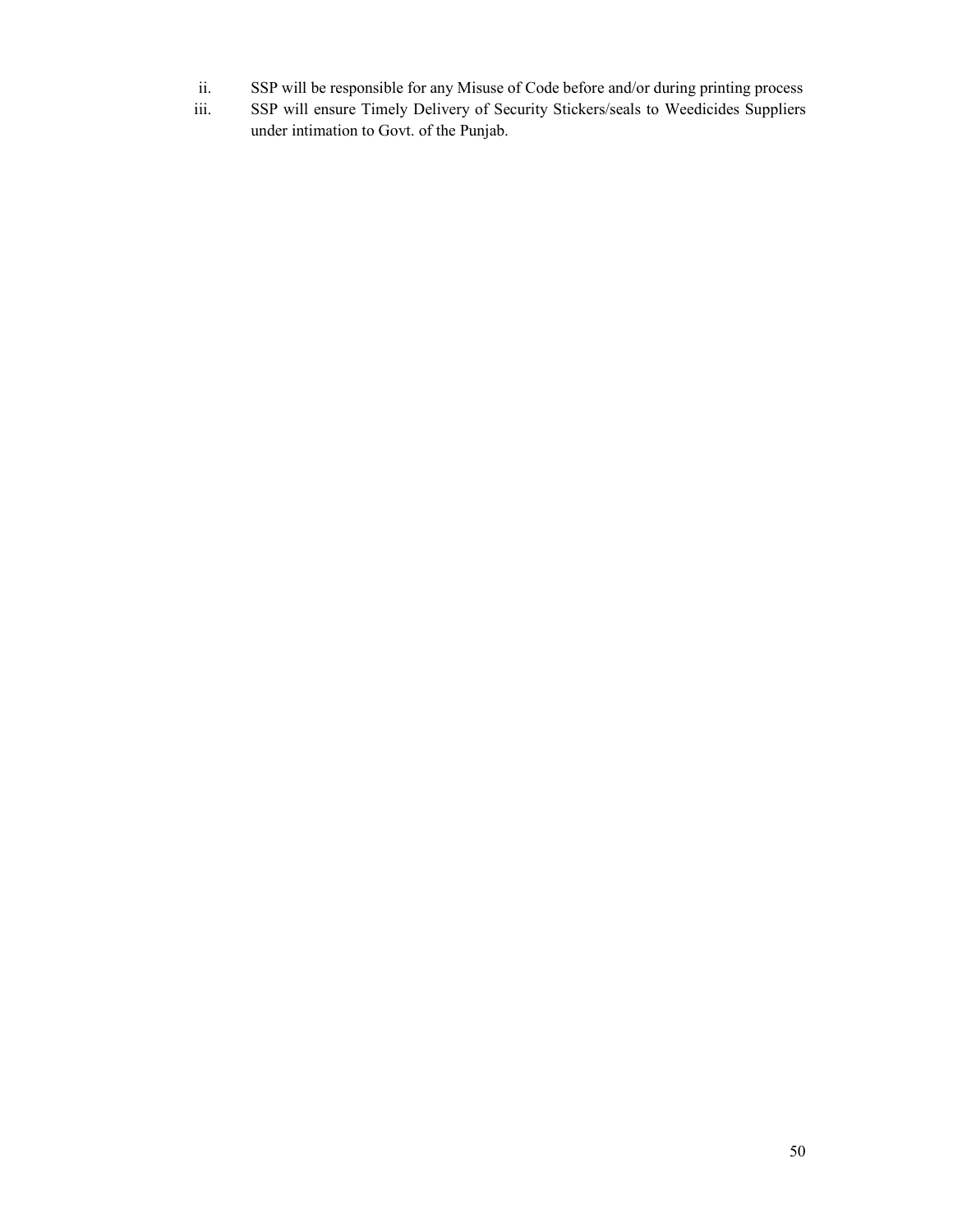## **SECTION-**II

## INSTRUCTIONS TO APPLICANTS

## **FRAUD & CORRUPTION**

- i. The Procuring Agency requires that the Applicant observes the highest standard of ethics in relation to submission of EoI for short-listing and further documents required for short-listing and thereafter.
- ii. The Procuring Agency will reject a proposal for short-listing if it determines that the Applicant has directly or through an agent, engaged in corrupt, fraudulent, collusive, coercive or obstructive practices in competing for the contract in question and will declare the applicant ineligible, either indefinitely or for a stated period of time.
- iii. Any misinformation, forged / fake documents / statements etc. will lead to disqualification at short listing stage in addition to any other action as per law.

## **ELIGIBILITY**

- i. The scheme is open for all the suppliers/producer/Importer/Distributor having registered under the Ministry of Food Security and Research Department of Plant Protection
- ii. Firms who agree with the mechanism will be eligible.
- iii. Physical verification of all the provided documents provided for qualifying for eligibility will be mandatory.
- iv. There is no deadline / due date for joining the scheme but, there will be a date for full implementation of the scheme and stoppage of interim/transition arrangement.
- v. Undertaking on Judicial Paper that the firm is not insolvent, not blacklisted and not involved in litigation or arbitration with any of provincial or Federal Government Department of Pakistan, any Agency of United Nations, World Bank and Asian Development Bank. In case the firm was involved in any litigation or arbitration process, proof of dispute resolution along with history for last three years in accordance of **Annexure-IV** is required.
- vi. An Applicant or any of its Members, declared Insolvent/blacklisted / debarred by any publicsector organization or department in Pakistan shall be ineligible for short-listing.
- vii. The applicants should belong to eligible countries as per current policies of the Federal Government of Pakistan.

## **LANGUAGE**

Language of this EoI and subsequent all processes and correspondences shall be English.

#### **EOI ADVERTISEMENT**

The EoI advertisement shall form an integral part of the EoI Document.

## **CLARIFICATIONS IN RELATION TO EOI DOCUMENTS**

- i. An Applicant requiring any clarification in relation to the EoI Document shall contact The Procuring Agency in writing at the address indicated in this EoI Document.
- ii. The Procuring Agency will respond in writing to any request for clarification provided that such request is received.

## **AMENDMENTS IN EOI DOCUMENTS**

- i. At any time prior to the deadline for submission of EoI, the Procuring Agency may amend the EoI Document by issuing an addendum.
- ii. Any addendum issued shall be part of EoI Document.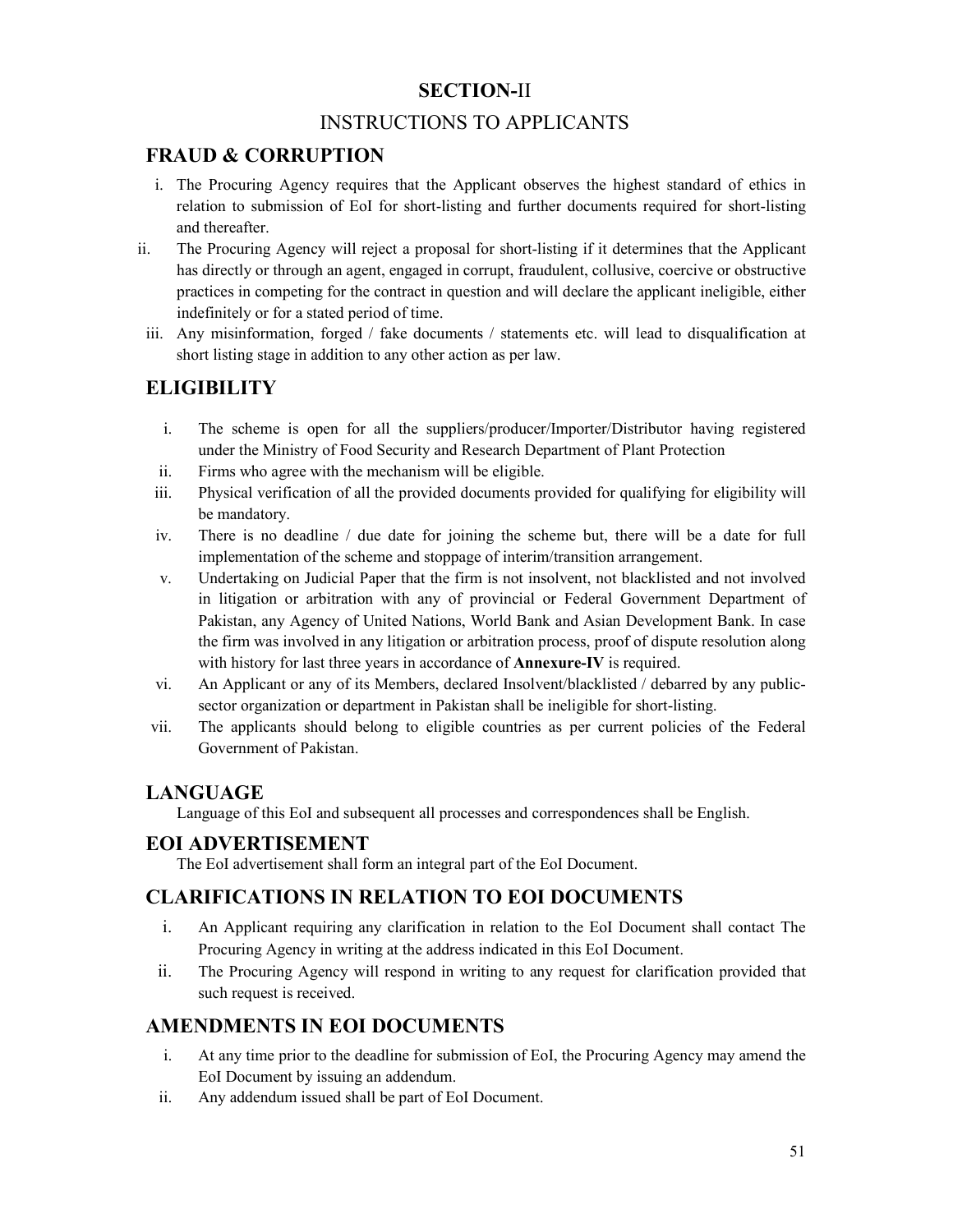- ii. To give Applicants reasonable time to take an addendum into account in preparing their applications, the Procuring Agency may, at its discretion, extend the deadline for the submission of applications.
- iii. No objection shall be entertained regarding the terms  $\&$  conditions of this EoI Document after deadline for submission of EoI.

## **CHANGE IN INFORMATION PROVIDED TO PROCURING AGENCY**

The Applicant shall immediately report to the Procuring Agency in writing any change in the information provided in its EoI (including any information relevant to any Consortium). The determination of whether the change in material shall be in Procuring Agency's sole and exclusive discretion and any material change could also lead to disqualification of such Applicant. Any failure to report change by the Applicant shall constitute grounds for disqualification.

## **COST OF APPLICATION**

- i. The Applicant shall bear all costs associated with the preparation and submission of EoI. The Procuring Agency will in no case be responsible or liable for those costs, regardless of the conduct or outcome of the short-listing process.
- ii. The Procuring Agency will not be responsible for any costs or expenses incurred by the Applicant in connection with the preparation or delivery of proposals or visits to any office or site.
- iii. The Procuring Agency shall be under no obligation to return any EOI or supporting materials submitted by the Applicant.

## **DOCUMENTS ESTABLISHING THE ELIGIBILITY OF APPLICANT**

To establish its eligibility, the Applicants shall complete all eligibility requirements as set out in this document supported by verifiable documentary evidence. Applications without complete supporting documentary evidence, as required under this EoI, shall be considered non-responsive and shall be rejected.

## **DOCUMENTS ESTABLISHING THE QUALIFICATIONS OF APPLICANT**

To establish its qualifications, the Applicant shall provide the information requested in the corresponding sheets, evaluation criteria etc. in the form of verifiable documentary evidence.

## **CONSORTIUM OF FIRM**

- i. If Applicant is a Consortium, there must be a Lead Firm appointed through a Power of Attorney executed by all Consortium members individually, authorizing the Lead Firm to act on their behalf and to enter into legally binding obligations.
- ii. Power of Attorneys shall be prepared as instructed in Annexure I, II & III
- iii. In the event the Applicant is a Consortium, all communications and correspondence shall be routed through the Lead firm. The Procuring Agency shall only correspond with the Lead Firm and as such delivery of any notice, information or other correspondence to the Lead Firm shall be deemed delivered to all the members of Consortium.
- iv. One member of Consortium may participate in only one EoI and if one member participates in more than one EoI's, the Procuring Agency shall reject all such EoIs;

## **SIGNING THE APPLICATION**

i. The Applicant shall prepare and submit the EoI as described in this document. The EoI shall be signed by a person duly authorized on behalf of the Applicant through Power of Attorney.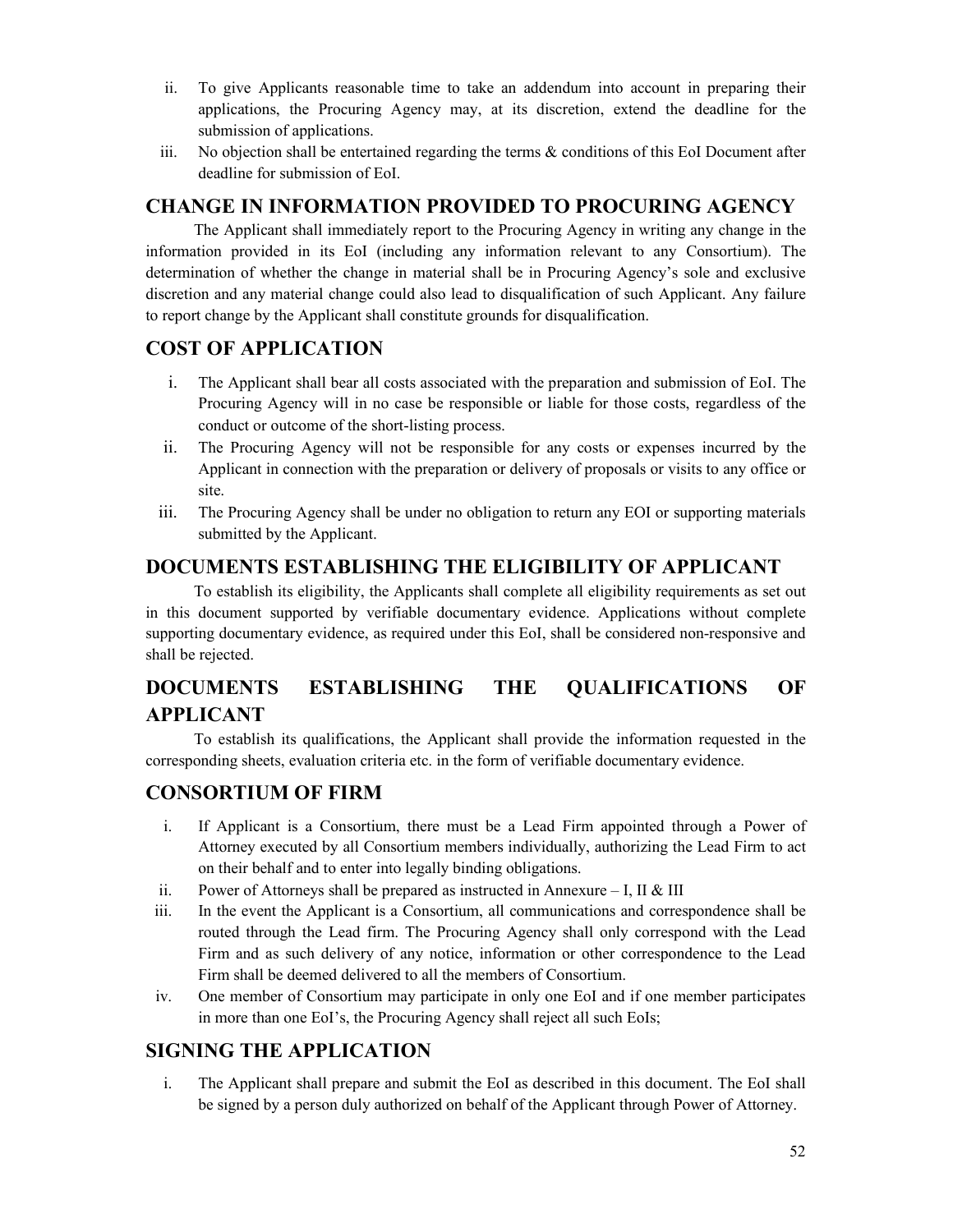- ii. Original written Power of Attorney authorizing the signatory of the Application to act for and on behalf of the Applicant shall be attached with the application according to the given Annexure-II.
- iii. Every page and every form of EOI shall be signed and stamped by the Signatory of the Application.

#### **SEALING AND IDENTIFICATION OF APPLICATION**

The Applicant shall enclose one original and one copy of its EoI in a sealed envelope that shall:

- i. Bear the name and address of the Applicant,
- ii. Be addressed to the Director General Agriculture (Ext &AR) Punjab, 21 Davis road, Lahore.
- iii. Bear the specific identification of this short-listing process indicated in the EOI Document and shall be clearly marked the subject title.
- iv. Each EOI shall be in English accompanied by all the supporting documents. If any original supporting document is not in English, a certified translation of the same in English shall be provided by the Applicant.
- v. Applicants are also required to state, in their proposals, the name, title, phone & faxnumbers, e-mails and addresses of their Primary Contact and Secondary Contact, through whom all communications shall be directed until the procurement process has been completed or terminated.
- vi. The Procuring Agency / EOI Evaluation Committee will accept no responsibility for not processing any envelope that was not identified as required.

#### **OPENING OF APPLICATIONS**

The Procuring Agency shall open (all) application(s) on the time indicated in EoI advertisement.

#### **CONFIDENTIALITY**

Information relating to the evaluation of Applications, and recommendation for short-listing, shall not be disclosed to the Applicants or any other persons not officially concerned with such process until the notification of short-listing is made to all Applicants.

#### **CLARIFICATIONS OF APPLICATIONS**

- i. To assist in the evaluation of applications, the Procuring Agency may, at its discretion, ask any Applicant for a clarification of its application which shall be submitted within a stated reasonable period of time. Any request for clarification and all clarifications shall be in writing.
- ii. If an Applicant does not provide clarifications of the information requested by the deadline, the application shall be evaluated based on the information and documents available at the time of evaluation of the application. Failing to provide requisite information may lead to rejection / disqualification of application.

#### **RESPONSIVENESS OF APPLICATIONS**

All applications not responsive to the requirements of the EoI Documents shall be rejected.

#### **NOTIFICATION OF SHORT-LISTING/Prequalification**

The purpose of this EoI Document / Advertisement is to pre-qualify Firms. The Procuring Agency shall promptly notify each qualified applicant as to whether or not it has been shortlisted after completing the process and procedure of short-listing.

#### **INTERPRETATION & FINAL DETERMINATION**

The interpretation and final determination of any matter relating to the EoI Document, all enclosed documents, sections, compliance documents etc. as well as any additional or supplementary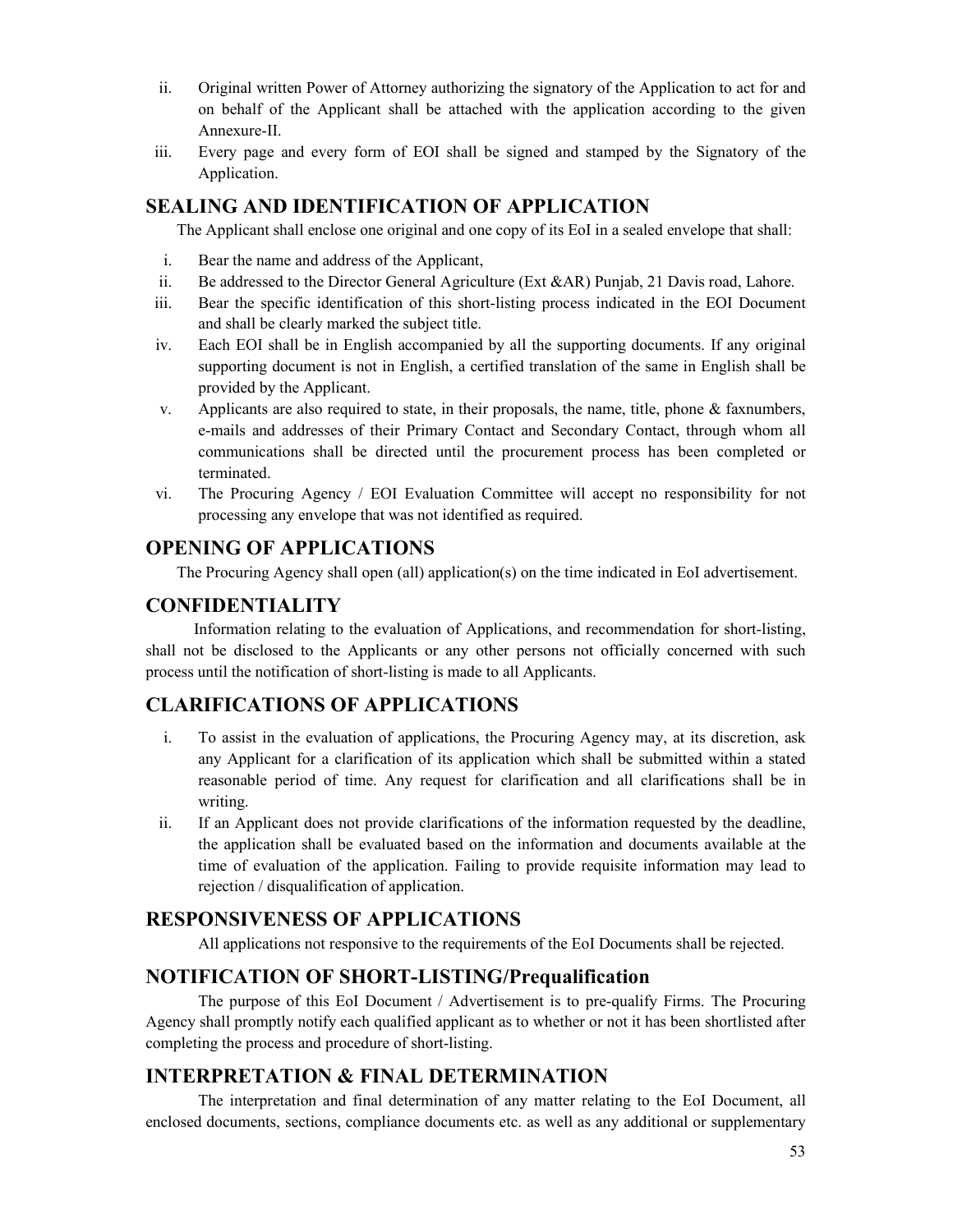information required by The Procuring Agency will be at Procuring Agency's sole discretion which shall be final and binding on the Applicants.

#### **USE OF INFORMATION**

Permission for disclosure of information submitted by an Applicant as part of the EoI is not required for the release of information to The Procuring Agency, its governing bodies/departments, its consultants, advisors and personnel for the purpose of evaluation of application and short-listing.

#### **CONFLICT OF INTEREST**

The Procuring Agency may confirm the status of the Applicant for the sake of conflict of interest before completion of the short-listing process. For this purpose, the Applicant shall be required to provide this information in specific terms and any misrepresentation shall be made a ground for rejection. Applicants shall note that in case of their selection, any such links, if detected during the course of their contract, would be reported by the Procuring Agency to selection committee for cancellation of its registration/license leading to their blacklisting.

#### **GOVERNING LAW**

The governing laws of the Scheme and the contract thereto shall be laws of Pakistan (where Federal laws are applicable) and laws of Punjab (where provincial laws are applicable).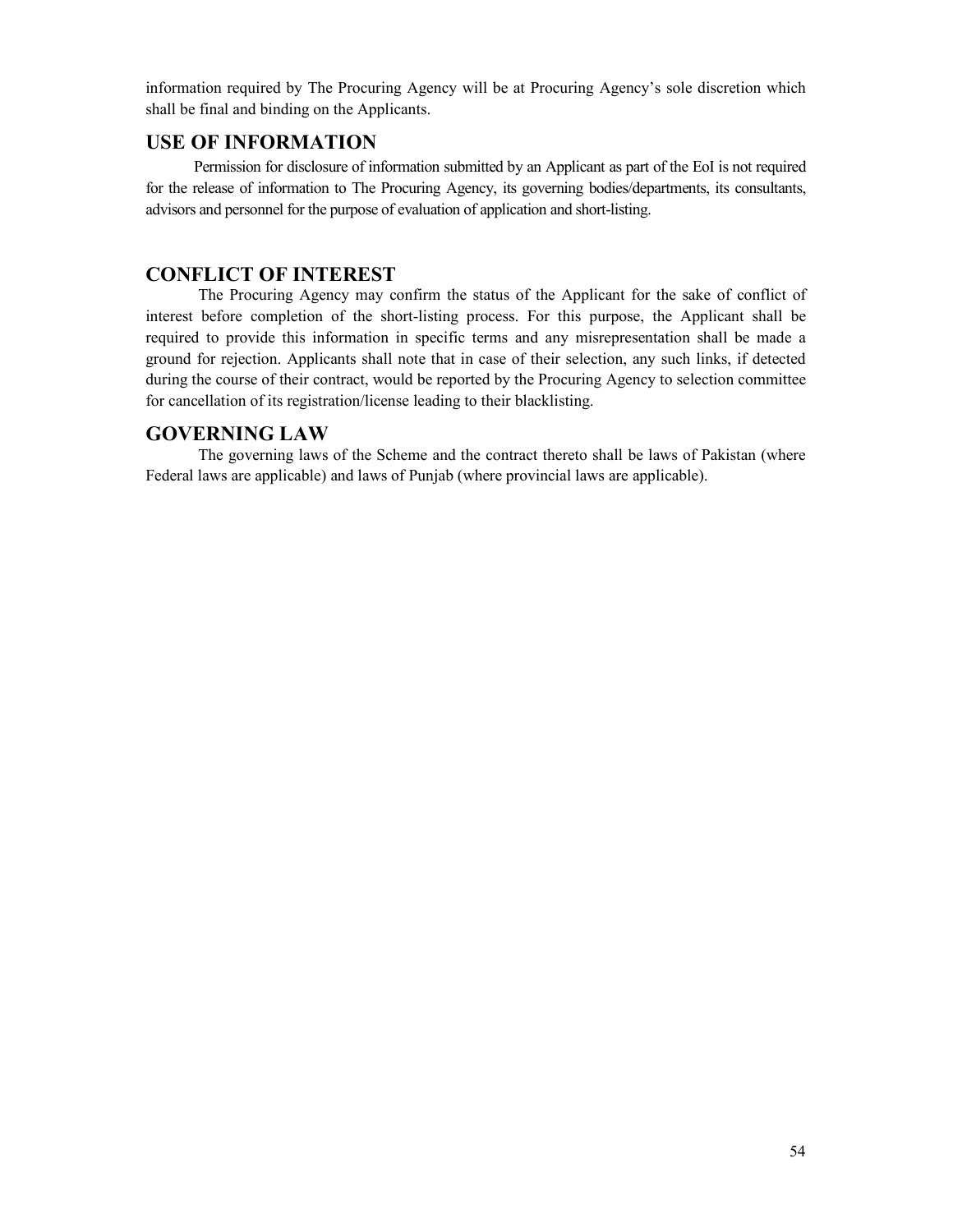## **SECTION-III**

### EVALUATION CRITERIA **MANDATORY REQUIREMENTS**

| Sr.<br>No.     | <b>Documents</b>                                                                                                                                                                                                                                                                                                                                                                                         | <b>SOV</b> | <b>LEAD</b><br><b>FIRM</b>                                | <b>ASSOCIATE</b><br><b>FIRM</b> |   |
|----------------|----------------------------------------------------------------------------------------------------------------------------------------------------------------------------------------------------------------------------------------------------------------------------------------------------------------------------------------------------------------------------------------------------------|------------|-----------------------------------------------------------|---------------------------------|---|
| 1              | Legal Status of Firm (Registration with any of the following)<br>SECP or<br>Registrar of Firms or<br>Recognized by Govt. of Pakistan or<br>Relevant registration forum (In case of international firms)                                                                                                                                                                                                  |            | Registration<br>certificate                               | ✓                               | ✓ |
| 2              | Valid NTN / FTN (In case of International Firm Local Partner<br>should be registered with Federal Board of Revenue in<br>Pakistan)                                                                                                                                                                                                                                                                       |            | <b>FBR</b><br>Certificate                                 | ✓                               | ✓ |
| 3              | Product Registration Certificate                                                                                                                                                                                                                                                                                                                                                                         |            | MNFS&RD<br>Certificate                                    |                                 |   |
| $\overline{4}$ | Valid Sale Tax Registration Certificate                                                                                                                                                                                                                                                                                                                                                                  |            | <b>FBR</b><br>Certificate                                 |                                 |   |
| 5              | All Requirements of Section II "Eligibility" of Instructions to<br>the applicant have been met.                                                                                                                                                                                                                                                                                                          |            | Affidavit                                                 | $\checkmark$                    | ✓ |
| 6              | Importing license of chemical (if import)                                                                                                                                                                                                                                                                                                                                                                |            | Import<br>certificate                                     | ✓                               |   |
| $\tau$         | Complete Literature, Broachers etc. of the proposed type of<br>Weedicide(s).                                                                                                                                                                                                                                                                                                                             |            | <b>Broachers</b>                                          | $\sqrt{}$                       |   |
| 8              | Sales & Dealer Distribution network (Minimum Requirement)<br><b>No. of Dealer</b><br><b>Project districts</b><br>Lahore, Sheikhupura, Kasur, Nankana<br>200 dealers in<br>Sahib, Gujranwala, Gujrat, Hafizabad,<br>following<br>M.B. Din, Sialkot, Narowal, Okara,<br>districts<br>Jhang, Chiniot, Faisalabad and<br>Bahawalnagar<br>Detail of dealers should be given on table shared as<br>Annexure-IX |            | List of<br>dealers with<br>Ph# and<br>complete<br>address | V                               | V |
| 9              | <b>Business Volume Performa</b>                                                                                                                                                                                                                                                                                                                                                                          |            | Annexure<br>(vii)                                         | $\sqrt{}$                       |   |
| 10             | Fresh Analysis Report of chemicals (Each weedicide<br>separately)                                                                                                                                                                                                                                                                                                                                        |            | Govt. Lab<br>report                                       |                                 |   |
| 11             | Annual Turnover not less than 100 million in any financial<br>year during 2019-20 or 2020-21                                                                                                                                                                                                                                                                                                             |            | <b>FBR</b><br>Returns                                     | $\sqrt{}$                       |   |
| 12             | Upon selection and before signing Contract, the successful<br>applicant shall provide a Performance Guarantee amounting<br>to PKR: 100,000/- in the shape of CDR having validity of 01<br>years after prequalification                                                                                                                                                                                   |            | $\sqrt{}$                                                 | √                               |   |

#### **NOTE:**

- i. Please attach copies of all certificates / relevant Documents.<br>ii. In case the applicant is not a Consortium, all the above-men
- In case the applicant is not a Consortium, all the above-mentioned requirements shall be fulfilled by the single applicant.
- iii. Importer/ Manufacturer/ Suppliers/distributor will be prequalified till 2024 or till the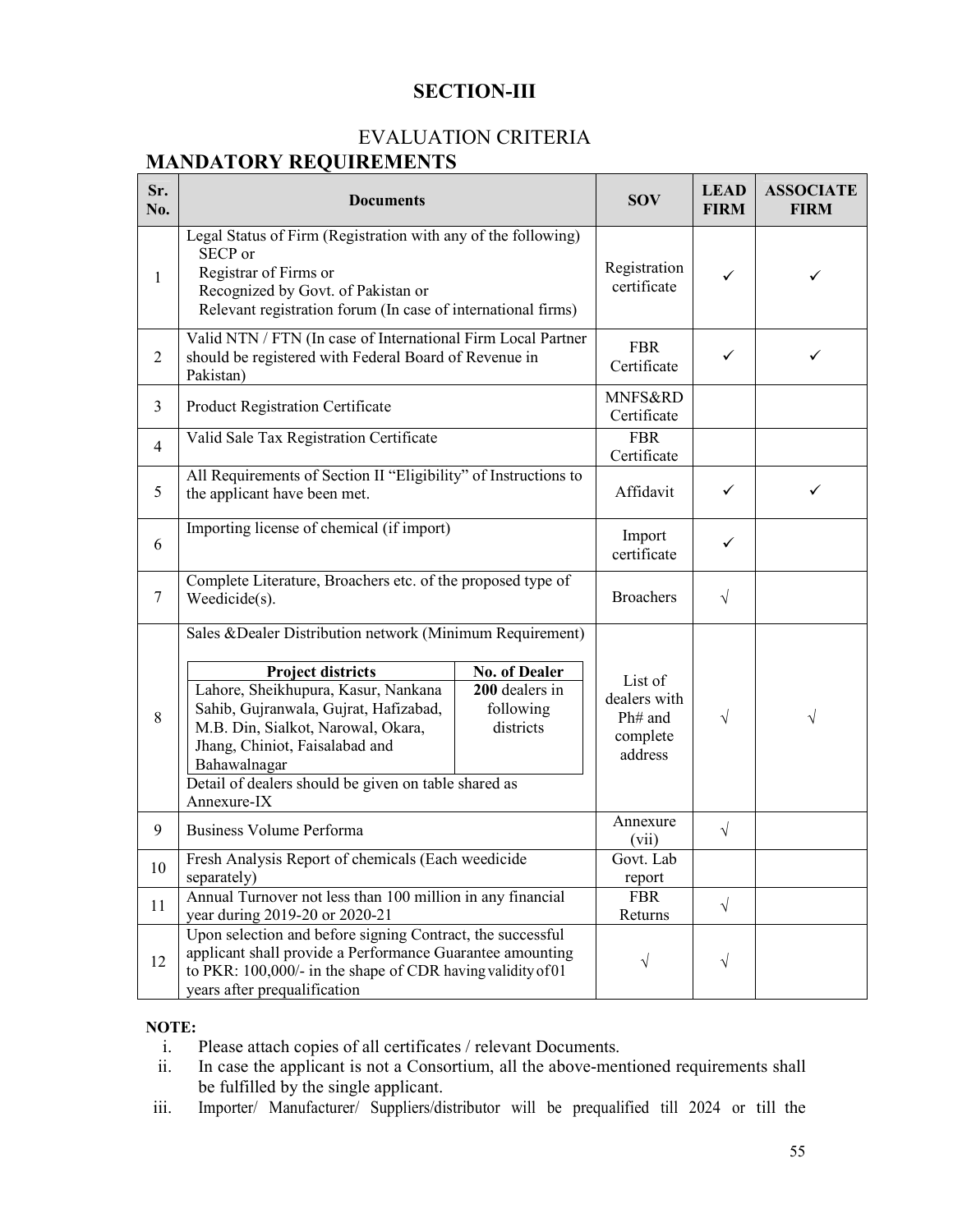availability of funds (whichever comes first), however for renewal on 1<sup>st</sup> April of each year FBR return for previous year will be required

- iv. The procuring agency may review the performance of each bidder on yearly basis and may extend the contract if deemed necessary.
- v. Supplier will furnish the lab report for each batch and code will be issued after the verification of lab report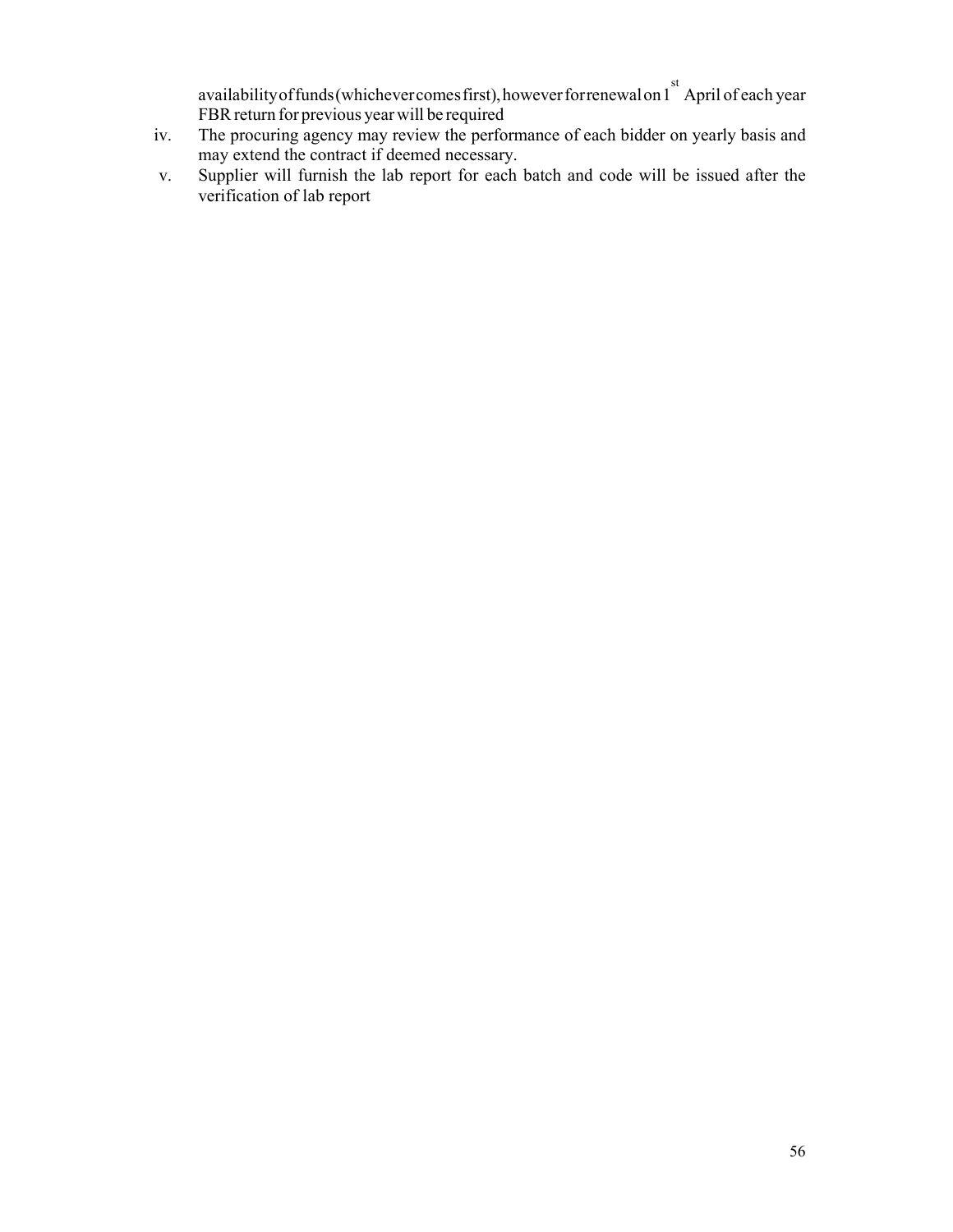## **Information Form**

**Name of Applicant: Firm / Company / Consortium: Source of chemicals(Import Origin):** 

- a) **Address:**
- b) **Telephone No(s):**
- c) **Fax Number:**
- d) **E-mail Address:**
- e) **Preferred mode of**
- f) **Please select and insert the relevant Weedicides(s)**

| <b>Weedicides for</b> |  |  |  |
|-----------------------|--|--|--|
| Rice                  |  |  |  |
|                       |  |  |  |

g)

#### **In case of Consortium, provide following information:**

| Sr.<br># | Name of<br>Consortium<br>Firms* | <b>Brief Description</b><br>of each<br>Consortium Firm | Role in<br>Consortium | Representative of Each<br>Associate / Consortium<br>Firm in Consortium** | Contact<br>Information |
|----------|---------------------------------|--------------------------------------------------------|-----------------------|--------------------------------------------------------------------------|------------------------|
|          |                                 |                                                        |                       |                                                                          |                        |
|          |                                 |                                                        |                       |                                                                          |                        |
|          |                                 |                                                        |                       |                                                                          |                        |
|          |                                 |                                                        |                       |                                                                          |                        |

**\***Start with the Lead Firm in Consortium.

**\*\***To be appointed through Power of Attorney by each Associate / Consortium Firm.

**(To be signed by authorized signatory)**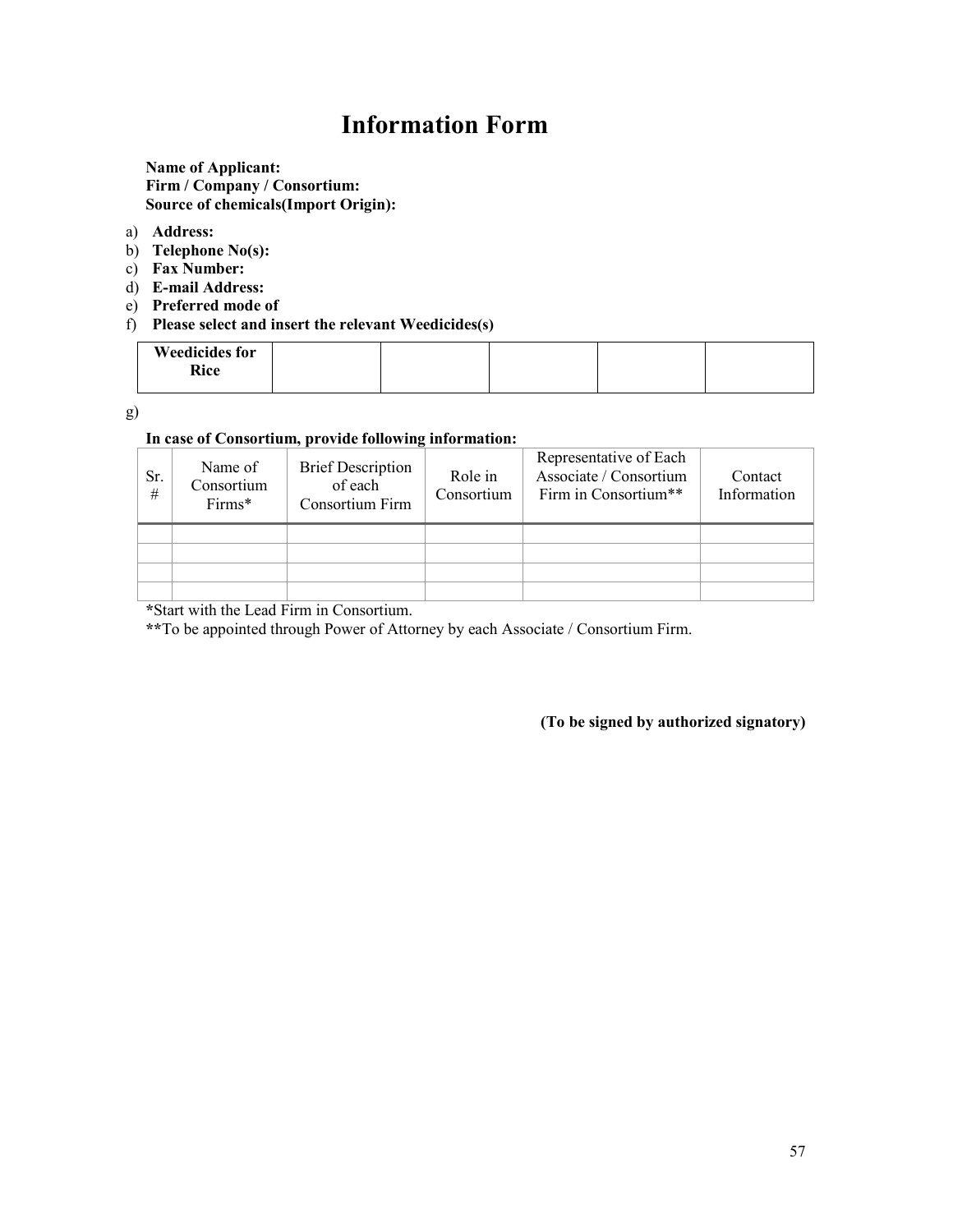#### **EXPRESSION OF INTEREST (EOI) FORSUPPLIER/ MANUFACTURER / IMPORTER OF WEEDICIDES**

To

 Director General Agriculture, (EXT.&AR) 21-Davis Road, Lahore.

## Subject: **EXPRESSION OF INTEREST (EOI) FOR INCLUSION IN WEEDICIDES SUPPLIERS FOR PASTING OF E-VOUCHERS ON WEEDICIDESS BOTTELS/BAGS"**

Dear Sir,

This is in response to your EoI advertisement published in the daily newspaper [ ] on [ -2022] inviting expression of interest for prequalifying for the Scheme **"WEEDICIDES SUPPLIERS FOR PASTING OF E-VOUCHERS ON WEEDICIDESS BOTTELS/BAGS".** We hereby submit our expression of interest:

We have attached all the requisite information according to the given formats. The information furnished by us in this expression of interest is correct to the best of our knowledge and belief. We understand that you will evaluate our application to decide whether or not we are eligible and shortlisted to proceed further in the process. We shall remain obliged.

Dated: / /2022

**Sincerely yours,** ………………………

#### **Annexures:**

- **I.** Power of Attorney (For signatory of Application)
- **II.** Power of Attorney (To be used in case of Consortium)
- **III.** Power of Attorney (Authorized Representative of each Member of Consortium)
- **IV.** History of litigation
- **V.** Affidavit of correctness of information
- **VI.** Security Seal Specification
- **VII.** Specification of Chemicals of weedicides
- **VIII.** Business Volume Performa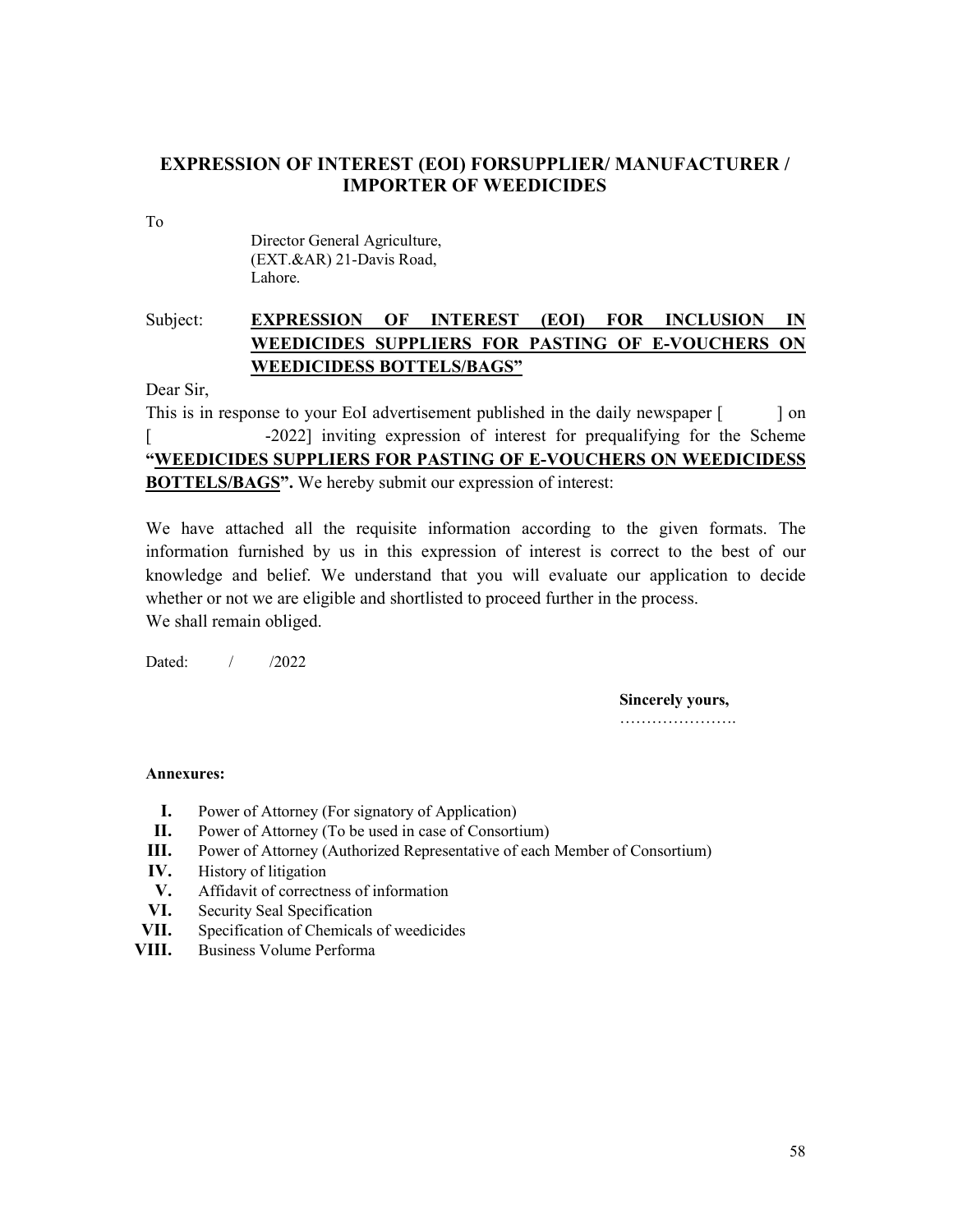## **ANNEXURES**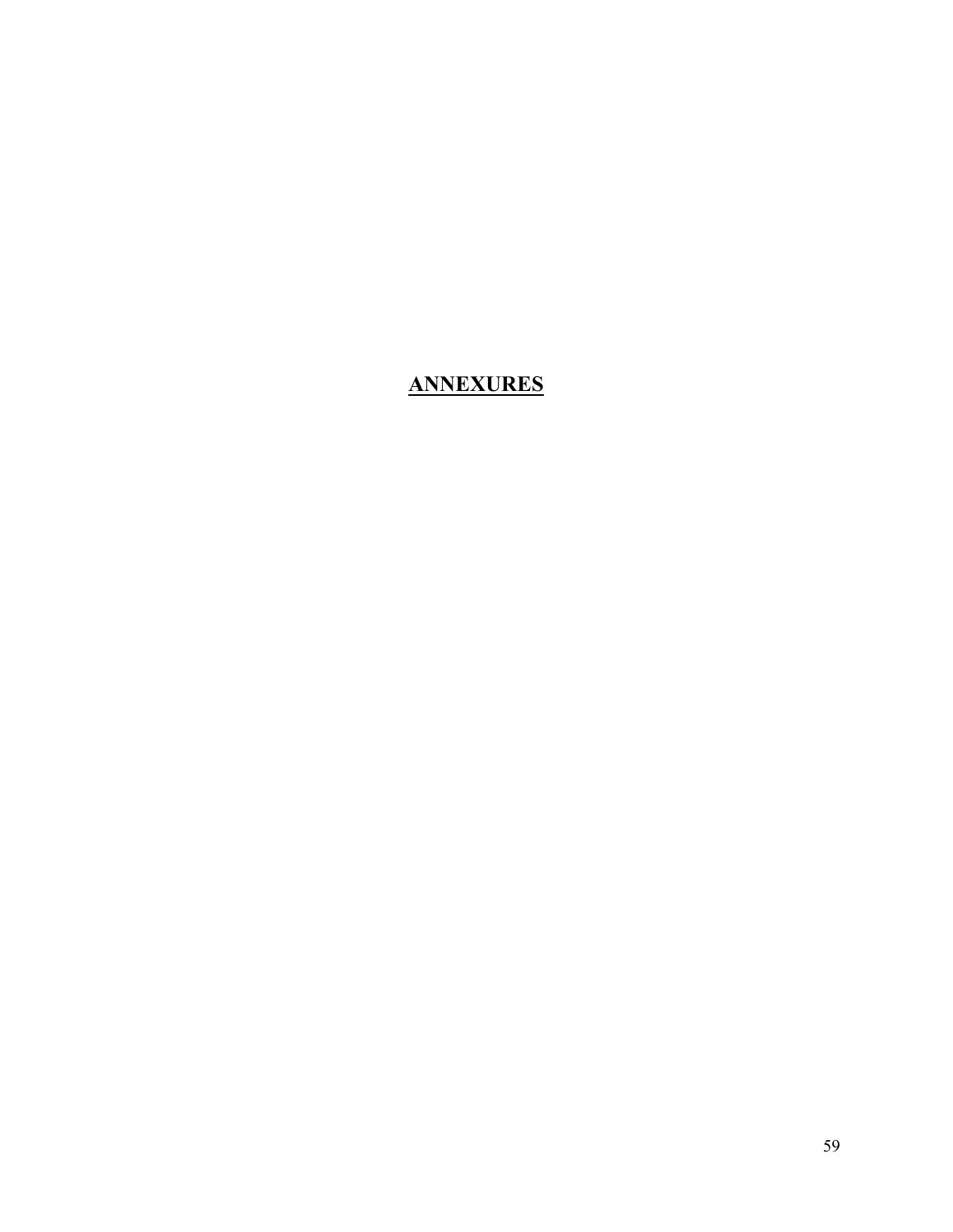## **ANNEXURE I**

### **POWER OF ATTORNEY**

#### **(For Lead Member of Consortium)**

[To be printed on a PKR 1000/- stamp paper]

Whereas the **Scheme Coordination Unit for "WEEDICIDES SUPPLIERS FOR PASTING OF E-VOUCHERS ON WEEDICIDESS BOTTELS/BAGS" Agriculture Department (GoPb)** (hereinafter referred as the "Procuring Agency") has invited EOI for Short listing of Applicant(s) to pre-Qualify for **"Subsidy on Weedicides"** Whereas, and and the collectively the Mereas,  $\Box$ **"Consortium"** and individually as the **"Member"**) being members of the Consortium are interested in Prequalification for the Scheme in accordance with the terms and conditions of the EOI Document and:

Whereas, it is necessary for the CONSORTIUM to designate one of the CONSORTIUM Member as the Lead Member with all necessary power and authority to do for and on behalf of the CONSORTIUM, all acts, deeds and things as may be necessary in connection with the CONSORTIUM's EOI Application for the Scheme and its execution.

#### NOW THEREFORE KNOW ALL MEN BY THESE PRESENTS

We, having our registered office at \_\_\_\_\_\_\_\_\_\_\_\_\_ , M/s. all the same state of the state of the state of the state of the state of the state of the state of the state of the state of the state of the state of the state of the state of the state of the state of the state of the s , having our registered office at  $\qquad \qquad$ , [the respective names and addresses of the registered office] (hereinafter collectively referred to as the "Principals") do hereby irrevocably designate, nominate, constitute, appoint and authorize M/s  $\lambda$ , having its registered office at  $\lambda$ ,

being one of the Member of the Consortium, as the Lead Member and true and lawful attorney of the Consortium (hereinafter referred to as the "Attorney") and hereby irrevocably authorize the Attorney (with power to sub-delegate) to conduct all business for and on behalf of the CONSORTIUM and any one of us during the Short listing process and, in the event the Consortium is awarded the Contract, during the execution of the Scheme, and in this regard, to do on our behalf and on behalf of the Consortium, all or any of such acts, deeds or things as are necessary or required or incidental to the submission of its bid for the Scheme, including but not limited to signing and submission of all applications, Bids and other documents and writings, participate in bidders' and other conferences, respond to queries, submit information/ documents, sign and execute contracts and undertakings consequent to acceptance of the bid of the CONSORTIUM and generally to represent the CONSORTIUM in all its dealings with the Authority.

AND hereby agree to ratify and confirm and do hereby ratify and confirm all acts, deeds and things lawfully done or caused to be done by our said Attorney pursuant to and in exercise of the powers conferred by this Power of Attorney and that all acts, deeds and things done by our said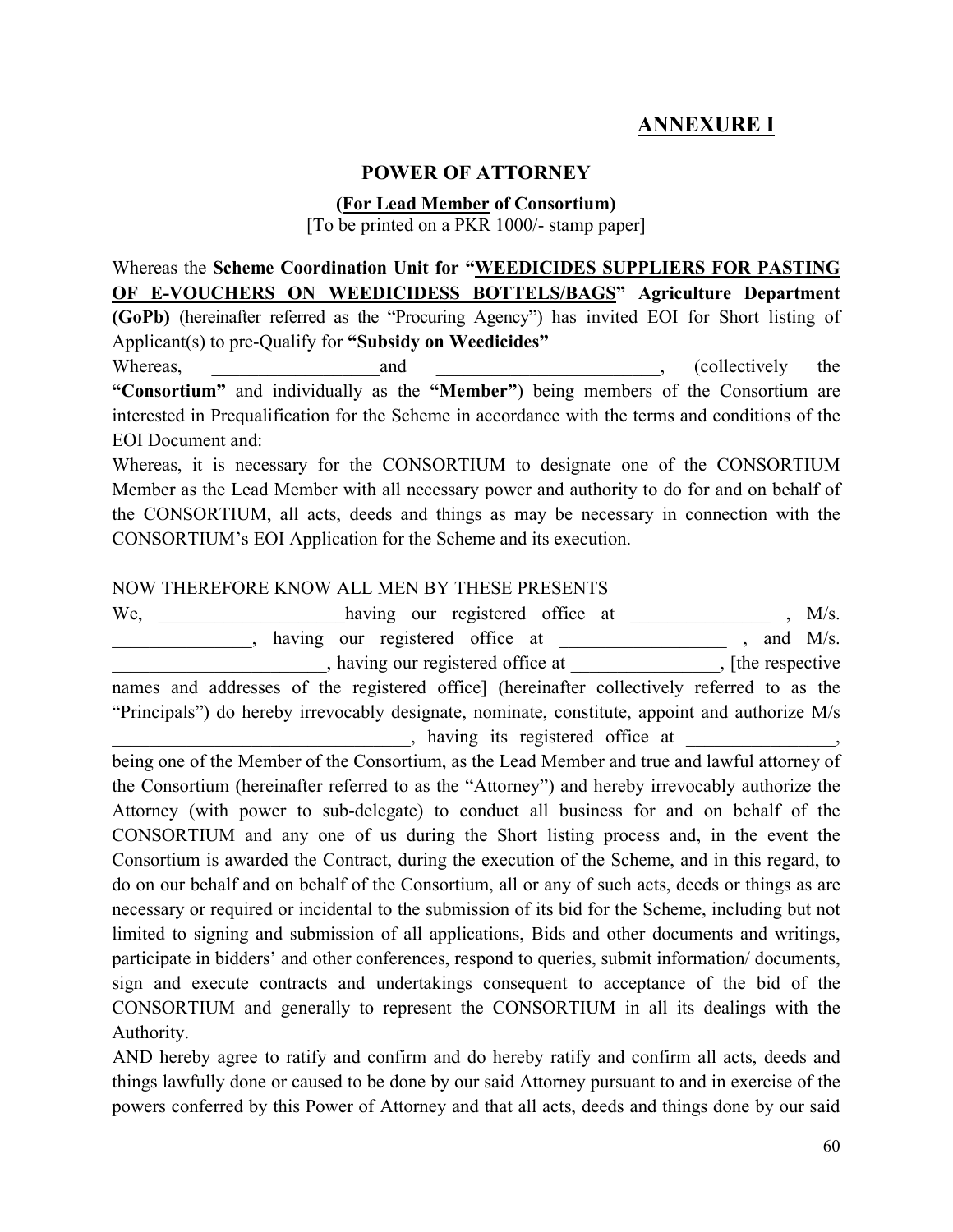Attorney in exercise of the powers hereby conferred shall and shall always be deemed to have been done by us/ CONSORTIUM.

Furthermore, each provision of this Power of Attorney is severable and distinct from the others. The invalidity, illegality or unenforceability of any one or more provisions of this Power of Attorney at any time shall not in any way affect or impair the validity, legality and enforceability of the remaining provisions hereof.

**IN WITNESS WHEREOF**, we have executed this **POWER OF ATTORNEY** as of [Date]. For: [Consortium Member-1]

| Signature:       |  |
|------------------|--|
| Name:            |  |
| Title:           |  |
| CNIC/Passport #: |  |

For: [Consortium Member-2]

| Signature:       |  |
|------------------|--|
| Name:            |  |
| Title:           |  |
| CNIC/Passport #: |  |

### **WITNESSES:**

| NAME:                |                      |
|----------------------|----------------------|
| NAME:                |                      |
| ADDRESS:             | ADDRESS:             |
| NIC OR PASSPORT NO.: | NIC OR PASSPORT NO.: |
| Notes:               |                      |

• To be executed by Authorized Representatives of all the Members of the Consortium

The mode of execution of the Power of Attorney should be in accordance with the procedure, if any, laid down by the Applicable Law and the charter documents of the executant(s) and when it is so required, the same should be under common seal affixed in accordance with the required procedure.

• Also, wherever required, the applicant should submit for verification the extract of the charter documents and documents such as a resolution/power of attorney in favor of the person executing this Power of Attorney for the delegation of power hereunder on behalf of the applicant.

• For a Power of Attorney executed and issued overseas, the document will also have to be legalized by the Pakistani Embassy and notarized in the jurisdiction where the Power of Attorney is being issued. Once the original Power of Attorney has been brought into Pakistan, adhesive stamps are to be affixed on the same.

> **……………………………………………………………………. AS NOTARIZED BY THE NOTARY PUBLIC**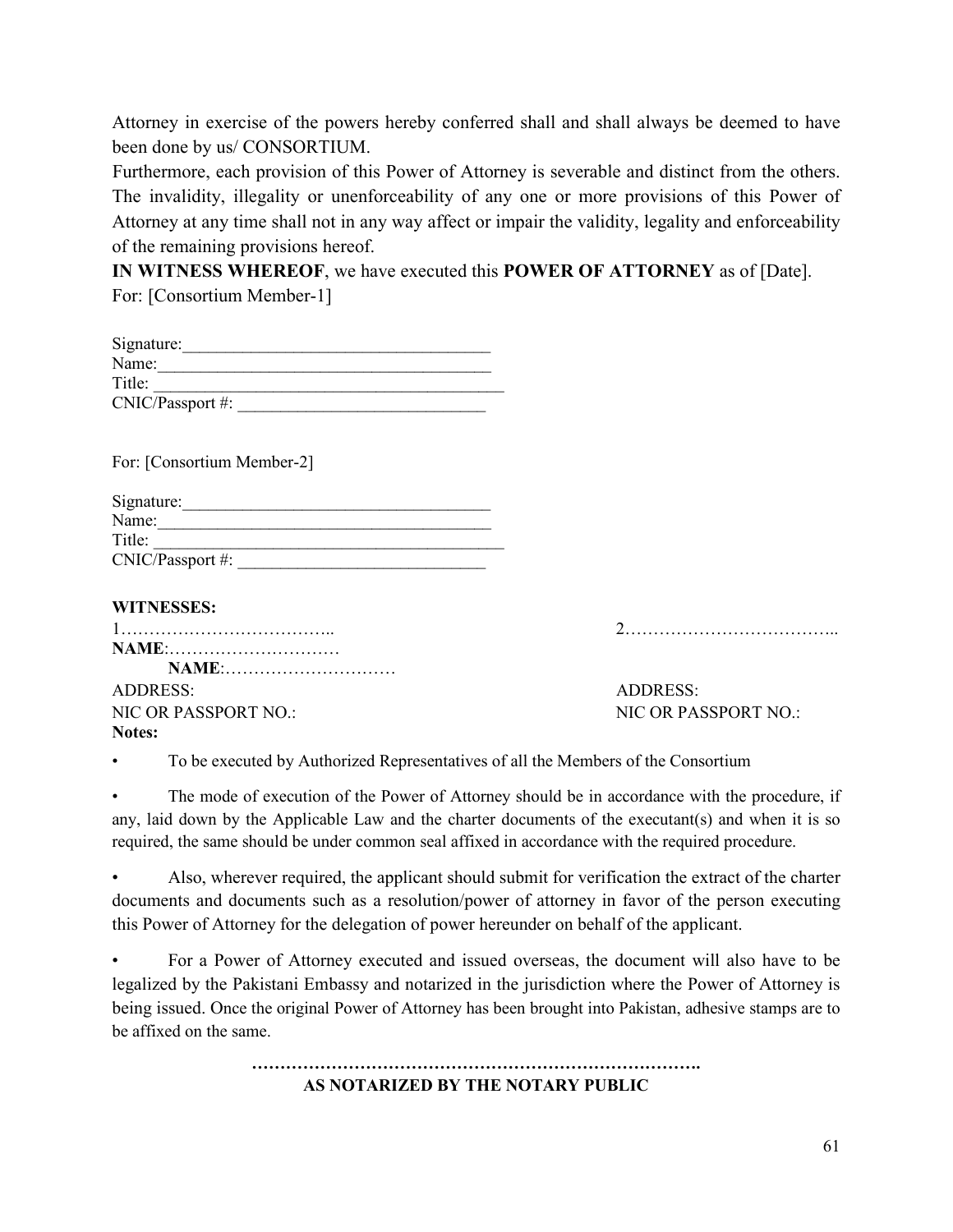## ANNEXURE-II

## **Power of Attorney**

### **(For signatory of Application)**

[To be printed on a PKR 1000/- stamp paper] **KNOW ALL MEN BY THESE PRESENTS THAT**by this Power of Attorney(**"Power of**  Attorney<br> **Attorney**<br> **Attorney**<br> **Attorney**<br> **Attorney**<br> **Attorney**<br> **Attorney**<br> **Attorney**<br> **Attorney**<br> **Attarney in the attack of the precinal<br>
<b>Attarney in the attack of the precinal precinal<br>
<b>Attarney in the precinal**  $\overline{\phantom{a}}$ , having CNIC No the **"Signatory of Application"**, to do in our name and on our behalf the following:

- i. Sign and submit to Scheme Coordinator or its authorized nominee, the EOI/Tender/Bid of pre-qualification for "**Distribution of Weedicides bag/bottles to farmers"**, in response to the EoI advertisement dated [ ] issued by the Procuring Agency and all other documents and instruments required to submit the EOI/Tender/Bid.
- ii. execute all such contracts, deeds, documents and instruments as may be considered necessary and expedient in relation to the foregoing; and
- iii. do and carry out all other actions as may be required by the Procuring Agency in connection with the EOI/Tender/Bidding process as a whole;
- iv. To immediately notify The Procuring Agency in writing of any impending or actual revocation as well as any change in the terms of this Power of Attorney**.**
- v. To do in our name and on our behalf, all such acts, deeds and thing connection with or incidental to our EOI and/or Bid in response to the above referred tenders including signing and submission of all documents, instruments and deeds (including correcting any deficiencies or mistakes therein), at tending any meetings organized by the Procuring Agency (including pre-bid conference meetings and bid opening meetings)and providing information/responses to the Procuring Agency in all matters in connectionwith our Bid.

We, *[*  $\blacksquare$  *]*, do hereby ratify and confirm whatsoever the Signatory of Application shall do by virtue of these presents and further agree that whatever the Signatory of Application shall do or cause to be done pursuant to this Power of Attorney shall be binding on us.

Furthermore, each provision of this Power of Attorney is severable and distinct from the others. The invalidity, illegality or unenforceability of any one or more provisions of this Power of Attorney at any time shall not in any way affect or impair the validity, legality and enforceability of the remaining provisions hereof.

## IN WITNESS WHEREOF, we have executed this POWER OF ATTORNEY as of [ 2022]

**FOR: [INSERT NAME OF APPLICANT FIRM]** 

| FOR SIGNATORY OF THE          |  |
|-------------------------------|--|
| <b>APPLICATION</b> (Attorney) |  |

| Signature: |        | $\sim \cdot$<br>Signature: |  |
|------------|--------|----------------------------|--|
| Name:      |        | Name:                      |  |
| Title:     | Title: |                            |  |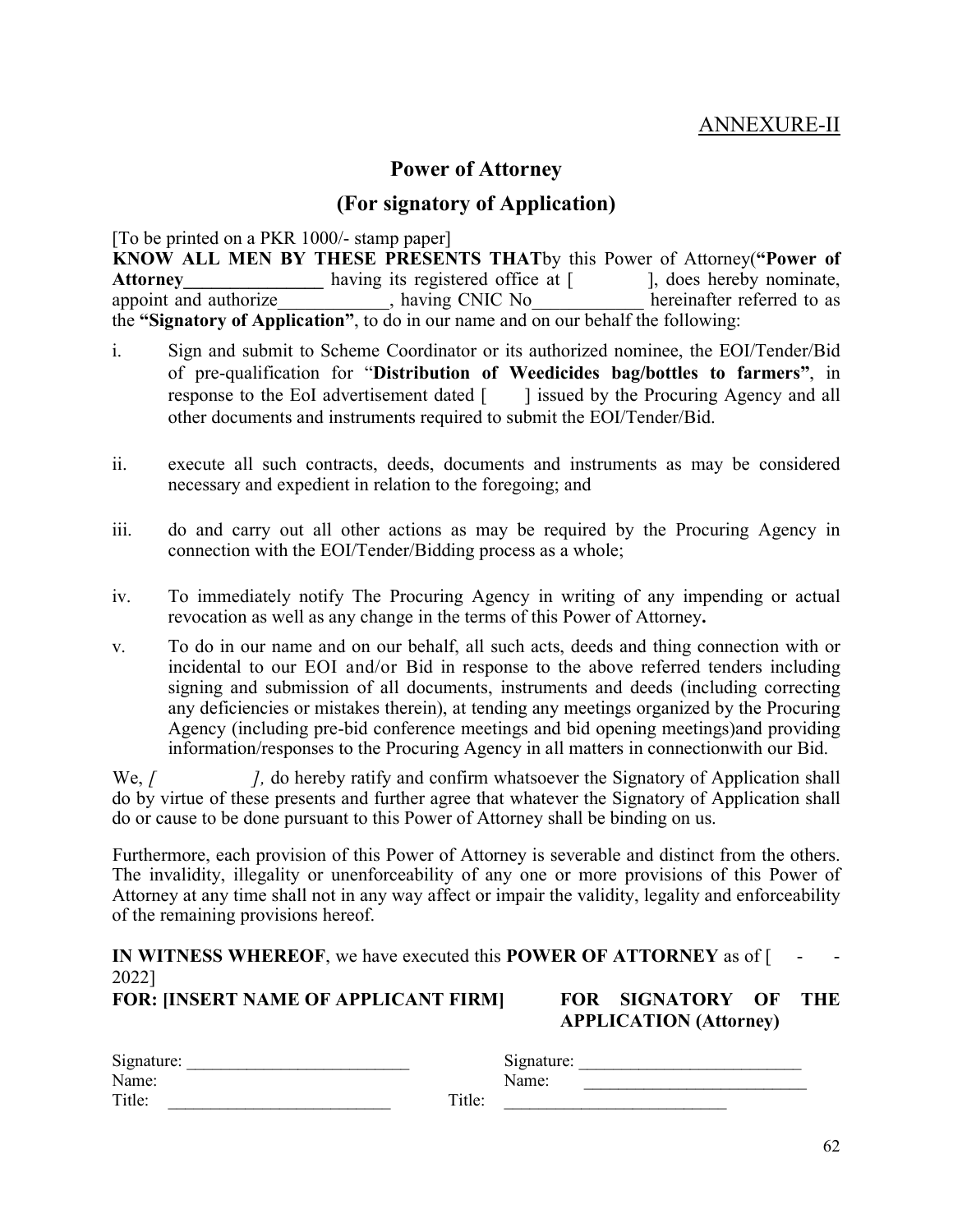| CNIC/Passport No. : | CNIC/Passport No.:   |
|---------------------|----------------------|
| <b>WITNESSES:</b>   |                      |
|                     |                      |
| <b>NAME</b> :       | <b>NAME:</b>         |
| ADDRESS:            | ADDRESS:             |
| NIC OR PASSPORT NO. | NIC OR PASSPORT NO.: |
| Notes:              |                      |

- a) In case of Consortium; To be executed by the Authorized Representative of the Lead Member of the Consortium
- b) In case of Single Applicant Firm; To be executed by:
- i. Partners in case of a Partnership Firm; or
- ii. Chairman Board of Directors in case of a Company.
- c) In the case of a Pakistani Executor or Attorney, a copy of his/her Computerized National Identity Card ("CNIC") should be attached with the Power of Attorney. In the case of a non-Pakistani Executor or Attorney, a copy of his/her passport should be attached.
- d) The mode of execution of the Power of Attorney should be in accordance with the procedure, if any, laid down by the Applicable Law and the charter documents of the executant(s) and when it is so required, the same should be under common seal affixed in accordance with the required procedure.
- e) Also, wherever required, the applicant should submit for verification the extract of the charter documents and documents such as a resolution/power of attorney in favor of the person executing this Power of Attorney for the delegation of power hereunder on behalf of the applicant.
- f) For a Power of Attorney executed and issued overseas, the document will also have to be legalized by the Pakistani Embassy and notarized in the jurisdiction where the Power of Attorney is being issued. Once the original Power of Attorney has been brought into Pakistan, adhesive stamps are to be affixed on the same.

**………………AS NOTARIZED BY THE NOTARY PUBLIC\_\_\_\_\_\_\_\_\_\_\_\_\_\_\_\_\_**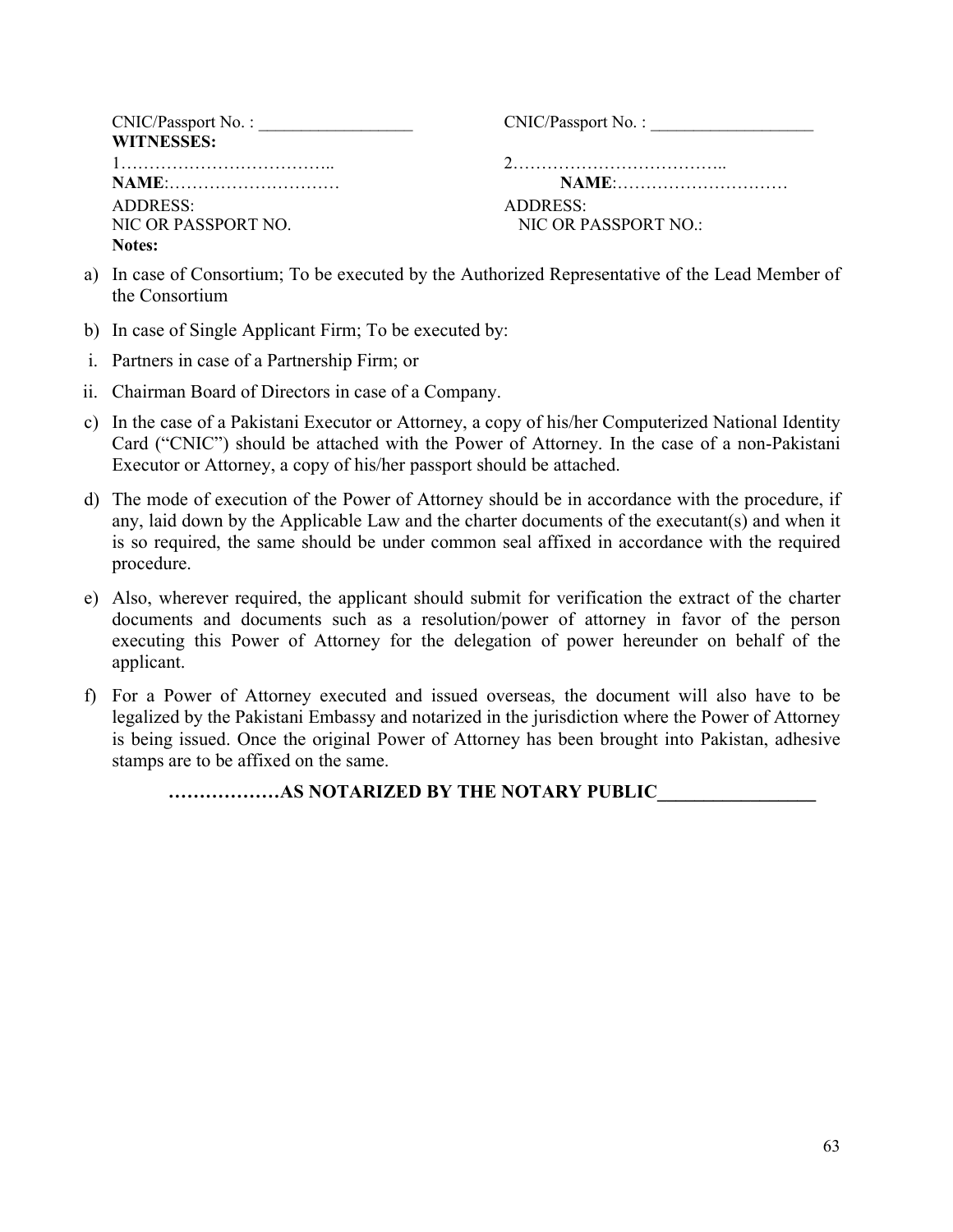## **ANNEXURE-III**

## **Power of Attorney**

#### **(Authorized Representative of Each Member of Consortium)**

[To be printed on a PKR 1000/- stamp paper]

**KNOW ALL MEN BY THESE PRESENTS THAT** by this Power of Attorney(**"Power of**  Attorney"),  $[Insert name of firm] having its registered office at [$ does hereby nominate, appoint and authorize Mr. \_\_\_\_\_\_\_\_\_\_\_\_\_\_\_\_\_\_\_, having CNIC No.\_\_\_\_\_\_\_\_\_\_\_\_\_\_\_\_\_\_\_\_ hereinafter referred to as the **"Authorized Representative"**, to do in our name and on our behalf the following:

- i. To form a Consortium with other firms to participate in the EOI/Tender/Bid of prequalification for"**WEEDICIDES SUPPLIERS FOR PASTING OF E-VOUCHERS ON WEEDICIDESS BOTTELS/BAGS"**, in response to the EoI advertisement dated \_\_\_\_\_\_] issued by the Procuring Agency and all other documents and instruments in relation thereto.
- ii. execute all such contracts, deeds, documents and instruments as may be considered necessary and expedient in relation to the foregoing; and
- iii. do and carry out all other actions as may be required by The Procuring Agency in connection with the tender process as a whole (including EOI, RFP, Bid etc.);
- iv. to immediately notify The Procuring Agency in writing of any impending or actual revocation as well as any change in the terms of this Power of Attorney**.**
- v. to do in our name and on our behalf, all such acts, deeds and things necessary in connection with or incidental to our EOI and/or Bid in response to the above referred tenders including signing and submission of all documents, instruments and deeds (including correcting any deficiencies or mistakes therein), attending any meetings organized by the Procuring Agency (including pre-bid conference meetings and bid opening meetings) and providing information/responses to the Procuring Agency in all matters in connection with our Bid.

We, *[Insert name of Firm],* do hereby ratify and confirm whatsoever the Signatory of Application shall do by virtue of these presents and further agree that whatever the Signatory of Application shall do or cause to be done pursuant to this Power of Attorney shall be binding on us.

Furthermore, each provision of this Power of Attorney is severable and distinct from the others. The invalidity, illegality or unenforceability of any one or more provisions of this Power of Attorney at any time shall not in any way affect or impair the validity, legality and enforceability of the remaining provisions hereof.

**IN WITNESS WHEREOF**, we have executed this **POWER OF ATTORNEY** as of [Date].

**FOR: [INSERT NAME OF APPLICANT FIRM]**

Signature:<br>Name: Name: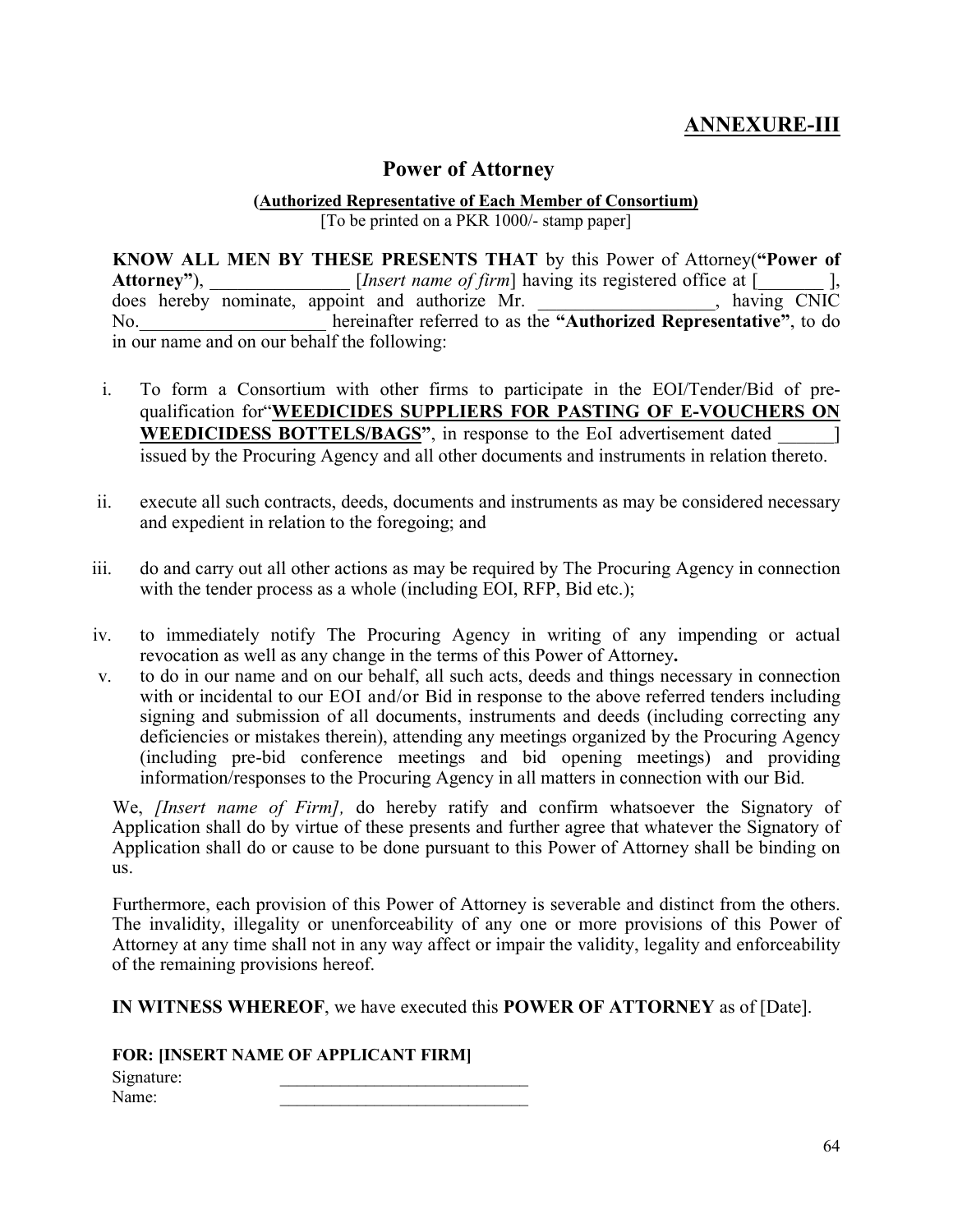| Title:             |                                          |
|--------------------|------------------------------------------|
| CNIC/Passport No.: |                                          |
|                    | FOR AUTHORIZED REPRESENTATIVE (Attorney) |
| Signature:         |                                          |
| Name:              |                                          |
| Title:             |                                          |
| CNIC/Passport No.: |                                          |

#### **WITNESSES:**

| NAME:                | NAME:                      |
|----------------------|----------------------------|
| ADDRESS:             | ADDRESS                    |
| NIC OR PASSPORT NO.: | NIC OR PASSPORT NO $\cdot$ |

#### **Notes:**

- i. To be separately executed by every Member of the Consortium
- ii. The Executant(s) shall be:
	- a. Partners in case of a Partnership Firm; or
	- b. Chairman Board of Directors in case of a Company.
- iii. In the case of a Pakistani Executor or Attorney, a copy of his/her Computerized National Identity Card ("CNIC") should be attached with the Power of Attorney. In the case of a non-Pakistani Executor or Attorney, a copy of his/her passport should be attached.
- iv. The mode of execution of the Power of Attorney should be in accordance with the procedure, if any, laid down by the Applicable Law and the charter documents of the executant(s) and when it is so required, the same should be under common seal affixed in accordance with the required procedure.
- v. Also, wherever required, the applicant should submit for verification the extract of the charter documents and documents such as a resolution/power of attorney in favor of the person executing this Power of Attorney for the delegation of power hereunder on behalf of the applicant.
- vi. For a Power of Attorney executed and issued overseas, the document will also have to be legalized by the Pakistani Embassy and notarized in the jurisdiction where the Power of Attorney is being issued. Once the original Power of Attorney has been brought into Pakistan, adhesive stamps are to be affixed on the same.

**AS NOTARIZED BY THE NOTARY PUBLIC**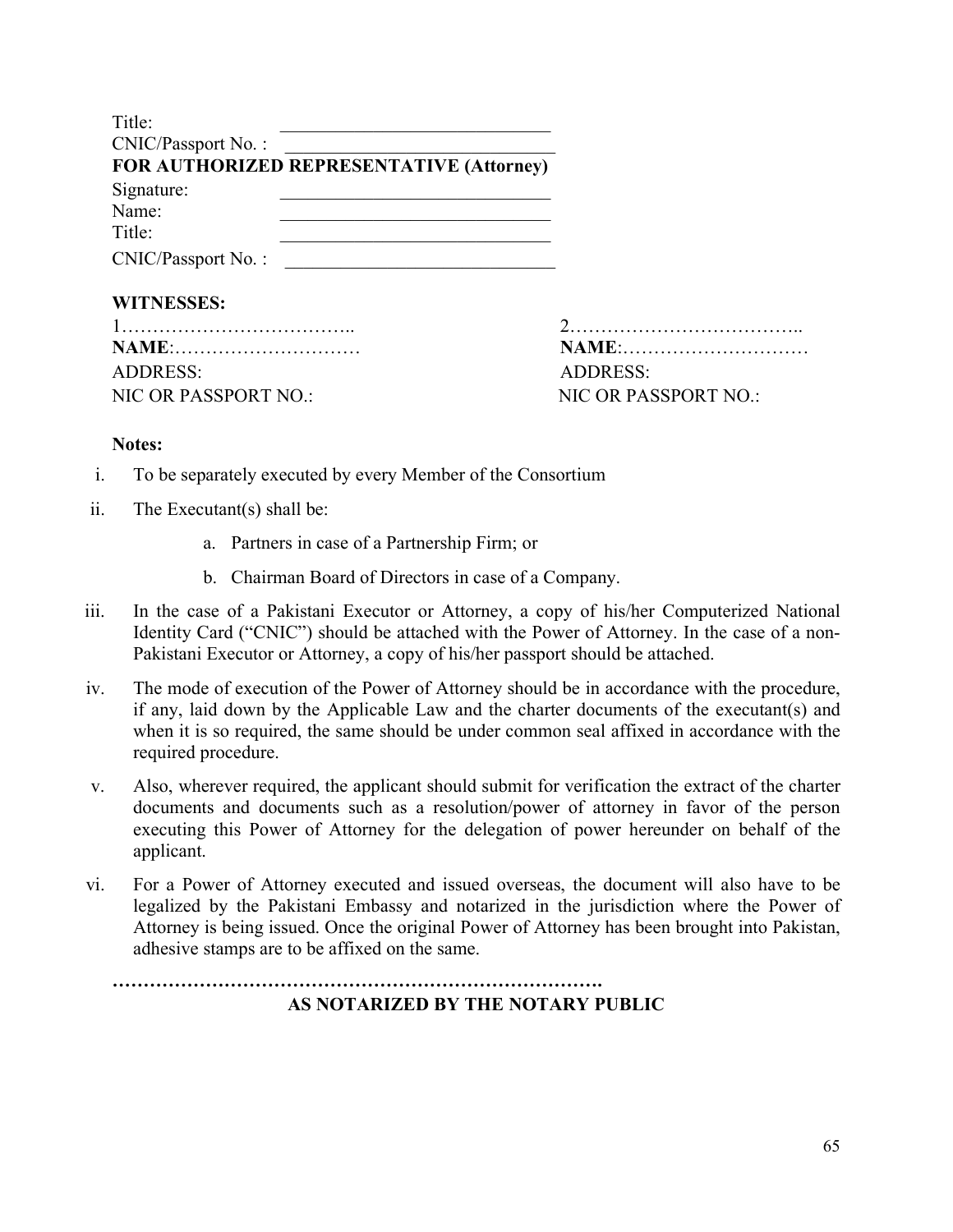## **ANNEXURE IV**

## **Litigation History**

[To be printed on Company letter head]

### **NAME:** *()*

| Year | <b>Award FOR or</b><br><b>Against</b><br>Applicant | Name of Client,<br><b>Cause of litigation</b><br>and matter in<br>dispute | <b>Disputed amount</b><br>(Current value in<br>Pakistani Rs. or<br><b>US\$</b> equivalent) |
|------|----------------------------------------------------|---------------------------------------------------------------------------|--------------------------------------------------------------------------------------------|
|      |                                                    |                                                                           |                                                                                            |
|      |                                                    |                                                                           |                                                                                            |
|      |                                                    |                                                                           |                                                                                            |
|      |                                                    |                                                                           |                                                                                            |
|      |                                                    |                                                                           |                                                                                            |

Note:

- i. Attach Affidavit on non-judicial stamp paper that non-performance of a contract did not occur within the last ten years based on information on all settled disputes or litigation.
- ii. Applicants, including each of the partners of a joint venture, should provide information on any history of litigation or arbitration resulting from contracts executed in the last 03 years or currently under execution. A separate sheet should be used for each partner of Consortium.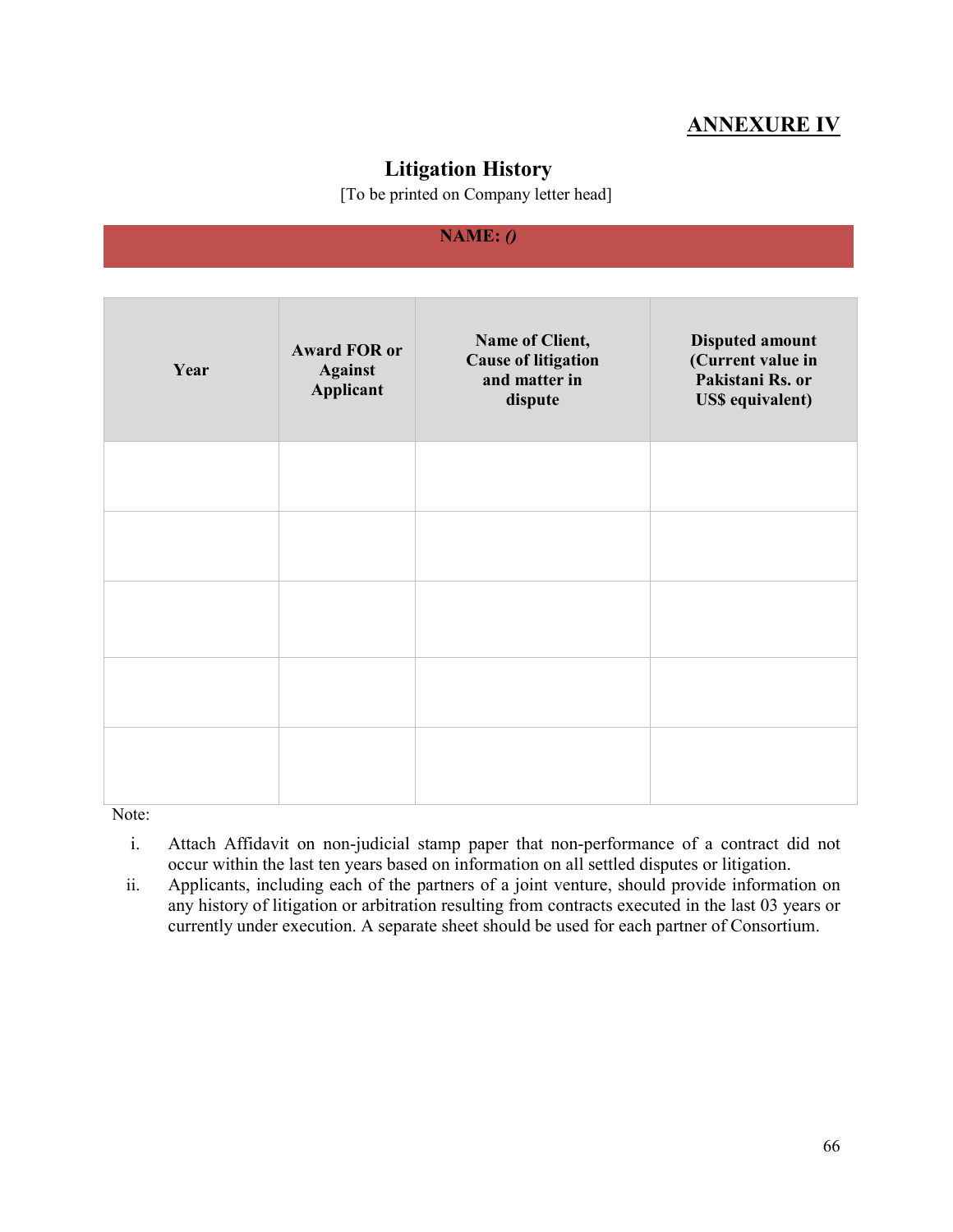## **ANNEXURE V**

## **Affidavit for Correctness of Information**

[To be printed on a PKR 1000/- stamp paper]

**Name:** *()*

I, the undersigned, do hereby certify that all the statements made in the EOI and in the supporting documents are true, correct and valid to the best of my knowledge and belief and may be verified by Procuring Agency for "**WEEDICIDES SUPPLIERS FOR PASTING OF E-VOUCHERS ON WEEDICIDESS BOTTELS/BAGS"**."Agriculture Department (GoPb)), at any time, if deems it necessary.

The undersigned hereby authorize and request the bank, person, firm or corporation to furnish any additional information requested by the Procuring Agency deemed necessary to verify this statement regarding my (our) competence and general reputation.

The firm is not insolvent, not blacklisted and not involved in litigation or arbitration with any of provincial or Federal Government Department of Pakistan, any Agency of United Nations, World Bank and Asian Development Bank. In case the firm was involved in any litigation or arbitration process

The undersigned understands and agrees that further qualifying information may be requested and agrees to furnish any such information at the request of the Procuring Agency.

> *Signed by an authorized representative*  Title of Officer Name of Firm: Date: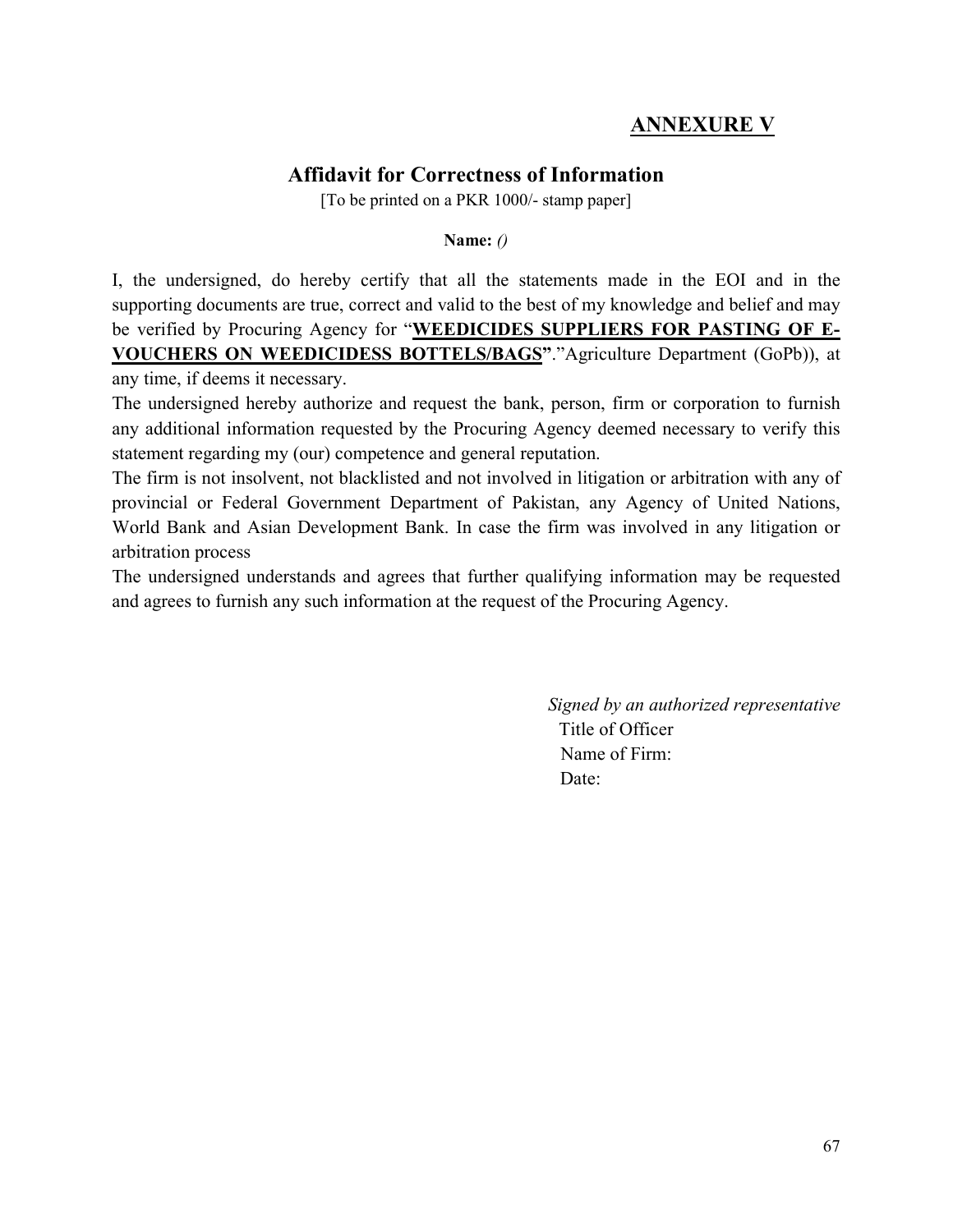## **ANNEXURE VI**

## **Specifications for E- Vouchers**

| <b>SECURITY FEATURES</b>                                                                                         |    | <b>NATURE</b> |
|------------------------------------------------------------------------------------------------------------------|----|---------------|
| 1. Color shift ink-changes color when viewed at different angles                                                 |    | Overt         |
| Dual light polarization-seen through validator<br>2.                                                             |    | Semi Covert   |
| 3. Die cut marks-peel off resistant                                                                              |    | Overt         |
| 4. Serial numbers                                                                                                |    | Overt         |
| numbers-visible after<br>random<br>$5^{\circ}$<br>Hidden<br>scratching<br>(Provided)<br>PITB/technology partner) | by | Covert        |
| Short code-for SMS verification<br>6.                                                                            |    | Overt         |
| 7. Size 70-80mm <sup>*</sup> 40-45mm with QR code                                                                |    |               |
| Font Size 12 (Time New Romans)<br>8.                                                                             |    | Covert        |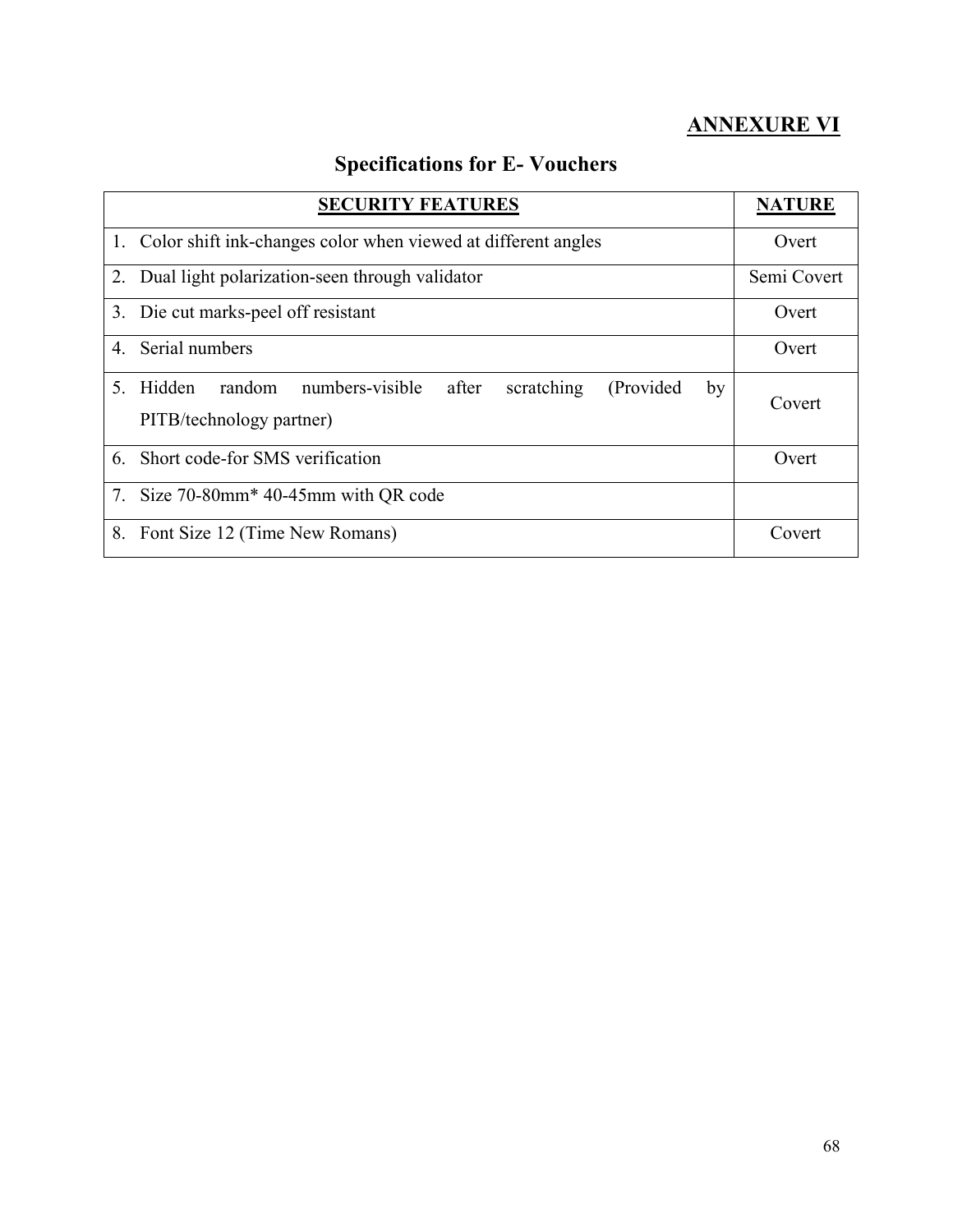## **ANNEXURE VII**

#### **Business Volume Performa (Weedicide of Rice Crop)**

| <b>Previous Offtake (Production)</b> |                   |                                |                    | <b>Previous Offtake (Import)</b> |                 | Current Stock<br>Position   |                            | <b>Estimated</b><br>Date for | <b>Remarks</b>  |                  |                                                              |  |
|--------------------------------------|-------------------|--------------------------------|--------------------|----------------------------------|-----------------|-----------------------------|----------------------------|------------------------------|-----------------|------------------|--------------------------------------------------------------|--|
| Product                              | <b>Tones/Lier</b> | 2019-20<br><b>Bottles/bags</b> | <b>Tones/liter</b> | 2020-21<br><b>Bottles/bags</b>   | Tones/<br>liter | 2019-20<br>Bottles/<br>bags | 2020-21<br>Tones/<br>liter | Bottles/<br>bags             | Tones/<br>liter | Bottles/<br>bags | <b>Pasting of</b><br><b>Vouchers</b><br>on Existing<br>Stock |  |
|                                      |                   |                                |                    |                                  |                 |                             |                            |                              |                 |                  |                                                              |  |
|                                      |                   |                                |                    |                                  |                 |                             |                            |                              |                 |                  |                                                              |  |
|                                      |                   |                                |                    |                                  |                 |                             |                            |                              |                 |                  |                                                              |  |
|                                      |                   |                                |                    |                                  |                 |                             |                            |                              |                 |                  |                                                              |  |
|                                      |                   |                                |                    |                                  |                 |                             |                            |                              |                 |                  |                                                              |  |
|                                      |                   |                                |                    |                                  |                 |                             |                            |                              |                 |                  |                                                              |  |

Bag/bottle as per specification bellow

 Authentication of above information on the basis of tangible records, invoices, dealer's requests through draft number, Sale tax records, movement records from import destination to country and then to stores, SAP record with verification from senior management with right of counter verification

> Name of & Signature of Authorized Person With Stamp) Designation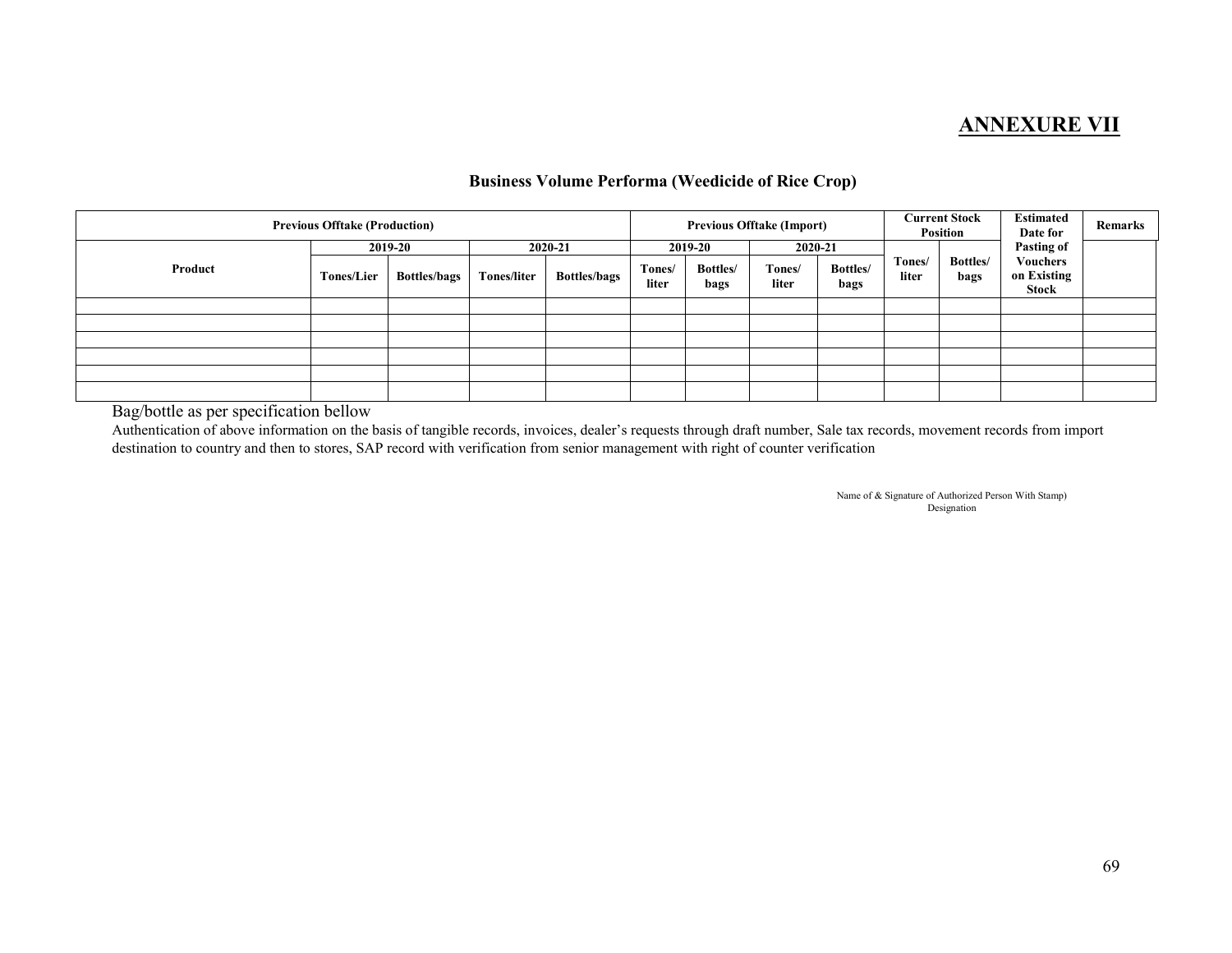## **ANNEXURE VIII**

| Sr.<br>No.              | Overall/<br><b>Type</b> | <b>Chemical Name</b> | Specification | Packaging<br>(Liter/weight<br>of bag) | <b>Market</b><br>Price of the<br><b>Product for</b><br>2021-22 |
|-------------------------|-------------------------|----------------------|---------------|---------------------------------------|----------------------------------------------------------------|
| $\mathbf{1}$            |                         |                      |               |                                       |                                                                |
| $\overline{2}$          |                         |                      |               |                                       |                                                                |
| $\mathbf{3}$            |                         |                      |               |                                       |                                                                |
| $\overline{\mathbf{4}}$ |                         |                      |               |                                       |                                                                |
| $5\overline{)}$         |                         |                      |               |                                       |                                                                |
| 6                       |                         |                      |               |                                       |                                                                |

# **Specifications for Rice Weedicide**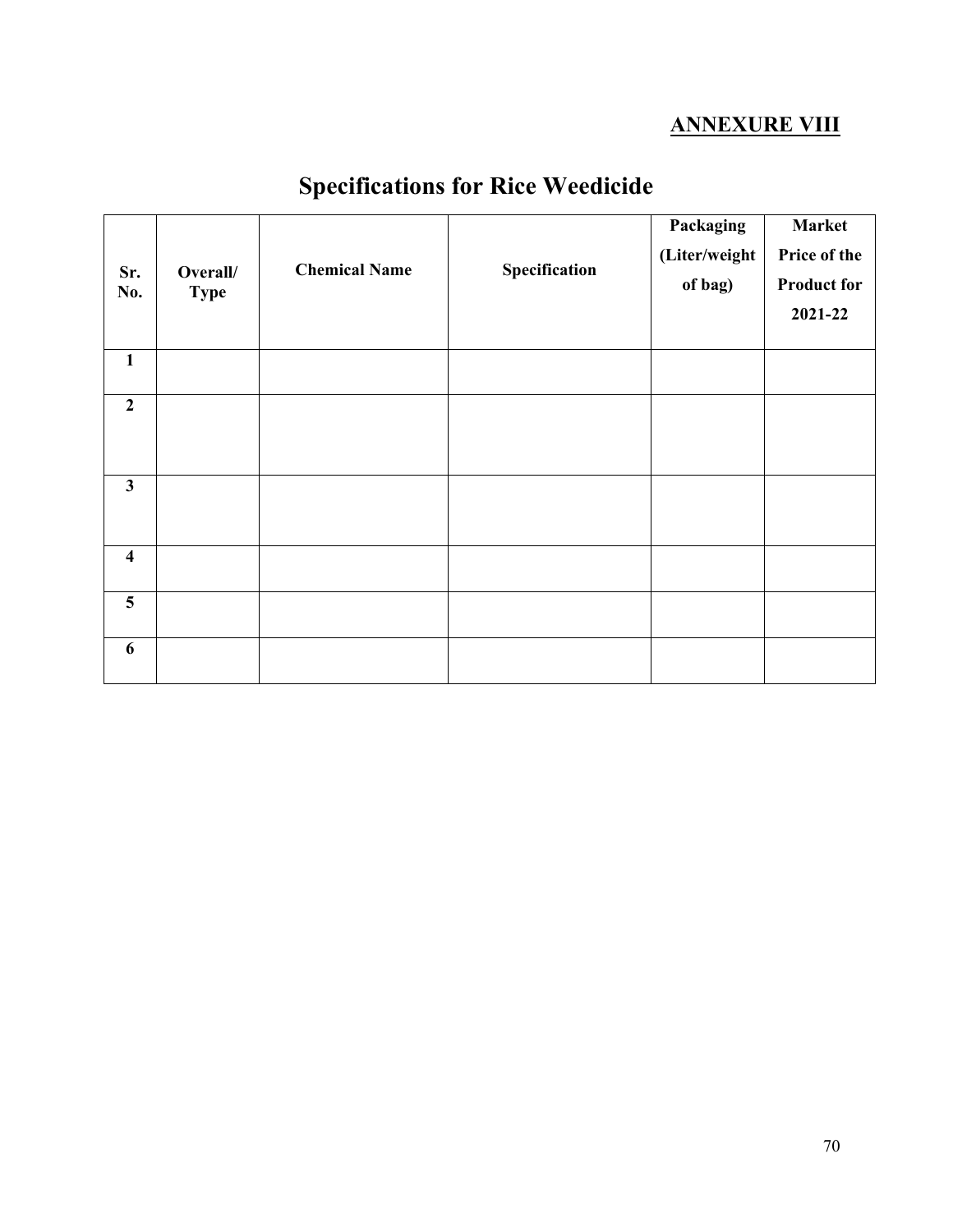## **ANNEXURE IX**

## **Detail of Dealers in Selected 15 Project Districts of Punjab**

| $Sr.$ # | <b>Division</b> | <b>District</b> | <b>Tehsil</b> | Dealer name | <b>Phone</b><br><b>Address</b><br>number |  | Whatsapp<br>number | <b>Dealer</b><br><b>Since</b> |
|---------|-----------------|-----------------|---------------|-------------|------------------------------------------|--|--------------------|-------------------------------|
|         |                 |                 |               |             |                                          |  |                    |                               |
|         |                 |                 |               |             |                                          |  |                    |                               |
|         |                 |                 |               |             |                                          |  |                    |                               |
|         |                 |                 |               |             |                                          |  |                    |                               |
|         |                 |                 |               |             |                                          |  |                    |                               |
|         |                 |                 |               |             |                                          |  |                    |                               |
|         |                 |                 |               |             |                                          |  |                    |                               |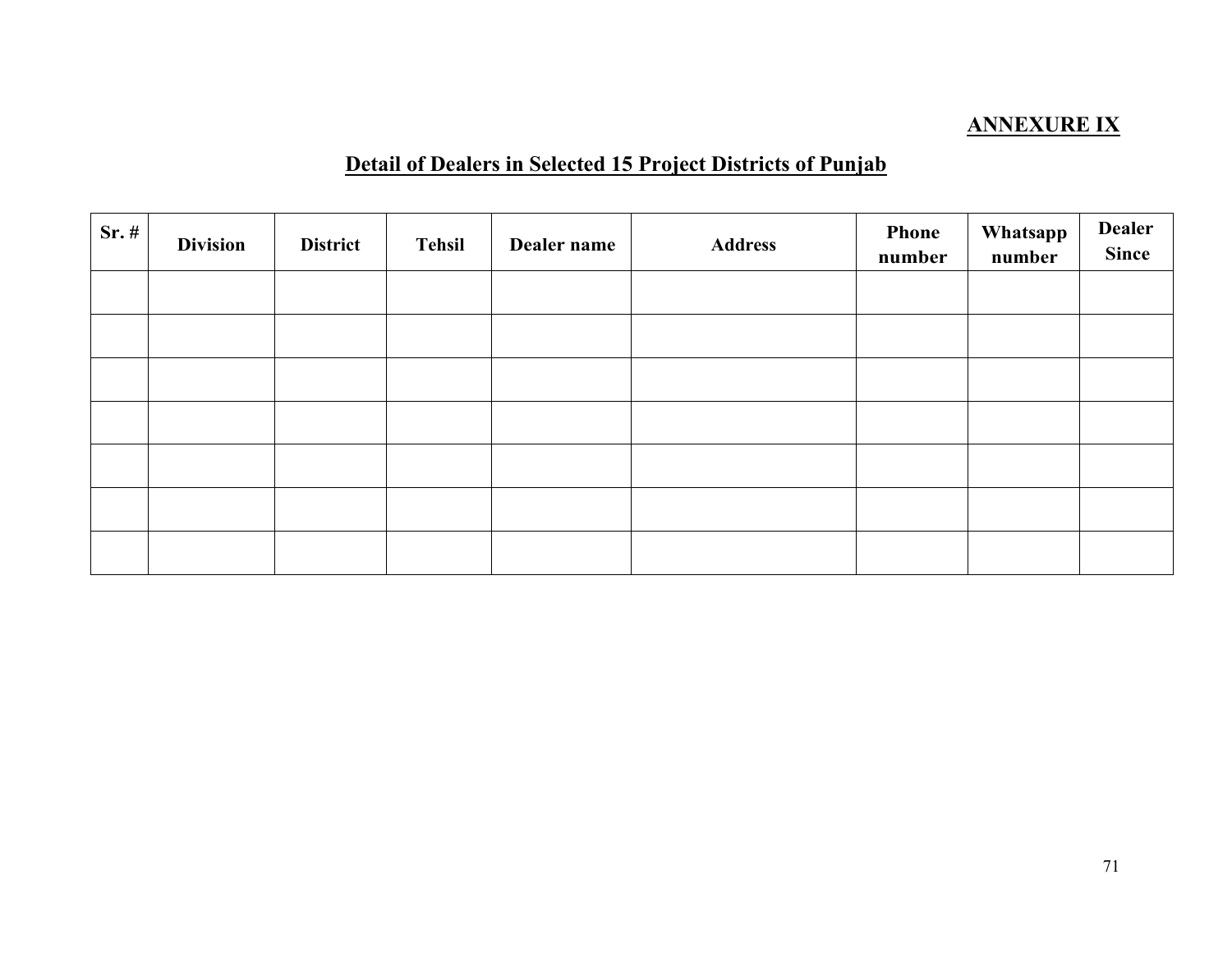Ref:





# **Expression of Interest [EOI] Document for Pre-Qualification of Manufacturers/ Importers/Distributors/Suppliers of Zinc**

# **"Inclusion of Zinc Suppliers for Pasting of Evouchers on Micronutrient Bags"**

Under

**National Program for Enhancing Profitability through Increasing Productivity of Rice** 

> **(MUHAMMAD ANJUM ALI) DIRECTOR GENERAL AGRICULTURE (EXT. & AR) 21 DAVIS ROAD, LAHORE Contact No. 042-99200732 E-mail: dgaextarpb@gmail.com**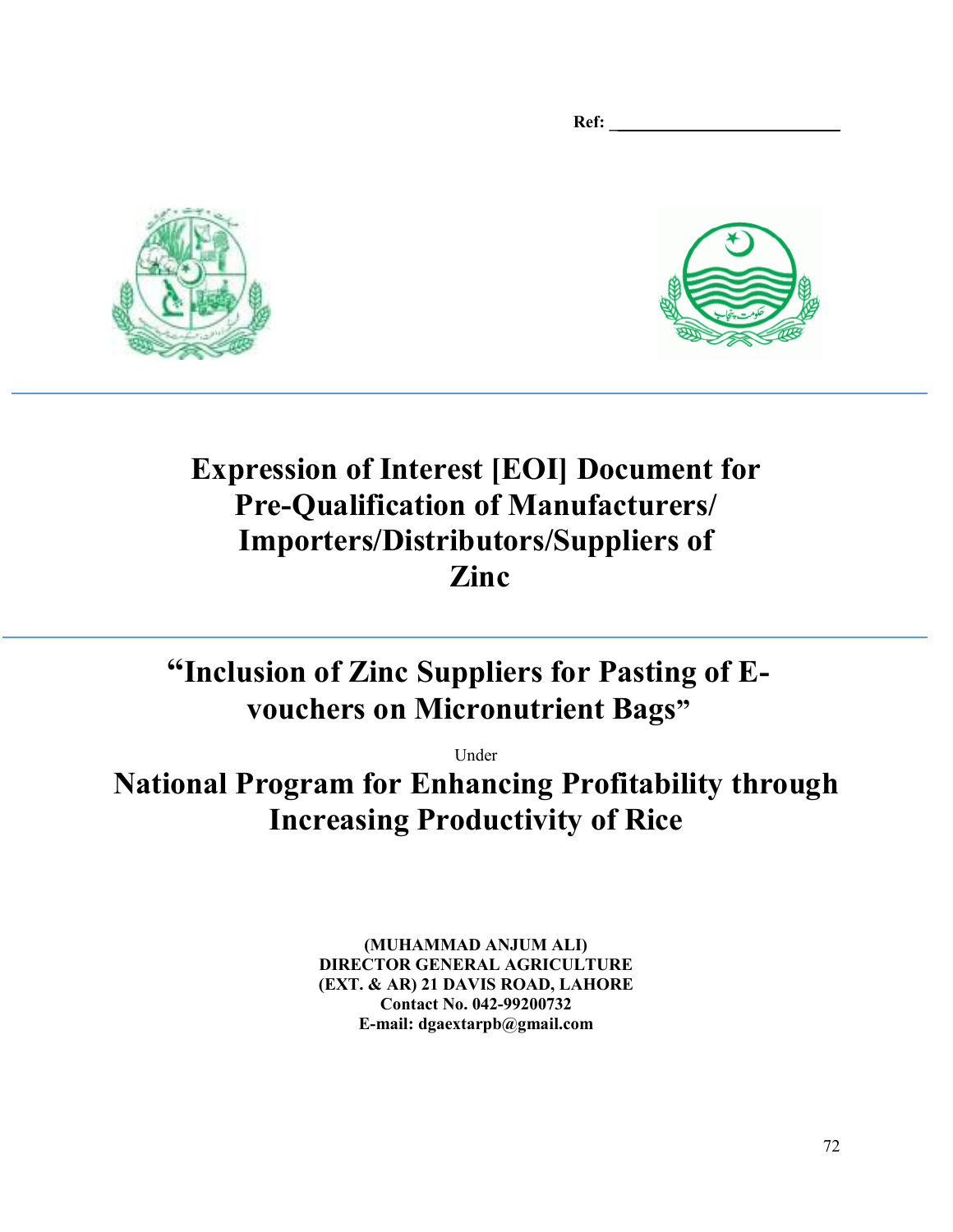# **Table of Contents**

| $\left( a\right)$                                        |  |
|----------------------------------------------------------|--|
| b)                                                       |  |
| c)                                                       |  |
|                                                          |  |
| 0.                                                       |  |
| $p$ .                                                    |  |
| $q$ .                                                    |  |
| r.                                                       |  |
| S.                                                       |  |
| t.                                                       |  |
|                                                          |  |
|                                                          |  |
|                                                          |  |
|                                                          |  |
|                                                          |  |
|                                                          |  |
|                                                          |  |
|                                                          |  |
| CHANGE IN INFORMATION PROVIDED TO PROCURING AGENCY  87   |  |
|                                                          |  |
|                                                          |  |
| DOCUMENTS ESTABLISHING THE QUALIFICATIONS OF APPLICANT87 |  |
|                                                          |  |
|                                                          |  |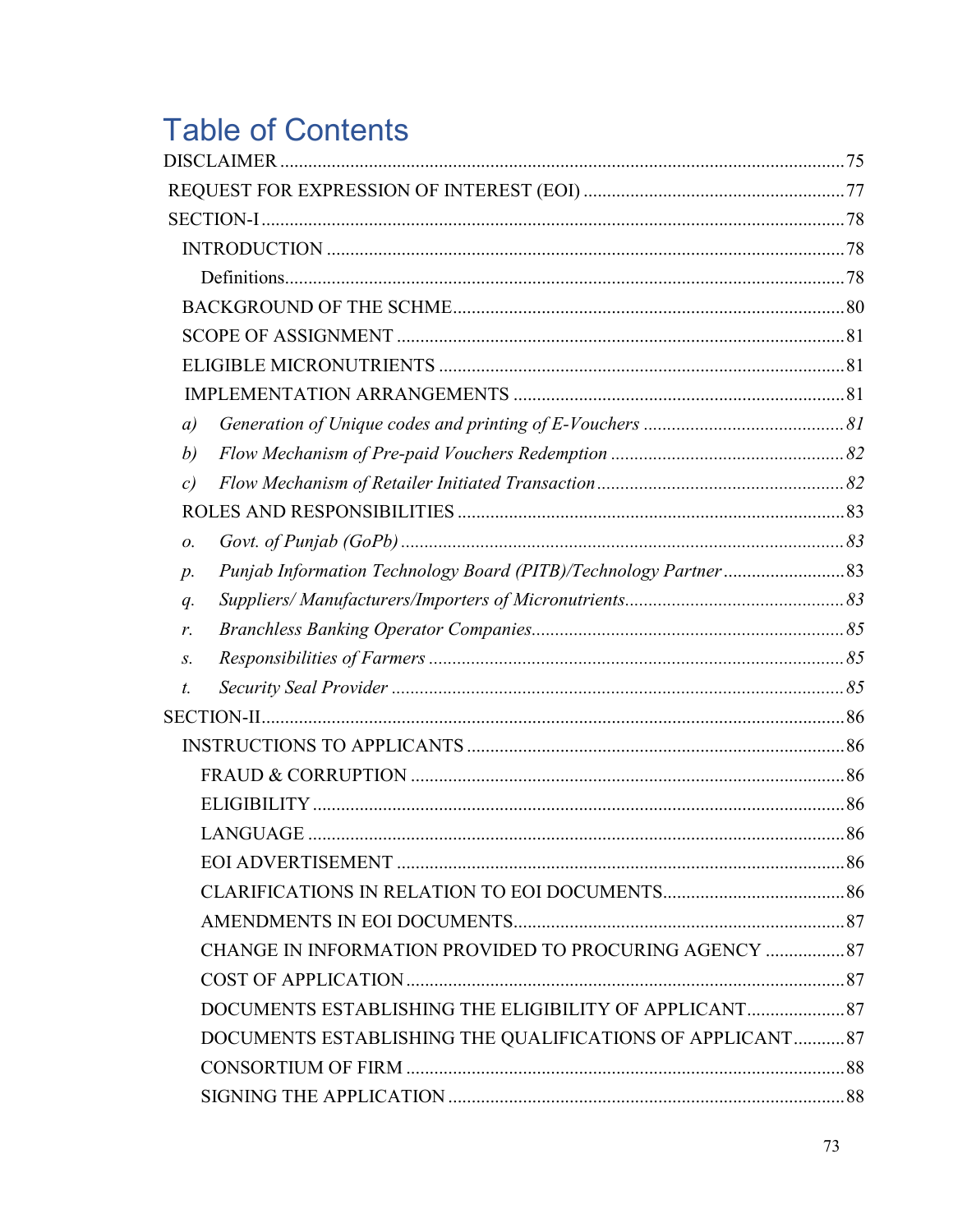| EXPRESSION OF INTEREST (EOI) FOR SUPPLIER/ MANUFACTURER/                         |  |
|----------------------------------------------------------------------------------|--|
|                                                                                  |  |
| ANNEXURE I-Power of Attorney (for Lead Member of Consortium)95                   |  |
|                                                                                  |  |
| ANNEXURE-III- Power of Attorney (Authorized Rep of Each Member of Consortium).99 |  |
|                                                                                  |  |
|                                                                                  |  |
|                                                                                  |  |
| ANNEXURE VII- Business Volume Performa (Zinc Sulphate 21%)  104                  |  |
| ANNEXURE VII- Business Volume Performa (Zinc Sulphate 27%)  105                  |  |
| ANNEXURE VII- Business Volume Performa (Zinc Sulphate 33%)  106                  |  |
| ANNEXURE VIII- Detail of Dealers in 15 Project Districts of Punjab 107           |  |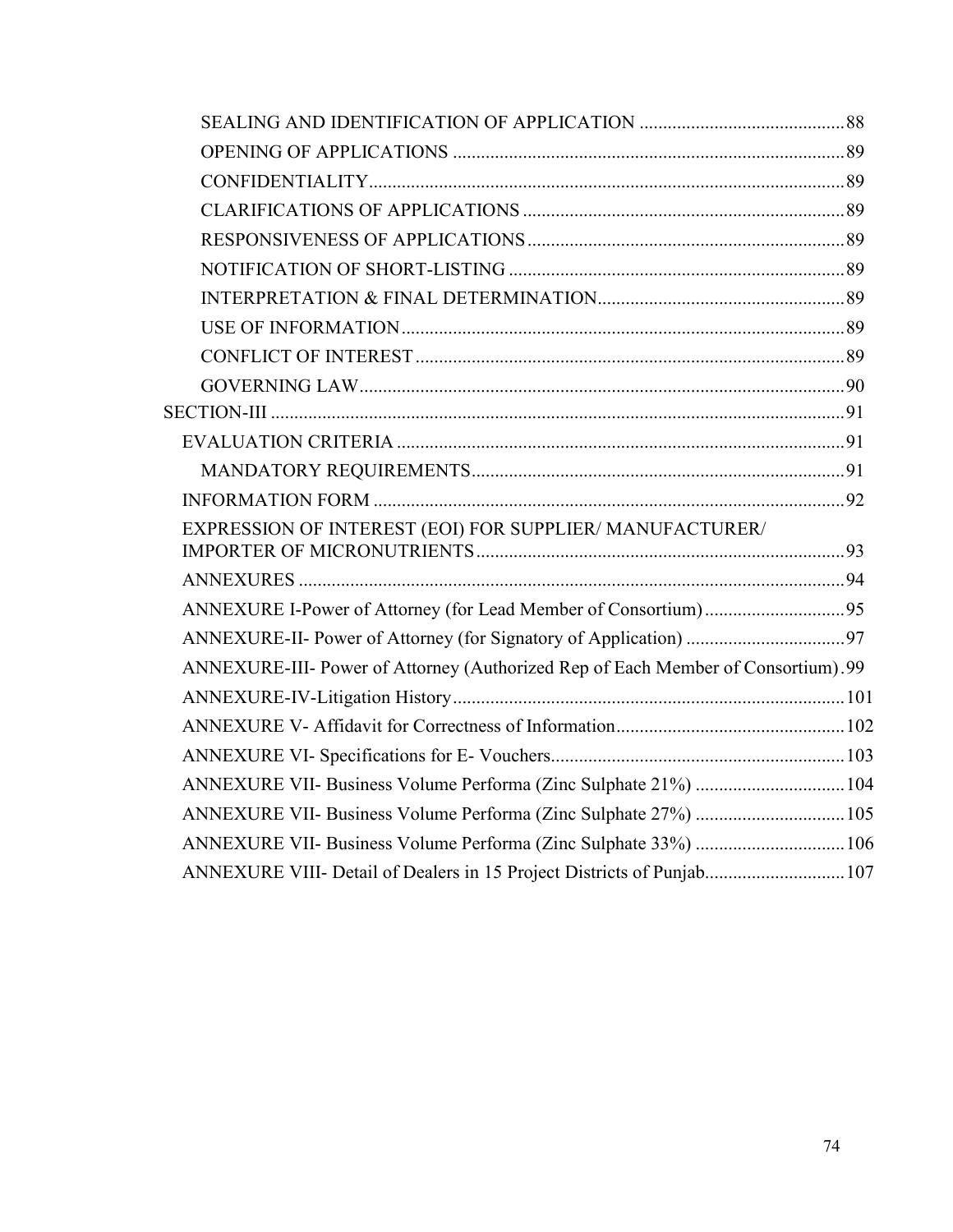#### **DISCLAIMER**

This Expression of Interest (EoI) Document is provided to the recipient solely for use in preparing and submitting applications for short listing for engagement in supplying the Zinc bags and Firm to carry out the Assignment as further detailed in this EoI Document. This EoI Document is being issued by Director General Agriculture (Ext. & AR) Punjab, **"Subsidy on Micronutrients" under National Program for Enhancing Profitability through Increasing Productivity of Rice, Government of Punjab, Pakistan** (hereinafter referred as the "Procuring Agency" where relevant the term includes its employees, personnel, affiliated entities, consultants, advisors, agents and contractors etc.), solely for the use of the Applicant(s) interested in the Assignments enumerated hereunder.

Unless expressly specified otherwise, all capitalized terms used herein shall bear the meaning as ascribed in this EoI Document.

This EOI is not an agreement and is neither an offer nor invitation by the Procuring Agency to the prospective Applicant(s) or any other person. The purpose of this EOI is to provide interested parties with information that may be useful to them in the formulation of their application for qualification pursuant to this EOI (the "Application"). This EOI includes statements, which reflect various assumptions and assessments arrived at by the Procuring Agency in relation to the Scheme. Such assumptions, assessments and statements do not purport to contain all the information that each Applicant(s) may require. This EOI may not be appropriate for all persons, and it is not possible for the Procuring Agency, its employees or advisors to consider the investment objectives, financial situation and particular needs of each party who reads or uses this EOI. The assumptions, assessments, statements and information contained in this EOI may not be complete, accurate, adequate or correct. Each Applicant should therefore, conduct its own investigations and analysis and should check the accuracy, adequacy, correctness, reliability and completeness of the assumptions, assessments, statements and information contained in this EOI and obtain independent advice from appropriate sources.

Information provided in this EOI to the Applicant(s) is on a wide range of matters, some of which depends upon interpretation of law. The information given is not an exhaustive account of statutory requirements and should not be regarded as a complete or authoritative statement of law. The Procuring Agency accepts no responsibility of the accuracy or otherwise for any interpretation or opinion on law expressed herein.

The evaluation criteria have been laid down for the purpose of short-listing of the Applicant(s). The Procuring Agency or its affiliated entities including its consultants, advisors, employees, personnel, agents, make no representation or warranty and shall have no liability to any person, including any Applicant or Bidder, under any law, statute, rules or regulations or tort, principles of restitution or unjust enrichment or otherwise for any loss, damages, cost or expense which may arise from or be incurred or suffered on account of anything contained in this EOI or otherwise, including the accuracy, adequacy, correctness, completeness or reliability of the EOI or in any other Document made available to a person in connection with the tendering process for the Assignment(s) or for any other written or oral communication transmitted to the recipient in the course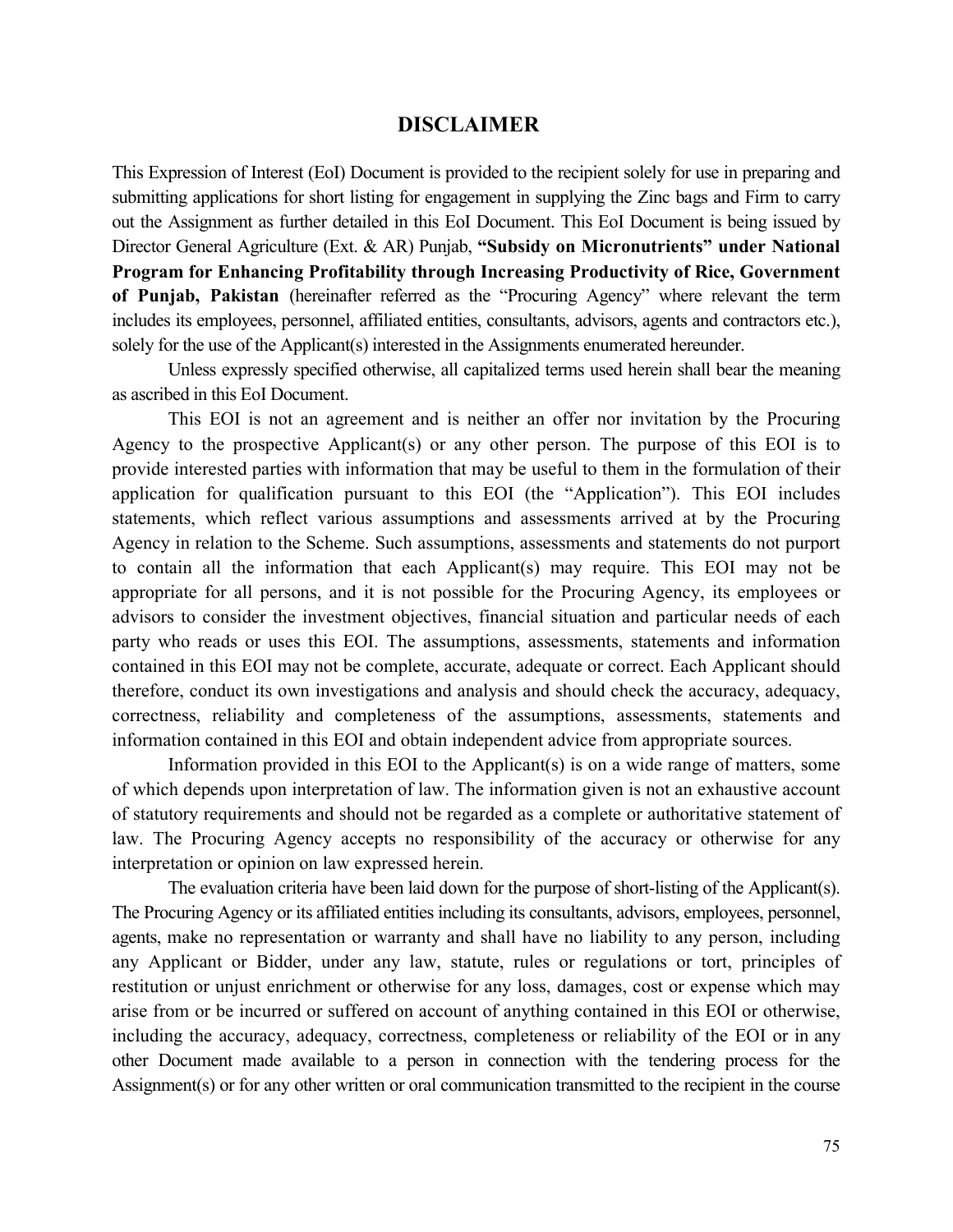of the recipient's evaluation and any assessment, assumption, statement or information contained therein or deemed to form part of this EOI or arising in any way with short listing of Applicant(s) for participation in the Bidding Process.

The EoI submitted by any Applicant shall be upon the full understanding and agreement of any and all terms of this EoI Document and such submission shall be deemed as an acceptance to all the terms and conditions stated in this EoI Document. Any EoI submitted by any Applicant shall be construed based on the understanding that the Applicant has done a complete and careful examination of this EoI Document and has independently verified all the information received from the Procuring Agency.

This EoI Document shall neither constitute a solicitation to invest, or otherwise participate, in the Assignment, nor shall it constitute a guarantee or commitment of any manner on the part of The Procuring Agency that the Assignment will be awarded. The Procuring Agency reserves its right, in its full discretion, to modify the EoI Document and/or the Assignment at any stage during the procurement process to the fullest extent permitted by law, and shall not be liable to reimburse or compensate the bidder for any costs, taxes, expenses or damages incurred by the Applicant in such an event. Similarly, The Procuring Agency reserves the right, in its full discretion, to cancel the EoI Document and/or Assignment at any stage of the procurement process and shall not be liable to reimburse or compensate the Applicant for any costs, taxes, expenses or damages incurred by the Applicant(s) in such an event.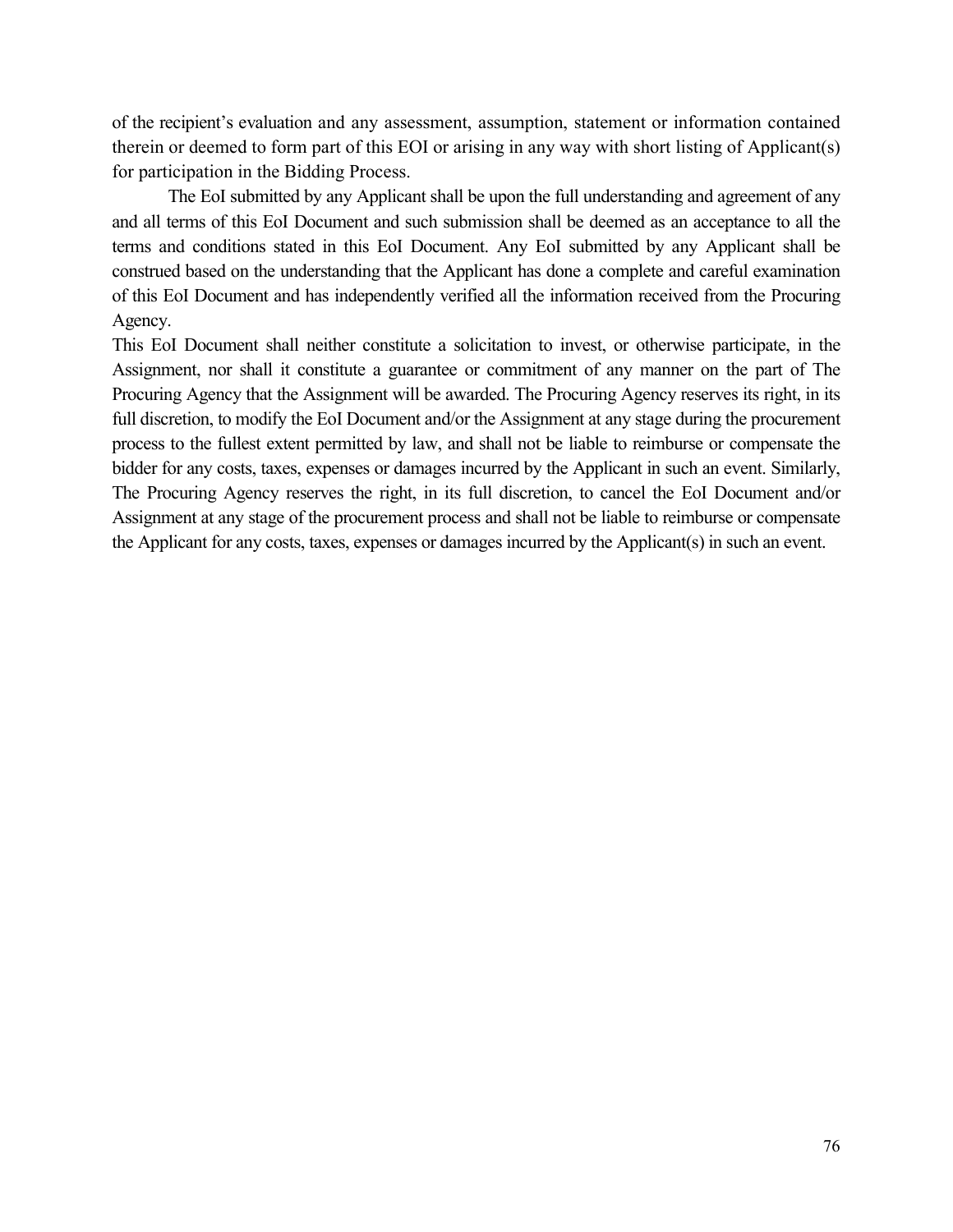# **REQUEST FOR EXPRESSION OF INTEREST (EOI)**

### **Inclusion of Agricultural Input Suppliers for Pasting of E-Vouchers on Certified Rice Seed, Weedicides and Micro-nutrient (Zinc Sulphate) Bags**

Directorate General Agriculture (Extension & AR) Punjab, a wing of Agriculture Department, Government of the Punjab, invites Expression of Interest (EOI) for Inclusion of Certified Seeds, Weedicides and Micro-nutrient (Zinc Sulphate) from Importers/Suppliers and Producers/Manufacturers. The applicants should be on active taxpayers list of the Federal Board of Revenue (FBR) and should be authorized by concerned authority(ies) in Pakistan for import / supply of certified seed, weedicides and micro-nutrient. The selected applicants shall work with Punjab Agriculture Department for disbursement of financial support to farmers by pasting of E-Voucher on their respective input bags/packings of certified seed, weedicides and micro-nutrient (Zinc Sulphate) in 15 districts of Punjab province (Lahore, Sheikhupura, Kasur, Nankana Sahib, Gujranwala, Gujrat, Hafizabad, M.B.Din, Sialkot, Narowal, Faisalabad, Jhang, Chiniot, Okara, and Bahawalnagar).

2. Expression of Interest (EOI) documents related to certified seed, weedicides and micronutrient separately (containing detailed terms and conditions.) are available *in the office of Director General Agriculture (Extension & AR) Punjab, 21-Davis Road, Lahore, Phone # 042-99200732*. EOI documents can also be downloaded from www.agripunjab.gov.pk and www.ppra.punjab.gov.pk free of cost.

3. The already pre-qualified suppliers/ firms are not needed to apply for pre-qualification. They require only request for contract extension and will be granted on the basis of their satisfactory performance

4. The Expression of Interest (EOI), prepared separately for certified seed, weedicides and micro-nutrient (ZnsO4), in accordance with the instructions in the EOI documents, must reach the *office of Director General Agriculture (Extension & AR) Punjab, 21-Davis Road, Lahore,* on or before *30-03- 2022 (11 AM).*There will be no deadline for participating in the scheme however; preference will be given on first come first serve basis. This advertisement is also available on the websites at www.agripunjab.gov.pk and www.ppra.punjab.gov.pk

> **(Muhammad Anjum Ali) Director General Agriculture (Extension & AR) Punjab First Floor, Agriculture House, 21-Davis Road, Lahore 042-99200732** dgaextarpb@gmail.com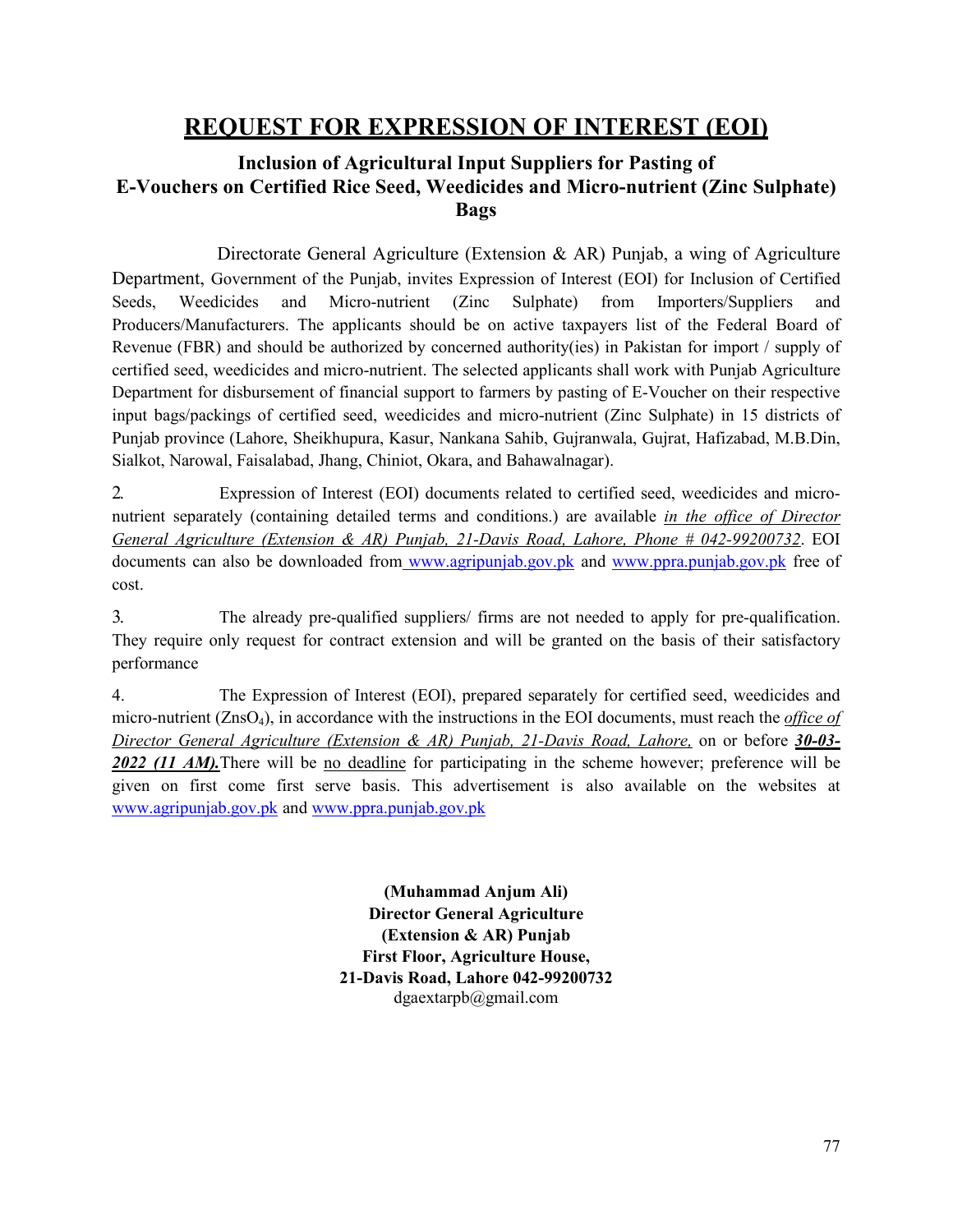# **SECTION-I**

# A- **INTRODUCTION**

### **DEFINITIONS**

In this document, the following terms shall be interpreted as defined bellow: -

|                                | Director General Agriculture (Extension & AR) Punjab, for the                                                                         |  |  |  |
|--------------------------------|---------------------------------------------------------------------------------------------------------------------------------------|--|--|--|
|                                | "Inclusion of zinc suppliers for pasting of E-vouchers on micronutrient                                                               |  |  |  |
| <b>Procuring Agency: -</b>     | bags" Agriculture Department, Government of the Punjab, Lahore,<br>Pakistan                                                           |  |  |  |
| <b>Applicant</b>               | Means any corporation, company, partnership, firm, public or private entity or a                                                      |  |  |  |
|                                | Consortium, that is eligible, has the expertise and ability to undertake the                                                          |  |  |  |
|                                | Assignment as per the requirements of this EoI Document and has not been                                                              |  |  |  |
|                                | blacklisted/debarred by any public sector organization or department anywhere.                                                        |  |  |  |
| Assignment/                    | Means provision of micronutrients by the Applicant in accordance with this EoI                                                        |  |  |  |
| <b>Scope of Work</b>           | Document upon being selected as a successful bidder after the bidding process                                                         |  |  |  |
|                                | to be conducted post-short listing.                                                                                                   |  |  |  |
| <b>Partner Firm</b>            | Means a partner firm in a Consortium.                                                                                                 |  |  |  |
| Consortium                     | Where the Applicant is comprised of a group of Partnership Firms or                                                                   |  |  |  |
|                                | Corporations or Limited Companies etc. who have submitted an EoI as per the                                                           |  |  |  |
|                                | requirements of this EoI Documents, all members, if awarded the contract, shall                                                       |  |  |  |
|                                | individually sign and be jointly and severally liable for the entire Assignment                                                       |  |  |  |
|                                | and such an association may be known as a Consortium for submission of the                                                            |  |  |  |
|                                | EoI.                                                                                                                                  |  |  |  |
| <b>Lead Firm</b>               | If the Applicant is a Consortium, one of the entities of such a Consortium shall                                                      |  |  |  |
|                                | be designated as the Lead Firm in the EoI to perform a lead role. The Lead                                                            |  |  |  |
|                                | firm should be duly appointed by all Consortium members to submit and sign                                                            |  |  |  |
|                                | on their behalf all documents required hereunder to bind the entire Consortium                                                        |  |  |  |
|                                | to the contents, thereof. (Annexure-III)                                                                                              |  |  |  |
| <b>CNIC</b>                    | Mean Computerized National Identity card issued by NADRA (National Data                                                               |  |  |  |
|                                | base & Registration Authority.                                                                                                        |  |  |  |
| <b>Due Date</b>                | The date mentioned in advertisement as deadline for submission of EoI                                                                 |  |  |  |
|                                | application. However, the participation of new firms / Manufacturer will remain                                                       |  |  |  |
|                                | open till Scheme Closer.                                                                                                              |  |  |  |
| EOI                            | Expression of Interest to be submitted by the Applicants containing the                                                               |  |  |  |
|                                | information as set out and required under this EoI Document.                                                                          |  |  |  |
| <b>Details</b>                 | Shall mean Quantity of micronutrients (Zinc) in bags as well as in Metric Tons                                                        |  |  |  |
|                                | which are already in Stock either in warehouses or in Transition from importing                                                       |  |  |  |
|                                | country to port or Stock at port. "GoPb" shall mean Agriculture Department,                                                           |  |  |  |
|                                | Government of the Punjab.                                                                                                             |  |  |  |
| GoPb"<br><b>Micronutrients</b> | shall mean Agriculture Department, Government of the Punjab.<br>Solid Zinc (Zinc Sulphate 21%, Zinc Sulphate 27% & Zinc Sulphate 33%) |  |  |  |
| <b>Bag Size</b>                | Zinc Sulphate 21% Bag Size should be 5kg<br>٠                                                                                         |  |  |  |
|                                | Zinc Sulphate 27% Bag Size should be 3.75 kg                                                                                          |  |  |  |
|                                |                                                                                                                                       |  |  |  |
|                                | Zinc Sulphate 33% Bag Size should be 3 kg<br>٠                                                                                        |  |  |  |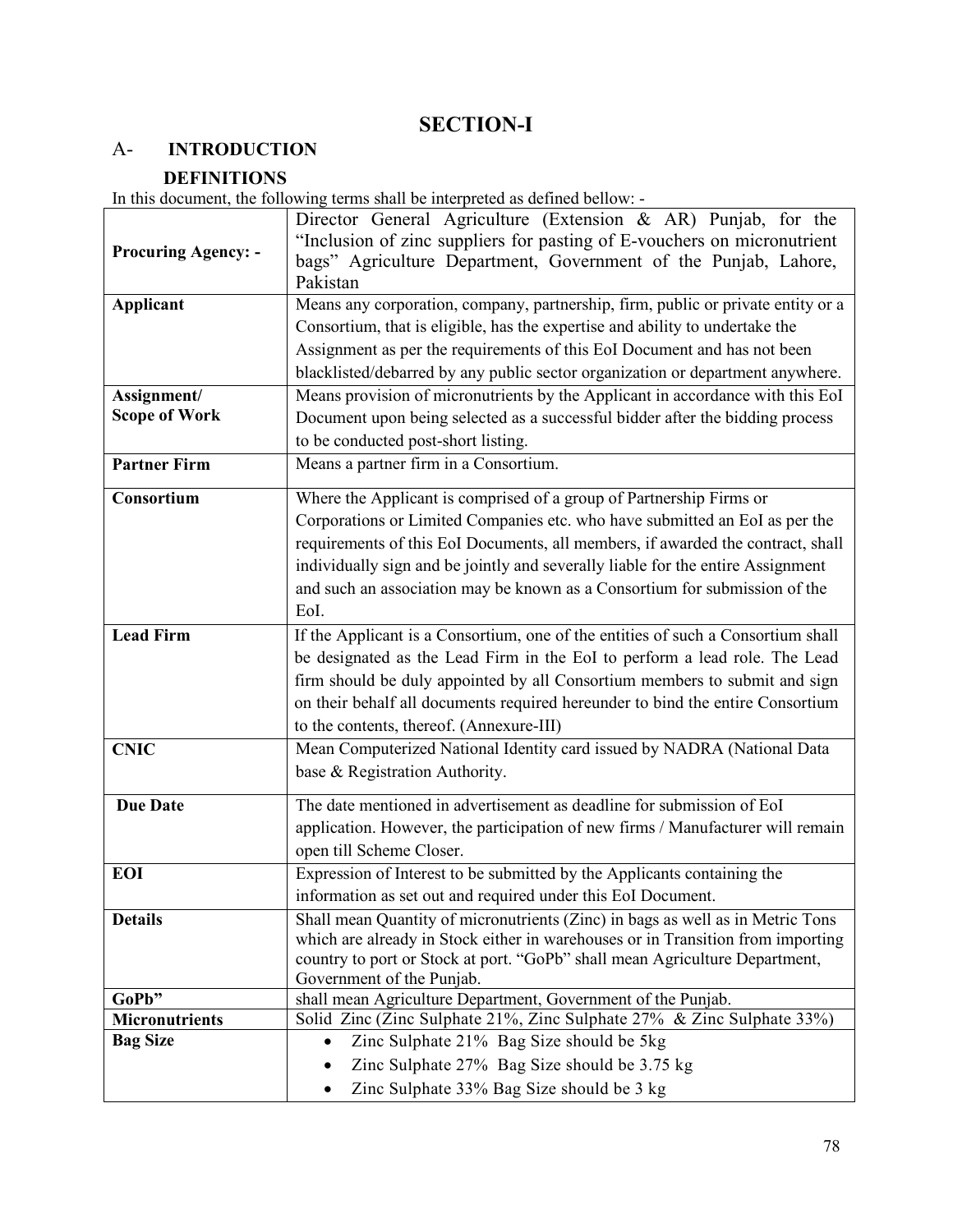| <b>Subsidy Rate</b>           | Zinc Sulphate 21% (5kg bag) Rs. 600/-<br>$\bullet$                                                                                                             |  |  |  |  |  |
|-------------------------------|----------------------------------------------------------------------------------------------------------------------------------------------------------------|--|--|--|--|--|
|                               | Zinc Sulphate 27% (3.75 kg bag) Rs. 600/-                                                                                                                      |  |  |  |  |  |
|                               | Zinc Sulphate 33% (3 kg bag) Rs. 600/-                                                                                                                         |  |  |  |  |  |
| <b>Subsidy Limit</b>          | A registered farmer can get subsidy maximum to 5 acres on ZnSO <sub>4</sub> (Max 10)                                                                           |  |  |  |  |  |
|                               | bags)                                                                                                                                                          |  |  |  |  |  |
| <b>MW</b>                     | MW Disbursement" means the disbursement of the funds to the Beneficiaries at                                                                                   |  |  |  |  |  |
|                               | their Mobile Wallet/ Mobile Account                                                                                                                            |  |  |  |  |  |
| <b>Power of Attorney</b>      | The Power of Attorney to be provided by the Applicant(s) in the form appended                                                                                  |  |  |  |  |  |
|                               | to this EoI Document.                                                                                                                                          |  |  |  |  |  |
| <b>Signatory of</b>           | Means the person duly authorized by the Applicant through Power of Attorney<br>placed at Annexure II to sign the application for EOI/Tender/Bid on its behalf. |  |  |  |  |  |
| <b>Application:</b>           |                                                                                                                                                                |  |  |  |  |  |
| <b>PITB</b>                   | means Punjab Information Technology Board. PITB is facilitating GoPb,                                                                                          |  |  |  |  |  |
|                               | Agriculture Department for system connectivity and data portal with regard to<br>the Subsidy Vouchers                                                          |  |  |  |  |  |
| <b>Registered Farmer</b>      | shall mean Farmers already registered under cash compensation scheme of                                                                                        |  |  |  |  |  |
|                               | Prime Minister Kissan Package during 2015 and being registered under                                                                                           |  |  |  |  |  |
|                               | Different schemes of Agriculture department which include but not limited to                                                                                   |  |  |  |  |  |
|                               | Empowerment of Kissan through Financial & Digital Inclusion, Applicant of                                                                                      |  |  |  |  |  |
|                               | Rust Free Wheat Seed Distribution Program, Applicant of laser leveler Scheme,                                                                                  |  |  |  |  |  |
|                               | Applicant of the Scheme "Promotion of Mechanization in Punjab, farmers                                                                                         |  |  |  |  |  |
|                               | registered for support price on Micronutrients cotton & oilseed schemes (2017-                                                                                 |  |  |  |  |  |
|                               | 18). All farmers whose bio data is being maintained with Agriculture                                                                                           |  |  |  |  |  |
|                               | Department, PLRA & PITB/technology partner                                                                                                                     |  |  |  |  |  |
| <b>Security Seal Provider</b> | shall mean the company responsible for printing subsidy voucher with all                                                                                       |  |  |  |  |  |
| (SSP)                         | features recommended by GoPb.                                                                                                                                  |  |  |  |  |  |
| <b>E-Voucher</b>              | shall mean the voucher recommended by GoPb with specifications having                                                                                          |  |  |  |  |  |
|                               | subsidy number printed on it                                                                                                                                   |  |  |  |  |  |
| <b>RFP</b>                    | <b>Request for Proposals</b>                                                                                                                                   |  |  |  |  |  |
| <b>Kissan Card</b>            |                                                                                                                                                                |  |  |  |  |  |
|                               | It is co-branded debit card issued to the farmers after successful registration                                                                                |  |  |  |  |  |
|                               | with Agriculture Extension & AR Department.                                                                                                                    |  |  |  |  |  |
| <b>Retailer Initiated</b>     | Vouchers redemption at Dealer's Shop                                                                                                                           |  |  |  |  |  |
| <b>Transaction</b>            |                                                                                                                                                                |  |  |  |  |  |
| <b>Input Retailer</b>         | Any Agri. Input (Seed, Fertilizer, Pesticides) dealer/shop keeper having HBL                                                                                   |  |  |  |  |  |
|                               | Konnect device with agree rights to facilitate the farmers for instant discount at                                                                             |  |  |  |  |  |
|                               | his shop                                                                                                                                                       |  |  |  |  |  |
| <b>Project Districts</b>      | Farmers may avail the subsidy in following districts of Punjab                                                                                                 |  |  |  |  |  |
|                               | Lahore, Sheikhupura, Kasur, Nankana Sahib, Gujranwala, Gujrat, Hafizabad,                                                                                      |  |  |  |  |  |
|                               | M.B. Din, Sialkot, Narowal, Okara, Jhang, Chiniot, Faisalabad and                                                                                              |  |  |  |  |  |
|                               | Bahawalnagar                                                                                                                                                   |  |  |  |  |  |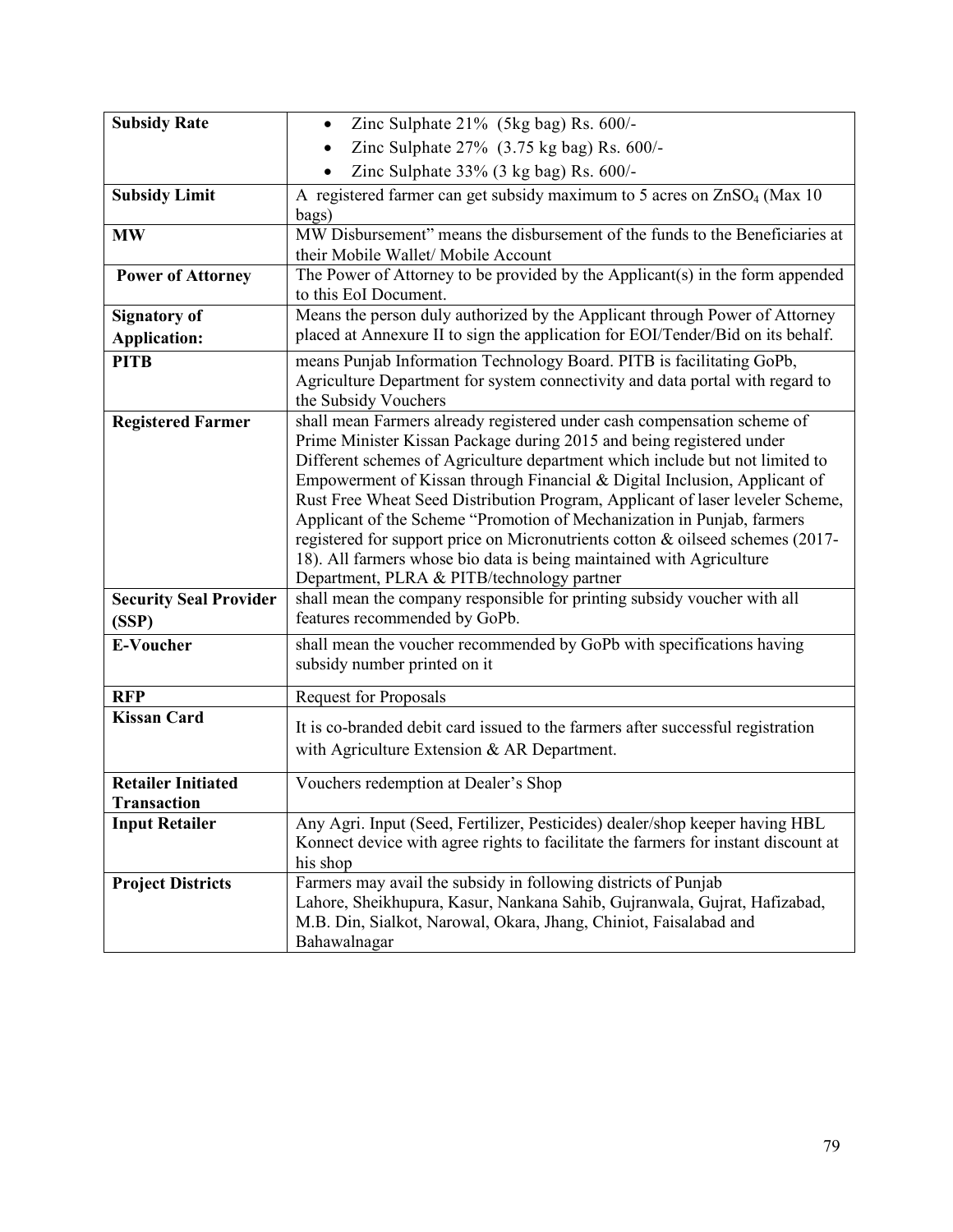#### **B- BACKGROUND OF THE SCHEME:**

Prime Minister of Pakistan in a meeting on the subject "Enhancing profitability by increasing productivity of crops" held in 30th October 2019, took a briefing on three major crops i.e. Rice, Wheat & Sugarcane.

Ministry of National Food Security & Research (MNFS & R) highlighted the reasons for low productivity of crops and further briefed that Agriculture is back bone of the economy & has huge export potential but its share is declining continuously. There are huge prospects of enhancing profitability of farmers by increasing productivity of major crops.

The Prime Minister approved the initiatives of the Ministry of National Food Security & Research regarding increase in yield of major crops & boost adoption of Oilseeds through:

- Productivity Enhancement of Rice
- Productivity Enhancement of Wheat
- Productivity Enhancement of Sugarcane
- National Oil seed Enhancement Program

 These initiatives would supplement the efforts of Government of Pakistan & Government of Punjab to improve productivity of crops including Rice, Wheat, Sugarcane and Oil seeds.

 Fulfillment of food needs of the ever-increasing population of the country at an annual growth rate of 2.4% is also a matter of concern for the sitting government. It is also of worth mentioning that while population density is increasing and land to man ratio is reducing day by day putting huge pressure on agriculture sector. At present, 91% of the farmers of the Punjab province are having land holding <5 ha and practicing subsistence farming, just to maintain their bread butter without any profit.

 Rice is an important cash crop as well as country's main staple food after Wheat. Its consumption rate is about 0.99 kg/ person/ month. After Wheat, it is the second main staple food crop and second major exportable commodity after Cotton. In Punjab, Rice is being grown on an area of 1.924 million hectare with production of 3.992 million metric tons and average yield of 2,075 kg / ha of cleaned rice during 2018-19 (Economic Survey of Pakistan 2017-18).

 The yield gap between progressive and average farmer exits due to less adoption of certified and quality seed, delayed transplanting of nursery, imbalanced use of Micronutrients, lesser use of micronutrients, lack of awareness about weed and pest management and nonadoption of innovative technologies like mechanical methods of cultivation.

Micronutrients is strategic inputs in agriculture, it plays major role in production enhancement of agriculture crops. But unfortunately, the prices of Micronutrients are beyond the financial limits of farming community, considering this fact, under the project, it has been planned to provide subsidy on micronutrients. The proposed subsidy will enhance productivity of the crop. Therefore, Govt. of Punjab intends to launch a direct subsidy program in which Subsidy will be given to all eligible farmers (up to maximum 5 acres) in selected district of rice through Pre-Paid Vouchers on Zinc @ Rs. 1200 per acre (i.e. *Rs. 600 / 5-Kgs bag of Zinc Sulphate 21% or Rs. 600 / 3.75-Kgs bag of Zinc Sulphate 27% or Rs. 600 / 3-Kgs bag of Zinc Sulphate 33%*).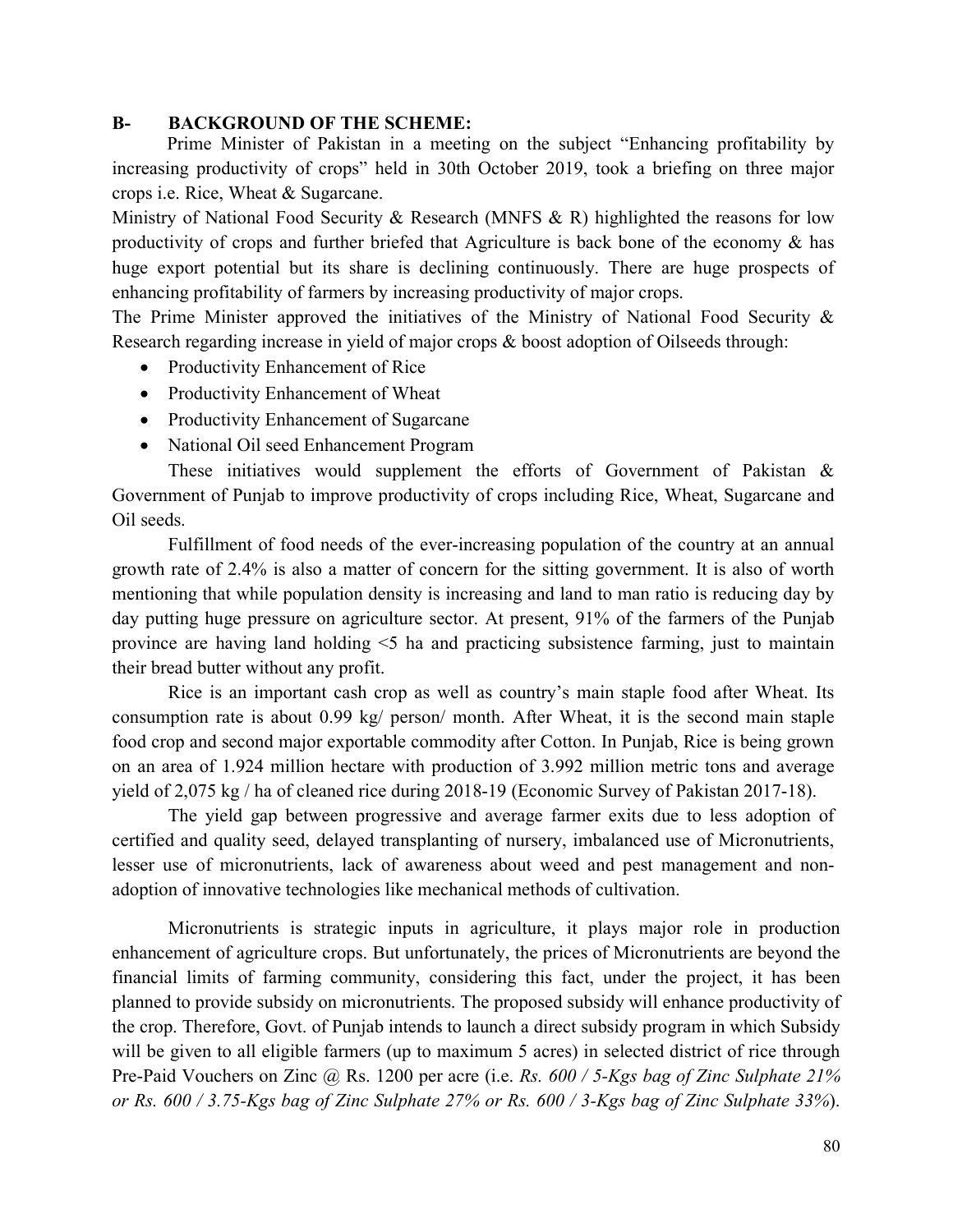This subsidy amount will be reviewed from time to time by Agriculture Department's committee constituted under the chairmanship of Secretary Agriculture Punjab.

### **C- SCOPE OF ASSIGNMENT**

Importer/ Manufacturer/ Suppliers/distributor provide following services in Punjab.

| <b>Service Name</b>                                                                                                                                      | <b>Description</b>                                                                                                                                                                                                                                                                                                                                                                                                                                           |
|----------------------------------------------------------------------------------------------------------------------------------------------------------|--------------------------------------------------------------------------------------------------------------------------------------------------------------------------------------------------------------------------------------------------------------------------------------------------------------------------------------------------------------------------------------------------------------------------------------------------------------|
| Inclusion in<br>"Micronutrients Suppliers<br>for Pasting of E-vouchers<br>on Zinc Bags" for the<br>productivity of in 15<br>selected districts of Punjab | • Printing of E- vouchers for Micronutrients bags as per<br>specifications approved by Government of Punjab through<br><b>Agriculture Department</b><br>• Pasting of subsidy vouchers on each and every bag being<br>sold in selected 15 districts of Punjab<br>• Presenting record of production/import of Micronutrients to<br>Agriculture Department for verification of record<br>• Helping in media/awareness campaign of scheme across the<br>province |

### **D- ELIGIBLE MICRONUTRIENTS**

Following are the recommended concentration of  $ZnSO<sub>4</sub>$  selected by the Selection Committee for Rice for year 2021-22.

Applicant may offer any of the following mentioned below. So it is requested to please select the micronutrient offered by your company/firm

| Sr.# | <b>Type</b>          | <b>Required Packing</b><br>(Kgs) | Yes/No |
|------|----------------------|----------------------------------|--------|
|      | Zinc Sulphate $21\%$ | $5 \text{ kg}$                   |        |
|      | Zinc Sulphate 27%    | $3.75 \text{ kg}$                |        |
|      | Zinc Sulphate 33%    | 3 kg                             |        |

### **Note:**

An applicant can apply for pre-qualification for all types of Micronutrients or any one of them.

### **E- Implementation Arrangements**

### *a) Generation of Unique codes and printing of E-Vouchers*

- i. PITB/technology partner will develop an online portal for generating unique codes for Micronutrients Supplier/distributor/ Importer/companies.
- ii. Micronutrients companies shall place request for generating unique codes for each bag before Agriculture Department (GoPb) along with mandatory documents required by the department for permitting generation of unique codes in accordance to quantity of Micronutrients imported/produced.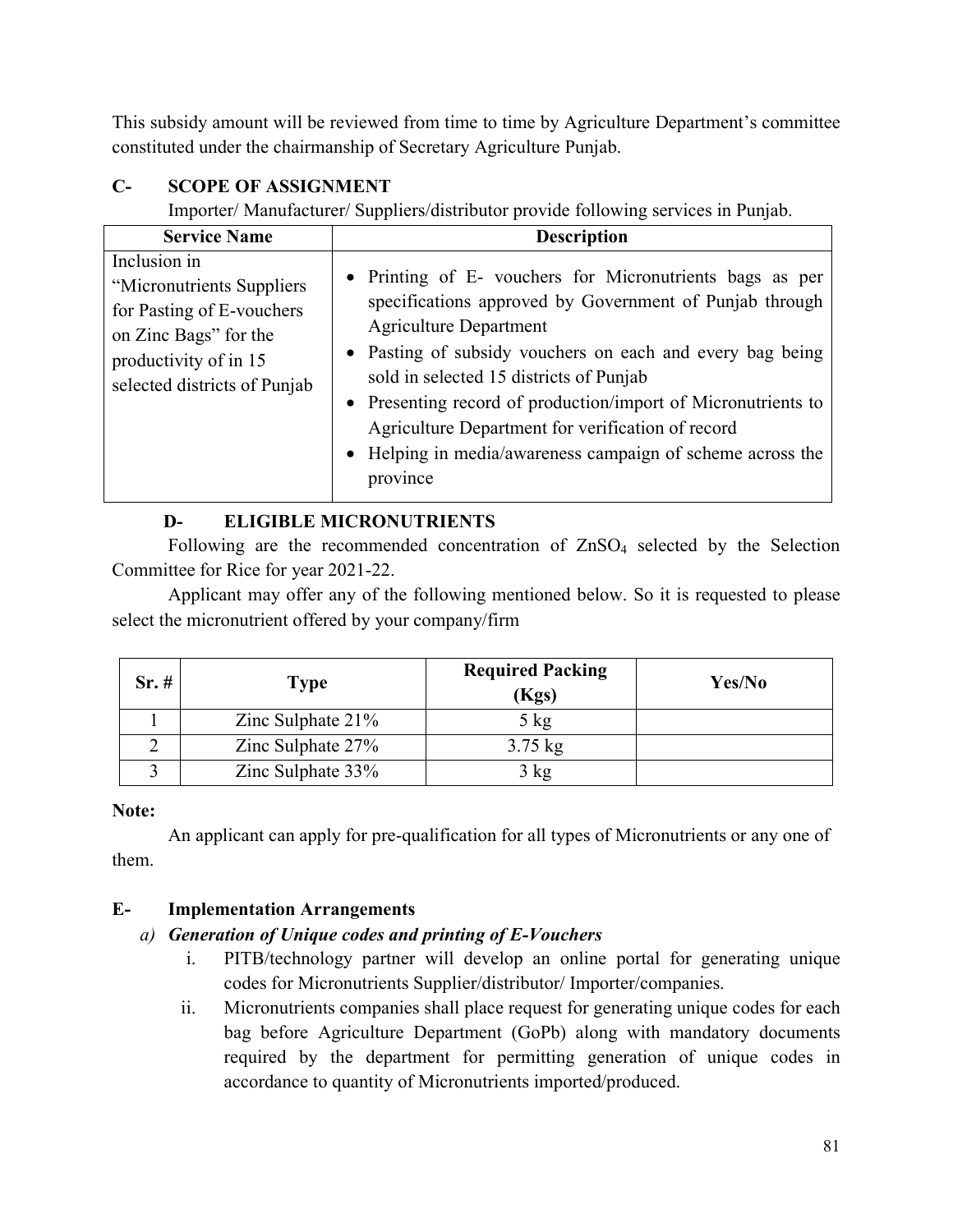- iii. GoPb will add capping of Micronutrient Company limit on online portal for generating unique codes and will inform the Fertilizer Company
- iv. Micronutrients Company, then, will generate unique codes from online portal but will not have access to view the codes' list in order to minimize human intervention.
- v. Micronutrients Companies will have an agreement with a Security Label Supplier Company for printing unique codes.
- vi. Security Label Supplier shall have access for downloading unique codes generated by the Micronutrients Company.
- vii. Micronutrients suppliers shall place Purchase order to Security Label Supplier.
- viii. Security label supplier will prepare the security labels with unique codes according to the given specifications and deliver to the Micronutrients company.
- ix. Micronutrients supplier will durably affix the security label on the inside of the bag before filling Micronutrients so that part of it is visible above the seam after stitching

### *b) Flow Mechanism of Pre-paid Vouchers Redemption*

- i. Registered farmer will get the micronutrient bag after full payment from the dealer/supplier
- ii. Farmer will scratch the code and send secret code with CNIC on a short code dedicated for GoPb to PITB/technology partner
- iii. PITB/technology partner will verify the secret code and CNIC of the farmer.
- iv. CNIC of verified farmer will be shared with Branchless Banking Operator by PITB/technology partner
- v. The farmer will receive instructions by SMS about subsidy amount and instructions to visit Branchless Banking Operator's agent for payment
- vi. A significant amount of support price will be disbursed to beneficiary in real time after redemption of voucher.
- vii. Non-registered farmer will receive instructions to get himself registered through a local agriculture office or through Agri. help line and follow step I to V.

### *c) Flow Mechanism of Retailer Initiated Transaction*

- **i.** Registered farmer will apply for Kissan Card and get their card through Branchless Banking Operator (BBO).
- **ii.** Farmer will visit the input retailer shop with Kissan Card.
- **iii.** Retailer will enter the Kissan Card number or CNIC of Kissan card holder in their tab/device.
- **iv.** Retailer will also enter the voucher's number of micronutrients bag.
- **v.** PITB/technology partner will verify the secret code and CNIC of the farmer.
- **vi.** Farmer will be informed about the verification of their vouchers and CNIC.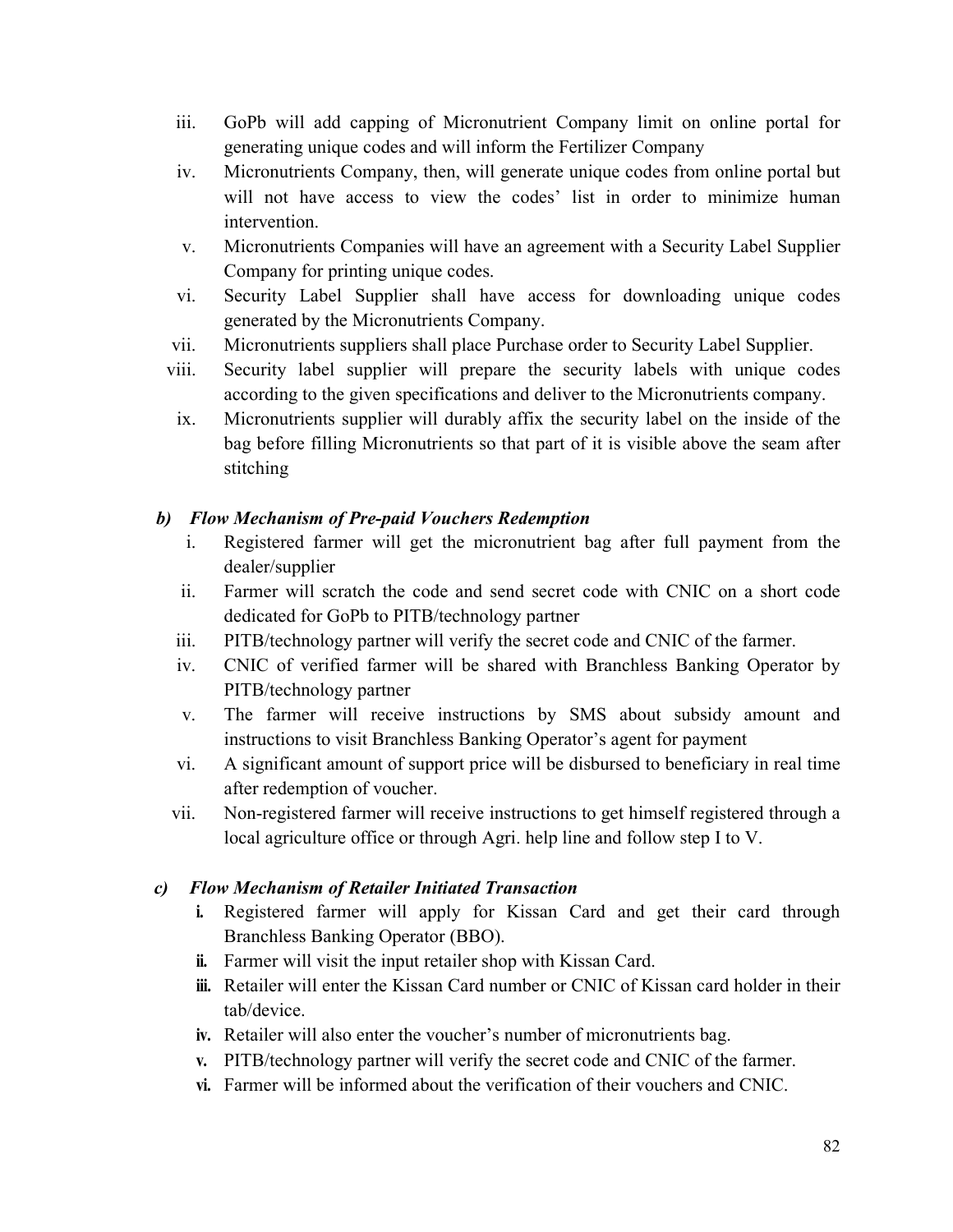- **vii.** Farmer will verify their thumb impression/BVS through retailer tab/device.
- **viii.** After verification of their thumb impression farmers will get the subsidized product from the retailer.

### **F- Roles and responsibilities**

### **a. Govt. of Punjab (GoPb)**

- i. Agriculture Department, government of Punjab through Director General Extension will be the implementing agency for the scheme.
- ii. Provide guidance to the farmers regarding the usage of vouchers through field staff and agriculture helpline.
- iii. Directorate of Information shall formally announce the scheme with its salient features as a window for guidance to farmers through print and electronic media.
- iv. Agriculture department will hire the Branchless Banking Operators for Voucher redemption
- v. Agriculture Department with the help of PITB/technology partner will generate the Unique Secret codes for each Bag on the Request of Producers/Importers/suppliers of Micro-nutrients.
- vi. Price Monitoring and Ensure that Price of Product is same before and after Subsidy Announcement if international Prices are same.
- vii. Consultation with Suppliers/Importer if Price change is required
- viii. Agriculture department through BBO will onboard the supplier/retailers for instant discount/ retailer initiated transaction.
- ix. Agriculture department will also extend their corporation for preparing the Kissan Card.
- x. Payment of Pre-Paid vouchers to farmers through Branchless Banking Operator.
- xi. The Agriculture Department will give access to the micronutrients companies for generation of their own E-voucher codes.

### **b. Punjab Information Technology Board (PITB/technology partner)**

- i. Generation of unique secret codes for each bag of subsidized Micronutrients.
- ii. PITB/technology partner will validate the Secret scratched codes after matching the CNIC from their Data base
- iii. PITB/technology partner will keep track of each bag when it was scratched and redeemed
- iv. PITB/technology partner will transmit valid Vouchers to Branchless Banking Operator for redemption and further processing.
- v. Keeping track of each bag after it is scratched and redeemed
- vi. Trouble shooting of system

#### **c. Suppliers/ Manufactures/Importers of Micronutrients**

i. The firms that agree to the given design / mechanism will have to request the Agriculture Department to get them registered with the scheme.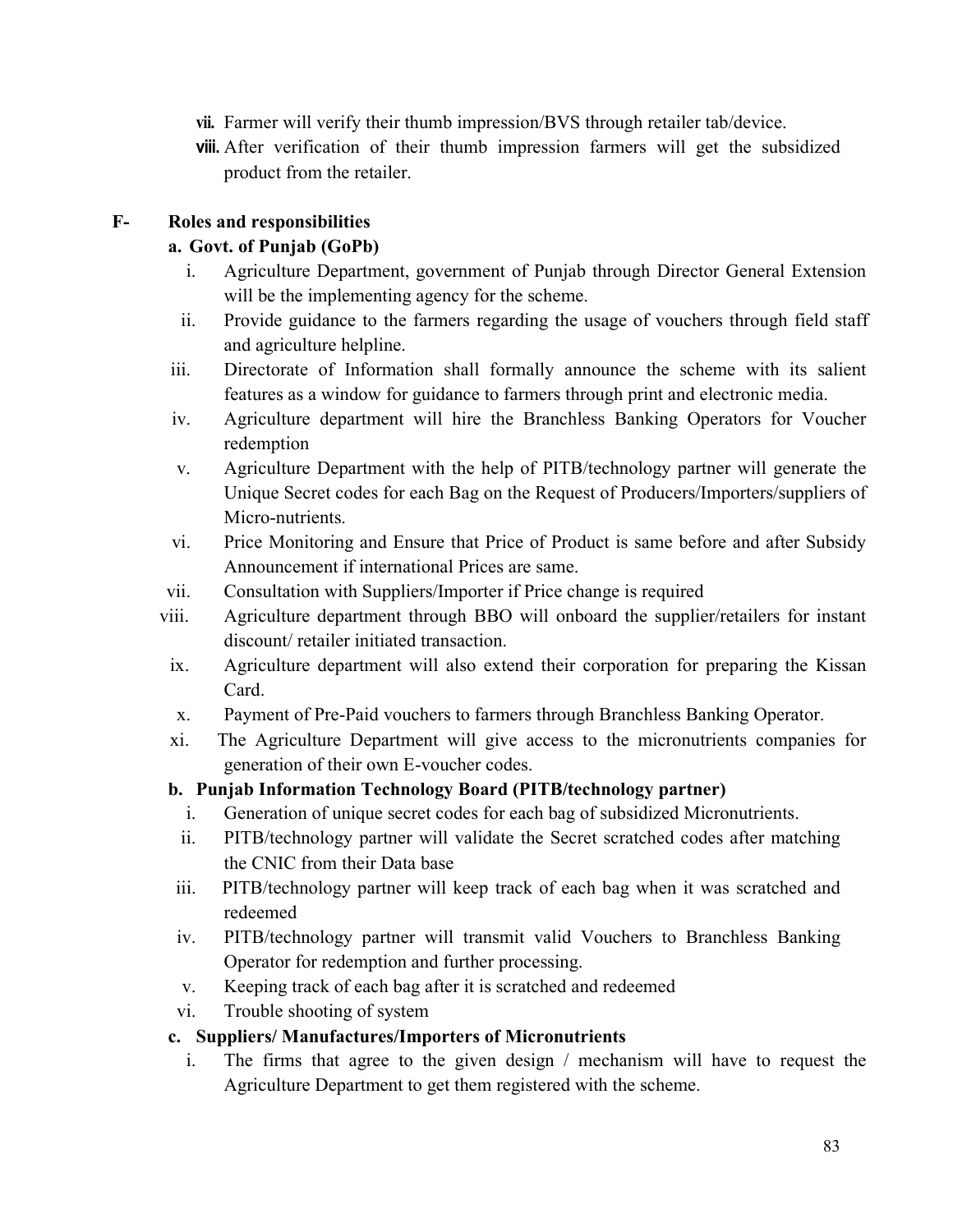- ii. Micronutrients Suppliers will share the details of their existing stock as well in coming Product with Agriculture department.
- iii. Suppliers will print the Security seals as per Specification Mentioned in **Annexure – VI**.
- iv. Suppliers will ensure the pasting of Security Seals on each bag either in Existing stock or incoming Product
- v. Suppliers will paste the Security Seals on a new product in a following manner
	- a. Security Seals will be pasted inside the bag around 5-7 inches from horizontal edges and 3-4 inches from top vertical edges
	- b. Stitching of bag should be done in a way that half of seals should be above the stitched portion and half below the stitched portion or any other method notified by the department
	- c. Ensure the Stitching of bag in way that scratch portion will be below the stitching portion of Micronutrients bag
	- d. Security Seal should be pasted in such a way that it can't be removed as a whole without opening of bag
- vi. Physical verification will be a must by the department through Bank LCs and other relevant documents in case of import or local production.
- vii. Supplier will intimate the department for receiving of the voucher from the printer through online portal
- viii. Supplier will intimate the daily base pasting of the vouchers on micronutrients bag through online portal.
- ix. Supplier will add detail of their retailers and dispatched their tagged micronutrient bags to the selected retailers through online portal.
- x. Ensure that no bag will be delivered to the market without dispatching to the dealer on the online portal
- xi. Supplier will bear the subsidized amount (in the form of plenty) if any bag redeem by the farmer without dispatching through online portal.
- xii. Ensure that **"NO"** bag of selected concentration of micronutrients is without Security Seals in Punjab.
- xiii. Ensure the availability of Instructions Broachers at prominent place of each sale point
- xiv. Consultation with Agriculture Department for any price change if required
- xv. Only those suppliers/ manufacturers/ importers/distributors will be eligible for this scheme who register and sign contract for this scheme and undertake in writing to develop their in-house capacity and systems/mechanisms to fully implement this scheme in its true spirit.
- xvi. Qualified firm will facilitate the Branchless banking operator for on-boarding of Firm's Dealer as HBL's Konnect Retailers
- xvii. The qualified firm will be responsible for any misuse of HBL's Konnect devices and will be accountable for any misconduct.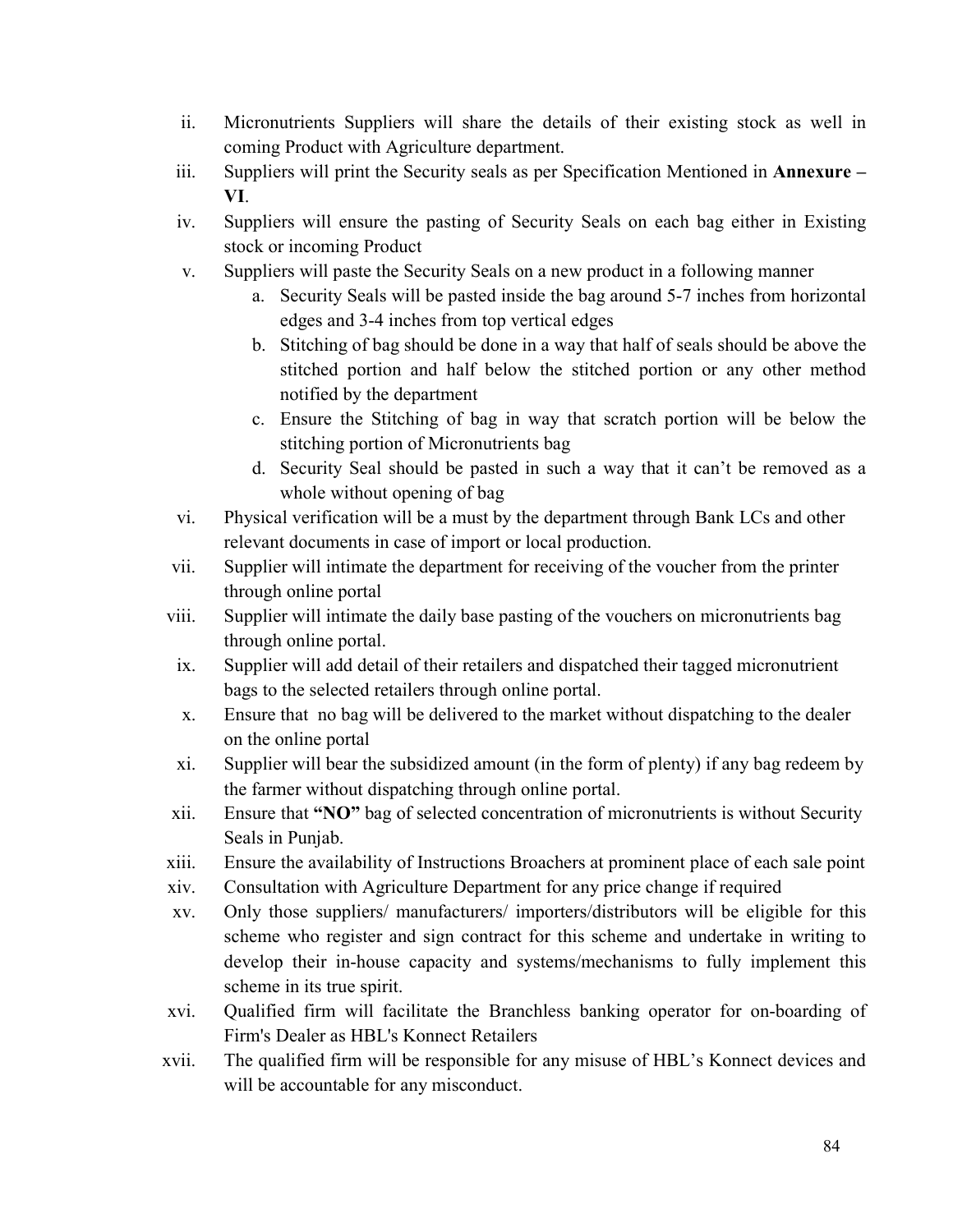- xviii. The dealers of the qualified suppliers/manufacturers/ importer/distributor will be responsible for displaying the flexes, broachers etc. representing that the facility of Kissan card, for the provision of subsidies, is available at each sale point.
- xix. The dealers' of qualified suppliers/manufacturers/ importer/distributor will be responsible for accepting the farmer's requests for the generation/issuance of Kissan Card at their sale point.

### **d. Branchless Banking Operator Companies**

- i. Process the Valid Vouchers details along with CNIC & Mobile Number of Farmers received from PITB/technology partner
- ii. Inform all eligible Farmers about voucher redemption process through SMS or robo calls
- iii. Ensure that only Genuine Farmers claim the voucher redemption
- iv. Location and also district wise daily, Weekly and Monthly scheme wise disbursement reporting to PITB/technology partner, Agriculture Department & Micronutrients Suppliers.
- v. Provide Point of Sale (POS) machine to the input retailers with active agree rights.
- vi. Responsible for any fraud and misappropriation at any level with consumer including agent shop

### **e. Responsibilities of Farmers**

- i. Famer will be registered farmer in Agriculture Department of the Punjab.
- ii. Farmers will purchase Micronutrients Bags having E-voucher from Micronutrients sale Point
- iii. Open the bag and scratch the Voucher
- iv. Send the Voucher along with CNIC to short code given by GoPb for redemption.
- v. Kissan card holder farmer can avail the subsidy instantly at designated retailer's shops.
- vi. Farmer will verify their thumb impression/BVS for getting the subsidy amount of micronutrient bags.
- vii. Farmer will get maximum 10 bags of Zinc sulphate 21% or Zinc Sulphate 27% or Zinc Sulphate 33% for up to 5 acre for Rice in 15 selected districts of Punjab
- viii. Get himself registered if not already registered.

### **f. Security Seal Provider (SSP)**

- i. Security Seal Provider (SSP) will print the subsidy voucher of size 70-75 mm (length) x 40-45mm(width) as per agreed design with durable adhesive and security features
- ii. SSP will be Responsible for any Misuse of Code before and/or during printing process
- iii. SSP will ensure timely delivery of security stickers/seals to Micronutrients Suppliers under intimation to Govt. of Punjab.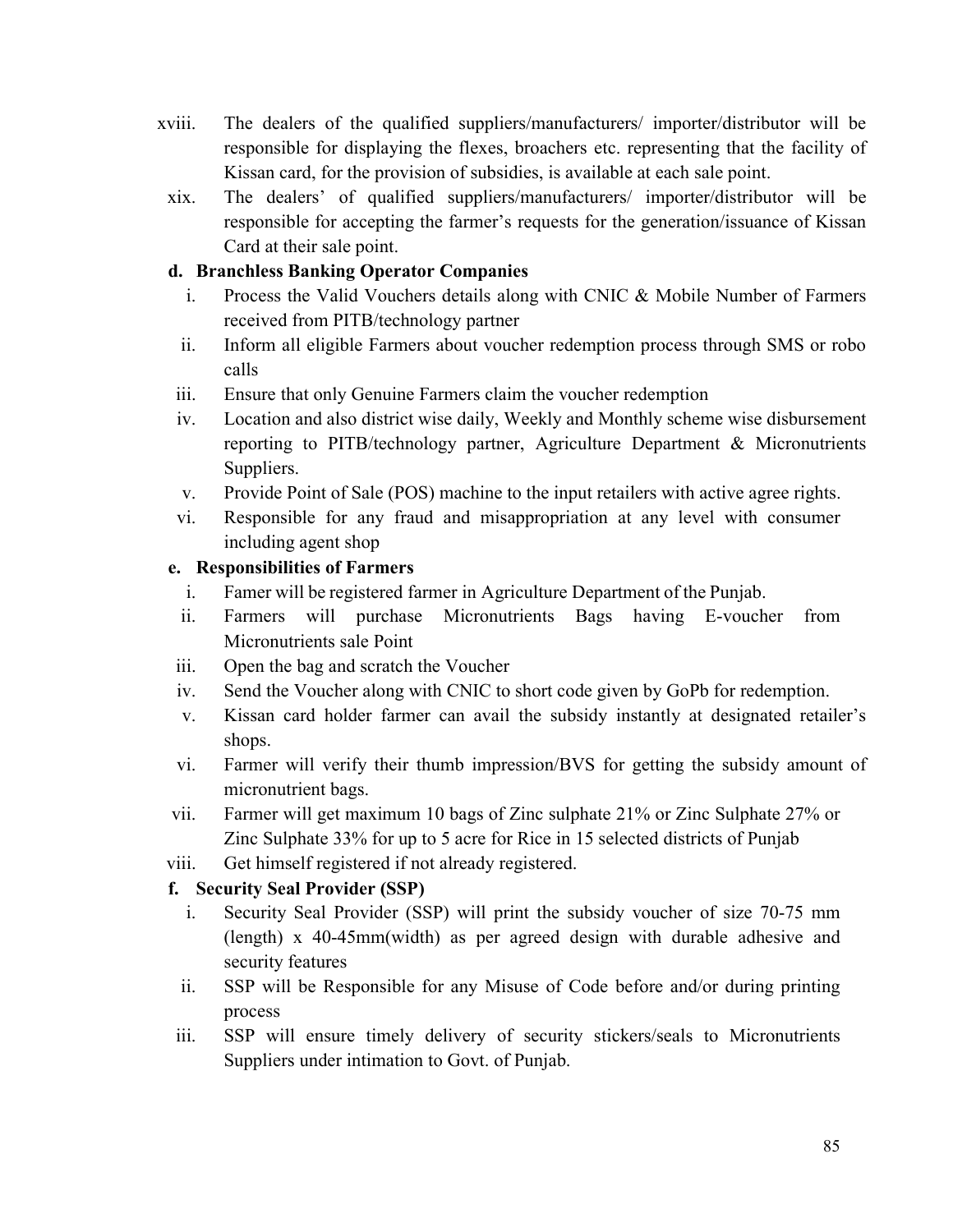### **SECTION-**II

### INSTRUCTIONS TO APPLICANTS

### **FRAUD & CORRUPTION**

- i. The Procuring Agency requires that the Applicant observes the highest standard of ethics in relation to submission of EoI for short-listing and further documents required for short-listing and thereafter.
- ii. The Procuring Agency will reject a proposal for short-listing if it determines that the Applicant has directly or through an agent, engaged in corrupt, fraudulent, collusive, coercive or obstructive practices in competing for the contract in question and will declare the applicant ineligible, either indefinitely or for a stated period of time.
- iii. Any misinformation, forged / fake documents / statements etc. will lead to disqualification at short listing stage in addition to any other action as per law.

### **ELIGIBILITY**

- i. The scheme is open for all the suppliers/producer/Importer/Distributor of Zn under an approved method
- ii. Firms who agree with the mechanism will be eligible.
- iii. Physical verification of all the provided documents provided for qualifying for eligibility will be mandatory.
- iv. There is no deadline / due date for joining the scheme but, there will be a date for full implementation of the scheme and stoppage of interim/transition arrangement.
- v. Undertaking on Judicial Paper that the firm is not insolvent, not blacklisted and not involved in litigation or arbitration with any of provincial or Federal Government Department of Pakistan, any Agency of United nations, World Bank and Asian Development Bank. In case the firm was involved in any litigation or arbitration process, proof of dispute resolution along with history for last three years in accordance of **Annexure-IV** is required.
- vi. An Applicant or any of its Members, declared Insolvent/blacklisted / debarred by any public-sector organization or department in Pakistan shall be ineligible for shortlisting.
- vii. The applicants should belong to eligible countries as per current policies of the Federal Government of Pakistan.

### **LANGUAGE**

Language of this EoI and subsequent all processes and correspondences shall be English.

### **EOI ADVERTISEMENT**

The EoI advertisement shall form an integral part of the EoI Document.

#### **CLARIFICATIONS IN RELATION TO EOI DOCUMENTS**

i. An Applicant requiring any clarification in relation to the EoI Document shall contact the Procuring Agency in writing at the address indicated in this EoI Document.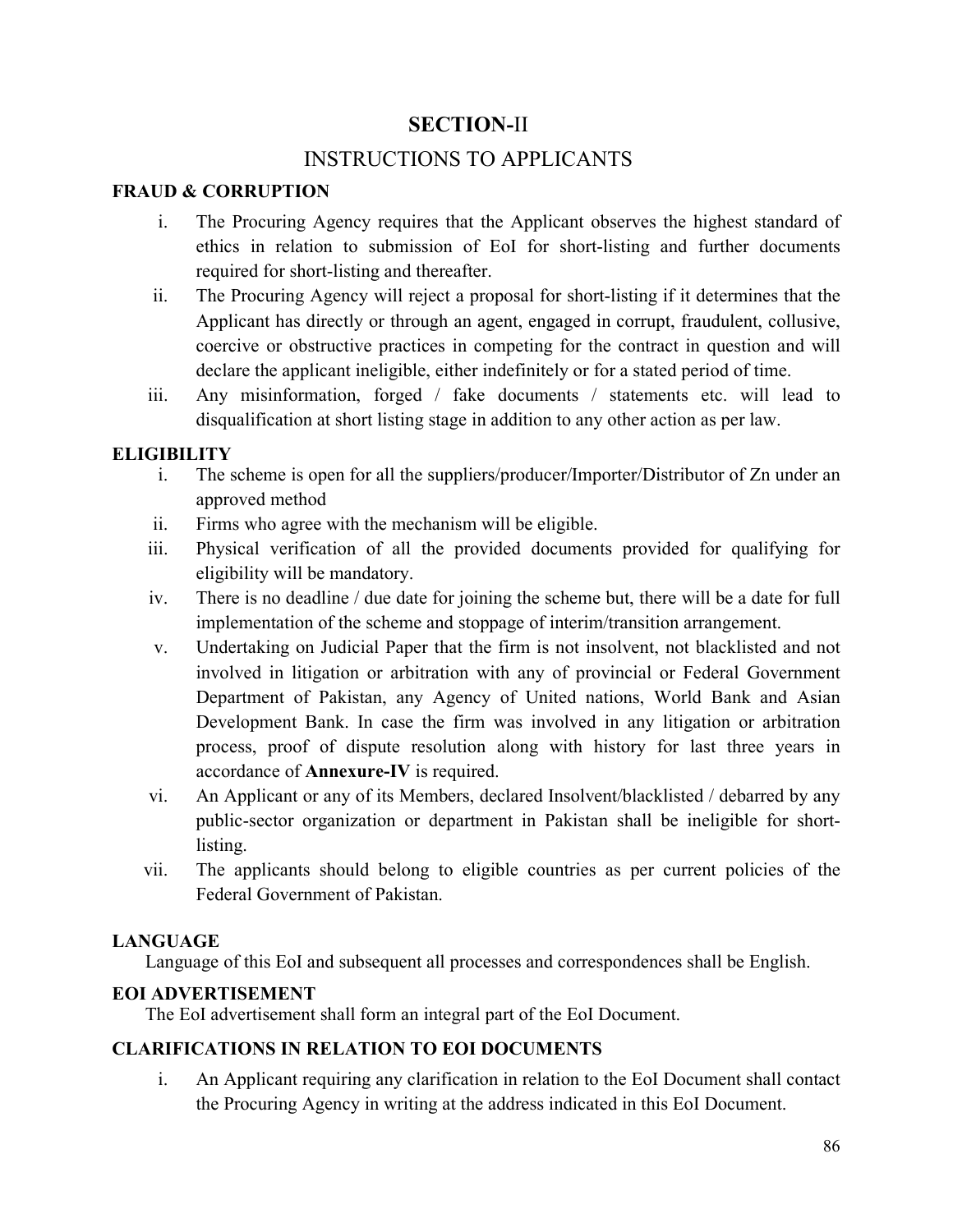ii. The Procuring Agency will respond in writing to any request for clarification provided that such request is received.

### **AMENDMENTS IN EOI DOCUMENTS**

- i. At any time prior to the deadline for submission of EoI, The Procuring Agency may amend the EoI Document by issuing an addendum.
- ii. Any addendum issued shall be part of EoI Document.
- iv. To give Applicants reasonable time to take an addendum into account in preparing their applications, The Procuring Agency may, at its discretion, extend the deadline for the submission of applications.
- v. No objection shall be entertained regarding the terms & conditions of this EoI Document after deadline for submission of EoI.

### **CHANGE IN INFORMATION PROVIDED TO PROCURING AGENCY**

The Applicant shall immediately report to The Procuring Agency in writing any change in the information provided in its EoI (including any information relevant to any Consortium). The determination of whether the change in material shall be in Procuring Agency's sole and exclusive discretion and any material change could also lead to disqualification of such Applicant. Any failure to report change by the Applicant shall constitute grounds for disqualification.

#### **COST OF APPLICATION**

- i. The Applicant shall bear all costs associated with the preparation and submission of EoI. The Procuring Agency will in no case be responsible or liable for those costs, regardless of the conduct or outcome of the short-listing process.
- ii. The Procuring Agency will not be responsible for any costs or expenses incurred by the Applicant in connection with the preparation or delivery of proposals or visits to any office or site.
- iii. The Procuring Agency shall be under no obligation to return any EOI or supporting materials submitted by the Applicant.

#### **DOCUMENTS ESTABLISHING THE ELIGIBILITY OF APPLICANT**

To establish its eligibility, the Applicants shall complete all eligibility requirements as set out in this document supported by verifiable documentary evidence. Applications without complete supporting documentary evidence, as required under this EoI, shall be considered nonresponsive and shall be rejected.

#### **DOCUMENTS ESTABLISHING THE QUALIFICATIONS OF APPLICANT**

To establish its qualifications, the Applicant shall provide the information requested in the corresponding sheets, evaluation criteria etc. in the form of verifiable documentary evidence.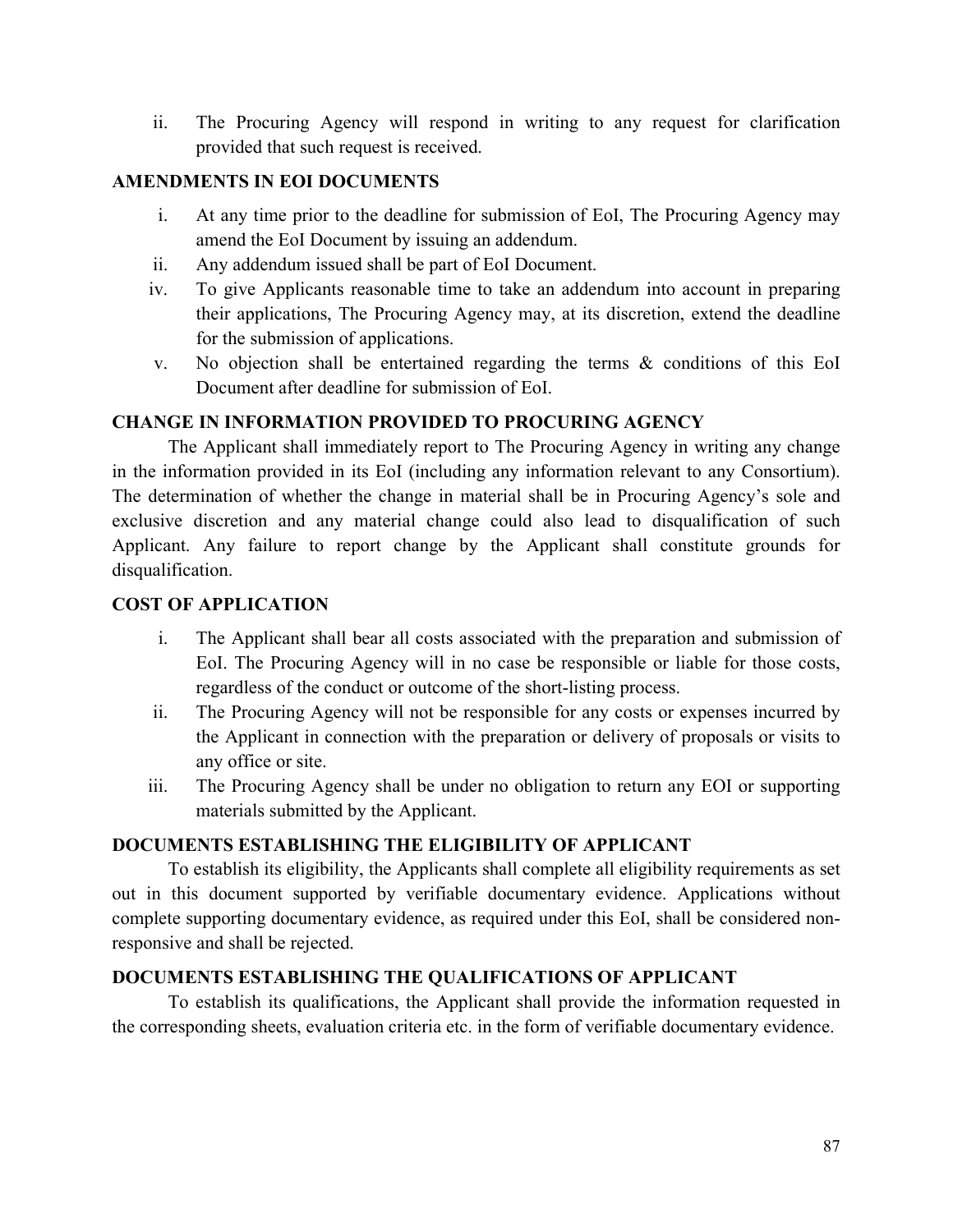#### **CONSORTIUM OF FIRM**

- i. If Applicant is a Consortium, there must be a Lead Firm appointed through a Power of Attorney executed by all Consortium members individually, authorizing the Lead Firm to act on their behalf and to enter into legally binding obligations.
- ii. Power of Attorneys shall be prepared as instructed in Annexure I,II& III
- iii. In the event the Applicant is a Consortium, all communications and correspondence shall be routed through the Lead firm. The Procuring Agency shall only correspond with the Lead Firm and as such delivery of any notice, information or other correspondence to the Lead Firm shall be deemed delivered to all the members of Consortium.
- iv. One member of Consortium may participate in only one EoI and if one member participates in more than one EoI's, The Procuring Agency shall reject all such EoIs;

### **SIGNING THE APPLICATION**

- i. The Applicant shall prepare and submit the EoI as described in this document. The EoI shall be signed by a person duly authorized on behalf of the Applicant through Power of Attorney.
- ii. Original written Power of Attorney authorizing the signatory of the Application to act for and on behalf of the Applicant shall be attached with the application according to the given Annexure-II.
- iii. Every page and every form of EOI shall be signed and stamped by the Signatory of the Application.

#### **SEALING AND IDENTIFICATION OF APPLICATION**

The Applicant shall enclose one original and one copy of its EoI in a sealed envelope that shall:

- i. Bear the name and address of the Applicant,
- ii. Be addressed to the Director General Agriculture (Ext &AR) Punjab, 21 Davis road, Lahore.
- iii. Bear the specific identification of this short-listing process indicated in the EOI Document and shall be clearly marked the subject title.
- iv. Each EOI shall be in English accompanied by all the supporting documents. If any original supporting document is not in English, a certified translation of the same in English shall be provided by the Applicant.
- v. Applicants are also required to state, in their proposals, the name, title, phone & fax numbers, e-mails, and addresses of their Primary Contact and Secondary Contact, through whom all communications shall be directed until the procurement process has been completed or terminated.
- vi. The Procuring Agency / EOI Evaluation Committee will accept no responsibility for not processing any envelope that was not identified as required.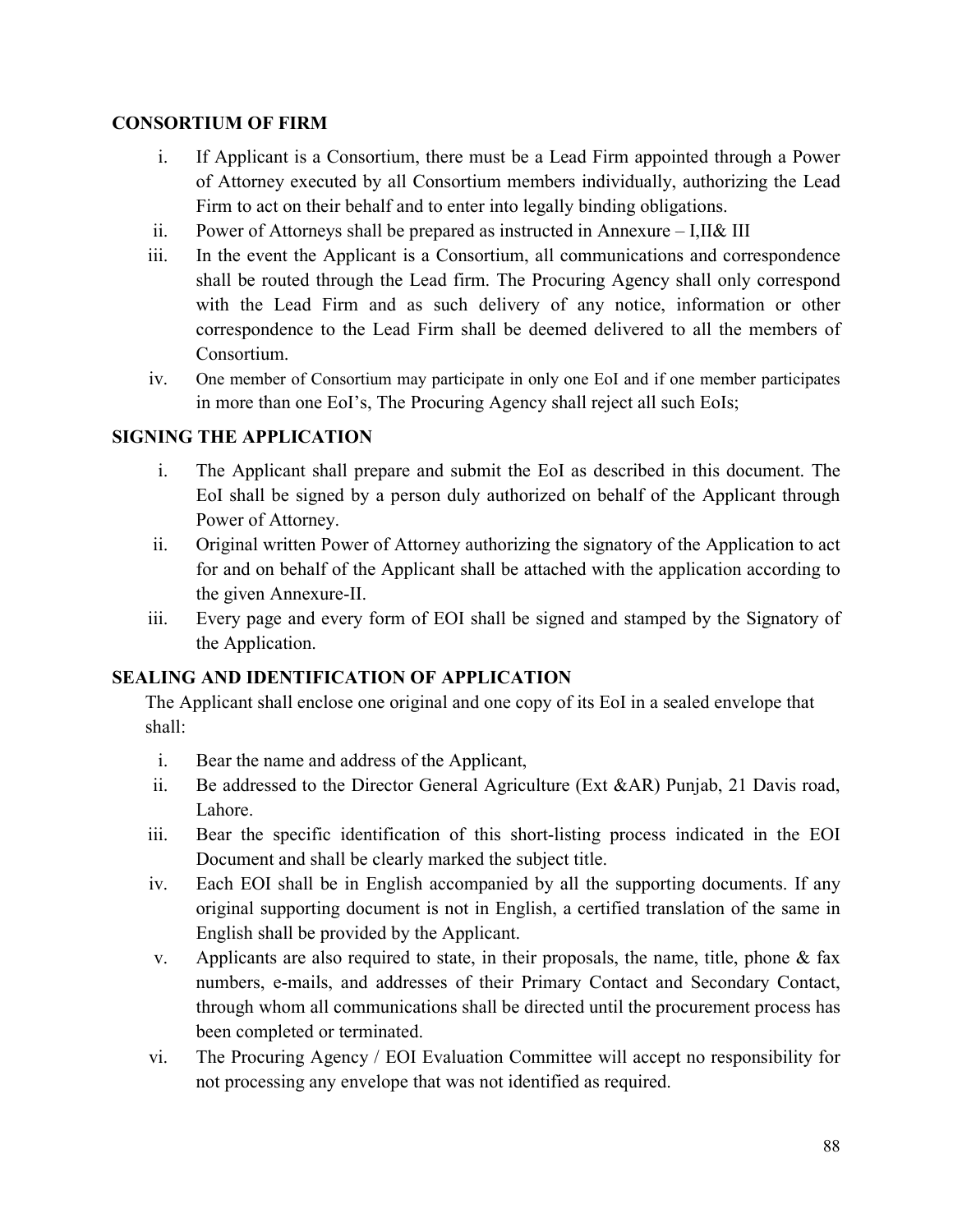#### **OPENING OF APPLICATIONS**

The Procuring Agency shall open (all) application(s) on the time indicated in EoI advertisement.

#### **CONFIDENTIALITY**

Information relating to the evaluation of Applications, and recommendation for shortlisting, shall not be disclosed to the Applicants or any other persons not officially concerned with such process until the notification of short-listing is made to all Applicants.

#### **CLARIFICATIONS OF APPLICATIONS**

- i. To assist in the evaluation of applications, The Procuring Agency may, at its discretion, ask any Applicant for a clarification of its application which shall be submitted within a stated reasonable period of time. Any request for clarification and all clarifications shall be in writing.
- ii. If an Applicant does not provide clarifications of the information requested by the deadline, the application shall be evaluated based on the information and documents available at the time of evaluation of the application. Failing to provide requisite information may lead to rejection / disqualification of application.

#### **RESPONSIVENESS OF APPLICATIONS**

All applications not responsive to the requirements of the EoI Documents shall be rejected.

#### **NOTIFICATION OF SHORT-LISTING/PRE-QUALIFICATION**

The purpose of this EoI Document / Advertisement is to pre-qualify Firms. The Procuring Agency shall promptly notify each qualified applicant as to whether or not it has been shortlisted after completing the process and procedure of short-listing.

#### **INTERPRETATION & FINAL DETERMINATION**

The interpretation and final determination of any matter relating to the EoI Document, all enclosed documents, sections, compliance documents etc. as well as any additional or supplementary information required by The Procuring Agency will be at Procuring Agency's sole discretion which shall be final and binding on the Applicants.

#### **USE OF INFORMATION**

Permission for disclosure of information submitted by an Applicant as part of the EoI is not required for the release of information to The Procuring Agency, its governing bodies/departments, its consultants, advisors and personnel for the purpose of evaluation of application and short-listing.

#### **CONFLICT OF INTEREST**

The Procuring Agency may confirm the status of the Applicant for the sake of conflict of interest before completion of the short-listing process. For this purpose, the Applicant shall be required to provide this information in specific terms and any misrepresentation shall be made a ground for rejection. Applicants shall note that in case of their selection, any such links, if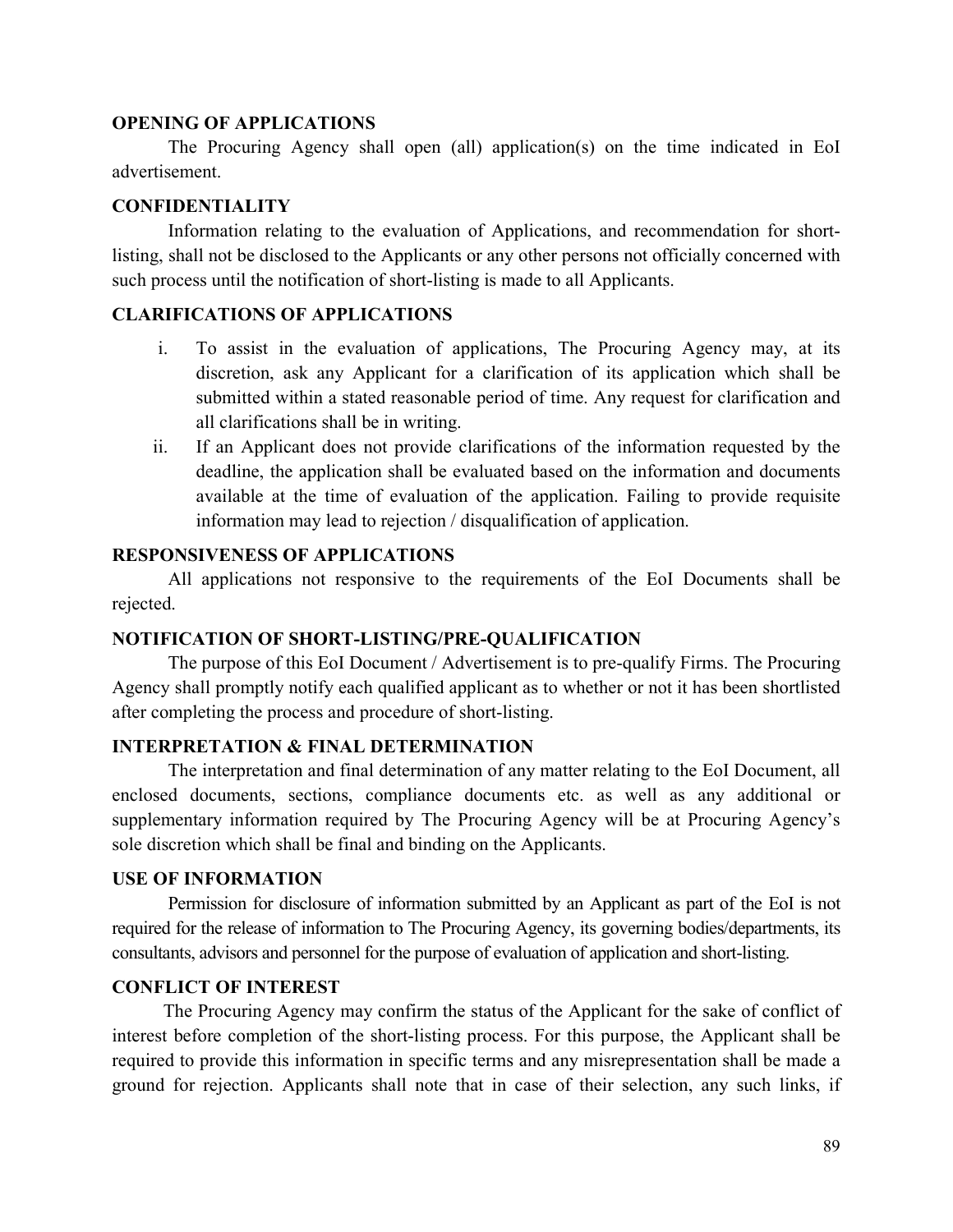detected during the course of their contract, would be reported by The Procuring Agency to selection committee for cancellation of its registration/license leading to their blacklisting.

### **GOVERNING LAW**

The governing laws of the Scheme and the contract thereto shall be laws of Pakistan (where Federal laws are applicable) and laws of Punjab (where provincial laws are applicable).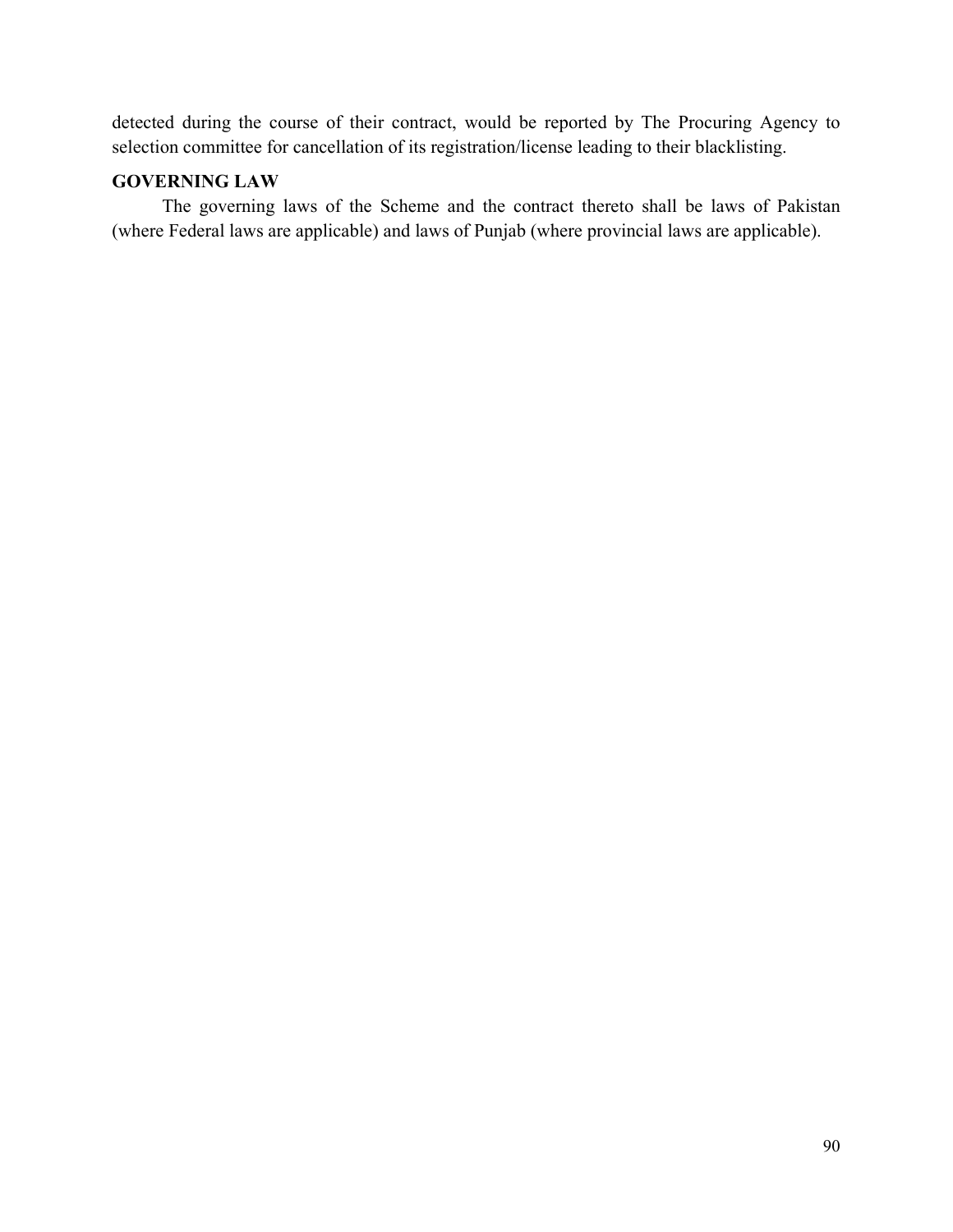### **SECTION-III**  EVALUATION CRITERIA

### **MANDATORY REQUIREMENTS**

| Sr.<br>No.     | <b>Documents</b>                                                                                                                                                                                                                                                 | <b>SOV</b>                                                | <b>LEAD</b><br><b>FIRM</b>                                                   | <b>ASSOCIATE</b><br><b>FIRM</b> |           |
|----------------|------------------------------------------------------------------------------------------------------------------------------------------------------------------------------------------------------------------------------------------------------------------|-----------------------------------------------------------|------------------------------------------------------------------------------|---------------------------------|-----------|
| 1              | Legal Status of Firm (Registration with any of the following)<br>SECP or<br>Registrar of Firms or<br>Recognized by Govt. of Pakistan or<br>Relevant registration forum (In case of international firms)                                                          |                                                           | Registration<br>certificate                                                  | ✓                               | ✓         |
| $\overline{2}$ | Valid NTN / FTN (In case of International Firm Local Partner<br>should be registered with Federal Board of Revenue in Pakistan)                                                                                                                                  |                                                           | <b>FBR</b><br>Certificate                                                    | ✓                               | ✓         |
| 3              | Product Registration certificate                                                                                                                                                                                                                                 |                                                           | DSF Punjab<br>Certificate                                                    |                                 |           |
| $\overline{3}$ | Valid Sale Tax Registration Certificate                                                                                                                                                                                                                          |                                                           | <b>FBR</b><br>Certificate                                                    |                                 |           |
| $\overline{4}$ | All Requirements of Section II "Eligibility" of Instructions to the<br>Applicant have been met.                                                                                                                                                                  |                                                           | Affidavit                                                                    | ✓                               | ✓         |
| 5              | Complete Literature, Broachers etc. of the proposed Type of<br>Nutrient (s).                                                                                                                                                                                     |                                                           | <b>Broachers</b>                                                             | $\sqrt{}$                       |           |
| 6              | Sales & Dealer Distribution network (Minimum Requirement)<br><b>Project districts</b><br>Lahore, Sheikhupura, Kasur,<br>Nankana Sahib, Gujranwala,<br>Gujrat, Hafizabad, M.B. Din,<br>Sialkot, Narowal, Okara, Jhang,<br>Chiniot, Faisalabad and<br>Bahawalnagar | <b>No. of Dealer</b><br>200 dealers in<br>these districts | List of dealers<br>with Ph# and<br>complete<br>address<br>(Annexure<br>VIII) | V                               | $\sqrt{}$ |
| $\tau$         | <b>Business Volume Performa</b>                                                                                                                                                                                                                                  |                                                           | Annexure<br>(vii)                                                            | $\sqrt{}$                       |           |
| 8              | Annual Turnover not less than PAK Rs100 million in any<br>financial year during FY 2019-20 to FY 2020-21                                                                                                                                                         |                                                           | FBR Returns                                                                  | $\sqrt{}$                       |           |
| 9              | Upon selection and before signing Contract, the successful<br>applicant shall provide a Performance Guarantee amounting to<br>PKR: 100,000/- in the shape of CDR (having validity of 01 years)                                                                   |                                                           | V                                                                            | V                               |           |

**NOTE:**<br>vi. ]

vi. Please attach copies of all certificates / relevant Documents.<br>vii. In case the applicant is not a Consortium, all the above-men

In case the applicant is not a Consortium, all the above-mentioned requirements shall be fulfilled by the single applicant.

viii. The procuring agency may review the performance of each bidder on yearly basis and may extend the contract if deemed necessary.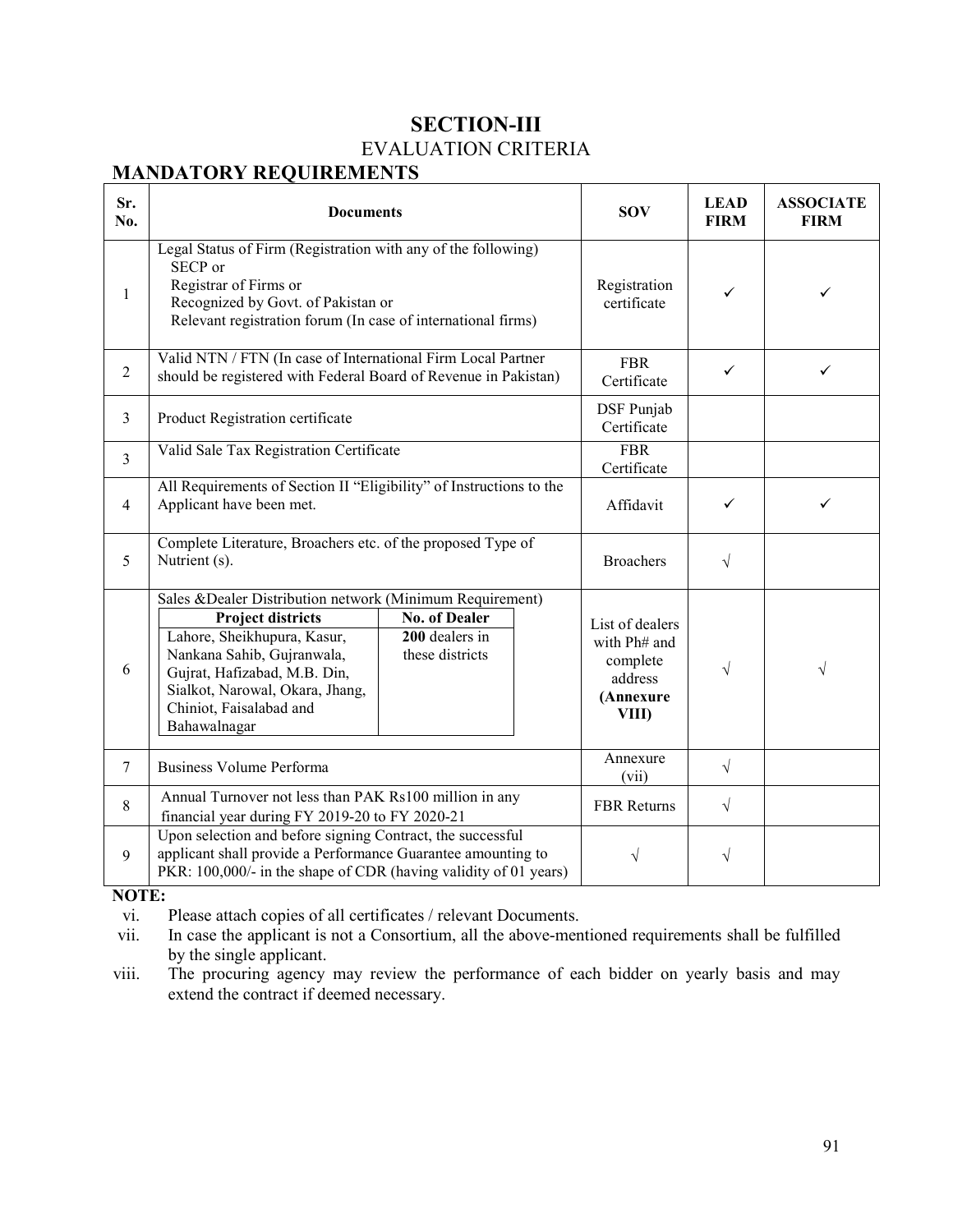# **Information Form**

#### **Name of Applicant: Firm / Company / Consortium: Source of Raw Material (Import Origin):**

#### h) **Address:**

- i) **Telephone No(s):**
- j) **Fax Number:**
- k) **E-mail Address:**
- l) **Preferred mode of**

#### m) **Please select and insert the relevant Micronutrients(s)**

| <b>Micronutrients</b> |  |  |
|-----------------------|--|--|
|                       |  |  |

n)

#### **In case of Consortium, provide following information:**

| Sr.<br># | Name of<br>Consortium<br>Firms* | <b>Brief Description</b><br>of each Consortium<br>Firm | Role in<br>Consortium | Representative of Each<br>Associate / Consortium<br>Firm in Consortium** | Contact<br>Information |
|----------|---------------------------------|--------------------------------------------------------|-----------------------|--------------------------------------------------------------------------|------------------------|
|          |                                 |                                                        |                       |                                                                          |                        |
|          |                                 |                                                        |                       |                                                                          |                        |
|          |                                 |                                                        |                       |                                                                          |                        |
|          |                                 |                                                        |                       |                                                                          |                        |

**\***Start with the Lead Firm in Consortium.

**\*\***To be appointed through Power of Attorney by each Associate / Consortium Firm.

**(To be signed by authorized signatory)**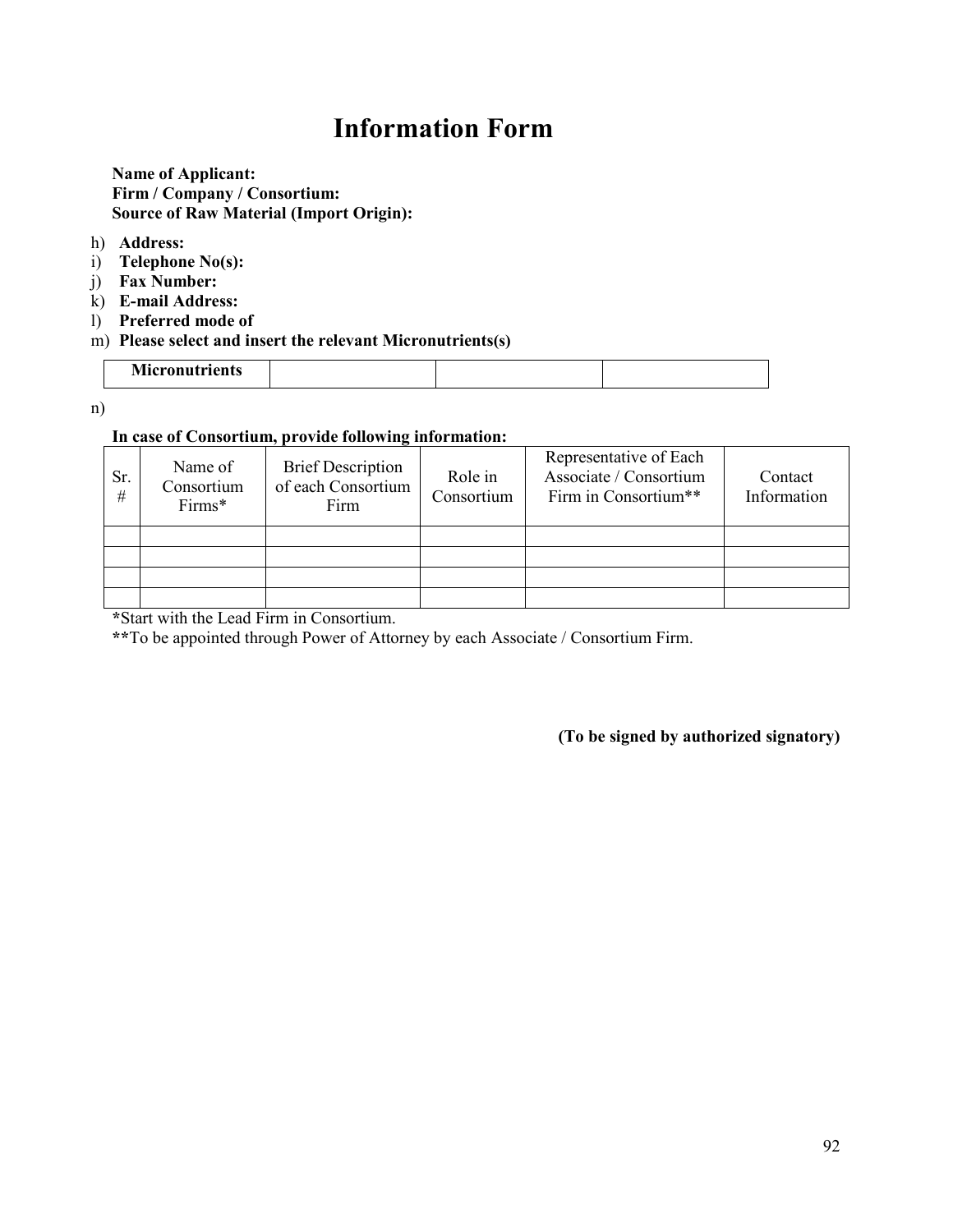### **EXPRESSION OF INTEREST (EOI) FOR SUPPLIER/ MANUFACTURER/ IMPORTER OF MICRONUTRIENTS**

To

 Director General Agriculture, (EXT.&AR) 21-Davis Road, Lahore.

### Subject: **EXPRESSION OF INTEREST (EOI) FOR INCLUSION IN MICRONUTRIENTS SUPPLIERS FOR PASTING OF E-VOUCHERS ON MICRONUTRIENTSS BAGS"**

Dear Sir,

This is in response to your EoI advertisement published in the daily newspaper [ ] [on [ -2022] inviting expression of interest for prequalifying for the Scheme**"MICRONUTRIENTS SUPPLIERS FOR PASTING OF E-VOUCHERS ON MICRONUTRIENTSS BAGS".** We hereby submit our expression of interest:

We have attached all the requisite information according to the given formats. The information furnished by us in this expression of interest is correct to the best of our knowledge and belief. We understand that you will evaluate our application to decide whether or not we are eligible and shortlisted to proceed further in the process. We shall remain obliged.

Dated: / /2022

**Sincerely yours,**

………………………

#### **Annexures:**

- **IX.** Power of Attorney (For signatory of Application)
- **X.** Power of Attorney (To be used in case of Consortium)
- **XI.** Power of Attorney (Authorized Representative of each Member of Consortium)
- **XII.** History of litigation
- **XIII.** Affidavit of correctness of information
- **XIV.** Security Seal Specification
- **XV.** Business Volume Performa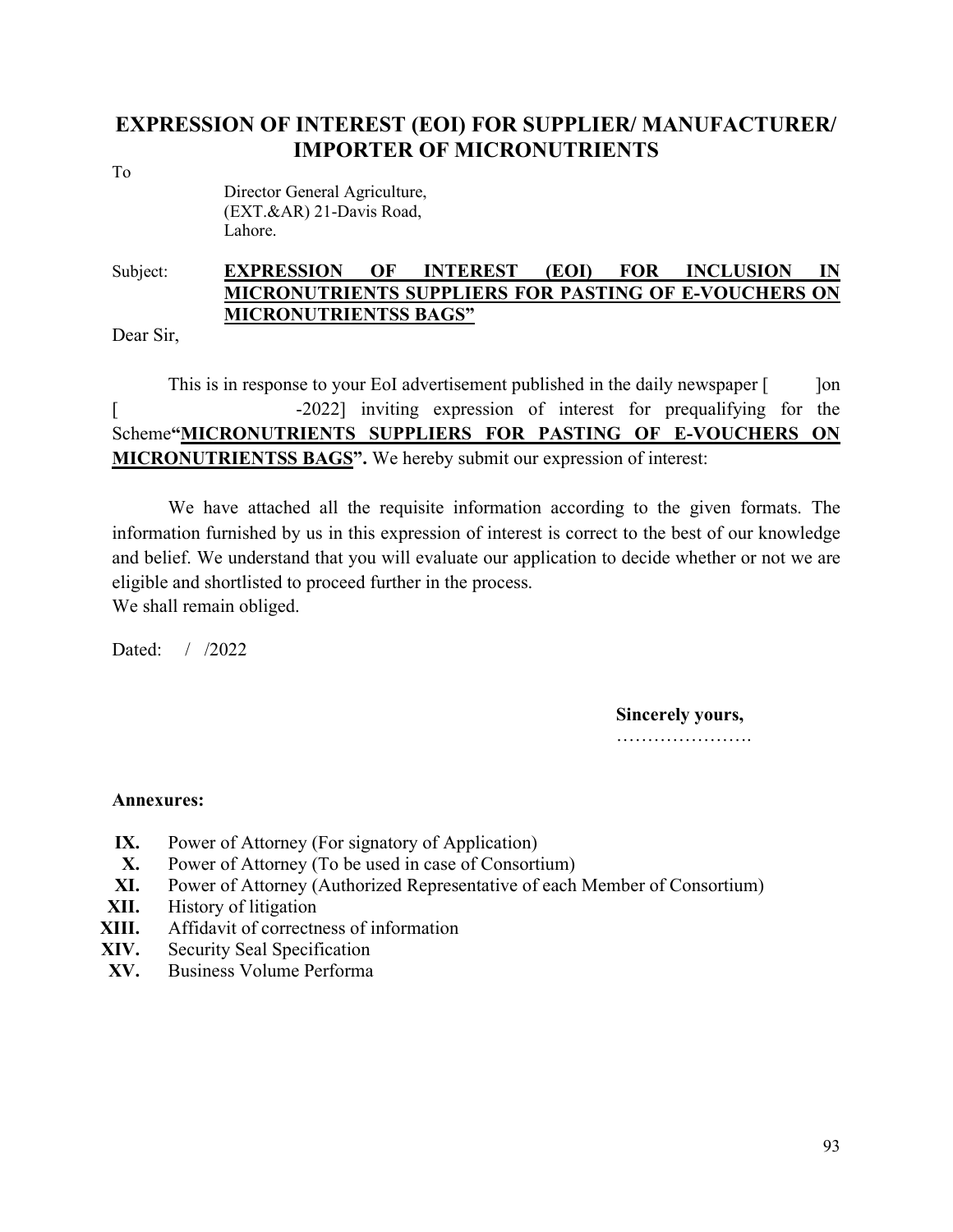**ANNEXURES**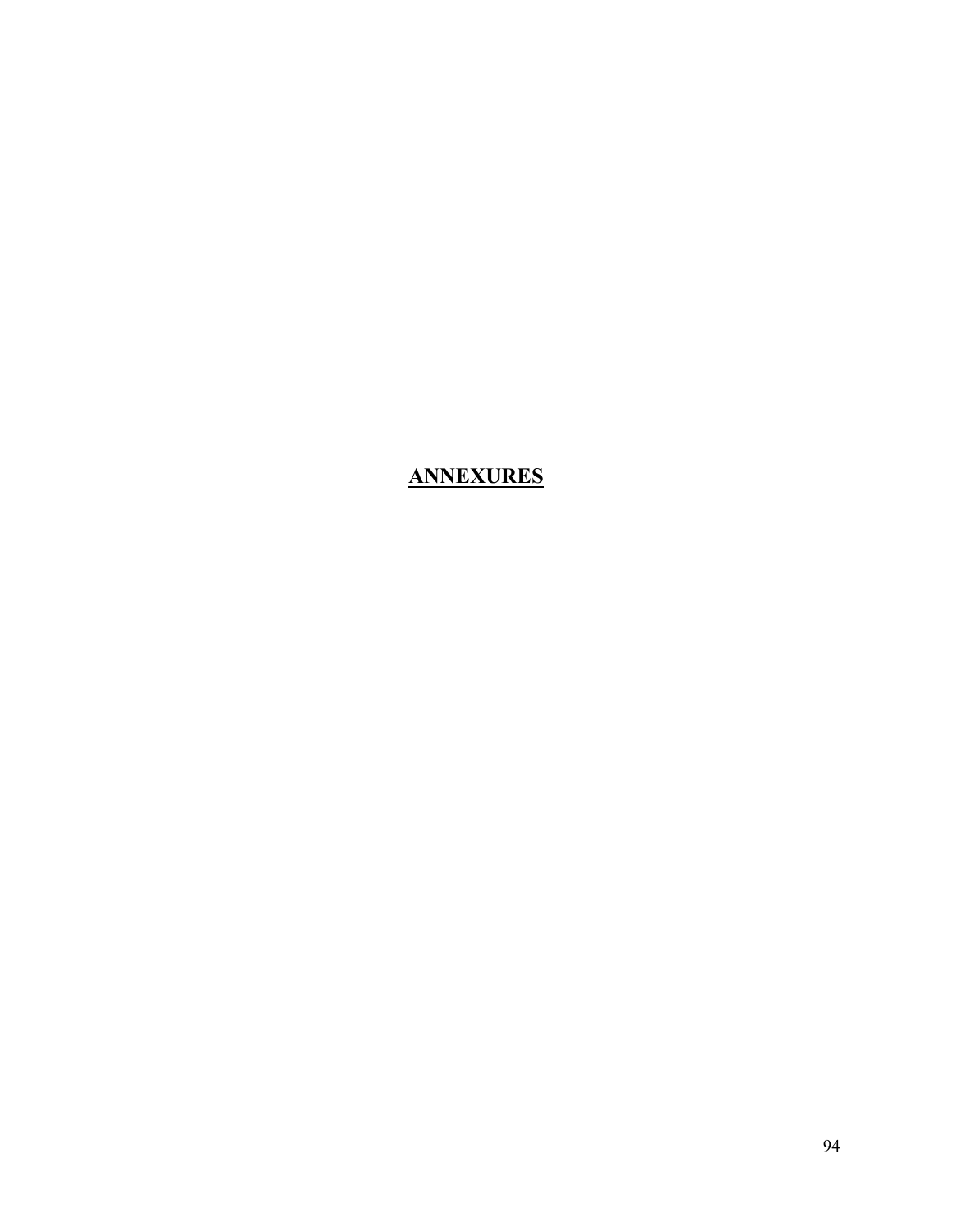## **ANNEXURE I**

#### **POWER OF ATTORNEY (For Lead Member of Consortium)**

[To be printed on a PKR 1000/- stamp paper]

Whereas the **Scheme Coordination Unit for "MICRONUTRIENTS SUPPLIERS FOR PASTING OF E-VOUCHERS ON MICRONUTRIENTSS BAGS" Agriculture Department (GoPb)** (hereinafter referred as the "Procuring Agency") has invited EOI for Short listing of Applicant(s) to pre-Qualify for **"Subsidy on Micronutrients"**

Whereas, and and the collectively the setting of the setting and the setting of the setting of the setting of the setting of the setting of the setting of the setting of the setting of the setting of the setting of the set **"Consortium"** and individually as the **"Member"**) being members of the Consortium are interested in Prequalification for the Scheme in accordance with the terms and conditions of the EOI Document and:

Whereas, it is necessary for the CONSORTIUM to designate one of the CONSORTIUM Member as the Lead Member with all necessary power and authority to do for and on behalf of the CONSORTIUM, all acts, deeds and things as may be necessary in connection with the CONSORTIUM's EOI Application for the Scheme and its execution.

#### NOW THEREFORE KNOW ALL MEN BY THESE PRESENTS

| We,                                                                                                           |            |           | having our registered office at                                       |         |     |           | M/s. |
|---------------------------------------------------------------------------------------------------------------|------------|-----------|-----------------------------------------------------------------------|---------|-----|-----------|------|
|                                                                                                               | having     | our       | registered office<br>at                                               |         |     | and       | M/s. |
|                                                                                                               |            |           | having our registered office at ______________, [the respective names |         |     |           |      |
| and addresses of the registered office] (hereinafter collectively referred to as the "Principals") do hereby  |            |           |                                                                       |         |     |           |      |
| irrevocably                                                                                                   | designate, | nominate, | constitute,                                                           | appoint | and | authorize | M/s  |
|                                                                                                               |            |           | having its registered office at _____________, being one of           |         |     |           |      |
| the Member of the Consortium, as the Lead Member and true and lawful attorney of the Consortium               |            |           |                                                                       |         |     |           |      |
| (hereinafter referred to as the "Attorney") and hereby irrevocably authorize the Attorney (with power to      |            |           |                                                                       |         |     |           |      |
| sub-delegate) to conduct all business for and on behalf of the CONSORTIUM and any one of us during            |            |           |                                                                       |         |     |           |      |
| the Short listing process and, in the event the Consortium is awarded the Contract, during the execution of   |            |           |                                                                       |         |     |           |      |
| the Scheme, and in this regard, to do on our behalf and on behalf of the Consortium, all or any of such       |            |           |                                                                       |         |     |           |      |
| acts, deeds or things as are necessary or required or incidental to the submission of its bid for the Scheme, |            |           |                                                                       |         |     |           |      |
| including but not limited to signing and submission of all applications, Bids and other documents and         |            |           |                                                                       |         |     |           |      |
| writings, participate in bidders' and other conferences, respond to queries, submit information/              |            |           |                                                                       |         |     |           |      |
| documents, sign and execute contracts and undertakings consequent to acceptance of the bid of the             |            |           |                                                                       |         |     |           |      |
| CONSORTIUM and generally to represent the CONSORTIUM in all its dealings with the Authority.                  |            |           |                                                                       |         |     |           |      |

AND hereby agree to ratify and confirm and do hereby ratify and confirm all acts, deeds and things lawfully done or caused to be done by our said Attorney pursuant to and in exercise of the powers conferred by this Power of Attorney and that all acts, deeds and things done by our said Attorney in exercise of the powers hereby conferred shall and shall always be deemed to have been done by us/ CONSORTIUM.

Furthermore, each provision of this Power of Attorney is severable and distinct from the others. The invalidity, illegality or unenforceability of any one or more provisions of this Power of Attorney at any time shall not in any way affect or impair the validity, legality and enforceability of the remaining provisions hereof.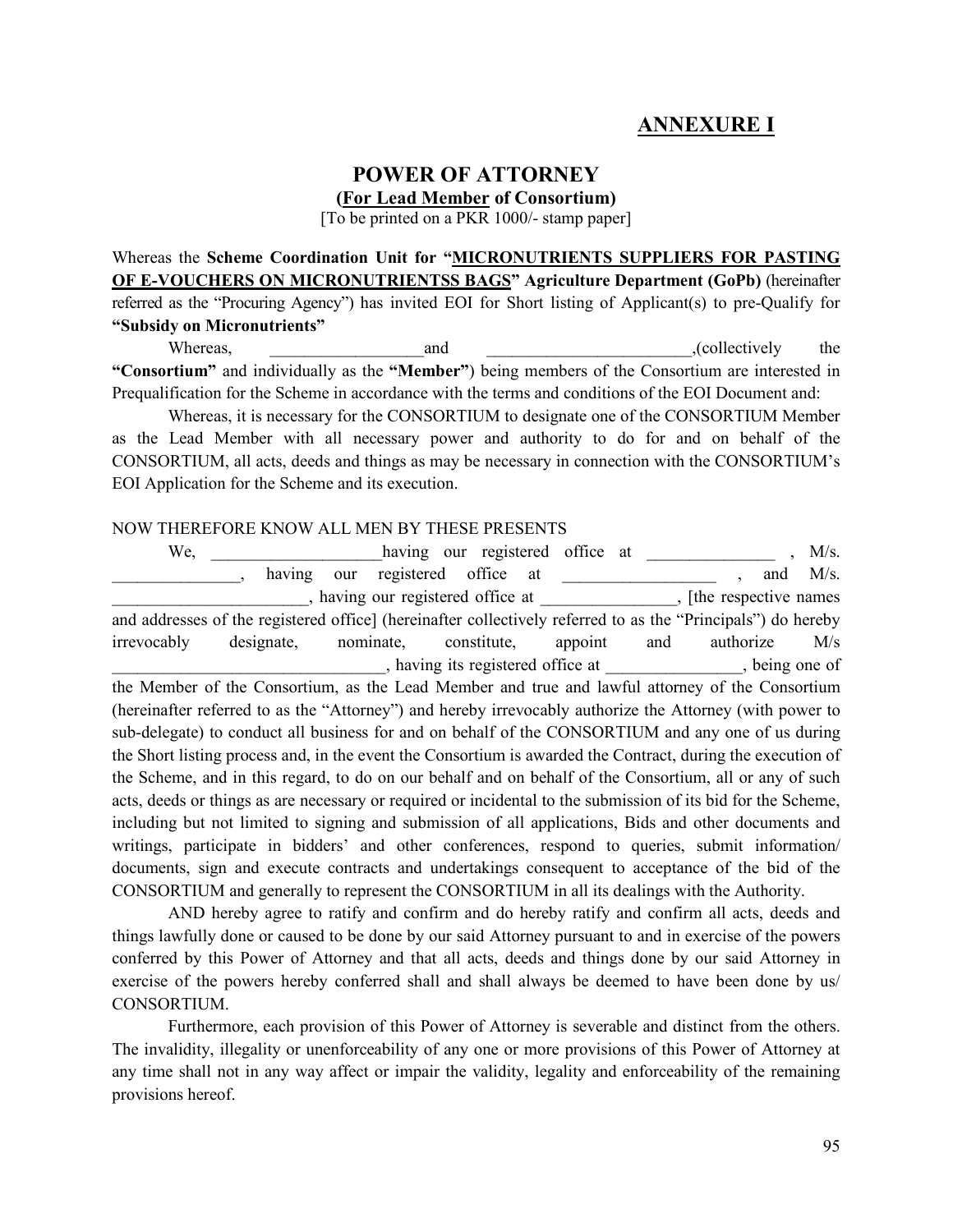#### **IN WITNESS WHEREOF**, we have executed this **POWER OF ATTORNEY** as of [Date]. For: [Consortium Member-1]

| Signature:       |  |
|------------------|--|
| Name:            |  |
| Title:           |  |
| CNIC/Passport #: |  |

For: [Consortium Member-2]

| Signature:       |  |
|------------------|--|
| Name:            |  |
| Title:           |  |
| CNIC/Passport #: |  |

#### **WITNESSES:**

| <b>NAME:</b> |  |
|--------------|--|

1……………………………….. 2………………………………..

**NAME**:………………………… **NAME**:…………………………

ADDRESS: ADDRESS:

NIC OR PASSPORT NO.: NIC OR PASSPORT NO.:

**Notes:** 

• To be executed by Authorized Representatives of all the Members of the Consortium

The mode of execution of the Power of Attorney should be in accordance with the procedure, if any, laid down by the Applicable Law and the charter documents of the executant(s) and when it is so required, the same should be under common seal affixed in accordance with the required procedure.

• Also, wherever required, the applicant should submit for verification the extract of the charter documents and documents such as a resolution/power of attorney in favor of the person executing this Power of Attorney for the delegation of power hereunder on behalf of the applicant.

• For a Power of Attorney executed and issued overseas, the document will also have to be legalized by the Pakistani Embassy and notarized in the jurisdiction where the Power of Attorney is being issued. Once the original Power of Attorney has been brought into Pakistan, adhesive stamps are to be affixed on the same.

**…………………………………………………………………….**

#### **AS NOTARIZED BY THE NOTARY PUBLIC**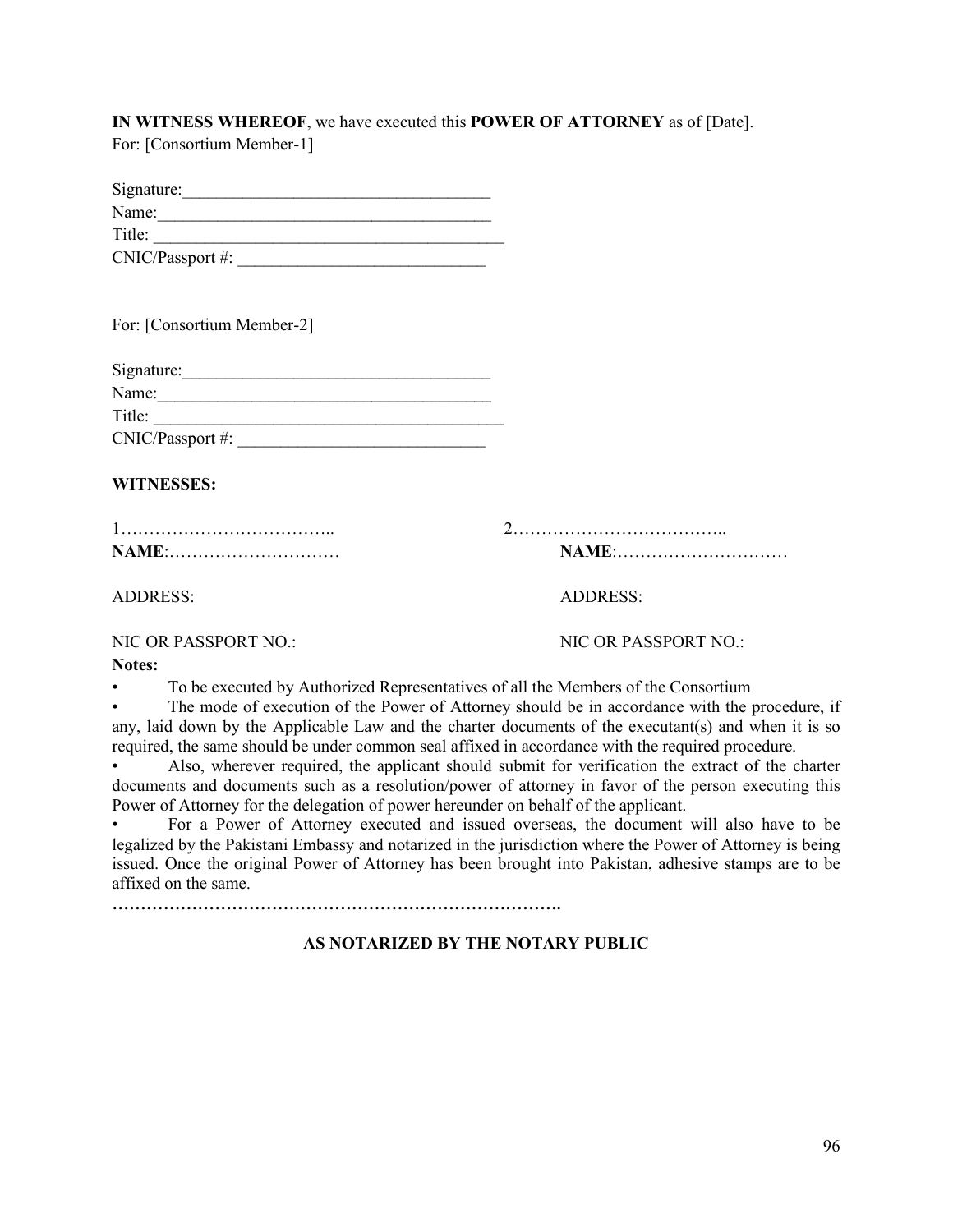## **ANNEXURE-II**

# **Power of Attorney (For signatory of Application)**

**KNOW ALL MEN BY THESE PRESENTS THAT** by this Power of Attorney (**"Power of**  Attorney having its registered office at [ ], does hereby nominate, appoint and authorize\_\_\_\_\_\_\_\_\_\_, having CNIC No\_\_\_\_\_\_\_\_\_. Hereinafter referred to as the **"Signatory of Application"**, to do in our name and on our behalf the following:

- i. Sign and submit to Scheme Coordinator or its authorized nominee, the EOI/Tender/Bid of pre-qualification for "**Distribution of Micronutrients bag to farmers"**, in response to the EoI advertisement dated [] issued by The Procuring Agency and all other documents and instruments required to submit the EOI/Tender/Bid.
- ii. execute all such contracts, deeds, documents and instruments as may be considered necessary and expedient in relation to the foregoing; and
- iii. do and carry out all other actions as may be required by the Procuring Agency in connection with the EOI/Tender/Bidding process as a whole;
- iv. To immediately notify The Procuring Agency in writing of any impending or actual revocation as well as any change in the terms of this Power of Attorney**.**
- v. To do in our name and on our behalf, all such acts, deeds and thing connection with or incidental to our EOI and/or Bid in response to the above referred tenders including signing and submission of all documents, instruments and deeds (including correcting any deficiencies or mistakes therein), attending any meetings organized by the Procuring Agency (including pre-bid conference meetings and bid opening meetings) and providing information/responses to the Procuring Agency in all matters in connection with our Bid.

We, *[*  $\blacksquare$  *]*, do hereby ratify and confirm whatsoever the Signatory of Application shall do by virtue of these presents and further agree that whatever the Signatory of Application shall do or cause to be done pursuant to this Power of Attorney shall be binding on us.

Furthermore, each provision of this Power of Attorney is severable and distinct from the others. The invalidity, illegality or unenforceability of any one or more provisions of this Power of Attorney at any time shall not in any way affect or impair the validity, legality and enforceability of the remaining provisions hereof.

### **IN WITNESS WHEREOF**, we have executed this **POWER OF ATTORNEY** as of [--2022] **FOR: [INSERT NAME OF APPLICANT FIRM] FOR SIGNATORY OF THE APPLICATION (Attorney)** Signature: \_\_\_\_\_\_\_\_\_\_\_\_\_\_\_\_\_\_\_\_\_\_\_\_\_\_ Signature: \_\_\_\_\_\_\_\_\_\_\_\_\_\_\_\_\_\_\_\_\_\_\_\_\_\_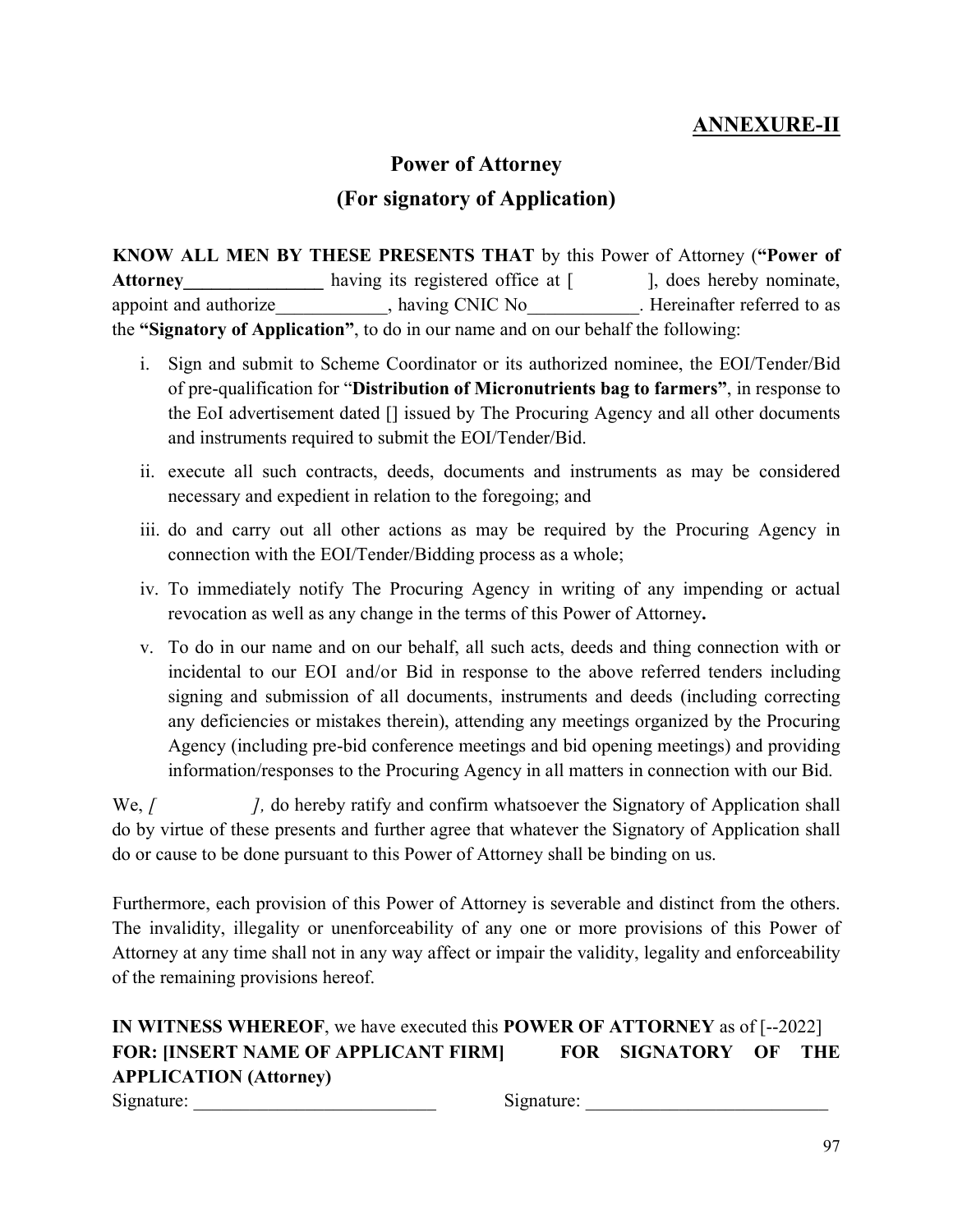| Name:              | Name:         |     |                |
|--------------------|---------------|-----|----------------|
| Title:             | Title:        |     |                |
| CNIC/Passport No.: | CNIC/Passport | No. | $\bullet$<br>٠ |

**WITNESSES:**

| <b>NAME</b> : |  |
|---------------|--|

ADDRESS: ADDRESS:

NIC OR PASSPORT NO. NIC OR PASSPORT NO.:

1……………………………….. 2……………………………….. **NAME**:………………………… **NAME**:…………………………

**Notes:** 

- a) In case of Consortium; To be executed by the Authorized Representative of the Lead Member of the Consortium
- b) In case of Single Applicant Firm; To be executed by:
- i. Partners in case of a Partnership Firm; or
- ii. Chairman Board of Directors in case of a Company.
- c) In the case of a Pakistani Executor or Attorney, a copy of his/her Computerized National Identity Card ("CNIC") should be attached with the Power of Attorney. In the case of a non-Pakistani Executor or Attorney, a copy of his/her passport should be attached.
- d) The mode of execution of the Power of Attorney should be in accordance with the procedure, if any, laid down by the Applicable Law and the charter documents of the executant(s) and when it is so required, the same should be under common seal affixed in accordance with the required procedure.
- e) Also, wherever required, the applicant should submit for verification the extract of the charter documents and documents such as a resolution/power of attorney in favor of the person executing this Power of Attorney for the delegation of power hereunder on behalf of the applicant.
- f) For a Power of Attorney executed and issued overseas, the document will also have to be legalized by the Pakistani Embassy and notarized in the jurisdiction where the Power of Attorney is being issued. Once the original Power of Attorney has been brought into Pakistan, adhesive stamps are to be affixed on the same.

**………………AS NOTARIZED BY THE NOTARY PUBLIC\_\_\_\_\_\_\_\_\_\_\_\_\_\_\_\_\_**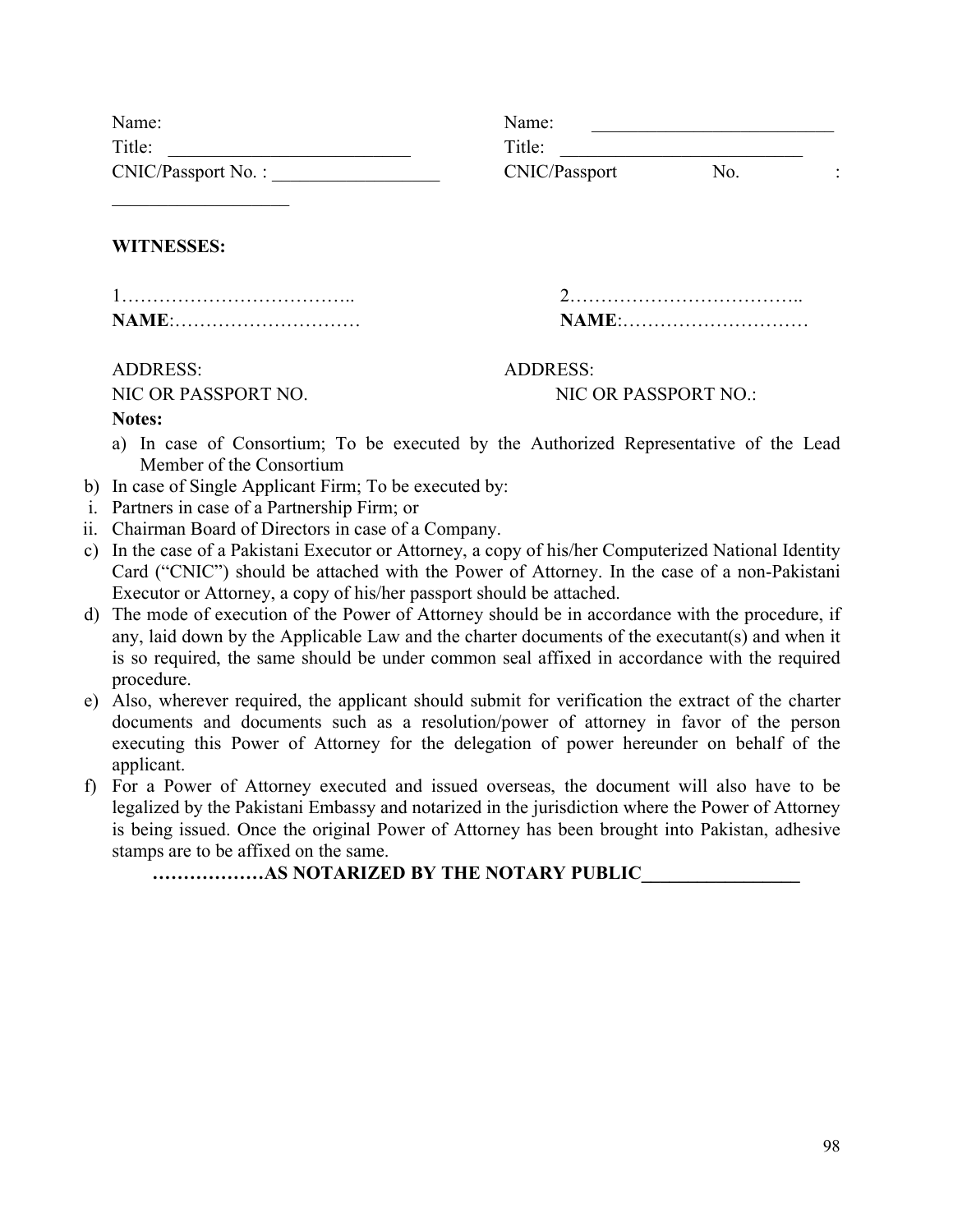### **ANNEXURE-III**

### **Power of Attorney**

**(Authorized Representative of Each Member of Consortium)**

[To be printed on a PKR 1000/- stamp paper]

**KNOW ALL MEN BY THESE PRESENTS THAT** by this Power of Attorney(**"Power of**  Attorney"),  $[Insert name of firm] having its registered office at [$ does hereby nominate, appoint and authorize Mr.  $\blacksquare$ , having CNIC No.\_\_\_\_\_\_\_\_\_\_\_\_\_\_\_\_\_\_\_\_ hereinafter referred to as the **"Authorized Representative"**, to do in our name and on our behalf the following:

- i. To form a Consortium with other firms to participate in the EOI/Tender/Bid of prequalification for "**MICRONUTRIENTS SUPPLIERS FOR PASTING OF E-VOUCHERS ON MICRONUTRIENTSS BAGS"**, in response to the EoI advertisement dated all issued by the Procuring Agency and all other documents and instruments in relation thereto.
- ii. execute all such contracts, deeds, documents and instruments as may be considered necessary and expedient in relation to the foregoing; and
- iii. do and carry out all other actions as may be required by The Procuring Agency in connection with the tender process as a whole (including EOI, RFP, Bid etc.);
- iv. to immediately notify The Procuring Agency in writing of any impending or actual revocation as well as any change in the terms of this Power of Attorney**.**
- v. to do in our name and on our behalf, all such acts, deeds and things necessary in connection with or incidental to our EOI and/or Bid in response to the above referred tenders including signing and submission of all documents, instruments and deeds (including correcting any deficiencies or mistakes therein), attending any meetings organized by the Procuring Agency (including pre-bid conference meetings and bid opening meetings) and providing information/responses to the Procuring Agency in all matters in connection with our Bid.

We, *[Insert name of Firm],* do hereby ratify and confirm whatsoever the Signatory of Application shall do by virtue of these presents and further agree that whatever the Signatory of Application shall do or cause to be done pursuant to this Power of Attorney shall be binding on us.

Furthermore, each provision of this Power of Attorney is severable and distinct from the others. The invalidity, illegality or unenforceability of any one or more provisions of this Power of Attorney at any time shall not in any way affect or impair the validity, legality and enforceability of the remaining provisions hereof.

**IN WITNESS WHEREOF**, we have executed this **POWER OF ATTORNEY** as of [Date].

#### **FOR: [INSERT NAME OF APPLICANT FIRM]**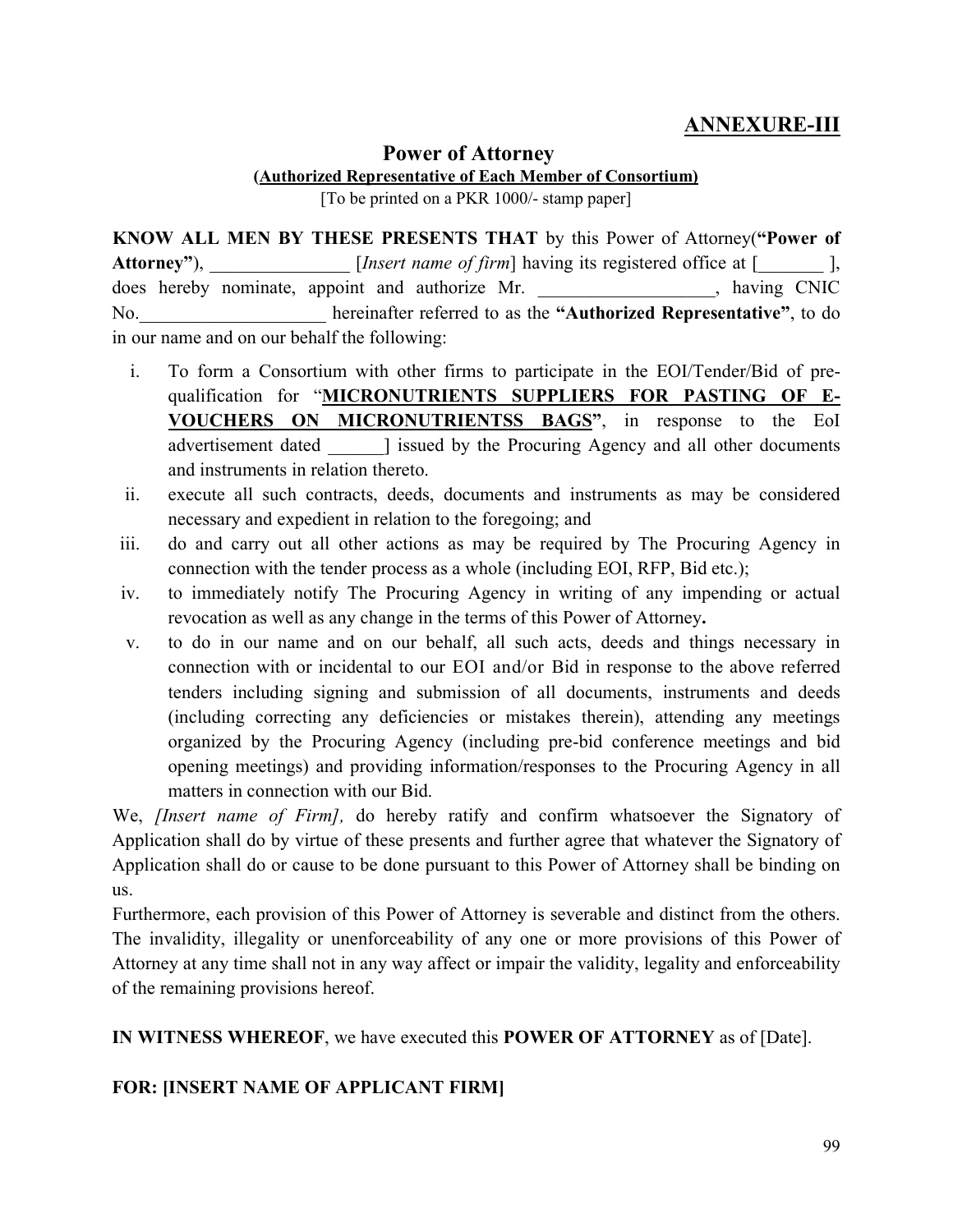| Signature:         |  |
|--------------------|--|
| Name:              |  |
| Title:             |  |
| CNIC/Passport No.: |  |

### **FOR AUTHORIZED REPRESENTATIVE (Attorney)**

| Signature:         |  |
|--------------------|--|
| Name:              |  |
| Title:             |  |
| CNIC/Passport No.: |  |

#### **WITNESSES:**

| NAME: |  |  |
|-------|--|--|

#### ADDRESS: ADDRESS:

NIC OR PASSPORT NO.: NIC OR PASSPORT NO.:

1……………………………….. 2……………………………….. **NAME**:………………………… **NAME**:…………………………

#### **Notes:**

- vii. To be separately executed by every Member of the Consortium
- viii. The Executant(s) shall be:
	- a. Partners in case of a Partnership Firm; or
	- b. Chairman Board of Directors in case of a Company.
- ix. In the case of a Pakistani Executor or Attorney, a copy of his/her Computerized National Identity Card ("CNIC") should be attached with the Power of Attorney. In the case of a non-Pakistani Executor or Attorney, a copy of his/her passport should be attached.
- x. The mode of execution of the Power of Attorney should be in accordance with the procedure, if any, laid down by the Applicable Law and the charter documents of the executant(s) and when it is so required, the same should be under common seal affixed in accordance with the required procedure.
- xi. Also, wherever required, the applicant should submit for verification the extract of the charter documents and documents such as a resolution/power of attorney in favor of the person executing this Power of Attorney for the delegation of power hereunder on behalf of the applicant.
- xii. For a Power of Attorney executed and issued overseas, the document will also have to be legalized by the Pakistani Embassy and notarized in the jurisdiction where the Power of Attorney is being issued. Once the original Power of Attorney has been brought into Pakistan, adhesive stamps are to be affixed on the same.

**…………………………………………………………………….**

#### **AS NOTARIZED BY THE NOTARY PUBLIC**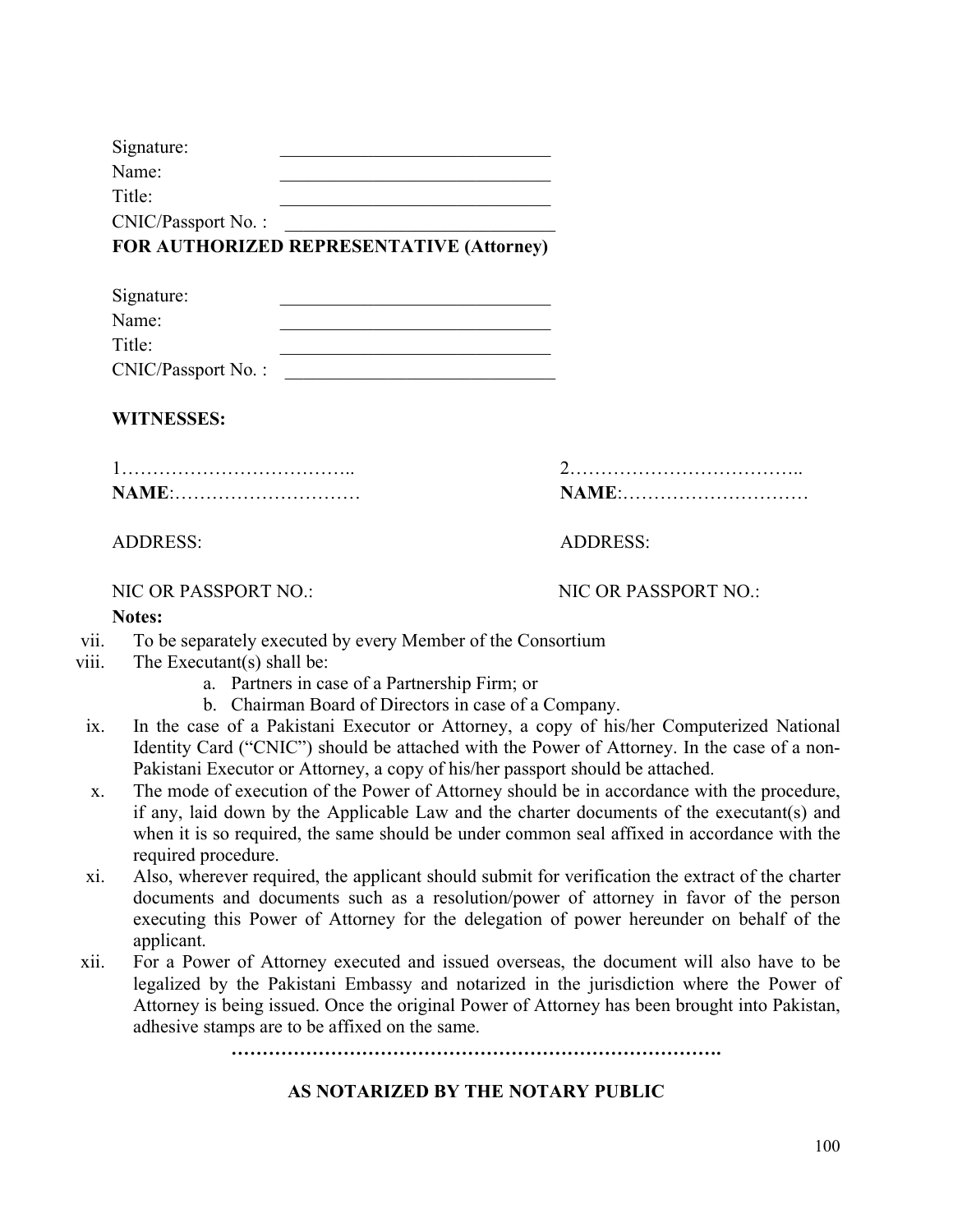# **ANNEXURE IV**

### **Litigation History**

[To be printed on Company letter head]

#### **NAME:** *()*

| Year | <b>Award FOR or</b><br><b>Against</b><br><b>Applicant</b> | Name of Client,<br><b>Cause of litigation</b><br>and matter in<br>dispute | <b>Disputed amount</b><br>(Current value in<br>Pakistani Rs. or<br><b>US\$</b> equivalent) |
|------|-----------------------------------------------------------|---------------------------------------------------------------------------|--------------------------------------------------------------------------------------------|
|      |                                                           |                                                                           |                                                                                            |
|      |                                                           |                                                                           |                                                                                            |
|      |                                                           |                                                                           |                                                                                            |
|      |                                                           |                                                                           |                                                                                            |
|      |                                                           |                                                                           |                                                                                            |

Note:

- iii. Attach Affidavit on non-judicial stamp paper that non-performance of a contract did not occur within the last ten years based on information on all settled disputes or litigation.
- iv. Applicants, including each of the partners of a joint venture, should provide information on any history of litigation or arbitration resulting from contracts executed in the last 03 years or currently under execution. A separate sheet should be used for each partner of Consortium.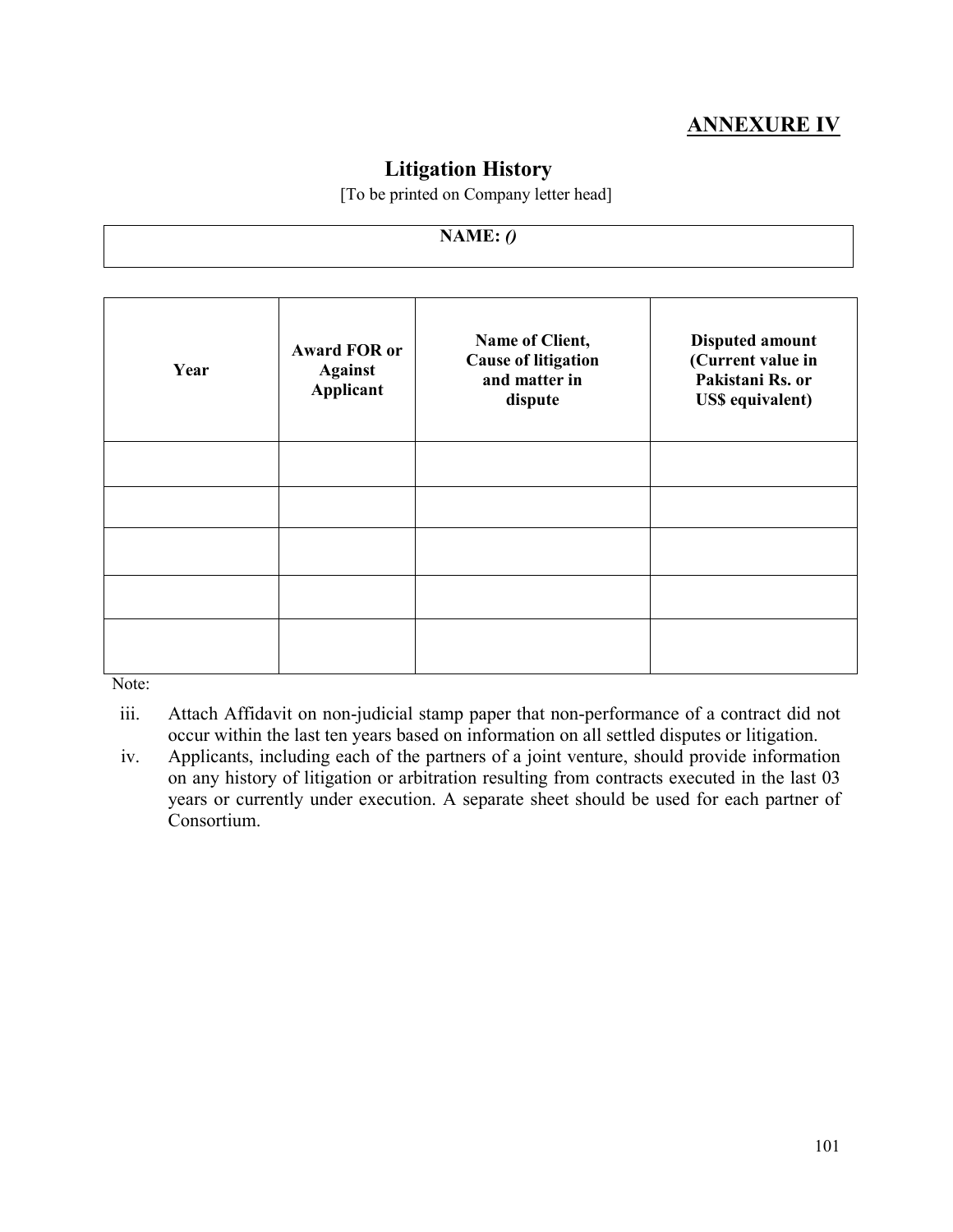## **ANNEXURE V**

### **Affidavit for Correctness of Information**

[To be printed on a PKR 1000/- stamp paper]

**Name:** *()*

I, the undersigned, do hereby certify that all the statements made in the EOI and in the supporting documents are true, correct and valid to the best of my knowledge and belief and may be verified by Procuring Agency for "**MICRONUTRIENTS SUPPLIERS FOR PASTING OF E-VOUCHERS ON MICRONUTRIENTSS BAGS"**."Agriculture Department (GoPb)), at any time, if deems it necessary.

The undersigned hereby authorize and request the bank, person, firm or corporation to furnish any additional information requested by the Procuring Agency deemed necessary to verify this statement regarding my (our) competence and general reputation.

The undersigned understands and agrees that further qualifying information may be requested and agrees to furnish any such information at the request of the Procuring Agency.

> *Signed by an authorized representative*  Title of Officer Name of Firm: Date: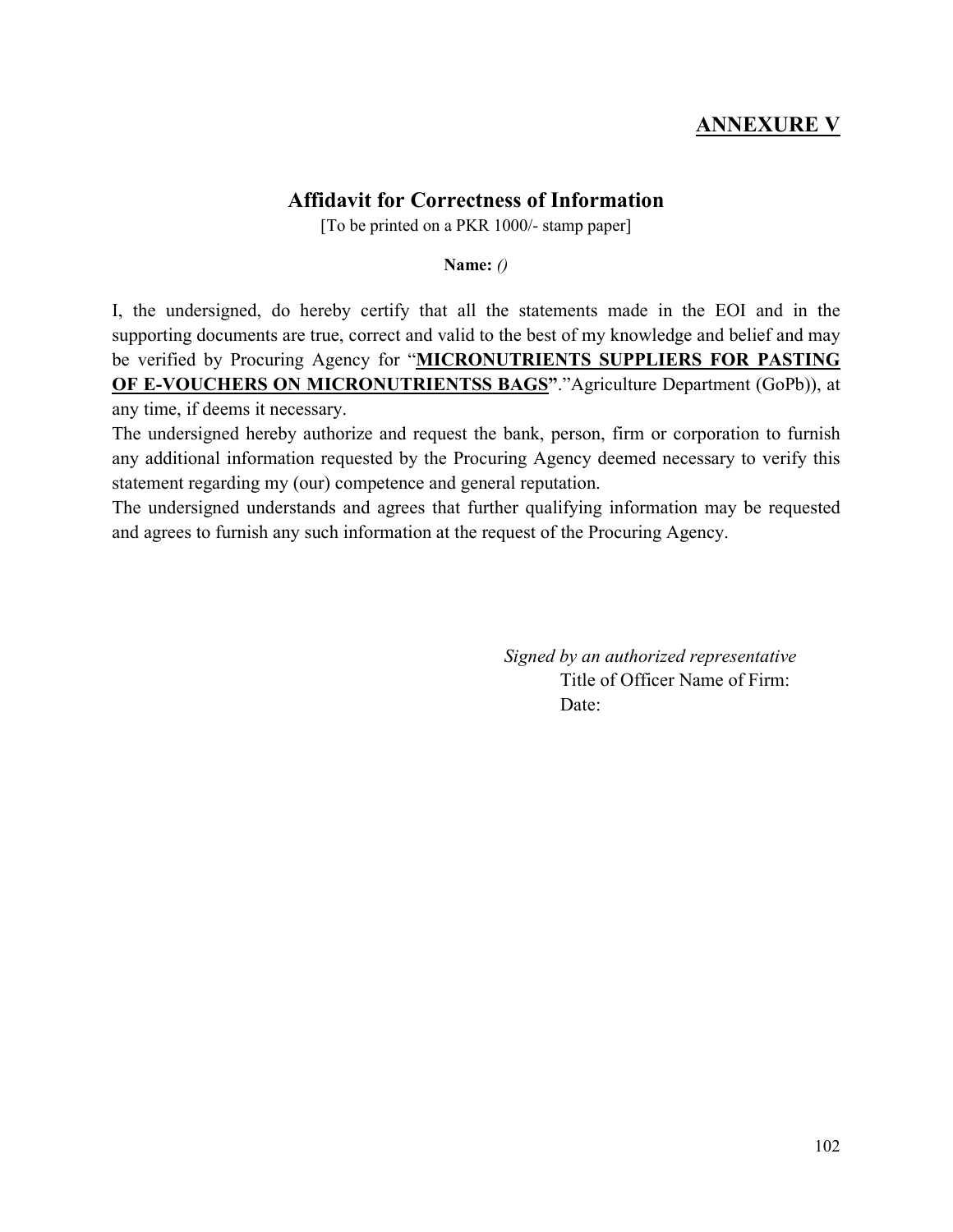# **ANNEXURE VI**

| <b>SECURITY FEATURES</b>                                                                                                  | <b>NATURE</b> |  |
|---------------------------------------------------------------------------------------------------------------------------|---------------|--|
| 1. Color shift ink-changes color when viewed at different angles                                                          | Overt         |  |
| 2. Dual light polarization-seen through validator                                                                         | Semi Covert   |  |
| 3. Die cut marks-peel off resistant                                                                                       | Overt         |  |
| Serial numbers<br>4.                                                                                                      | Overt         |  |
| Hidden<br>random<br>numbers-visible after<br>5 <sub>1</sub><br>scratching<br>(Provided)<br>by<br>PITB/technology partner) | Covert        |  |
| Short code-for SMS verification<br>6.                                                                                     | Overt         |  |
| 7. Size 70-80mm <sup>*</sup> 40-45mm                                                                                      |               |  |
| 8.<br>Font Size 12 (Time New Romans)                                                                                      | Covert        |  |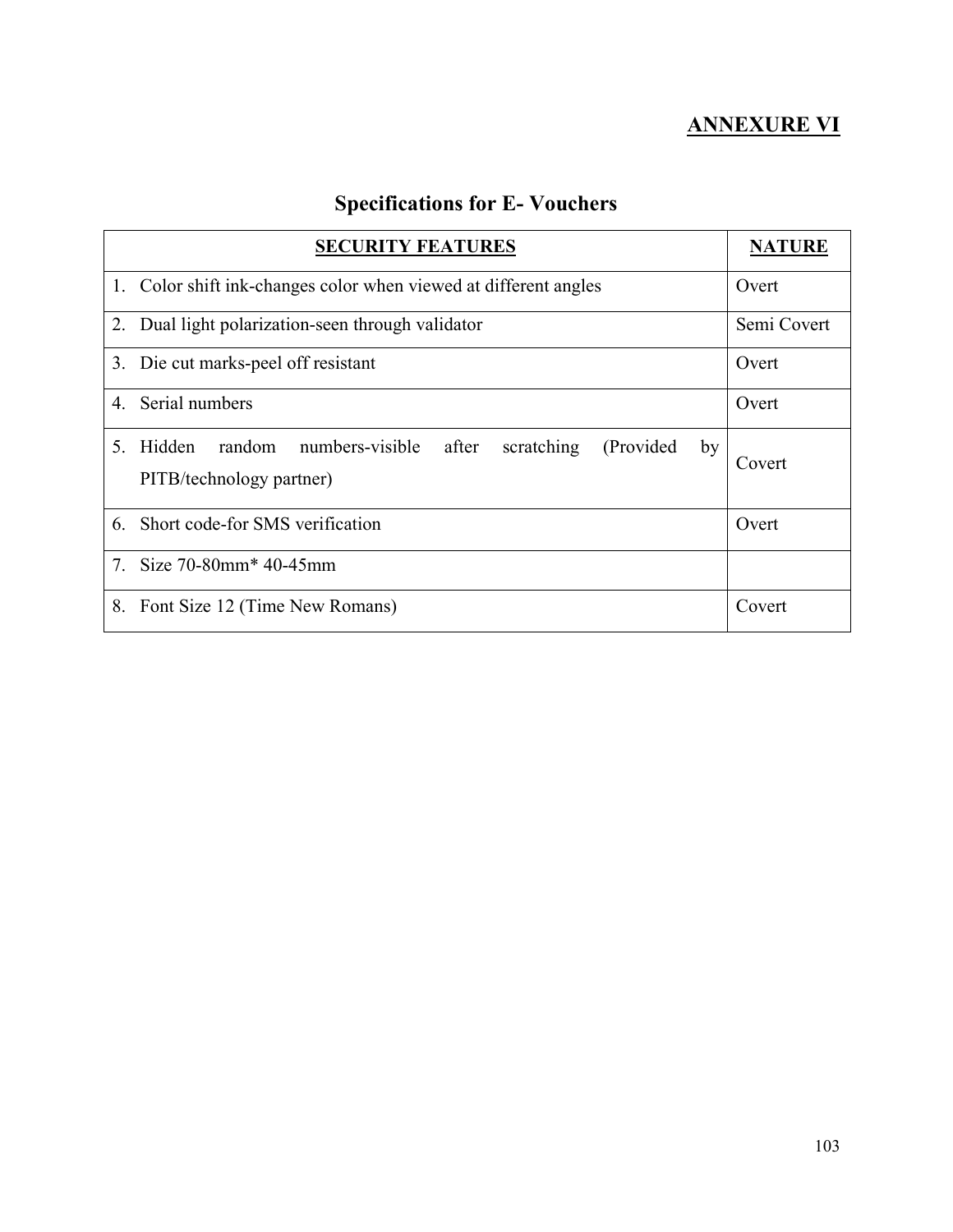### **ANNEXURE VII**

|    | <b>Previous Off take (Production)</b> |              |             |              |             |              |             | Previous Offtake (Import) | $\overline{\phantom{a}}$ | <b>Current Stock Position</b> |             | <b>Estimated Date</b><br>for Pasting of |         |
|----|---------------------------------------|--------------|-------------|--------------|-------------|--------------|-------------|---------------------------|--------------------------|-------------------------------|-------------|-----------------------------------------|---------|
|    | Month                                 | 2019-20      |             | 2020-21      |             | 2019-20      |             | 2020-21                   |                          | <b>Tones</b>                  | <b>Bags</b> | <b>Vouchers on</b>                      | Remarks |
|    |                                       | <b>Tones</b> | <b>Bags</b> | <b>Tones</b> | <b>Bags</b> | <b>Tones</b> | <b>Bags</b> | <b>Tones</b>              | <b>Bags</b>              |                               |             | <b>Existing Stock</b>                   |         |
|    | July                                  |              |             |              |             |              |             |                           |                          |                               |             |                                         |         |
|    | August                                |              |             |              |             |              |             |                           |                          |                               |             |                                         |         |
|    | September                             |              |             |              |             |              |             |                           |                          |                               |             |                                         |         |
|    | October                               |              |             |              |             |              |             |                           |                          |                               |             |                                         |         |
|    | November                              |              |             |              |             |              |             |                           |                          |                               |             |                                         |         |
|    | December                              |              |             |              |             |              |             |                           |                          |                               |             |                                         |         |
| ž. | January                               |              |             |              |             |              |             |                           |                          |                               |             |                                         |         |
|    | February                              |              |             |              |             |              |             |                           |                          |                               |             |                                         |         |
|    | March                                 |              |             |              |             |              |             |                           |                          |                               |             |                                         |         |
|    | April                                 |              |             |              |             |              |             |                           |                          |                               |             |                                         |         |
|    | May                                   |              |             |              |             |              |             |                           |                          |                               |             |                                         |         |
|    | June                                  |              |             |              |             |              |             |                           |                          |                               |             |                                         |         |

#### **Business Volume Performa (Zinc Sulphate 21%)**

Bag weight equal to 5kgs in case of Zinc Sulphate 21%

 Authentication of above information on the basis of tangible records, invoices, dealer'srequests through draft number, Sale tax records, movement records from import destination to country and then to stores, SAP record with verification from senior management with right of counter verification

> (Name of & Signature of Authorized Person With Stamp) Designation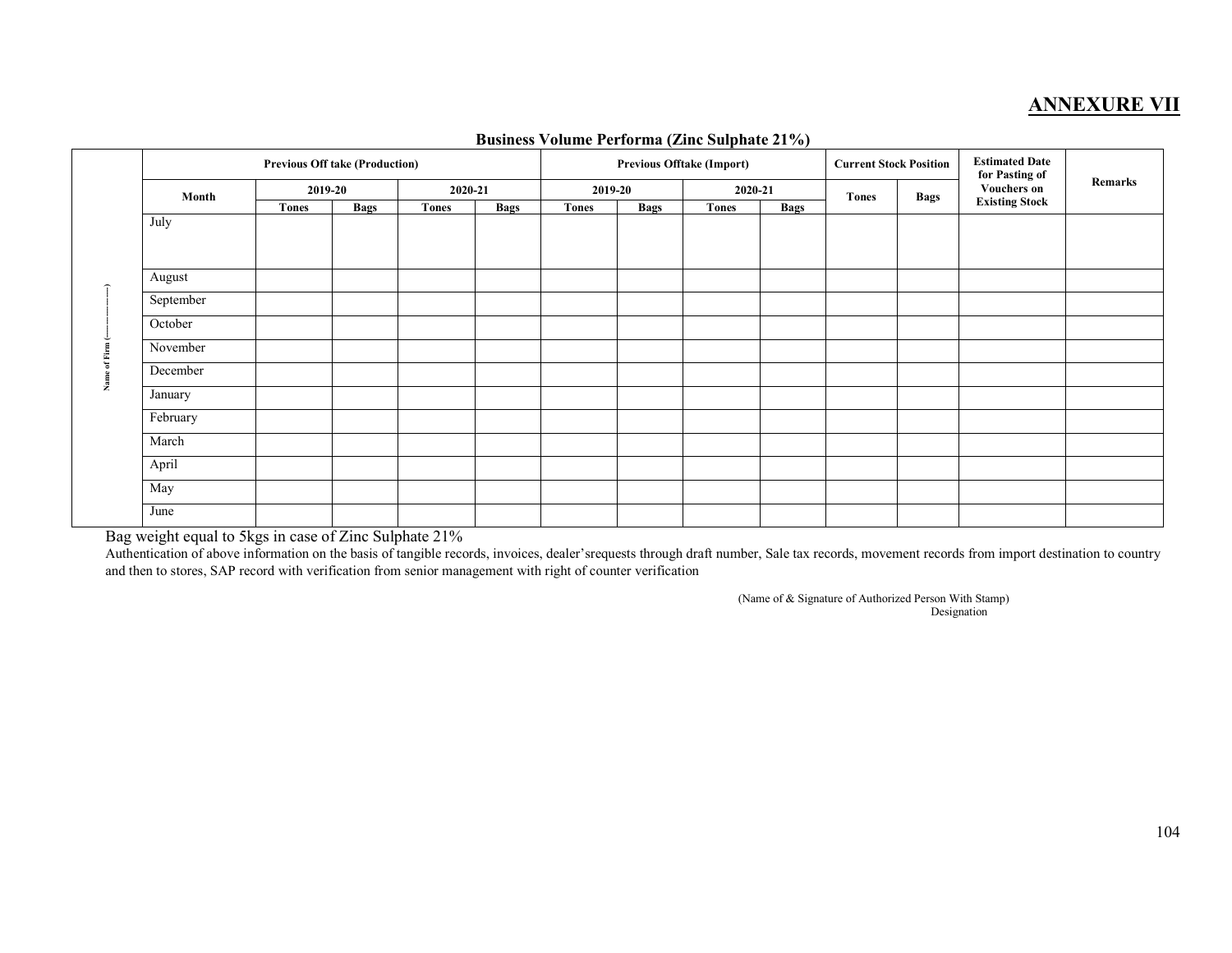### **ANNEXURE VII**

|   |           |         |             | <b>Previous Offtake (Import)</b> |             | <b>Current Stock Position</b> |             | <b>Estimated Date</b><br>for Pasting of | Remarks     |              |             |                       |  |
|---|-----------|---------|-------------|----------------------------------|-------------|-------------------------------|-------------|-----------------------------------------|-------------|--------------|-------------|-----------------------|--|
|   | Month     | 2019-20 |             | 2020-21                          |             | 2019-20                       |             | 2020-21                                 |             | <b>Tones</b> | <b>Bags</b> | <b>Vouchers on</b>    |  |
|   |           | Tones   | <b>Bags</b> | <b>Tones</b>                     | <b>Bags</b> | <b>Tones</b>                  | <b>Bags</b> | <b>Tones</b>                            | <b>Bags</b> |              |             | <b>Existing Stock</b> |  |
|   | July      |         |             |                                  |             |                               |             |                                         |             |              |             |                       |  |
|   | August    |         |             |                                  |             |                               |             |                                         |             |              |             |                       |  |
|   | September |         |             |                                  |             |                               |             |                                         |             |              |             |                       |  |
|   | October   |         |             |                                  |             |                               |             |                                         |             |              |             |                       |  |
|   | November  |         |             |                                  |             |                               |             |                                         |             |              |             |                       |  |
|   | December  |         |             |                                  |             |                               |             |                                         |             |              |             |                       |  |
| ž | January   |         |             |                                  |             |                               |             |                                         |             |              |             |                       |  |
|   | February  |         |             |                                  |             |                               |             |                                         |             |              |             |                       |  |
|   | March     |         |             |                                  |             |                               |             |                                         |             |              |             |                       |  |
|   | April     |         |             |                                  |             |                               |             |                                         |             |              |             |                       |  |
|   | May       |         |             |                                  |             |                               |             |                                         |             |              |             |                       |  |
|   | June      |         |             |                                  |             |                               |             |                                         |             |              |             |                       |  |

#### **Business Volume Performa (Zinc Sulphate 27%)**

Bag weight equal to 3.75kgs in case of Zinc Sulphate 27%

 Authentication of above information on the basis of tangible records, invoices, dealer'srequests through draft number, Sale tax records, movement records from import destination to country and then to stores, SAP record with verification from senior management with right of counter verification

> (Name of & Signature of Authorized Person With Stamp) Designation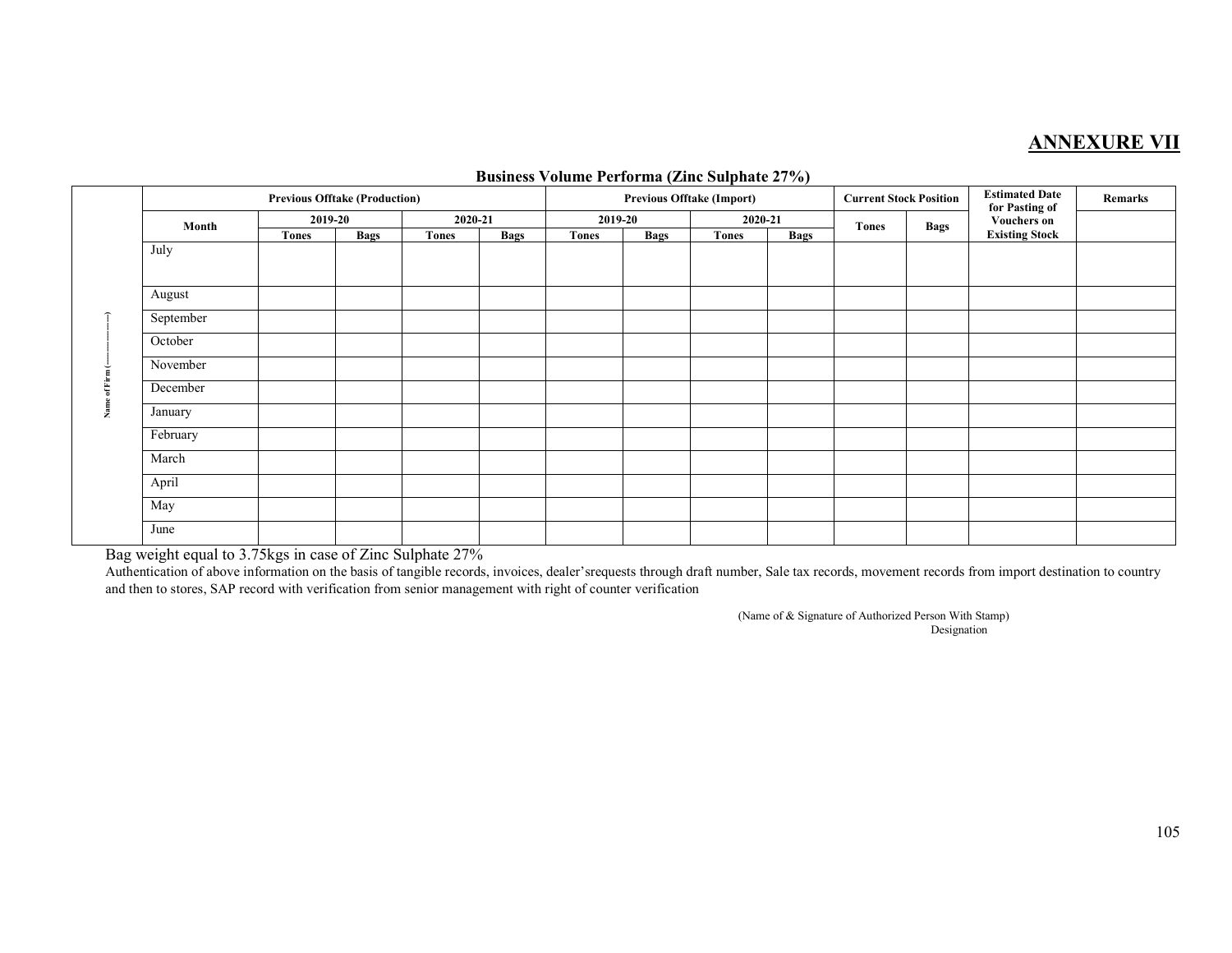### **ANNEXURE VII**

|    |           | <b>Previous Offtake (Production)</b> |             |              |             | <b>Previous Offtake (Import)</b> |             |              |             | <b>Current Stock Position</b> |             | <b>Estimated Date</b><br>for Pasting of | Remarks |
|----|-----------|--------------------------------------|-------------|--------------|-------------|----------------------------------|-------------|--------------|-------------|-------------------------------|-------------|-----------------------------------------|---------|
|    | Month     | 2019-20                              |             |              | 2020-21     |                                  | 2019-20     | 2020-21      |             | <b>Tones</b>                  | <b>Bags</b> | <b>Vouchers on</b>                      |         |
|    |           | <b>Tones</b>                         | <b>Bags</b> | <b>Tones</b> | <b>Bags</b> | <b>Tones</b>                     | <b>Bags</b> | <b>Tones</b> | <b>Bags</b> |                               |             | <b>Existing Stock</b>                   |         |
|    | July      |                                      |             |              |             |                                  |             |              |             |                               |             |                                         |         |
|    |           |                                      |             |              |             |                                  |             |              |             |                               |             |                                         |         |
|    | August    |                                      |             |              |             |                                  |             |              |             |                               |             |                                         |         |
|    | September |                                      |             |              |             |                                  |             |              |             |                               |             |                                         |         |
|    | October   |                                      |             |              |             |                                  |             |              |             |                               |             |                                         |         |
|    | November  |                                      |             |              |             |                                  |             |              |             |                               |             |                                         |         |
|    | December  |                                      |             |              |             |                                  |             |              |             |                               |             |                                         |         |
| Ź. | January   |                                      |             |              |             |                                  |             |              |             |                               |             |                                         |         |
|    | February  |                                      |             |              |             |                                  |             |              |             |                               |             |                                         |         |
|    | March     |                                      |             |              |             |                                  |             |              |             |                               |             |                                         |         |
|    | April     |                                      |             |              |             |                                  |             |              |             |                               |             |                                         |         |
|    | May       |                                      |             |              |             |                                  |             |              |             |                               |             |                                         |         |
|    | June      |                                      |             |              |             |                                  |             |              |             |                               |             |                                         |         |

#### **Business Volume Performa (Zinc Sulphate 33%)**

Bag weight equal to 3kgs in case of Zinc Sulphate 33%

 Authentication of above information on the basis of tangible records, invoices, dealer'srequests through draft number, Sale tax records, movement records from import destination to country and then to stores, SAP record with verification from senior management with right of counter verification

> (Name of & Signature of Authorized Person With Stamp) Designation